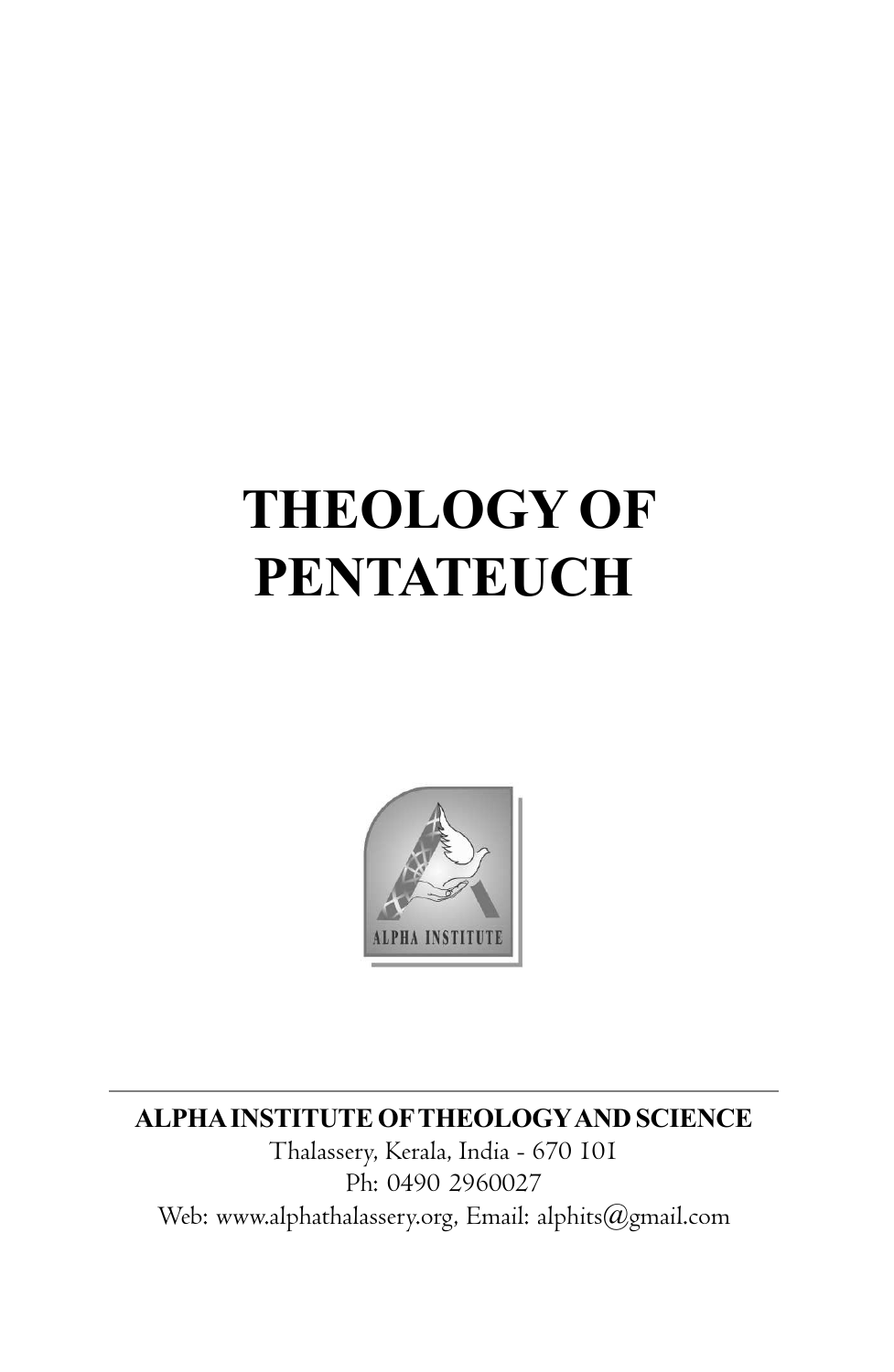# **THEOLOGY OF PENTATEUCH**

| Title:                  | Theology of Pentateuch                                                                                                                                                                                           |  |
|-------------------------|------------------------------------------------------------------------------------------------------------------------------------------------------------------------------------------------------------------|--|
| Published by:           | The Director, Alpha Institute, Archdiocese of Tellicherry                                                                                                                                                        |  |
|                         | Sandesa Bhavan, Tellicherry, 670101, Kannur, Kerala                                                                                                                                                              |  |
|                         | Ph: 04902960027                                                                                                                                                                                                  |  |
| Published on:           | 15 <sup>th</sup> August 2021 (3 <sup>rd</sup> Edition)                                                                                                                                                           |  |
| <b>Editorial Board:</b> | Rev. Dr. Joseph Pamplany                                                                                                                                                                                         |  |
|                         | Rev. Dr. Philip Kaviyil                                                                                                                                                                                          |  |
|                         | Rev. Dr. Tom Olikkarottu                                                                                                                                                                                         |  |
| Printing:               | Vimala Offset Press, Thalassery                                                                                                                                                                                  |  |
| Copy Right:             | © All rights reserved. No part of this publication may be reproduced, stored                                                                                                                                     |  |
|                         | in or introduced into a retrieval system, or transmitted, in any form, or by any<br>means, electronic, mechanical, photocopying, recording or otherwise<br>without the prior written permission of the publisher |  |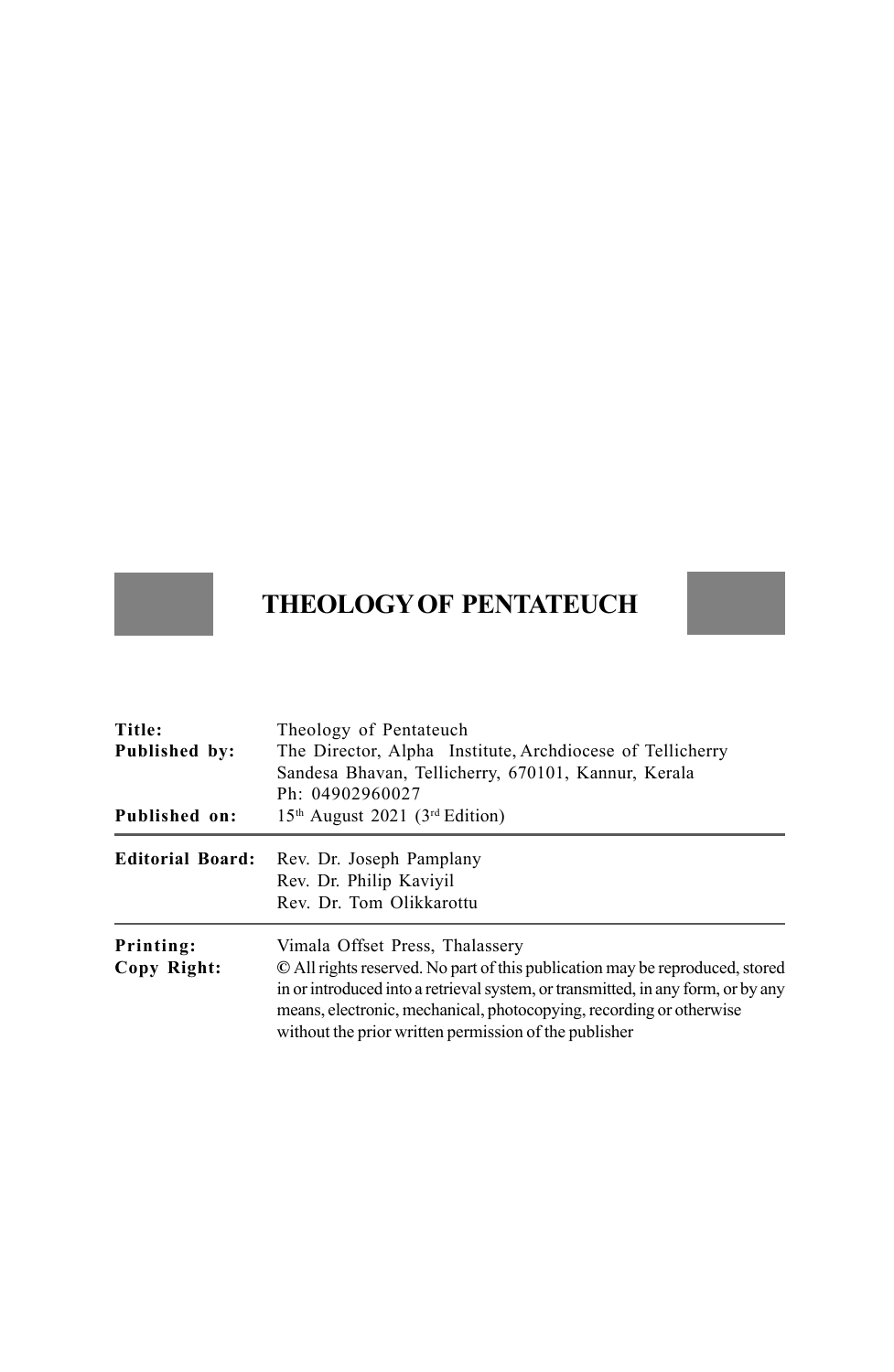# **Contents**

 $\mathcal{L}(\mathcal{L}(\mathcal{L}))$  and the set of  $\mathcal{L}(\mathcal{L})$  and  $\mathcal{L}(\mathcal{L})$  and  $\mathcal{L}(\mathcal{L})$  and  $\mathcal{L}(\mathcal{L})$ 

and the control of the control of the control of the control of the control of the control of the control of the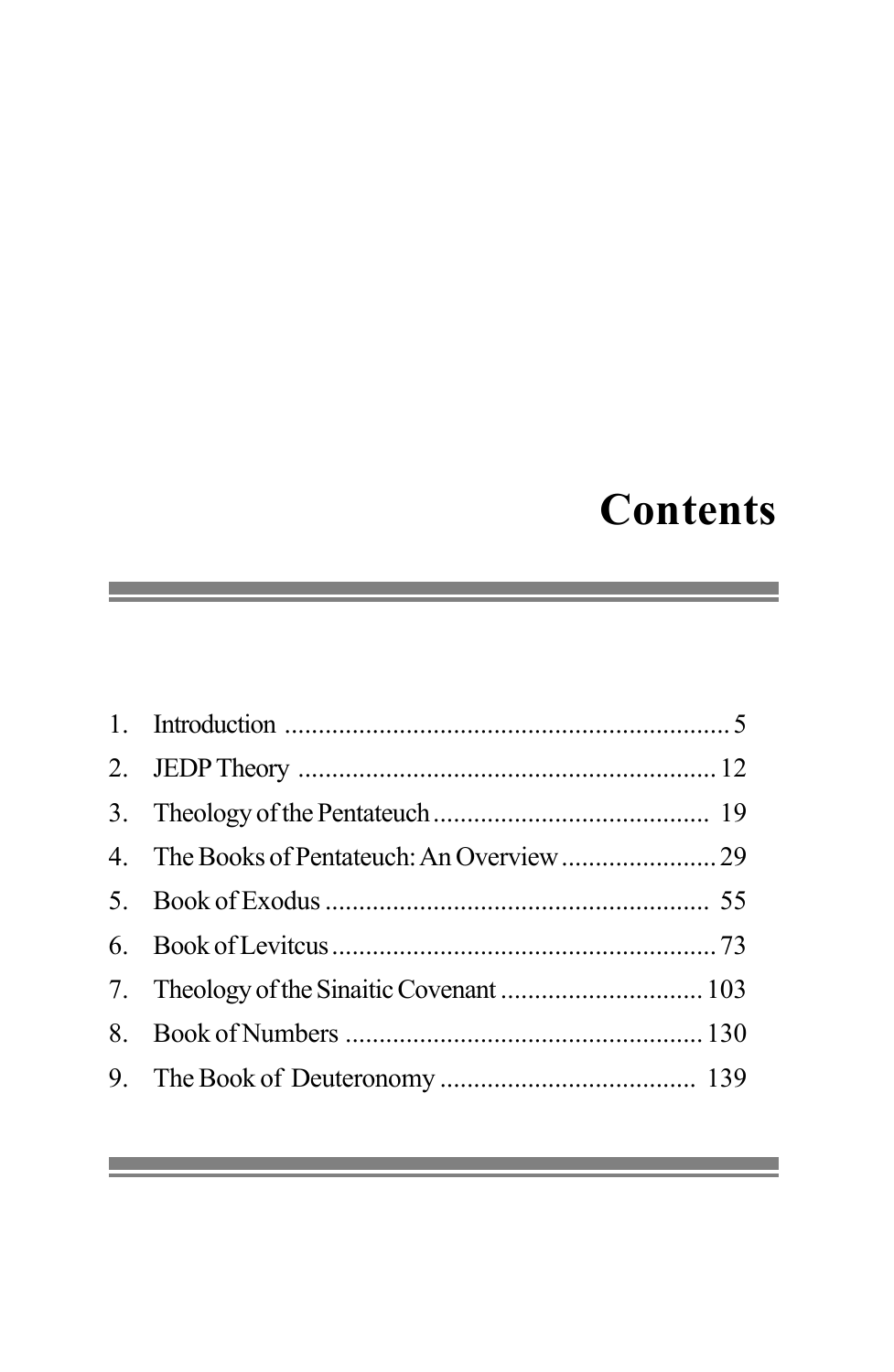*Published for the use of the students of Alpha Institute of Theology and Science*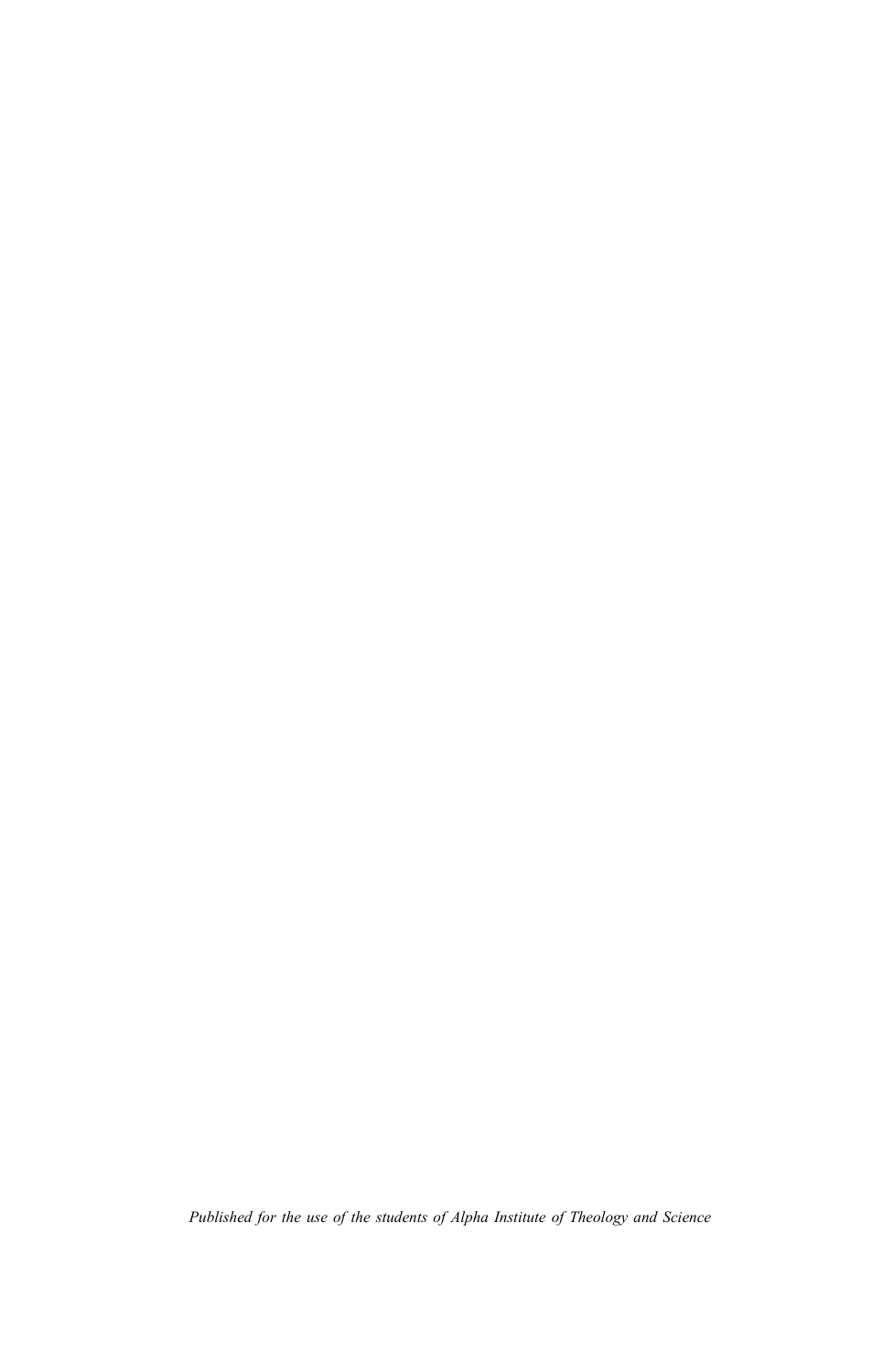# **Introduction**

#### **Introduction**

The first five books of the Bible is known as Pentateuch. The name 'Pentateuch' means literally 'five scrolls', derived from Greek *pente* and *teuchos*, which can mean 'scroll.' It has been used since at least early Christian times for the first five books of the OT, Genesis to Deuteronomy. The Jewish name for these books was usually and still is 'the law': Hebrew *Tôrâ*, Greek *nomos* or *nomothesia* (the latter is literally 'legislation'), and it is this name which appears in the NT: e.g. Lk 24:11. 'What is written in the law, the prophets and the psalms', where we meet the threefold subdivision of the Hebrew canon that continues to be used, with the substitution of 'writings' for 'psalms' as the third section. The term contains the the five books of the Law : *Bereshit* (Genesis), *Shemot* (Exodus), *Wayiqra* (Leviticus), *Bemidbar* (Numbers), and *Debarim* (Deuteronomy). Ancient Jewish tradition attributed the authorship of the Pentateuch (with the exception of the last eight verses describing Moses' death) to Moses himself.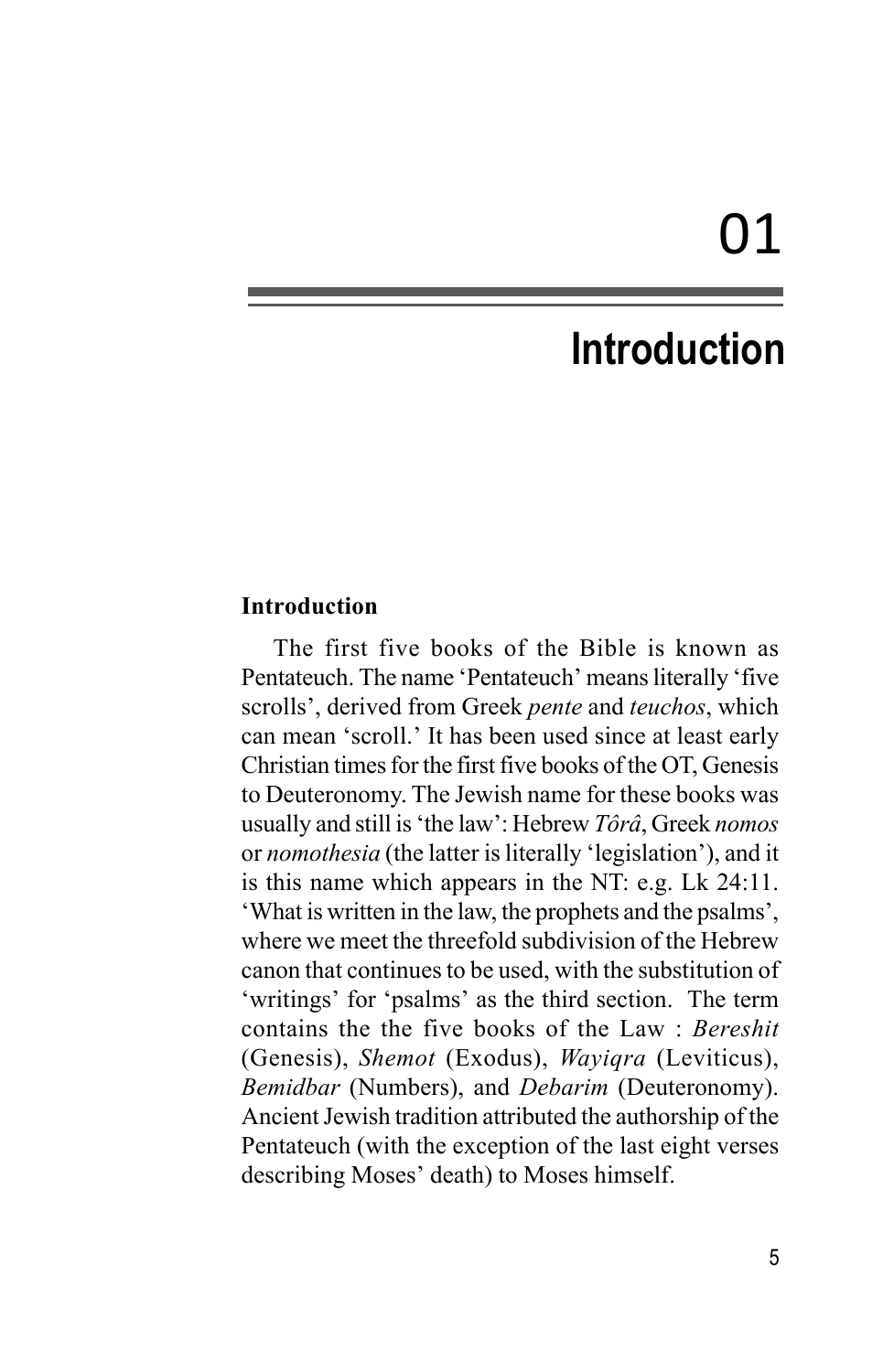# **1. Pentateuch, Hexateuch, Tetrateuch or Unateuch?**

Instead of Pentateuch many scholars are speaking about *hexateuch*, *tetrateuch* and *unateuch*:**Hexateuch** (hex=six): This was a proposal promoted by Gerhard von Rad during the first half of the 20th century. Looking at the cohesion and shared features between Deuteronomy and Joshua through the first chapter of Judges, von Rad saw a unity between the first six books of the Old Testament. As a result, he talked about a Hexateuch to identify the unity between these six books. He saw Deuteronomy as the climax and heart of the Pentateuch with Joshua as part of the ongoing narrative of the exodusconquest complex. Judges, on the other hand, belonged to a later body of material with a different purpose, and so was not included in the confessional schema of *Heilsgeschichte*. Tetrateuch (tetra=four): Martin Noth saw a much closer relationship between Deuteronomy and the rest of the historical books that followed. He proposed that the material in Joshua through 2 Kings was basically a unity with Deuteronomy and its theme of covenant serving as a theological introduction to that material. By placing Deuteronomy as the introduction to the Former Prophets this left the four books of Genesis-Numbers, a Tetrateuch seen as much more complex than Noth envisioned.

**Unateuch** (una=one): This is not really so much a single scholarly position as it is descriptive of a variety of ways of talking about this material On the one hand, some biblical scholars see some kind of overall cohesion or purposeful shaping of the material. This is not quite the traditional "Moses wrote it" approach. Yet, in spite of recognizing various strands of tradition interwoven in the material or other complexities, some biblical scholars propose a larger cohesion to the material (On the other hand, there are some who see the book of Deuteronomy as standing alone. That is, they emphasize the uniqueness of Deuteronomy and do not see any necessary connection either in terms of sources or of larger theological relationship based on redaction between Deuteronomy and surrounding material.

**Pentateuch** (penta=five): There are still those who want to retain the traditional division of the first five books as either "law" or *torah*, and see the following books as dealing with Israel's history. This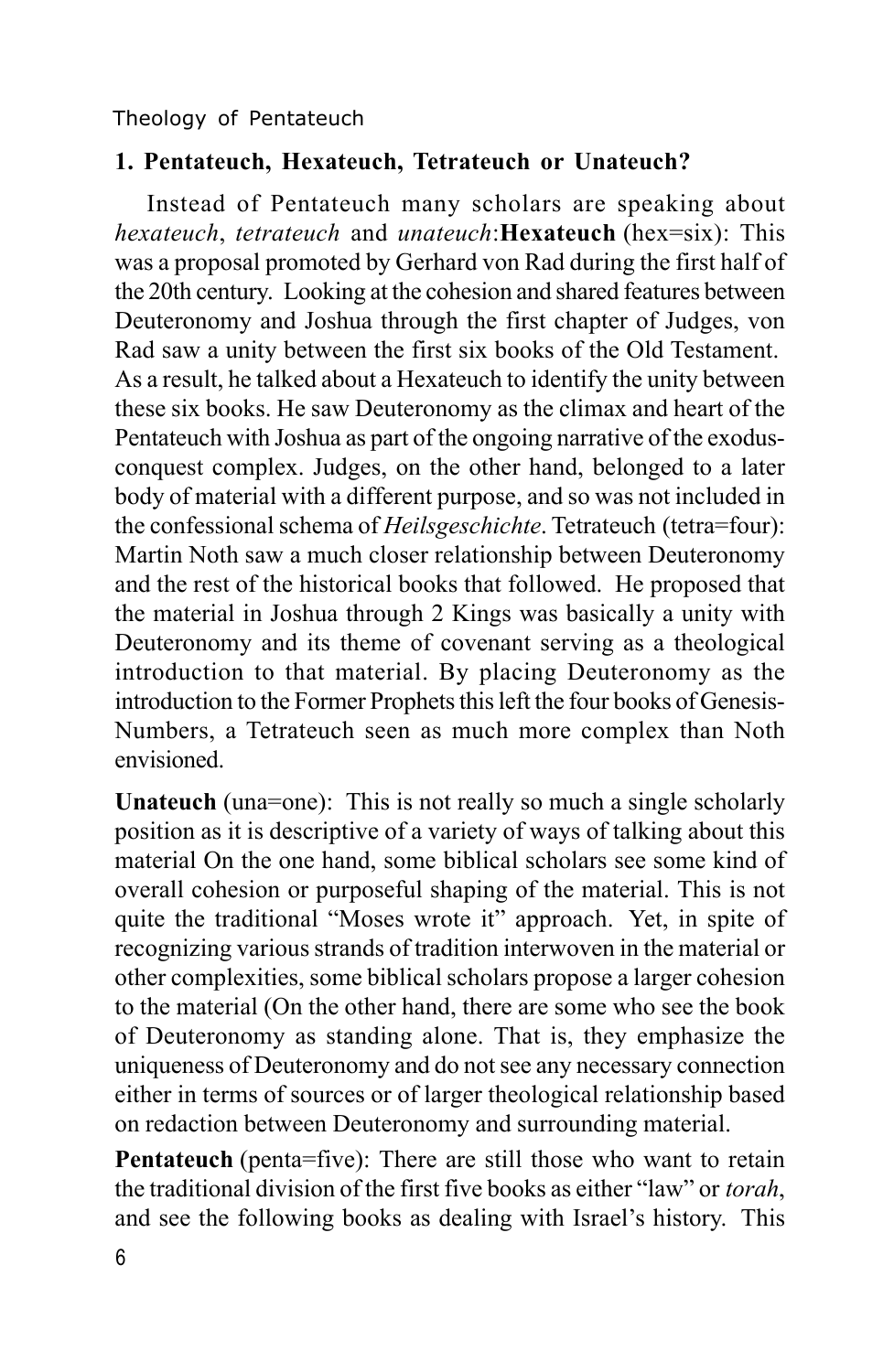would include both Jews and Christians who see the importance of the traditional division in the climax of the covenant passages in Deuteronomy as summarizing the Pentateuch, and the following material simply recounting the historical sequence of Israel's settlement in the land.

In summary, these various terms are simply designations for how scholars see the relationship, literary or theological, between the various books of the Pentateuch and the Former Prophets. It is really not a matter of having to decide which is true. All of them have their student of Scripture to look beyond rigid categories that might be imposed by traditional designations.

# **Patristic Attestations**

The earlier references of the Greek name *pentateuchos*, implying a division of the law into five parts are found in the following writings:

- \* The letter to Flora by the Valentinian Ptolemy (A.D. 150-75, cf. St. Epiphanius, "Haer.", XXXIII, iv; P.G., XLI, 560).
- \* Origen (Comment. in Ev. Jo., t. II; P.G., XIV, 192; cf. P.G., XIII, 444), St. Athanasius (Ep. ad Marcellin., 5; P.G., XXVII, 12),
- \* St. Epiphanius (De mensur et ponderib., 4, 6; P.G., XLIII, 244).
- \* Tertullian uses the masculine form *Pentateuchus* (Adv. Marcion., I, 10; P.L., II, 257),
- \* St. Isidore of Seville prefers the neuter *Pentateuchum* (Etym., VI, ii, 1, 2; P.L., LXXXII, 230).

### **2. Mosaic Authorship**

It is usually accepted that Moses is the author of the Pentateuch. According to the trend of both Old and New Testament, and according to Jewish and Christian theology, the work of the great lawgiver Moses is the origin of the history of Israel and the basis of its development down to the time of Jesus Christ; but modern Biblical criticism sees in all this only the result, or the precipitate, of a purely natural historical development. However,the evidences from the scripture to prove the Mosaic authorship of Pentateuch can be summarized in the following points: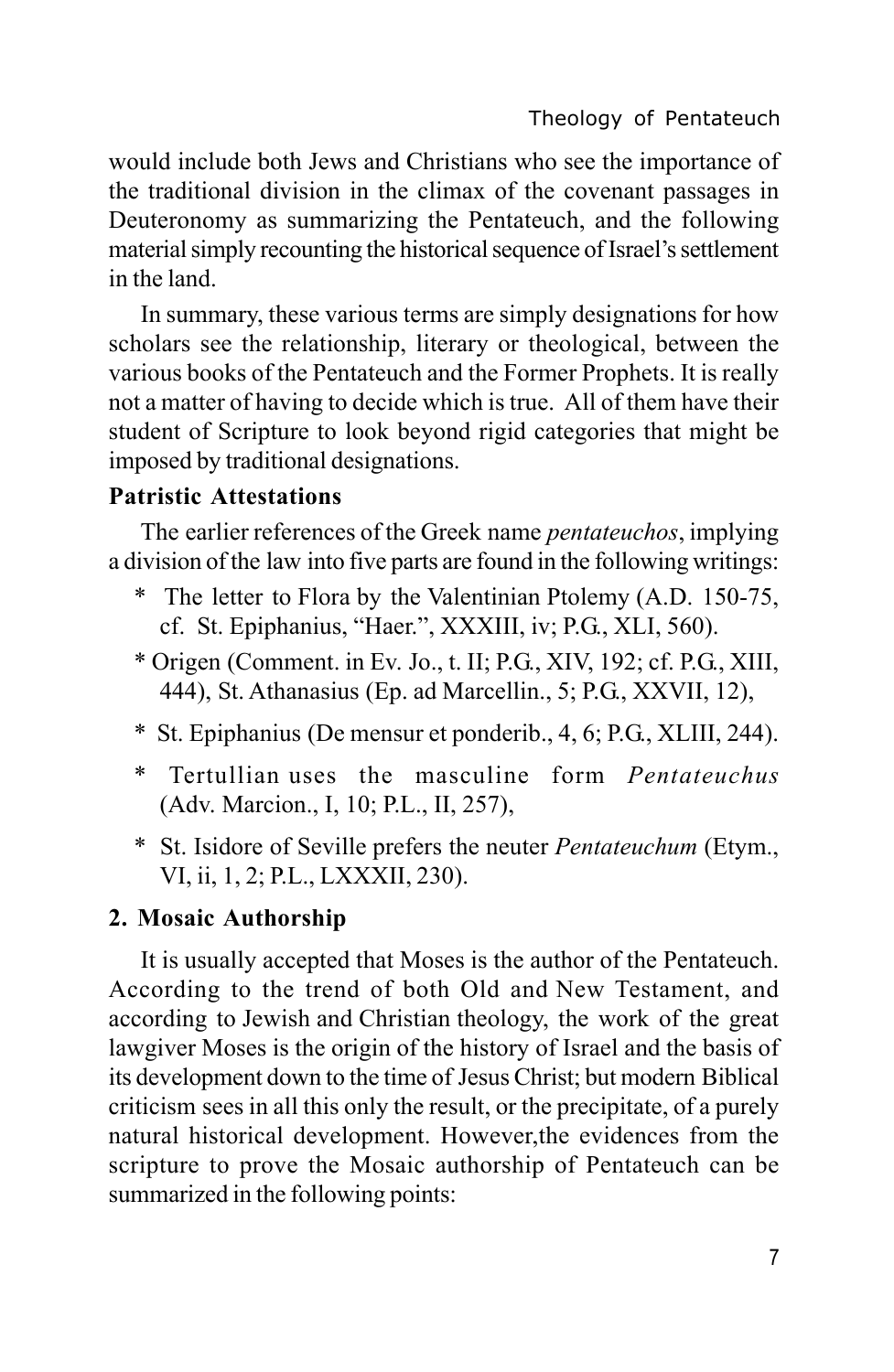**1**. There are evidences in the text itself regarding Moses writing down the events as told by God: (a) After Israel's victory over the Amalecites near Raphidim, the Lord said to Moses (Ex 17:14): "Write this for a memorial in a book." Even if we suppose that the Massoretic pointing gives the original text, we can hardly prove that the book referred to is the Pentateuch, though this is highly probable. (b) Again, Ex 24:4: "And Moses wrote all the words of the Lord." The context does not allow us to understand these words in an indefinite manner, but as referring to the words of the Lord immediately preceding or to the so-called "Book of the Covenant" (Ex 20-23). (c) Ex 34:27: "And the Lord said to Moses: Write thee these words by which I have made a covenant both with thee and with Israel." The next verse adds: "and he wrote upon the tables the ten words of the covenant." (d) Nu 33:1-2: "These are the mansions of the children of Israel, who went out of Egypt by their troops under the conduct of Moses and Aaron, which Moses wrote down according to the places of their encamping." (e) There are certain indications in Deuteronomy which point the literary activity of Moses: Dt 1:5: "And Moses began to expound the law and to say"; even if the "law" in this text refer to the whole of the Pentateuchal legislation, which is not very probable, it shows only that Moses promulgated the whole law, but not that he necessarily wrote it. For similar accounts see 4:1-40; 17;18-9; 28:58; 29:20-21; 32:46-47 etc.), What we can infer from the Pentateuchal accounts is that even though some parts of the books are written by Moses, there is no sufficient proof to conclude that Moses had written the entire Pentateuch.

**2.** The other OT books refers to Pentateuch as the law of Moses (Josh 1:7-8; 8:31; 22:5; 23:6; Jdg 11:12-28; 15:8-10; 18:31; 20:6-8. The Books of Kings repeatedly speak of the law of Moses (1 Kings 2:3; 10:31; 2 Kings 14:6; 21:8; 23:2). The Books of Chronicles are referring not only to the genealogies (1 Chronicles 1-9) and the descriptions of worship traced after the data and laws of the Pentateuch, but the sacred writer expressly points out their conformity with what is written in the law of the Lord (1 Chr 16:40), in the law of Moses (2 Chronicles 23:18; 31:3), thus identifying the law of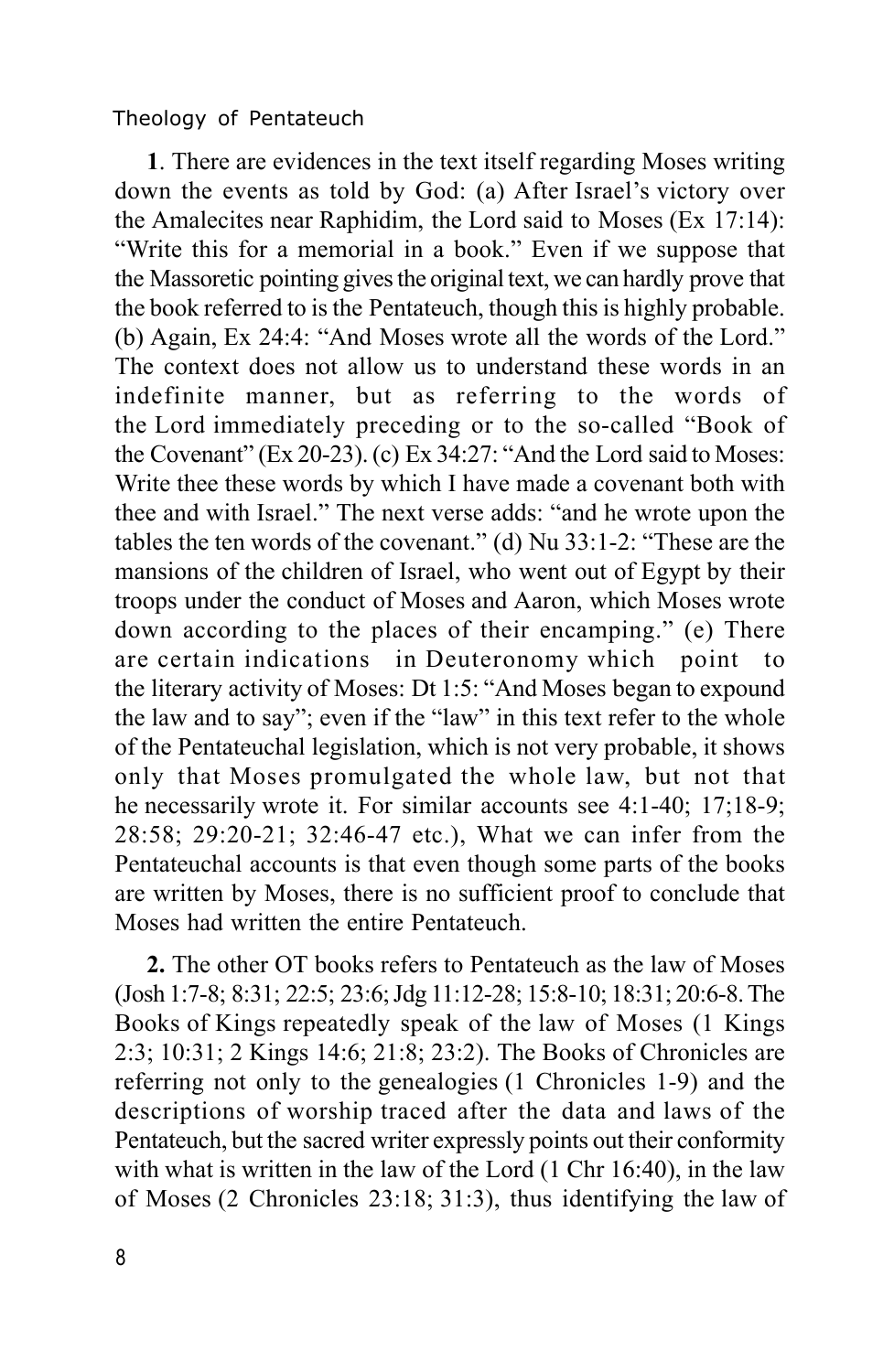the Lord with that written by Moses (cf. 2 Chronicles 25:4). To the witness of the historical books we may add 2Mc 2:4; 7:6; Jdt 8:23; and from wisdom literature, Sir 24:33; 45:1-6; 45:18, and especially the Preface of Ecclus. Prophets, especially the later Prophets are referring to Pentateuch as law of Moses (Bar ii:2, 28; Dan 9:11-13; Mal 4:4).

**3.** Jesus as well as the apostles quoted the whole of the Pentateuch as written by Moses. If they attributed to Moses all the passages which they happen to cite, if they ascribe the Pentateuch to Moses whenever there is question of its authorship, even the most exacting critics must admit that they express their conviction that the work was indeed witten by Moses. (Mt 22:24; Mk 12:19; Lk 20:28), Jesus does not deny the Mosaic authorship, but appeals to Ex 3:6, as equally written by Moses (Mk 12:26; Mt 22:31; Lk 20:37; Acts 3:22; 2 Cor 3:15; Rom 10:5-8; 19; Rev 15:3).

**4.** The voice of tradition, both Jewish and Christian, is so unanimous and constant in proclaiming the Mosaic authorship of the Pentateuch that down to the seventeenth century it did not allow the rise of any serious doubt. In the Jewish tradition, for example, Josephus ascribes to Moses the authorship of the entire Pentateuch, (*Antiq*. IV, viii, 3-48; cf. *I Procem*., 4; *Contra Apion*., I.8). The Alexandrian philosopher Philo is convinced that the entire Pentateuch is the work of Moses (*De vita Mosis*, ll.II.III). The Babylonian Talmud also maintains the same opinion (*Baba-Bathra*, II, col. 140; *Makkoth*, fol. IIa; *Menachoth*, fol. 30a).

**5.** In continuation with the spirit of the NT the Mosaic authorship of Pentateuch is asserted in the Christian tradition. For example see Epistle of Barnabas (x, 1-12) ; Clement of Rome (*1 Corinthians* 41:1), St. Justin (*Apol*. I, 59; *Dialogue with Trypho* 29), Irenæus (*Cont. haer*., I.ii. 6; Hippolytus of Rome (*Comment. In Deut.*, xxxi, 9, 31, 35) etc.

But Catholic tradition does not necessarily maintain that Moses wrote every letter of the Pentateuch as it is today, and that the work has come down to us in an absolutely unchanged form. According to the Catholic view, both extreem positions such as that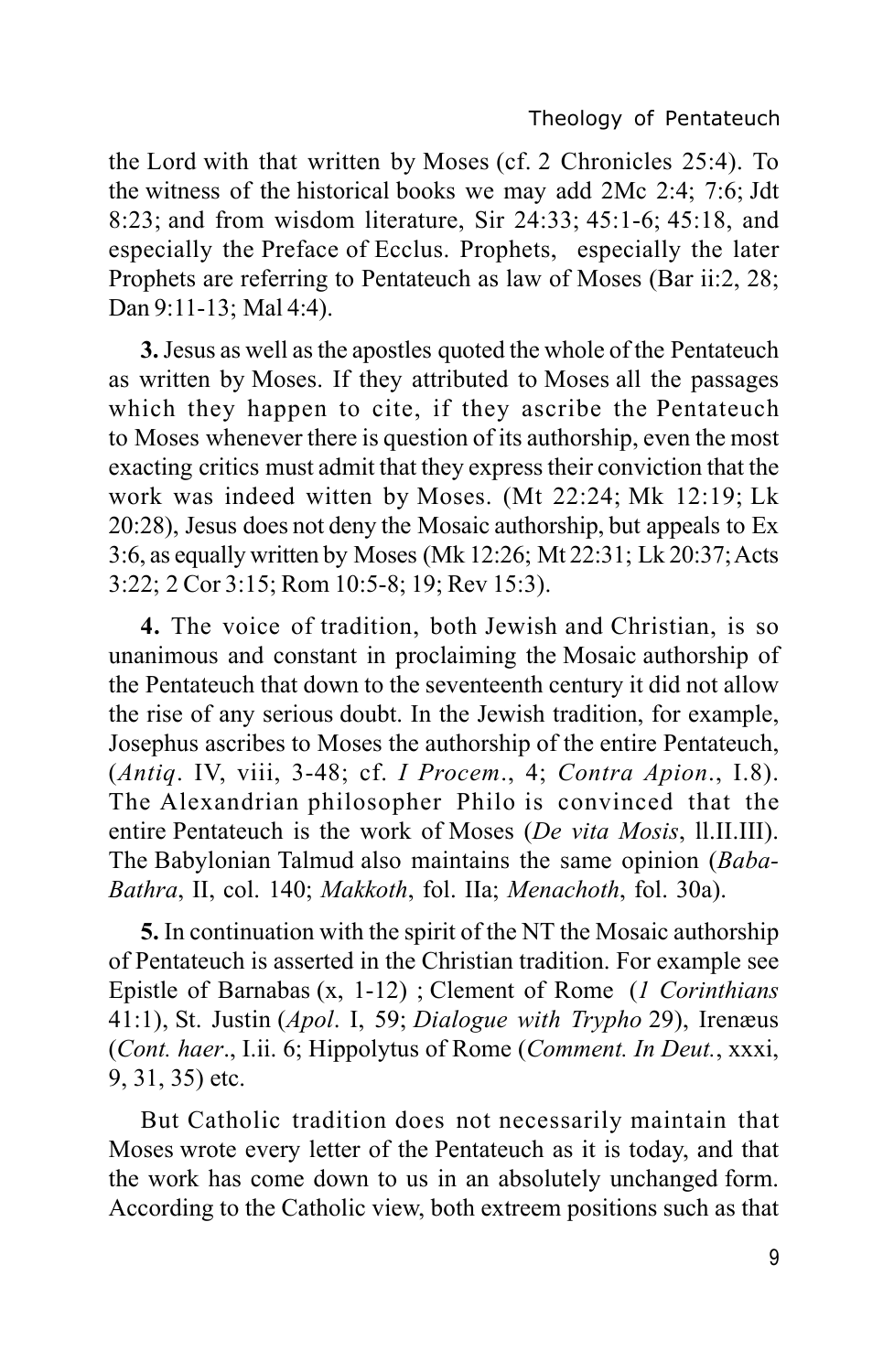denies Mosai role and that holds absolute Mosaic priority are unbalenced. What is to be noted that, we cannot exclude Mosaic influence compleetly from the formation of Pentateuch. Moses functins as the Master brain of the entire Pentateuchal traditions.Even the JEDP tradition formed from various parts of the promised land, from different schools, they depend on the same source-the Divine experience of Moses and Penteteuch formed out of the written and oral traditions transmitted through him.. Card. Bellarmine, who may be considered as a reliable exponent of Catholic tradition, expressed the opinion that Esdras had collected, readjusted, and corrected the scattered parts of the Pentateuch, and had even added the parts necessary for the completion of the Pentateuchal history (*De verbo Dei*, II, I; cf. III, iv).

## **Ecclesiastical decisions**

In accordance with the voice of the triple argument thus far advanced for the Mosaic authorship of the Pentateuch, the Biblical Commission on 27 June, 1906, answered a series of questions concerning this subject in the following way:

(1) The arguments accumulated by the critics to impugn the Mosaic authenticity of the sacred books designated by thename Pentateuch are not of such weight as to give us the right, after setting aside numerous passages of both Testaments taken collectively, the continuous consensus of the Jewish people, the constant tradition of the Church, and internal indications derived from the text itself, to maintain that these books have not Moses as their author, but are compiled from sources for the greatest part later than the Mosaic age.

(2) The Mosaic authenticity of the Pentateuch does not necessarily require such a redaction of the whole work as to render it absolutely imperative to maintain that Moses wrote all and everything with his own hand or dictated it to his secretaries; the hypothesis of those can be admitted who believe that he entrusted the composition of the work itself, conceived by him under the influence of Divine inspiration, to others, but in such a way that they were to express faithfully his own thoughts, were to write nothing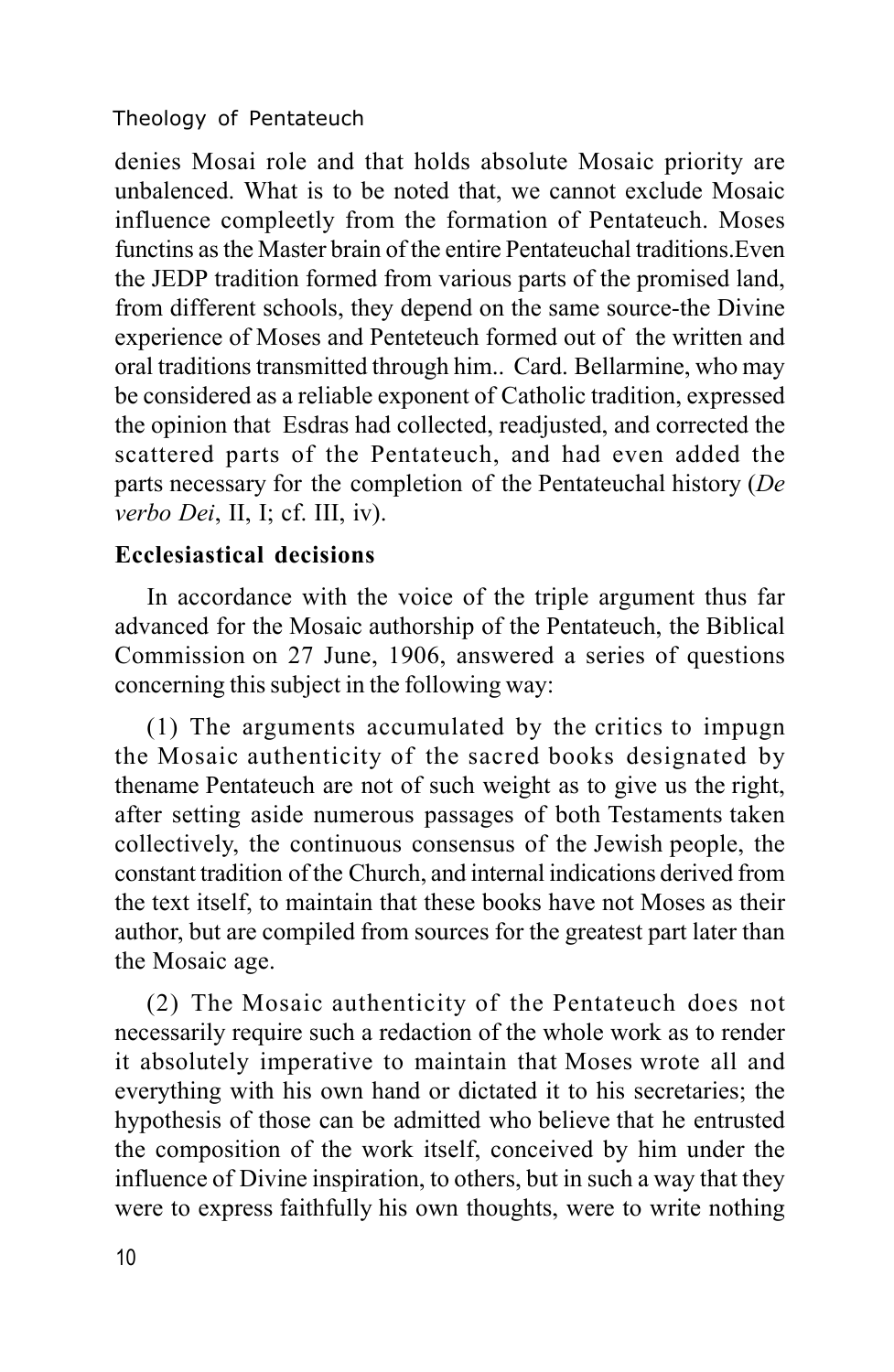against his will, were to omit nothing; and that finally the work thus produced should be approved by the same Moses, its principal and inspired author, and published under his name.

(3) It may be granted without prejudice to the Mosaic authenticity of the Pentateuch, that Moses employed sources in the production of his work, i.e., written documents or oral traditions, from which he may have drawn a number of things in accordance with the end he had in view and under the influence of Divine inspiration, and inserted them in his work either literally or according to their sense, in an abbreviated or amplified form.

(4) The substantial Mosaic authenticity and integrity of the Pentateuch remains intact if it be granted that in the long course of centuries the work has suffered several modifications, as; post-Mosaic additions either appended by an inspired author or inserted into the text as glosses and explanations; the translation of certain words and forms out of an antiquated language into the recent form of speech; finally, wrong readings due to the fault of transcribers, which one may investigate and pass sentence on according to the laws of criticism.

The post-Mosaic additions and modifications allowed by the Biblical Commission in the Pentateuch without removing it from the range of substantial integrity and Mosaic authenticity are variously interpreted by Catholic scholars.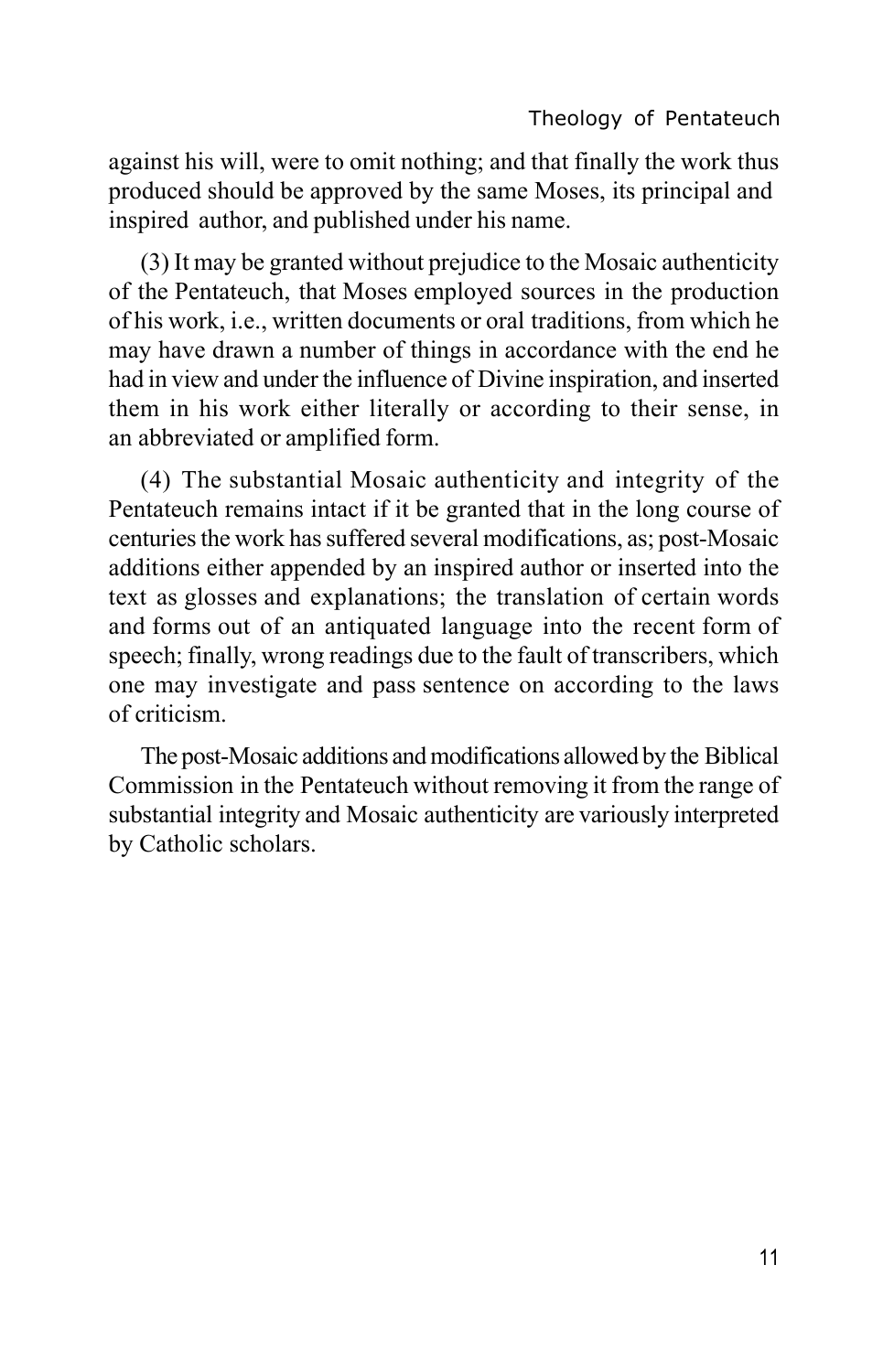# 02

# **The JEDP Theory**

 $V$ arious solutions had been suggested by scholars to solve the previously mentioned discrepancies and narrative anomalies in the Pentateuch. In 1853, Hupfeld proposed that there are two Elohistic source documents in Genesis: chapters 1-19 by one author and chapters 20 - 50 by another. He also put great importance upon the redactor, or the one who assembled the various documents, who used editor rights during the compilation of the book of Genesis. Therefore, his arrangement of the documents was thus: First Elohist, Second Elohist, Jehovist, Deuteronomist: J, E, and D.

Later, Karl H. Graf in the 1860's and Julius Wellhausen in the 1870's said that "according to the historical and prophetical books of the Old Testament, the priestly legislation of the middle books of the Pentateuch was unknown in pre-exilic time, and that this legislation must therefore be a late development." The letter P became associated with this view.Basically they arranged the Pentateuch authorship in the following manner: "The earliest part of the Pentateuch came from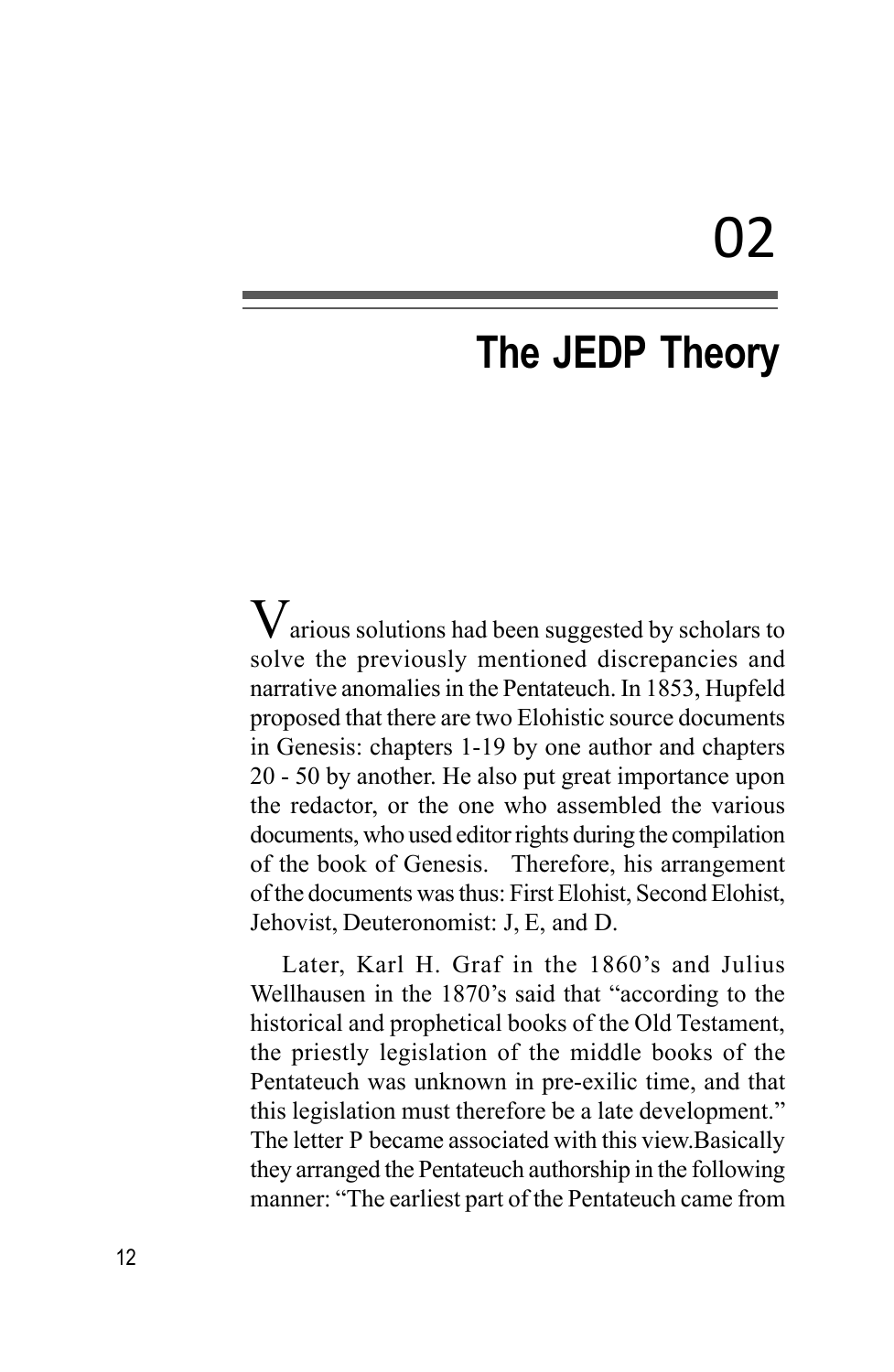two originally independent documents, the Jahwist (850 BC) and Elohist (750 BC). From these the Jahwist compiled a narrative work (650 BC). Deuteronomy came in Josiah's time and its author incorporated this into the Jahwist's work. The priestly legislation in the Elohist document was largely the work of Ezra and is referred to as the Priestly Document. A later editor(s) revised and edited the conglomeration of documents by about 200 B.C. to form the extant Pentateuch we have today." There have been slight modifications of this list, but it is basically the same form used by those holding to the Documentary Hypothesis.

# **Jahwist Source (J)**

Scholars estimate the date of composition as c. 950 BC not long before the split of the united kingdom of Israel into the northern kingdom of Israel and the southern kingdom of Judah in 922 BC, making it the oldest source. The documentary hypothesis attributes anthropomorphic descriptions of Yaheh, personal visits from Yahweh, and use of the personal name prior to Exodus 3 to the Jahwist source. It is a misunderstanding of the documentary hypothesis to attribute all use of the personal name Yahweh to the hypothetical Jahwist source; the hypothetical Deuteronomist, Elohist, and Priestly source documents all contain numerous uses of the personal name Yahweh, but the Jahwist source document is the only one to use the personal name Yahweh prior to Exodus 3. Concerned with narratives, making up half of Genesis and half of Exodus, plus fragments of Numbers, J has a special interest in the territory of the Kingdom of Judah and individuals connected with its history. J has an eloquent style.

The Jahwist presents a theology of history, rather than timeless philosophical theology. Yahweh's character is known by his actions. The Jahwist picture of Yahweh begins with the creation of human beings and the early history of mankind in general (Genesis 2-11). The Jahwist contributions in this material do not intend to present an exhaustive history, but rather certain episodes with particular importance to later generations. These episodes explain human mortality, the need to work for a living, the existence of many languages, rivalry among brothers, and man's attempt to break through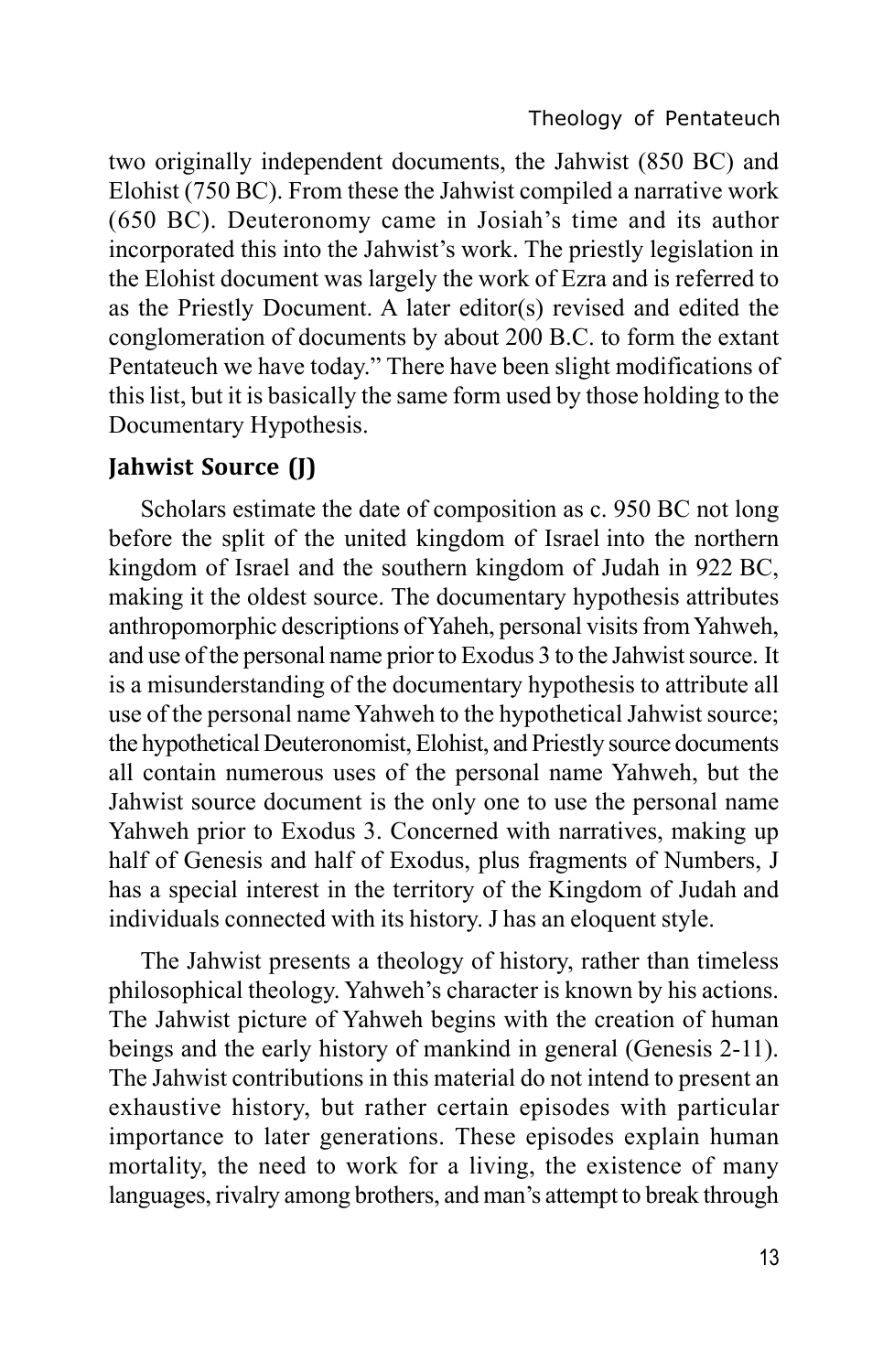God's limits. The family is often in view in theological contexts, and the sequence of sin-punishment-mercy appears several times.

The Jahwist picture of a theology of history continues with the call of Abraham and the subsequent history of Israel and their ancestors. The Jahwist presents the nation of Israel as Yahweh's own people, which he brought into being, protected, and settled in the land of Canaan, in fulfillment of promises to Abraham, Isaac, and Jacob. The Jahwist source presents a history of Israel that also illustrates themes of sin-punishment-grace, but more especially one that portrays Yahweh as a powerful deliverer and provider of his people's needs. Faith in Yahweh alone is the primary virtue. The Jahwist also emphasizes Israel's destiny to be a great nation who will rule over her neighbors and have a king from the tribe of Judah. The theology of the Jahwist extends beyond Israel and includes notice that all nations will be blessed through Abraham (or bless themselves through Abraham). Furthermore, the report of the destruction of Sodom and Gomorrah is attributed to the Jahwist.

## **Elohist Source (E)**

According to the documentary hypothesis, use of the generic word for deity, Elohim, rather than the more personal name, YHWH, prior to Exodus 3, and descriptions of Yahweh of a more impersonal nature (for example, speaking through dreams, prophets, and angels rather than personal appearances) indicate the Elohist source. The Elohist's narrative does not begin with a depiction of Yahweh's creation of humankind, but with the divine address to Abraham, the ancestor of Israel. Because both the Jahwist source and the Elohist source use "Yahweh" for God after Exodus 3, it is more difficult to discern Elohist from Jahwist source material from that point onward. E parallels J, often duplicating the narratives. E makes up a third of Genesis and half of Exodus, plus fragments of Numbers. E describes a humanlike God initially called *Elohim*, and *Yahweh* subsequent to the incident of the burning bush, at which Elohim reveals himself as Yahweh. E focuses on the Kingdom of Israel and on the Shiloh priesthood, and has a moderately eloquent style. Scholars suggest the Elohist source was composed c. 850 BC.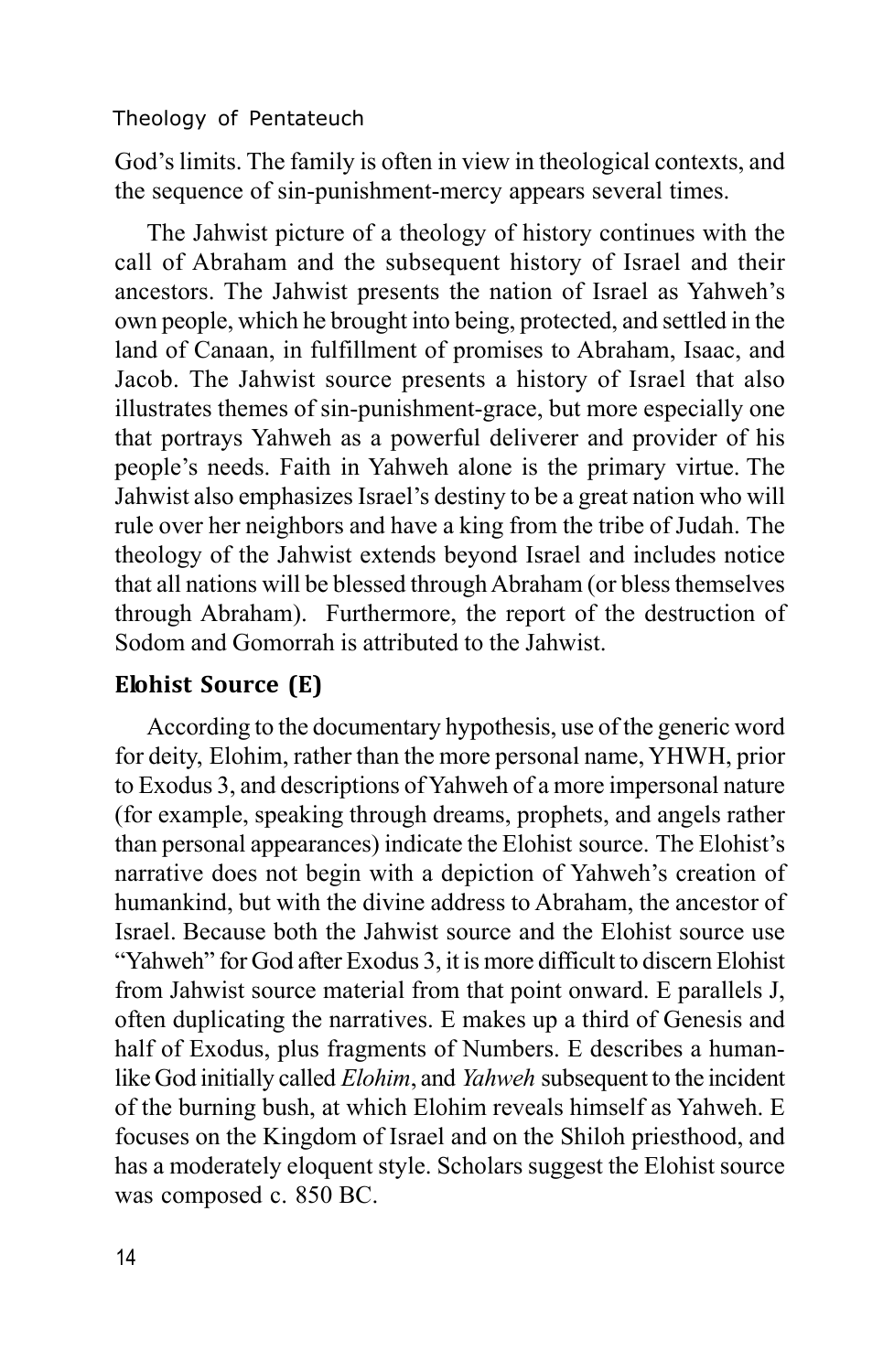The theology of the Elohist focuses on four key elements: 1) prophetic leadership, 2) the fear of God, 3) covenant, and 4) the theology of history. Prophetic leadership is emphasized by building the narrative on four key ancestors (Abraham, Jacob, Joseph, and Moses) who are presented as prophets who receive revelations from God in visions and dreams. The Elohist's concept of the fear of God goes beyond reverent awe and is the root of Abraham's obedience to the command to slay his son. Covenant is emphasized by the Elohist on a number of occasions, notably the covenant ceremony of Exodus 24, establishment of the tent of meeting, and Israel's rebellion at Sinai with worship of the golden calf which presents the Elohist's gloomy view of Israel's propensity to violate her covenant with God. The Elohist theology of history is focused on the nation of Israel and more inclined than the Jahwist to focus on the specifically religious aspects of prayer, sacrifice, and prophetic revelations. The goal of history for Israel is explicitly religious: to be "a kingdom of priests and a holy nation."

## **Deuteronomist Source (D)**

According to M. Noth, the Deuteronomist wrote in the middle of the 6th century BC with the purpose of addressing contemporaries in the Babylonian exile to show them that "their sufferings were fully deserved consequences of centuries of decline in Israel's loyalty to Yahweh." Loyalty to Yahweh was measured in terms of obedience to the Deuteronomic law. Since Israel and Judah had failed to follow that law, their histories had ended in complete destruction in accordance with the divine judgment envisaged by Deuteronomy. "But it shall come to pass, if you will not listen to the voice of Yahweh your God, to observe to do all his commandments and his statutes which I command you this day, that all these curses shall come on you, and overtake you." D in the Pentateuch is restricted to the book of Deuteronomy, although it continues into the subsequent books of Joshua, Judges and Kings. It takes the form of a series of sermons about the Law, as well as recapitulating the narrative of Exodus and Numbers. Its distinctive term for God is *YHWH Eloheinu*, traditionally translated in English as "The Lord our God." Scholars estimate this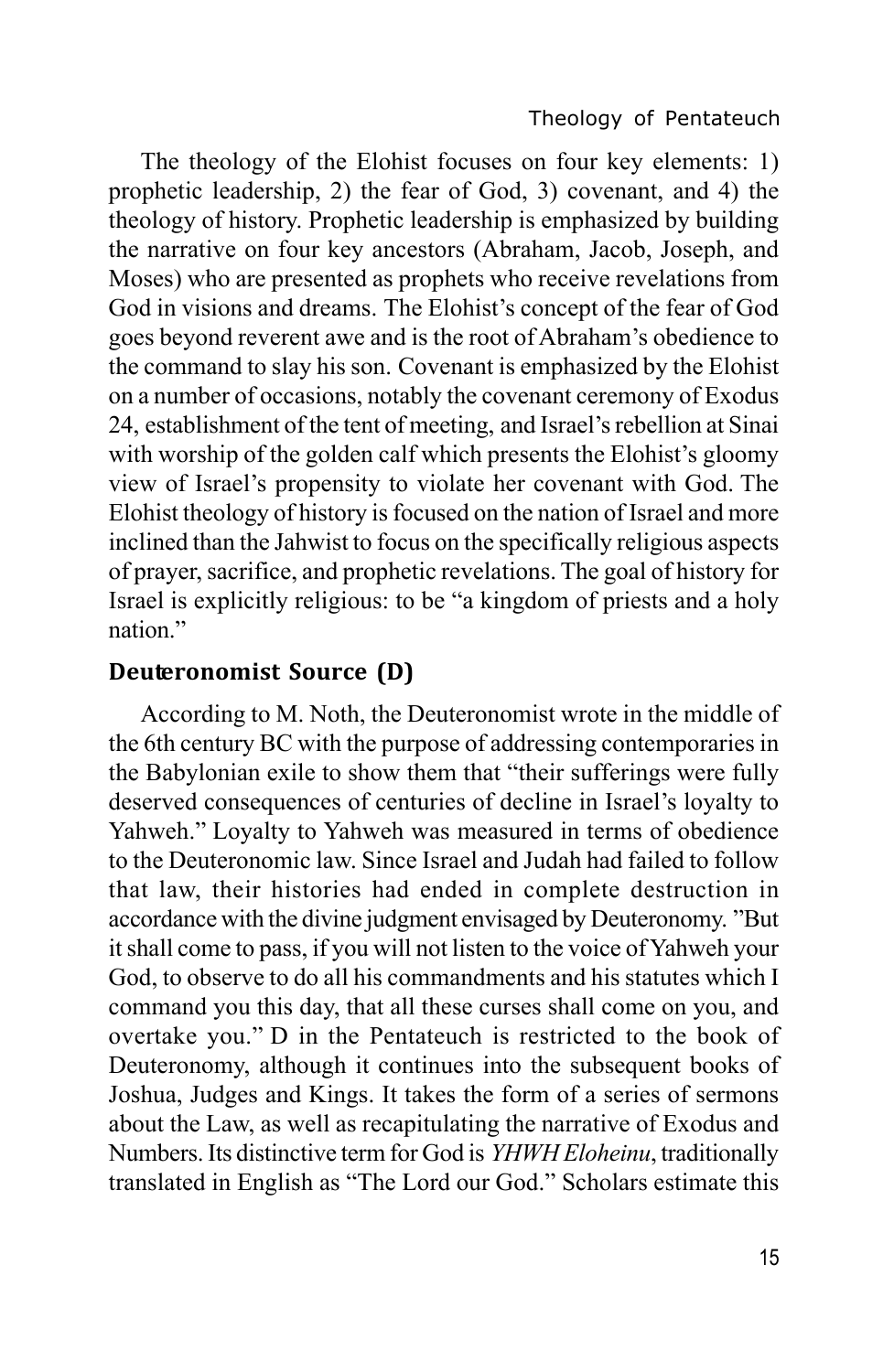source may have been composed c. 650–621 BC, which would have been prior to the Babylonian Exile (587-539 BCE).

According to Gerhard von Rad, Noth's view of the purpose of the Deuteronomist emphasized the theme of judgment and missed the theme of Yahweh's grace in the Deuteronomistic History. The Deuteronomist reported repeated instances of Yahweh's word at work in describing previously reported oracles of Yahweh's prophets being precisely fulfilled in events described later. On the one hand, destruction of Israel and Judah was portrayed as according to the prophetic pronouncement of doom in retaliation for disobedience. On the other hand, the final destruction was restrained by Yahweh's promise to David found in Nathan's oracle in 2 Samuel 7 and reiterated throughout 1-2 Kings.

H.W. Wolff describes the purpose of the Deuteronomist in the pattern of apostasy, punishment, repentance, and deliverance common in the Deuteronomistic History. According to Wolff, the Deuteronomist's intent was to show the exiles that they were in the second stage of the pattern and therefore needed to "cry out to Yahweh in repentance." According to the pattern of Yahweh's previous dealings with Israel, the imperative for the exiles was simply to turn back to God.

### **Priestly Source (P)**

The documentary hypothesis describes the Priestly source as using the title Elohim as the general name for God in the primeval period (Genesis 1-11). El Shaddai is the first special name for God and it is revealed to the patriarchs and reserved for that era. Yahweh is the personal name for God that is revealed to Moses and never set in the mouth of any speaker by the Priestly source prior to Moses. The Priestly source portrays God/Yahweh as the creator of the whole world, which he declared to be good, and on which he has bestowed his blessing. Humanity is created in God's image (or as God's image) implying dominion over the whole earth. P includes many lists (especially genealogies), dates, numbers and laws. Portrayals of God viewed as distant and unmerciful are ascribed to P. P partly duplicates J and E, but alters details to stress the importance of the priesthood.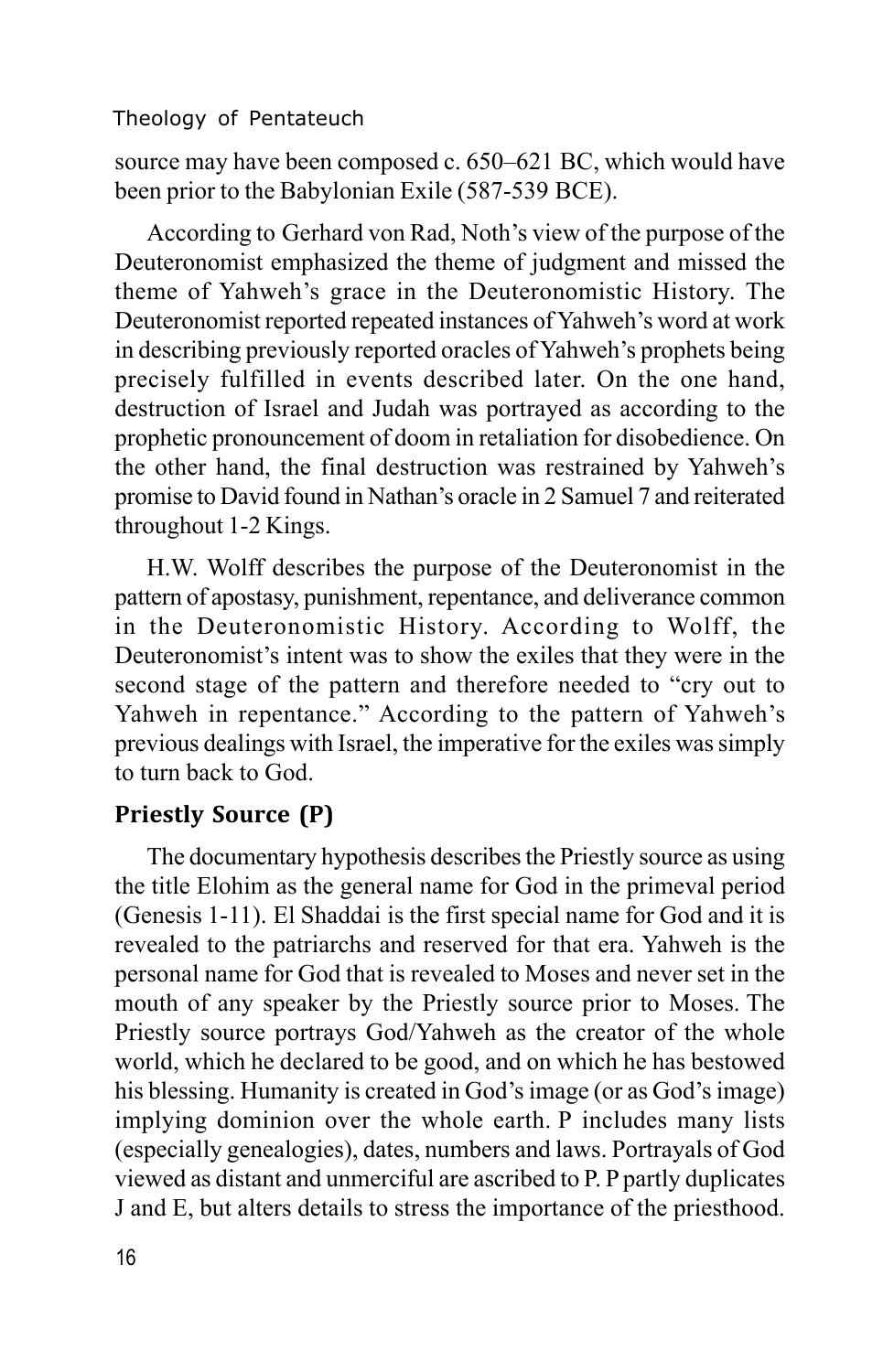P consists of about a fifth of Genesis (including its famous first chapter), substantial portions of Exodus and Numbers, and almost all of Leviticus. According to Wellhausen, P has a low level of literary style. Scholars estimate its composition c. 600-400 BC.

The Priestly source portrays Yahweh as a God who is interested in ritual. The covenant of circumcision, the dietary laws, and the emphasis on making a tabernacle according to a divinely revealed plan are all ascribed to the Priestly source. Yahweh's presence and Yahweh's blessings are described in the Priestly source not to be mediated by the king, but by the high priest mediating at the central place of worship.

The Priestly source depicts a formal structure in terms of space, time, and social structure. The spatial center of the universe is the sanctuary which is first modeled in the tabernacle and later in the temple modeled after the pattern revealed to Moses. It is at this specific location that Yahweh wanted to make himself present to his people. Yahweh has arranged the temporal order around progressive layers of Sabbaths: seven days, seven months, seven years, seven times seven years. In terms of social structure, the Priestly source portrays Yahweh as granting his presence to the particular people "who know his name." The priesthood, the ritual system, and the law represent the cosmic order in a priestly garment.

# **Decisions of the Pontifical Biblical Commission on JEDP Theory**

Some decisions of the Biblical Commission in regards to the chief subject of this article, viz., Genesis, are as follows: The various exegetical systems which exclude the literal and historical sense of the first three chapters of the Book of Genesis are not based on solid foundation. It should not be taught that these three chapters do not contain true narrations of facts, but only fables derived from the mythologies and cosmogonies of earlier peoples, purged of the polytheistic errors and accommodated to monotheism; or allegories and symbols, with no objective reality, set forth in the guise of history to inculcate religious and philosophical truths; or, finally, legends partly historical and partly fictitious put together for instruction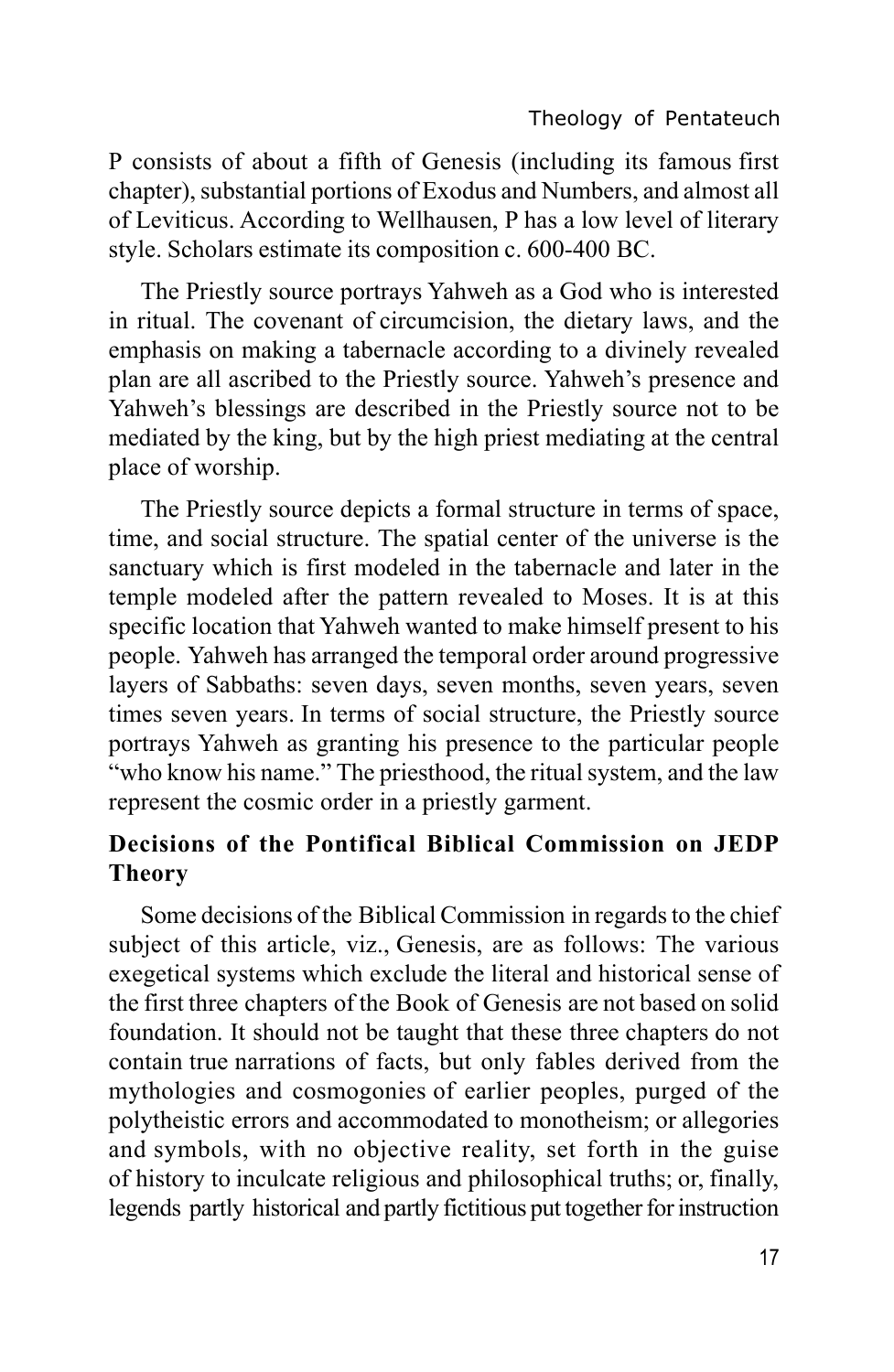and edification. In particular, doubt should not be cast on the literal and historical sense of passages which touch on the foundations of the Christian religion, as, for instance, the creation of the universe by God at the beginning of time; the special creation of man; the formation of the first woman from the first man; the unity of the human race; the original happiness, integrity, and immortality of our first parents in the state of justice; the precept given by God to man to try his obedience; the transgression of the Divine precept, at the suggestion of the Devil, under the form of a serpent; the fall of our first parents from their original state of justice; the promise of a future Redeemer.

In explaining such passages in these chapters as the Fathers and Doctors interpreted differently, one may follow and defend the opinion which meets his approval. Not every word or phrase in these chapters is always necessarily to be taken in its literal sense so that it may never have another, as when it is manifestly used metaphorically or anthropomorphically. The literal and historical meaning of some passages in these chapters presupposed, an allegorical and prophetical meaning may wisely and usefully be employed. As in writing the first chapter of Genesis the purpose of the sacred author was not to expound in a scientific manner the constitution of the universe or the complete order of creation, but rather to give to the people popular information in the ordinary language of the day, adapted to the intelligence of all, the strict propriety of scientific language is not always to be looked for in their terminology. The expression *six days* and their division may be taken in the ordinary sense of a natural day, or for a certain period of time, and exegetes may dispute about this question.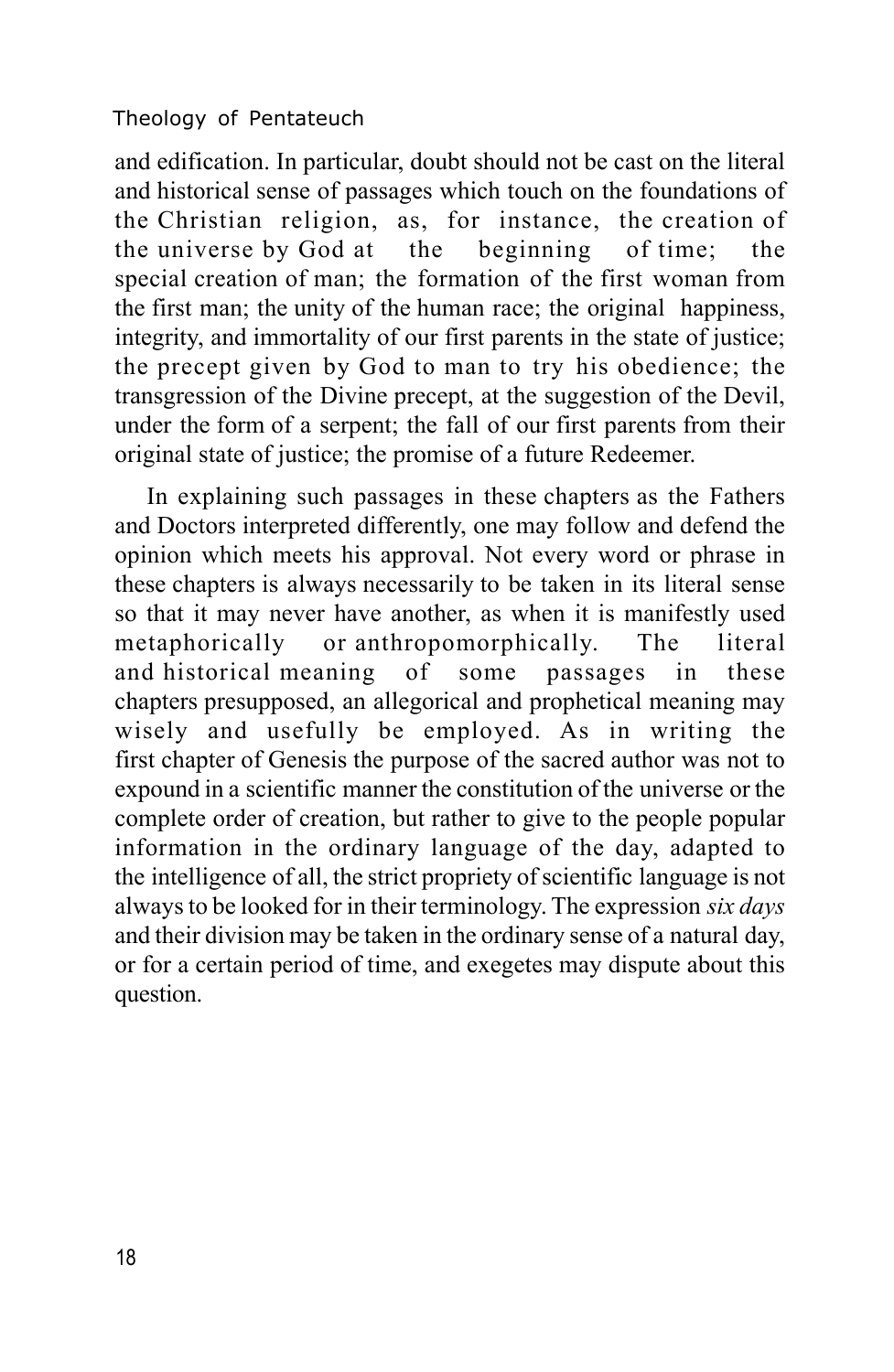#### **3.1 Divine Names Used in Pentateuch**

Early critical interpreters noted that the Pentateuch has a variety of names for God. And they argued that these variations were evidences of a long evolution of Israel's faith. For instance, sometimes the Pentateuch simply uses the Hebrew term "*Elohim*" or "God." Other times, God is called "*Yahweh*" or "the Lord." The Pentateuch combines these terms with each other and with other terms as well, like "*Yahweh Elohim*" or "the Lord God," and "*Yahweh Yireh*," or "the Lord provides." God is also called "*El Elyon*" or "God Most High," and "*El Shaddai*," often translated "God Almighty.

#### **3.2 The Three Covenants in the Pentateuch**

Covenants play a prominent role in OT life—socially, politically, and religiously. In form, a *covenant* is an agreement between two people and involves promises on the part of each to the other. The concept of a covenant between God and His people is one of the central themes of the Bible. In the Biblical sense, a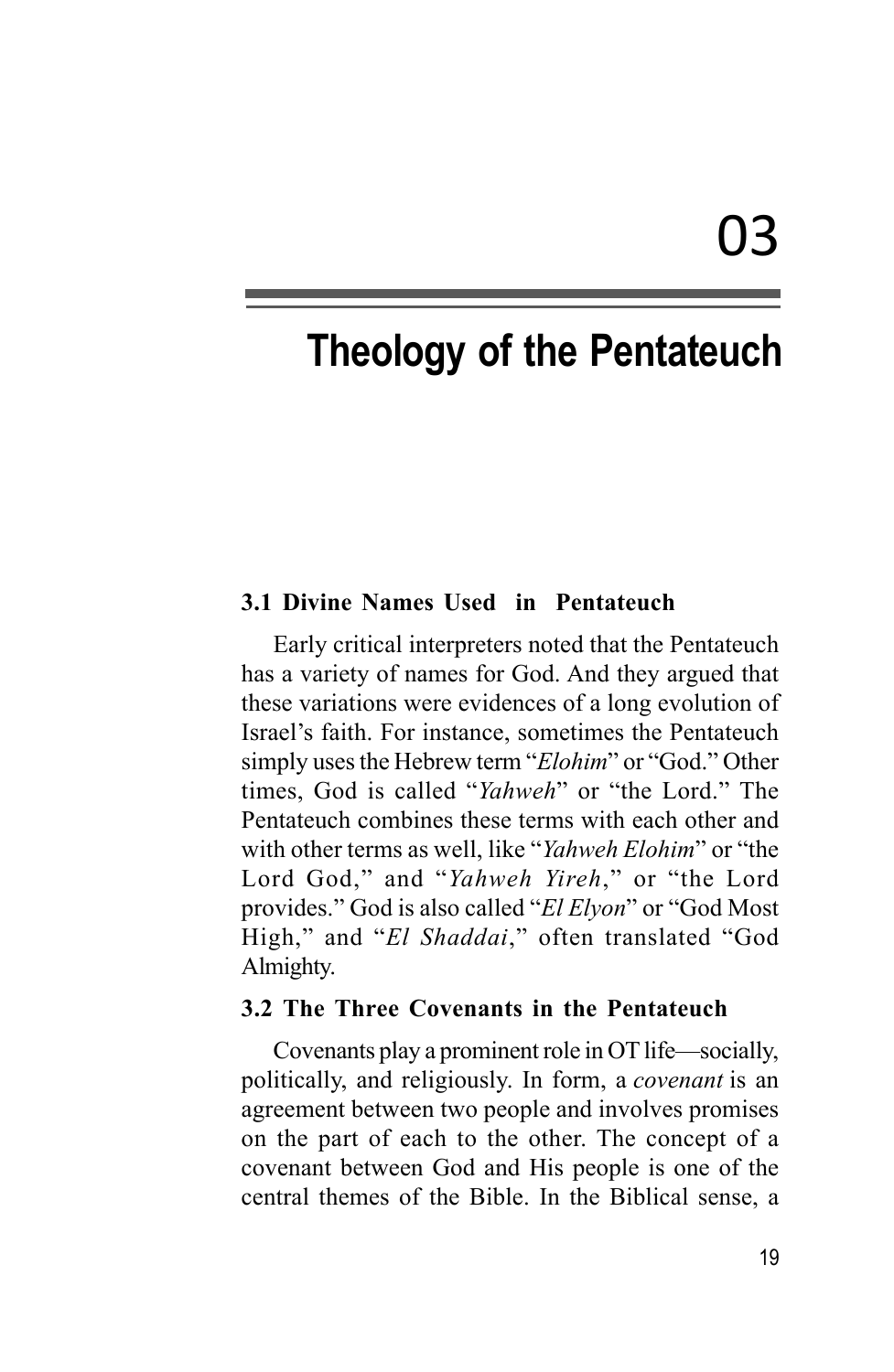covenant implies much more than a contract or a simple agreement between two parties. The meaning of the Hebrew term *berit* is more obscure. Originating from the root (barah), the word has several suggested meanings. Some associate the term with the Akkadian baru, "to bind, fetter," pointing to Ezekiel 20:37 for support: "And I shall make you pass under the rod, and I shall bring you into the bond of the covenant" A possible parallel may exist with the Hittite dynastic suzerainty treaties, in which a vassal would enter into an oath of loyalty toward the king in return for past favors and future protection. On occasion, the root is used in the sense of "food, eating," suggesting that *berît* may speak of making a mutual alliance or obligation while sharing a meal.

The word for "covenant" in the Old Testament also provides additional insight into the meaning of this important idea. It comes from a Hebrew root word that means "to cut." This explains the strange custom of two people passing through the cut bodies of slain animals after making an agreement (cf. Jer. 34:18). A ceremony such as this always accompanied the making of a covenant in the Old Testament. Sometimes those entering into a covenant shared a meal, such as when Laban and Jacob made their covenant (Gen. 31:54). Abraham and his children were commanded to be circumcised as a "sign of covenant" between them and God (Gen. 17:10-11). At Sinai, Moses sprinkled the blood of animals on the altar and upon the people who entered into covenant with God (Exo. 24:3-8). The Old Testament contains many examples of covenants between people who related to each other as equals. For example, David and Jonathan entered into a covenant because of their love for each other- this agreement bound each of them to certain responsibilities (1 Sam. 18:3). The remarkable thing is that God is holy, omniscient, and omnipotent; but He consents to enter into covenant with man, who is feeble, sinful, and flawed.

**Covenant Signs:** Another occasional feature was the sign of the covenant. Though similar to a pledge or gift, which was given when enacting a human covenant, the sign of a divine covenant was generally a repeatable memorial. God placed a rainbow in the sky for Noah and subsequent generations, promising that He would never again.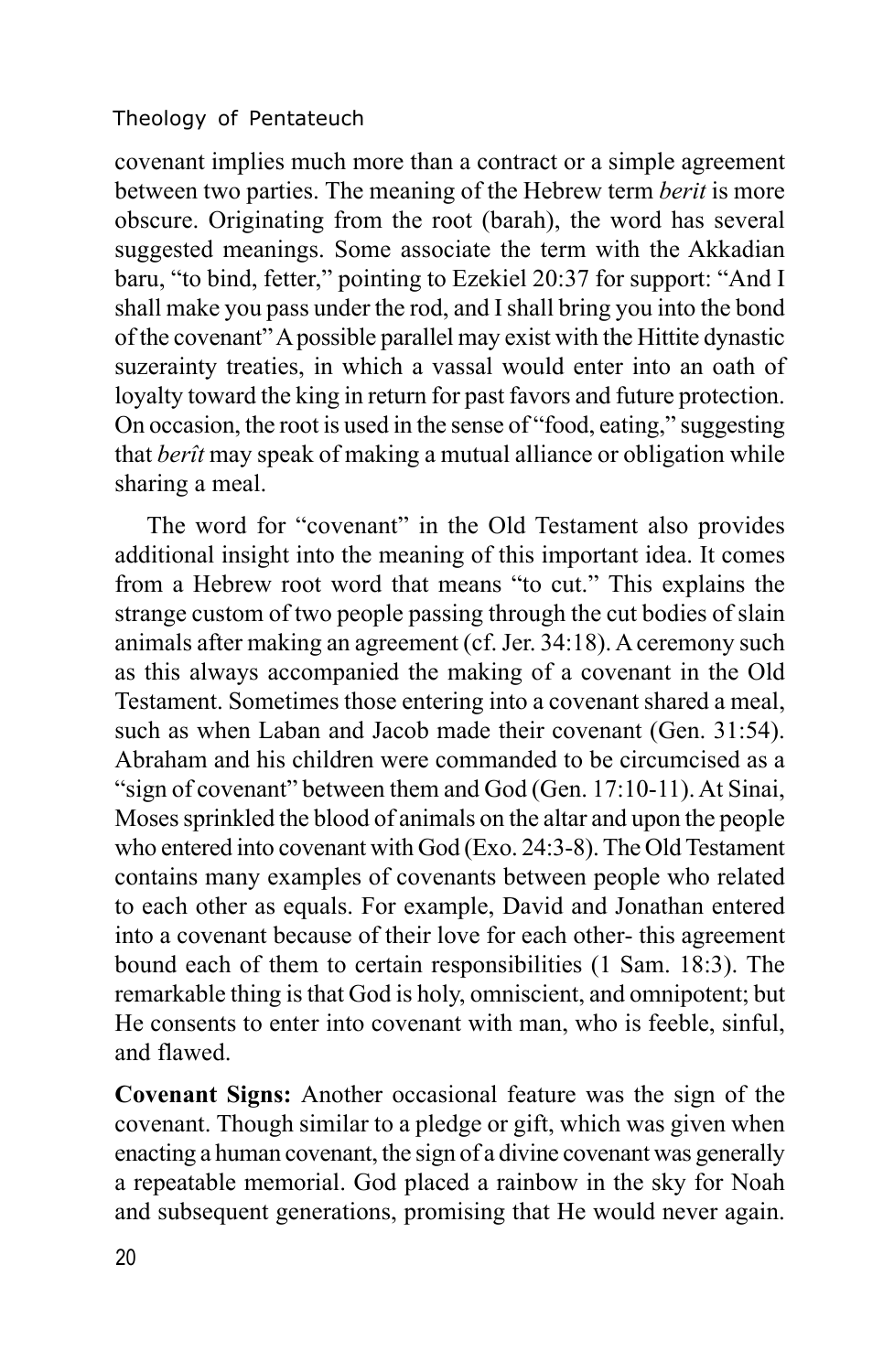God commanded circumcision as a perpetual reminder to Abraham and his descendants (Gen 17:9-10, 13-14). Later, He instituted the Sabbath at Mt. Sinai as a sign of His covenant with Israel (Exod 31:13; Ezek 20:12, 20).

**Covenant Witnesses:** Frequently, covenants between individuals were said to be divinely witnessed. David's covenant with Jonathan was made "before the LORD" (1 Sam 23:18; cf. 1 Sam 20:8). Laban, when making a covenant with Jacob, repeatedly reminded his sonin-law that though "no man is with us, God is witness between you and me" (Gen 31:50; cf. v. 53).26 Calling God to witness a covenant agreement may be the reason why many covenant oaths between individuals were solemnized in the house of the LORD (e.g., 2 Kgs 11:4; 2 Chr 23:3; Jer 34:15).

**Covenant Consequences:** The consequences attached to the covenants, whether human or divine in origin, could be either positive or negative. Regardless of whether the covenant was motivated by friendship (as with Jonathan and David [1 Samuel 18]), suspicion (as with Laban and Jacob [Genesis 31]), or God's loving choice (as with Israel), fidelity to the covenant is its most fundamental anchor and constitutes the essence of it. Covenants were to be remembered and kept, and blessings awaited those who did. God's covenants began with blessings, with even greater blessings to follow. His covenants were "front-loaded," so to speak, with divine blessings, wholly undeserved and unmerited, and secured with promises of eternal fidelity. But they could also be rejected and broken,31 transgressed,32 and forsaken.33 And the gravity of failing to honor the stipulations could be severe. Violators of the divine covenant are promised the "curses of the covenant" (Deut 29:21) and divine "vengeance" (Lev 26:25). In the case of a covenant between individuals, walking between the pieces of the sacrifice (e.g., Gen 15:12-18) provided a visual threat of similar dismemberment should the covenant obligations go unmet- a consequence ultimately realized in Judah's capture by Babylon (Jer 34:18-20). The formula, "may God do so to me and more also" (Ruth 1:17; 1 Sam 3:17; 20:13; 2 Kgs 6:31) probably has its origin in the reference to those who consummate a covenant by walking between a divided carcass.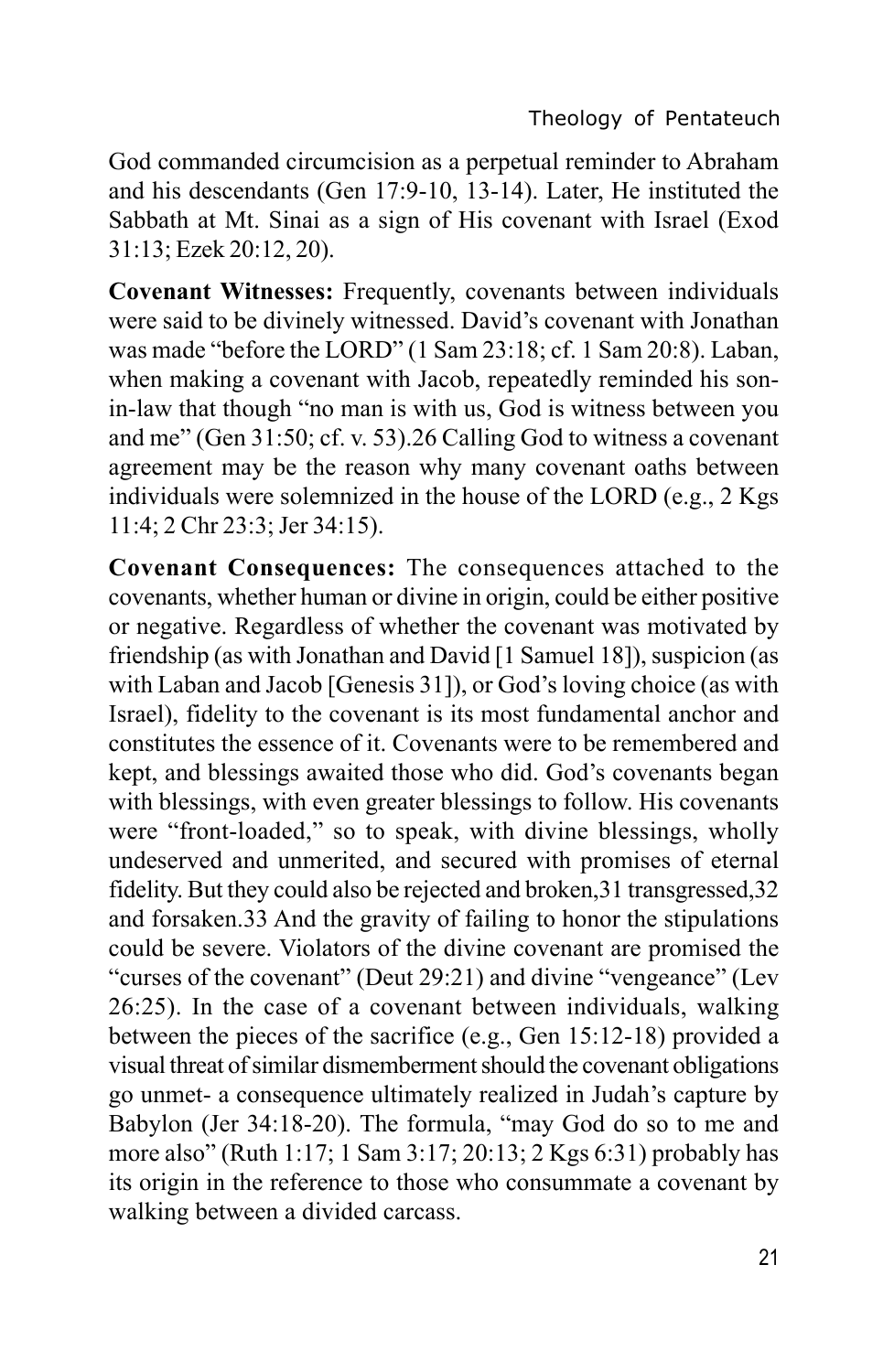**Covenant Conditionality:** Conditionality was an integral aspect of every bilateral covenant. Failure of one of the parties to carry out the specified conditions rendered the agreement null and void. Unilateral covenants, on the other hand, wherein the LORD is the sole party responsible to carry out its obligations, are unconditional, depending totally on His faithfulness for their fulfillment.35 Scripture gives five of these covenants: the Noahic, Abrahamic, Priestly (or Levitical), Davidic, and the New. Scripture has no evidence of any obligations required of the recipients of these five covenants. It should be noted, however, that this does not deny the possible need for consequent obedience. But it does establish the fact that obedience is not a contingency for its fulfillment. Furthermore, God may bring judgment (or blessing) locally when there is disobedience or obedience (as in Genesis 12:3, "I will bless those who bless you and the one treating you lightly I will curse"). Waltke notes, "God's grant of seasonal harvest and blessing are in space and time universally irrevocable, but locally and temporarily conditional upon moral behavior or providential acts."3Though God's unilateral, one-directional covenant making may contain similarities with man's covenant-making, there are essential differences. Like man's covenants, God's covenants are in His self-interest; but God's covenants are in the best interests of man as well-an attribute that is often lacking in man's covenants.

## **3.2.1 God's Covenant with Noah**

 Noah lived at a time when the whole earth was filled with violence and corruption—yet Noah did not allow the evil standards of his day to rob him of fellowship with God. He stood out as the only one who "walked with God" (Gen. 6:9), as was also true of his greatgrandfather Enoch (Gen. 5:22). "Noah was a just man, perfect in his generations" (Gen. 6:9). The Lord singled out Noah from among all his contemporaries and chose him as the man to accomplish a great work. When God saw the wickedness that prevailed in the world (Gen. 6:5), Noah is listed among the heroes of faith. "By faith Noah, being divinely warned of things not yet seen, moved with godly fear, prepared an ark for the saving of his household, by which he condemned the world and became heir of the righteousness which is according to faith" (Heb. 11:7). Peter reminds us of how God "did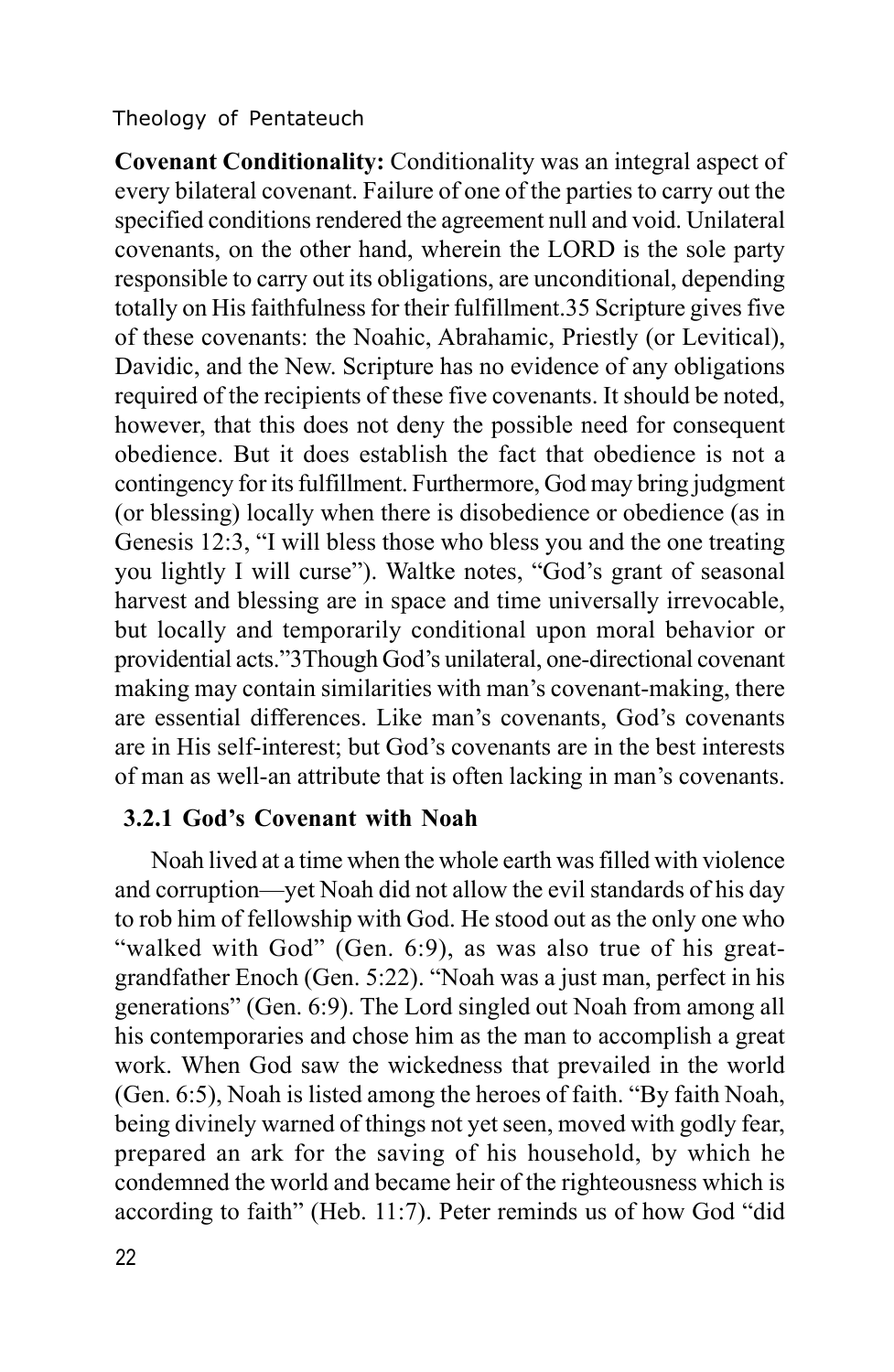not spare the ancient world, but saved Noah, one of eight people, a preacher of righteousness, bringing in the flood on the world of the ungodly" (2 Pet. 2:5). Noah preached for 120 years, apparently without any converts. At the end of that time, "when ... the longsuffering of God waited in the days of Noah ... eight souls were saved through water" (1 Pet. 3:20).

Lord promised Noah and his descendants that He would never destroy the world again with a universal flood (Gen. 9:15). The Lord made an everlasting covenant with Noah and his descendants, establishing the rainbow as the sign of His promise (Gen. 9:1-17). Another part of the covenant involved the sanctity of human life, i.e., that "whoever sheds man's blood, by man his blood shall be shed; for in the image of God He made man" (Gen. 9:6). Every time we see a rainbow today we are reminded of that agreement- this covenant has not been done away with. As long as God still sends rainbows after a storm, capital punishment will still be a part of God's law for the human race.

**The Sign:** As a sign of the covenant, God placed a rainbow in the cloud (Gen 9:13, 14, 16, 17). As with other covenant signs, this too was a repeatable evidence (cf. discussion above) of God's promise to Noah. Strikingly, the sign itself incorporated an element of the judgment; it was taken from nature itself. While circumcision (Gen 17:11) and the Sabbath (Exod 31:13-17; Ezek 20:12, 20), as signs of a covenant, were intended to remind man of God's covenant requirements, this sign is said to be for the purpose of reminding God (Gen 9:15, 16). The use of the rainbow as a sign of the promise that the earth would not again be destroyed by a flood, according to Keil, "presupposes that it appeared then for the first time in the vault and clouds of heaven." It is possible, however, that rainbows had appeared earlier and that now they were merely given covenantal significance. The Promise Two aspects stand preeminent in the promise made to Noah—the essence of the promise and the extent of the promise. God promises that "all flesh shall never again be cut off by the water of the flood, neither shall there again be a flood to destroy the earth" (Gen 9:11). Though the two phrases are essentially parallel, the former focuses more specifically on physical life (both human and animal)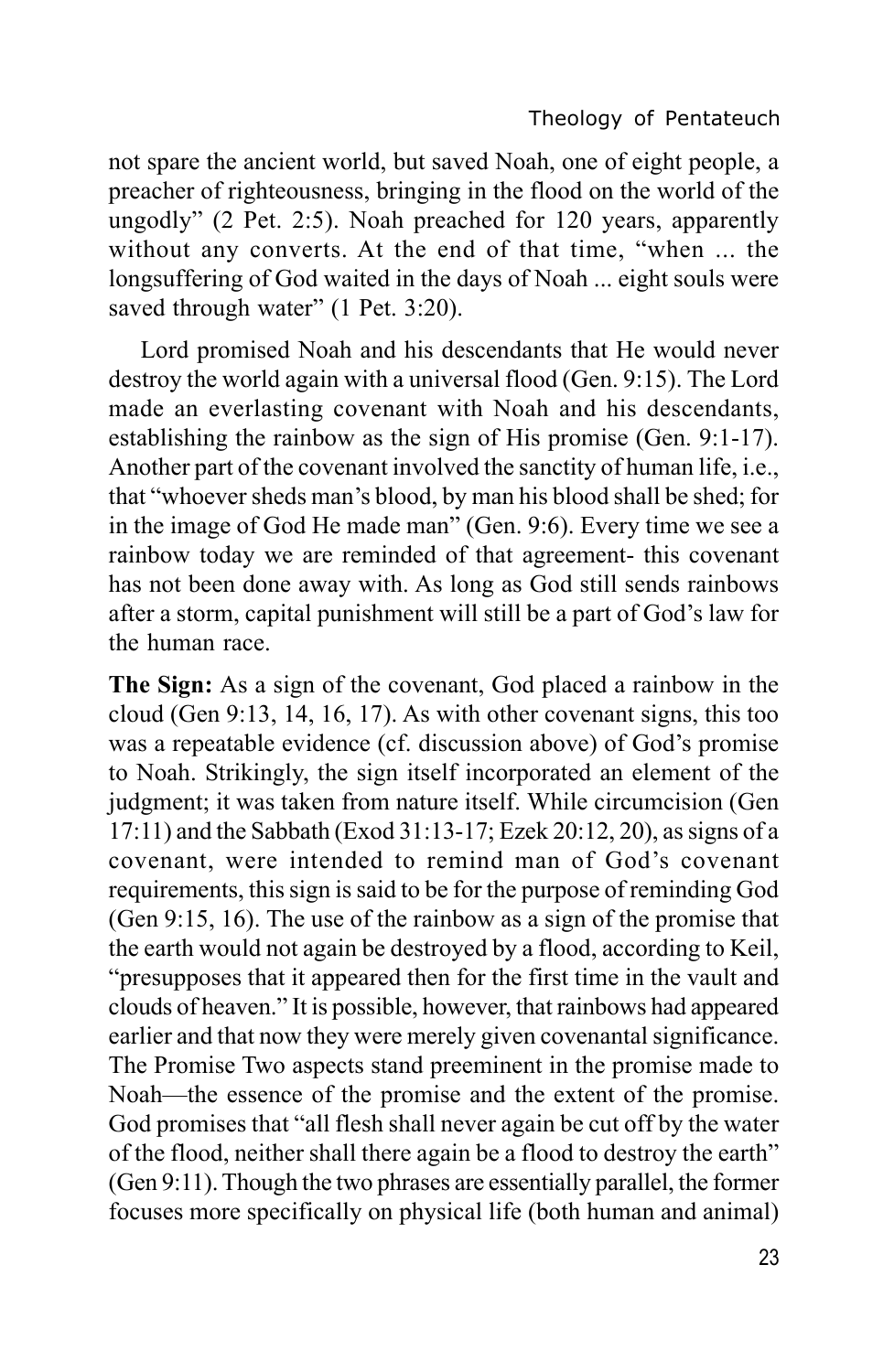while the latter focuses on the destruction of the earth itself. Floods on a smaller scale may destroy many and cause considerable devastation, but never again will He permit worldwide destruction by means of a flood.

The promise is spoken of as an "everlasting covenant" *Berit olam*. This covenant with Noah is the first of five divinely originated covenants in Scripture explicitly described as "everlasting." The other four include the Abrahamic (Gen 17:7), Priestly (Num 25:10 -13), Davidic (2 Sam 23:5), and the New (Jer 32:40 ). The Mosaic Covenant, though divinely initiated, is not described as everlasting. Some view this covenant as a development of one specific aspect of the priestly legislation given in the Mosaic Covenant, lacking the same epoch-making character as the others mention above. The term can speak of "time without end" (i.e., eternity), but it is not always so intended. "The implication of the terminology is that these agreements are not temporary, not stopgap, nor on a trial basis. They are permanent in the sense that no other alternative arrangement to serve that purpose is envisioned." In other words, this covenant will continue until the earth is destroyed by fire (2 Pet 3:10-11; Rev 21:1). Furthermore, the impact of the Noahic Covenant on other covenants should not be overlooked. The certainty of other covenants is, at times, anchored in the order of nature promised in this first covenant. In Jer 33:20-21, God employs the unfailing regularity of the natural order as a guarantee of the covenant with David (2 Samuel 7) and the covenant with Levi (Numbers 17; 25:10-13). Even God's covenant of unfailing kindness and peace toward Israel is hereby assured (Isa 54:9- 10).

## **3.2.2 God's Covenant with Abraham**

In making a covenant with Abraham, God promised to bless his descendants and make them His own special people—in return, Abraham was to remain faithful to God and to serve as a channel through which God's blessings could flow to the rest of the world (Gen. 12:1-3). Abraham's story begins with his passage with the rest of his family from Ur of the Chaldeans in ancient southern Babylonia (Gen. 11:31). He and his family moved north along the trade routes of the ancient world and settled in the prosperous trade center of Haran, several hundred miles to the northwest.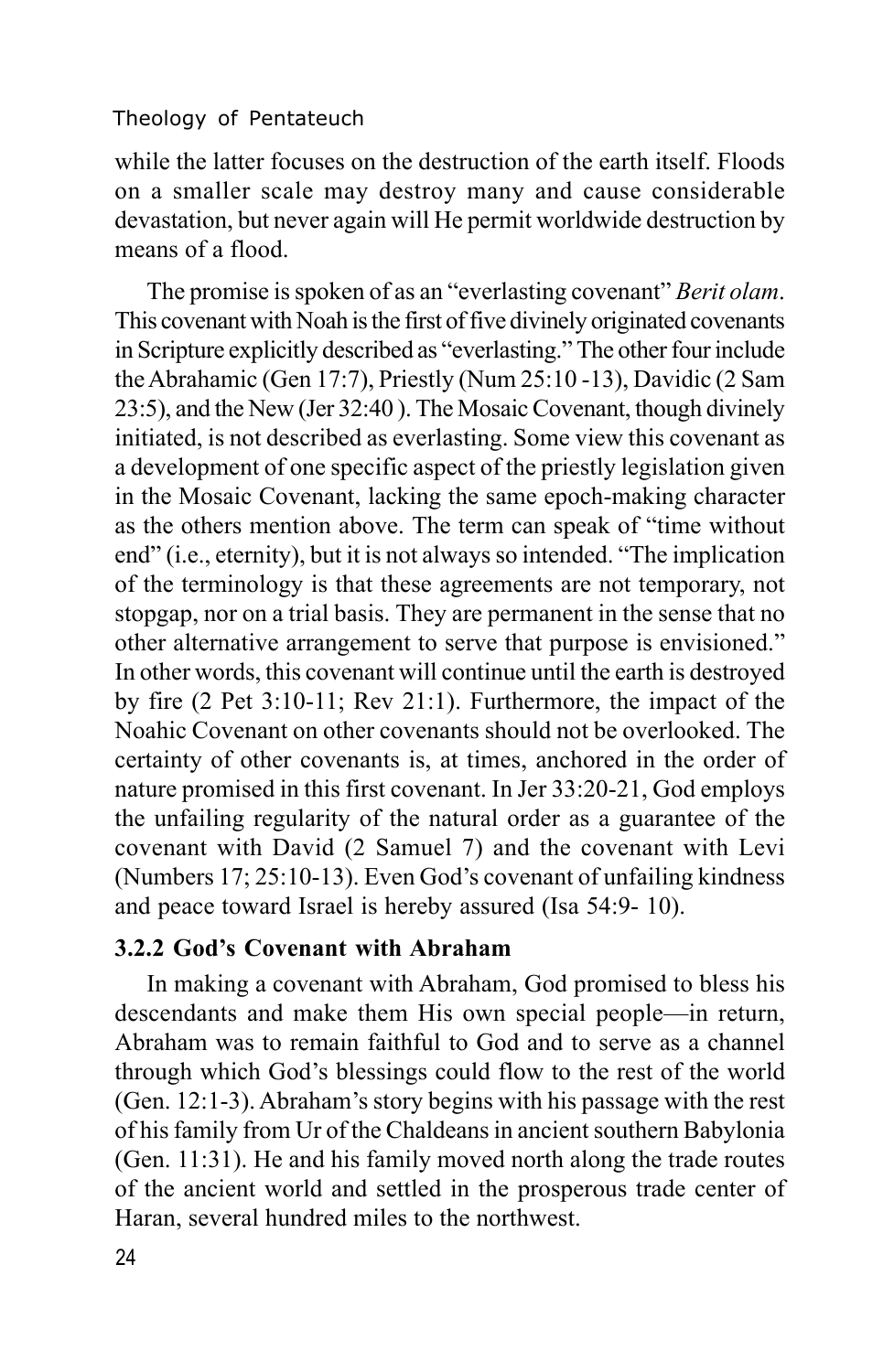While living in Haran, at the age of 75, Abraham received a call from God to go to a strange, unknown land that God would show him. The Lord promised Abraham that He would make him and his descendants a great nation (Gen. 12:1-3). The promise must have seemed unbelievable to Abraham because his wife Sarah was childless (Gen. 11:30-31; 17:15). Abraham obeyed God with no hint of doubt or disbelief.

Abraham took his wife and his nephew, Lot, and went toward the land that God would show him. Abraham moved south along the trade routes from Haran, through Shechem and Bethel, to the land of Canaan. Canaan was a populated area at the time, inhabited by the war-like Canaanites; so, Abraham's belief that God would ultimately give this land to him and his descendants was an act of faith.

The circumstances seemed quite difficult, but Abraham's faith in God's promises allowed him to trust in the Lord. In Genesis 15, the Lord reaffirmed His promise to Abraham. The relationship between God and Abraham should be understood as a covenant relationship—the most common form of arrangement between individuals in the ancient world. In this case, Abraham agreed to go to the land that God would show him (an act of faith on his part), and God agreed to make Abraham a great nation (Gen. 12:1-3).

In Genesis 15 Abraham became anxious about the promise of a nation being found in his descendants because of his advanced age—and the Lord then reaffirmed the earlier covenant. A common practice of that time among heirless families was to adopt a slave who would inherit the master's goods. Therefore, because Abraham was childless, he proposed to make a slave, Eliezer of Damascus, his heir (Gen. 15:2). But God rejected this action and challenged Abraham's faith: "'Look now toward heaven, and count the stars if you are able to number them.' And He said to him, 'So shall your descendants be'" (Gen. 15:5).

Abraham's response is the model of believing faith: "And he believed in the Lord, and He accounted it to him for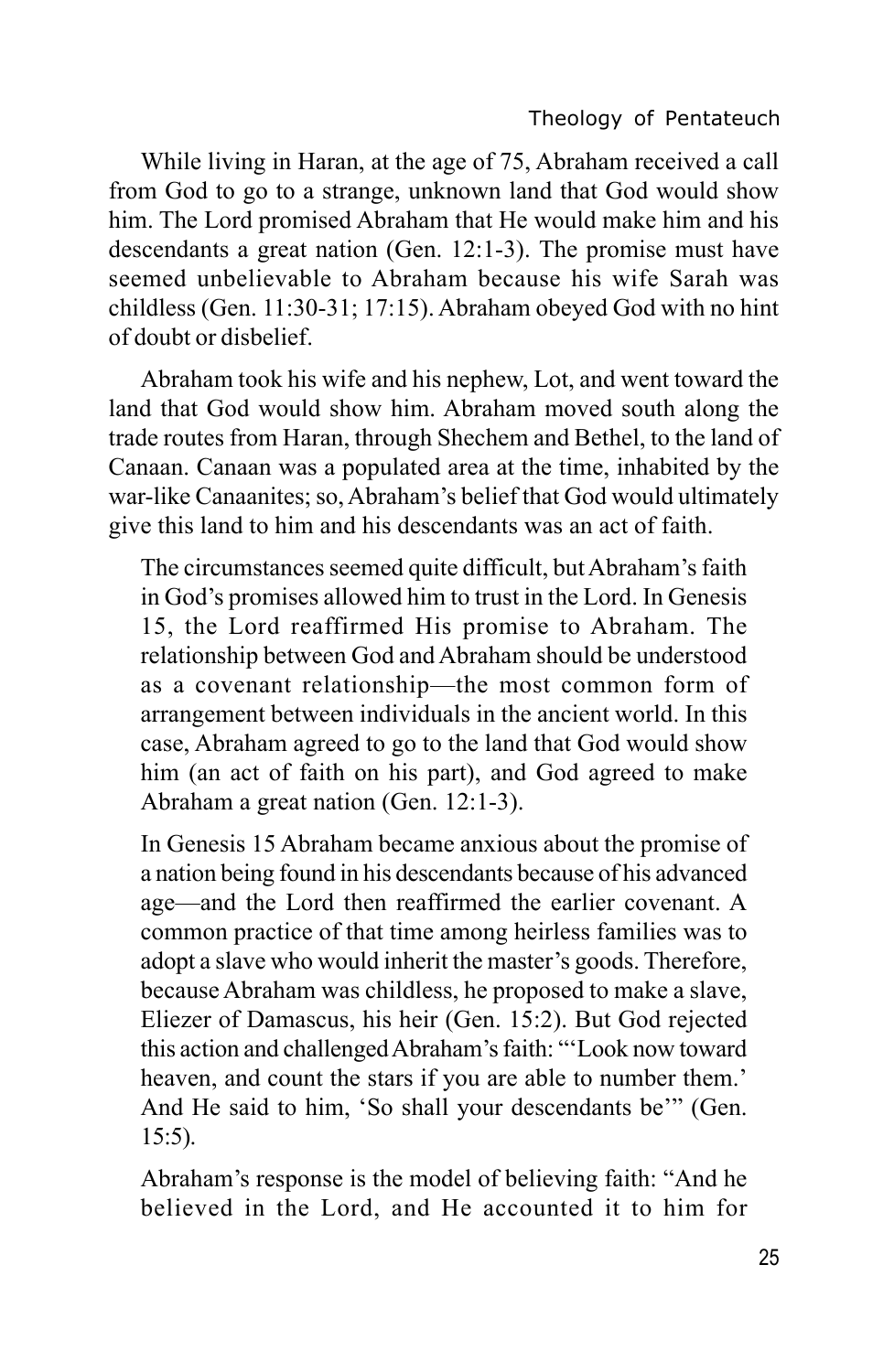righteousness" (Gen. 15:6). The rest of Genesis 15 consists of a ceremony between Abraham and God that was commonly used in the ancient world to formalize a covenant (Gen. 15:7- 21). God repeated this covenant to Abraham' son, Isaac (Gen. 17:19). Stephen summarized the story in the book of Acts 7:1- 8.

#### **3.2.3 The Mosaic Covenant**

The Israelites moved to Egypt during the time of Joseph. A new Pharaoh came upon the scene and turned the Israelites into common slaves. The people cried out to the God of their forefathers. "So God heard their groaning, and God remembered His covenant with Abraham, with Isaac, and with Jacob" (Exo. 2:24). After a series of ten plagues upon the land of Egypt, God brought the Israelites out "of Egypt with great power and with a mighty hand" (Exo. 32:11).

Three months after leaving the land of Egypt, the children of Israel camped at the base of Mount Sinai (Exo. 19:1). God promised to make a covenant with the Israelites (Exo. 19:3-6). Before they even knew the conditions of the contract, the people agreed to abide by whatever God said (Exo. 19:8). This covenant was between God and the people of Israel—you and I are not a party in this contract (and never have been). The Ten Commandments are the foundation of the covenant, but they are not the entirety of it.

After giving the first ten commands, the people asked the Lord to speak no more (Exo. 20:18-20). Moses then drew near to the presence of God to hear the rest of the covenant (Exo. 20:21). After receiving the Law, Moses spoke the words of the covenant to all of the people, and the people agreed to obey (Exo. 24:4).

Moses then wrote the conditions of the covenant down, offered sacrifices to God, and then sprinkled both the book and the people with blood to seal the covenant (Exo. 24:8). This covenant between God and the people of Israel was temporary—God promised a day when He would make a new covenant, not only with Israel but also with all mankind. "Behold, the days are coming, says the Lord, when I will make a new covenant with the house of Israel and with the house of Judah—not according to the covenant that I made with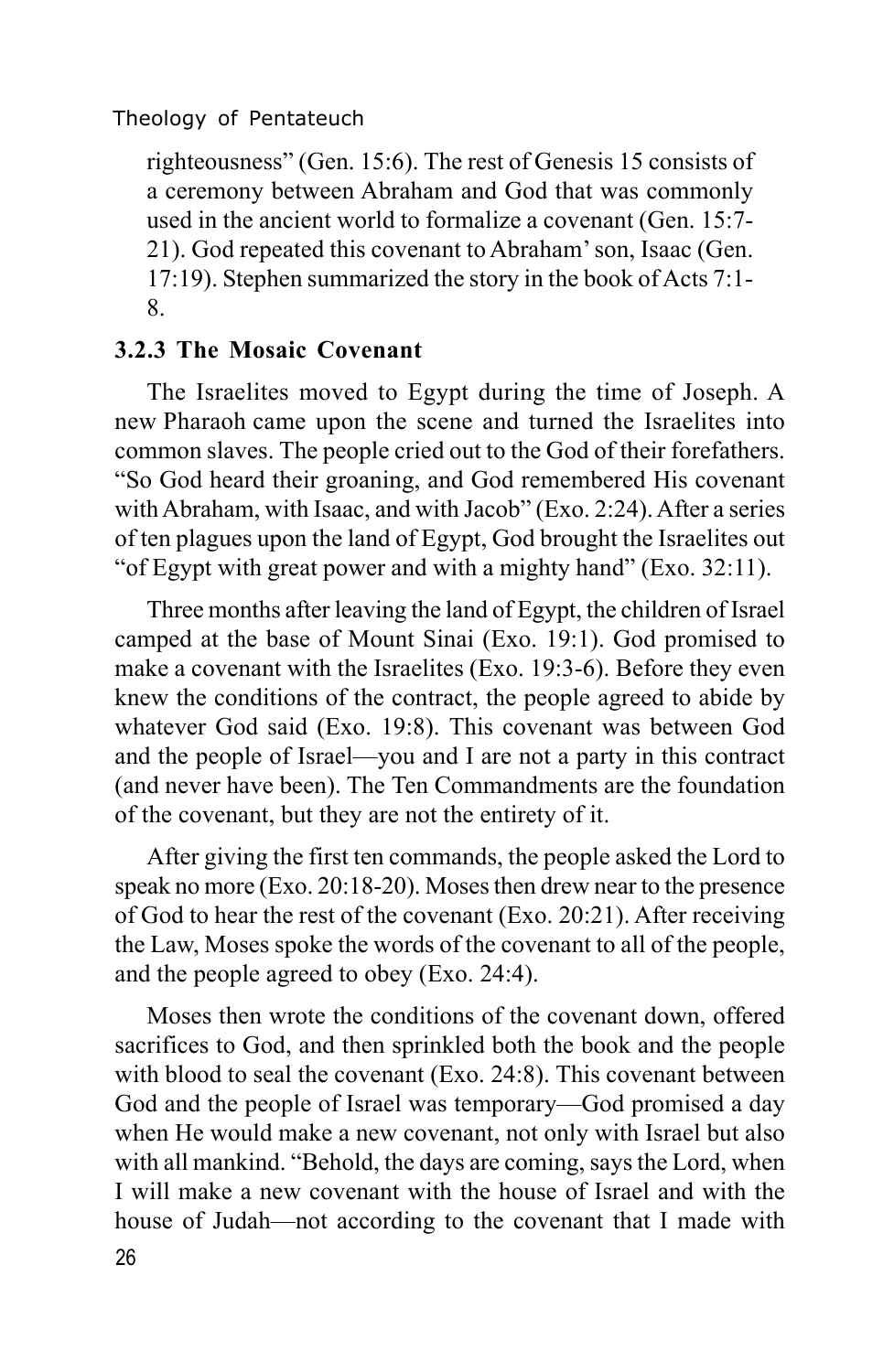their fathers in the day that I took them by the hand to lead them out of the land of Egypt, My covenant which they broke, though I was a husband to them, says the Lord. But this is the covenant that I will make with the house of Israel after those days, says the Lord: I will put My law in their minds, and write it on their hearts; and I will be their God, and they shall be My people" (Jer. 31:31-34).

#### **Importance of the Covenants**

 Let no one underestimate the importance and significance of a correct understanding of the divine covenants. It is much more than an intellectual pursuit. They provide a most foundational theological anchor for understanding God's working in human history. In the Noahic Covenant, God showed His gracious mercy toward all mankind, both redeemed and unredeemed, causing it to rain on the just and the unjust and assuring the ongoing, uninterrupted cycle of seasons. In it He demonstrated His unwillingness to allow the sinfulness of man to derail His plan set forth in Genesis 3:15, His unwillingness to allow the sinfulness of man to abrogate the pre-fall command to "be fruitful and multiply and fill the earth," a command reiterated after the flood to Noah.

In the Abrahamic Covenant, God demonstrated His unmerited favor and unilateral choice of Israel as "the apple of His eye," a special people called out from among the nations through whom the Messiah would come. In the Priestly Covenant, God promised the perpetual priesthood of the line of Phinehas that carries all the way through to serving in the LORD's earthly millennial temple. In the Mosaic Covenant, God revealed His holiness and the heinousness of sin. The daily sacrifices provided a constant reminder of the need for the shedding of blood for the remission of sin, for the propitiating of God's wrath. In the Davidic Covenant, God promised the perpetual reign of the descendants of David, ultimately fulfilled in the Messiah and His reign. In the New Covenant, God evidenced anew His continual pouring out of grace, a promise through which He would put His law within His people, writing it on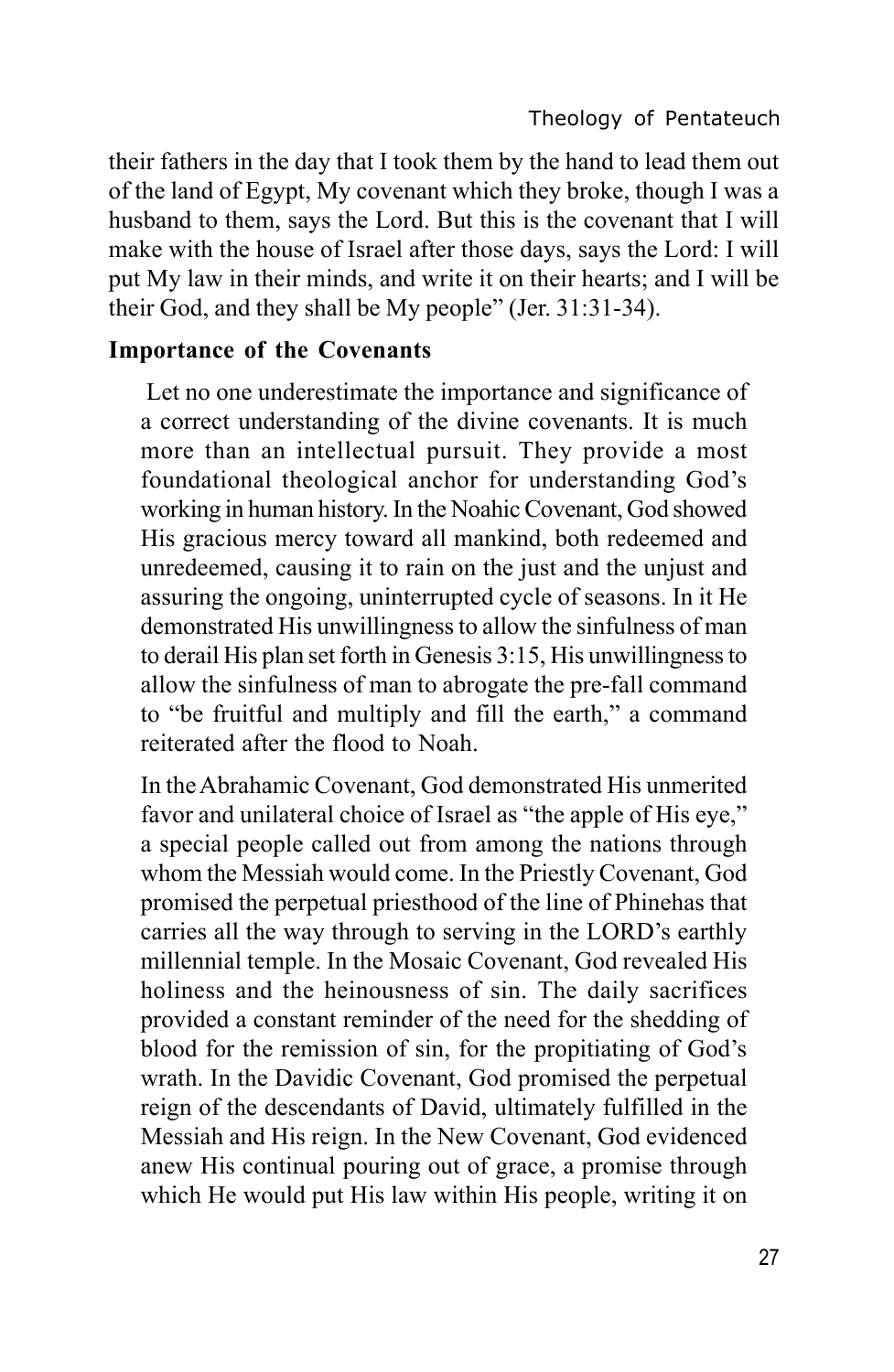their hearts. Understanding these covenants will shape a person's understanding of Scripture. It will reflect a hermeneutical course that will determine the pitch of one's eschatological sails. Careful attention to these six covenants will bear an overwhelming abundance of fruitfulness. When God enters into a unilateral covenant guaranteed only by His own faithfulness; when God enters into a covenant void of any human requirements to keep it in force; when God establishes a covenant that will continue as long as there is day and night and summer and winter, then great care must be taken not to erect man-made limitations that would bankrupt the heart and soul of these covenants and annul the glorious full realization of all that He promised through them. Their significance cannot be overestimated.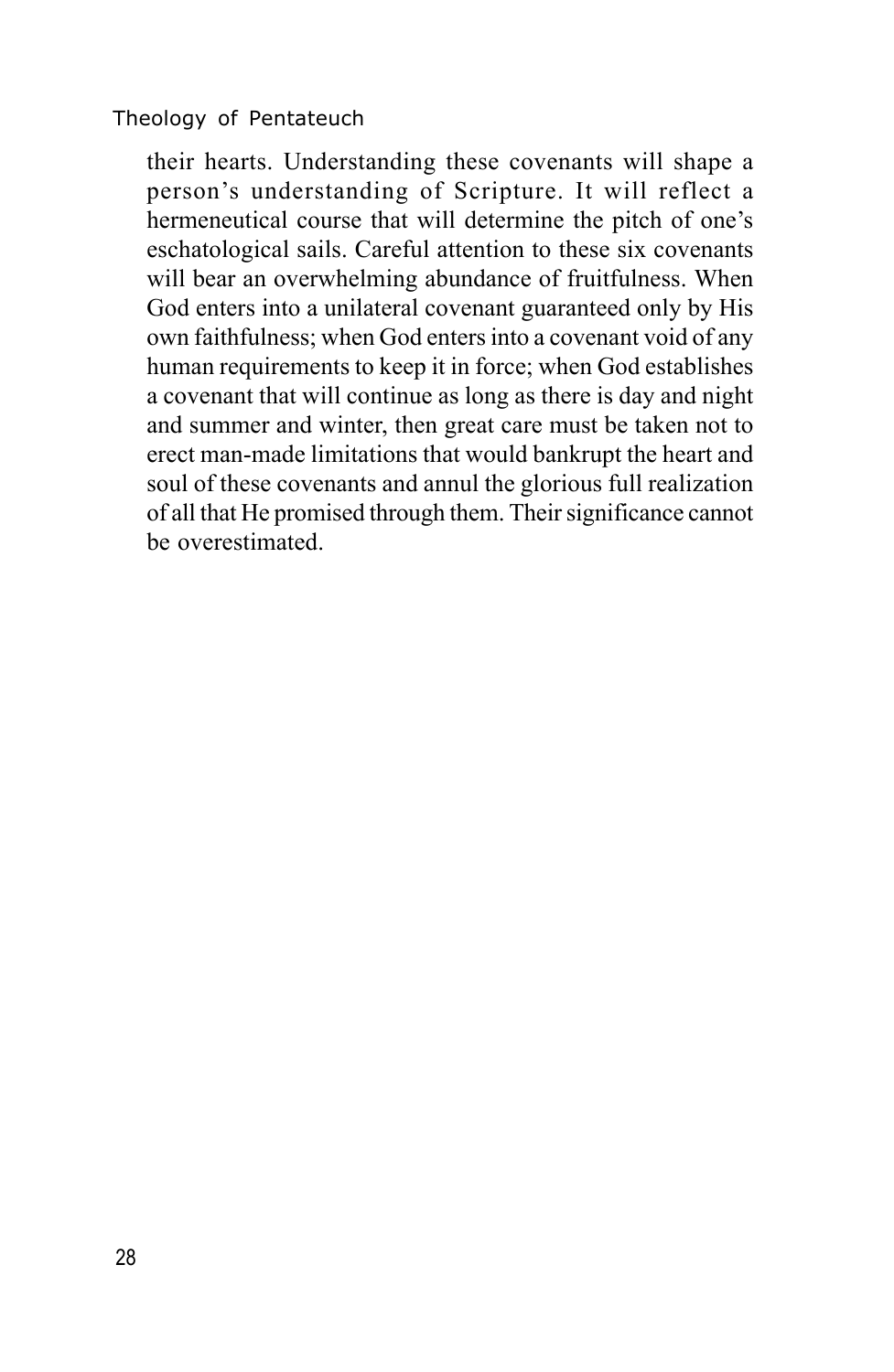# 04

# **The Books of Pentateuch: An Overview**

#### **4.1 The Book of Genesis**

Genesis is the book of beginnings. It records the beginning of time, life, sin, salvation, the human race, and the Hebrew nation. It begins with primeval history centered in four major events: the Creation, the Fall, the Flood, and the dispersion of the nations. Genesis then narrates the history of four great patriarchs: Abraham, Isaac, Jacob and Joseph.

**Title:** The English title, Genesis, comes from the Greek translation (Septuagint, LXX) meaning "origins"; whereas, the Hebrew title is derived from the Bible's very first word, translated "in the beginning." Genesis serves to introduce the Pentateuch (the first 5 books of the Old Testament), and the entire Bible.

The influence of Genesis in Scripture is demonstrated by its being quoted over 35 times in the New Testament and hundreds of allusions appearing in both Testaments. The story line of salvation which begins in Genesis 3 is not completed until Revelation chapters 21 and 22, where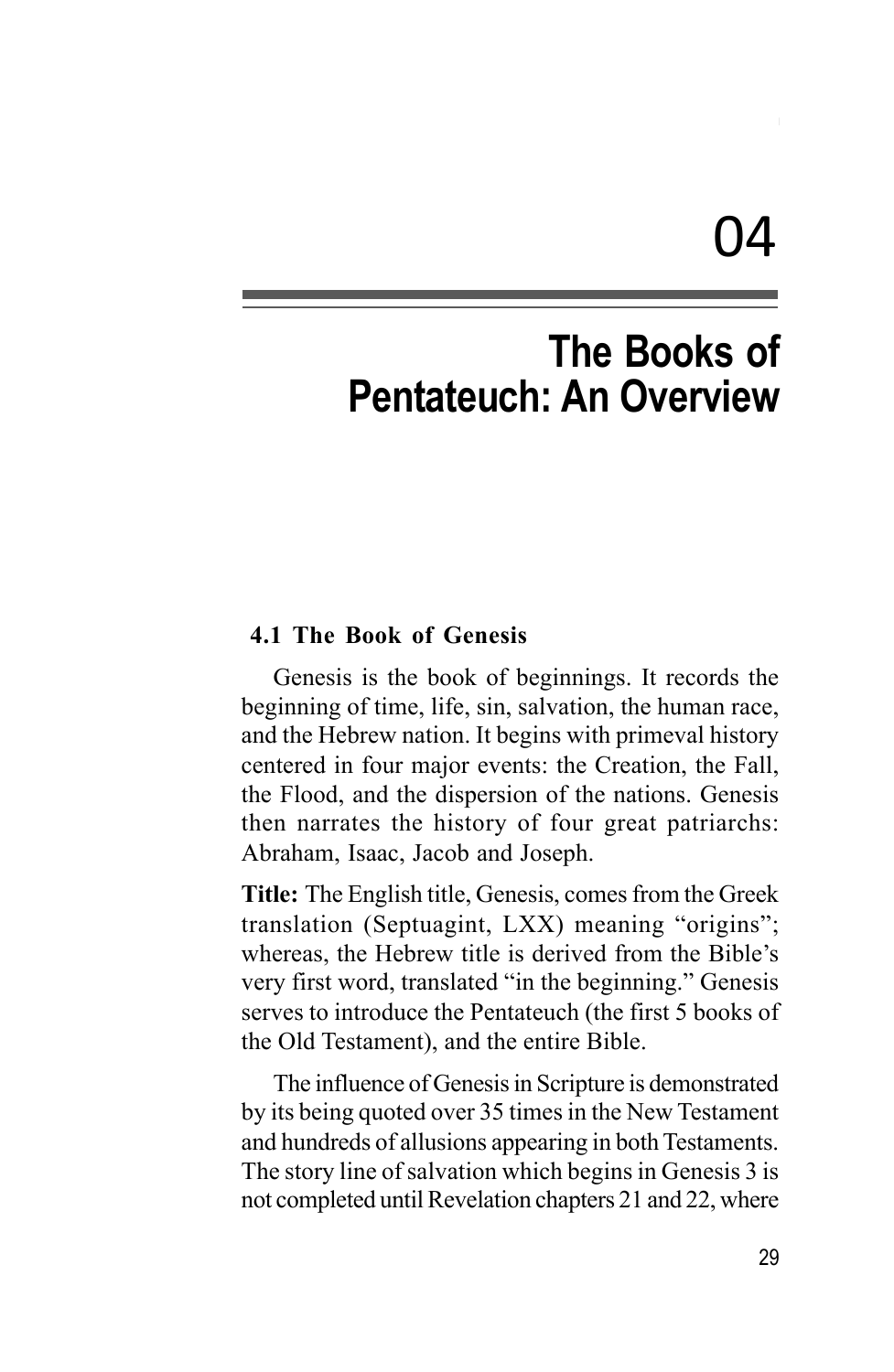the eternal kingdom of redeemed believers is gloriously pictured. The title, Genesis (Greek, "Beginning"), was applied to this book by the Septuagint. The Hebrew title (*bereshit*) comes from the first word of the book in Hebrew ("In the beginning"). The book is divided by 10 units (*toledot*) under the rubric: "These are the generations of." Thus, some have suggested that Moses had access to the patriarchal records.

**Authorship - Date:** With very few exceptions, Jewish and Christian scholars alike believed that Moses wrote Genesis. His authorship is supported by the Samaritan Pentateuch, the Palestinian Talmud, the Apocrypha (Ecclus. 45:4; 2 Macc. 7:30), the writings of Philo (Life of Moses 3:39), and Josephus (Antiquities of the Jews 4:8:45; Contra Apion I.8. Moses life extended 120 years (Deut. 34:7). The first 40 years (1525–1485 B.C.) he spent as Pharaoh's son, learning the wisdom of the Egyptians (Acts 7:22). He spent the next 40 years (1485-1445 B.C.) in the desert of Midian as a shepherd (Exodus 2:15; Acts 7:30). The final 40 years (1445-1405 B.C.), he spent wandering in the Sinai wilderness with the children of Israel (Deut. 8:2). He very likely wrote all of the books of the Pentateuch after his call to lead the people out of Egypt, as recounted in Exodus 3. This would have been in his last 40 years of life, during the wilderness wanderings.

**Background – Setting:** The initial setting for Genesis is eternity past. God then, by willful act and divine Word, spoke all creation into existence, furnished it, and finally breathed life into a lump of dirt which He fashioned in His image to become Adam. God made mankind the crowning point of His creation, i.e., His companions who would enjoy fellowship with Him and bring glory to His name. The historical background for the early events in Genesis is clearly Mesopotamian. While it is difficult to pinpoint precisely the historical moment for which this book was written, Israel first heard Genesis sometime prior to crossing the Jordan River and entering the Promised Land (ca. 1405 B.C.). Genesis has 3 distinct, sequential geographical settings:

(1) Primeval history (1-11)- Paradise and Mesopotomia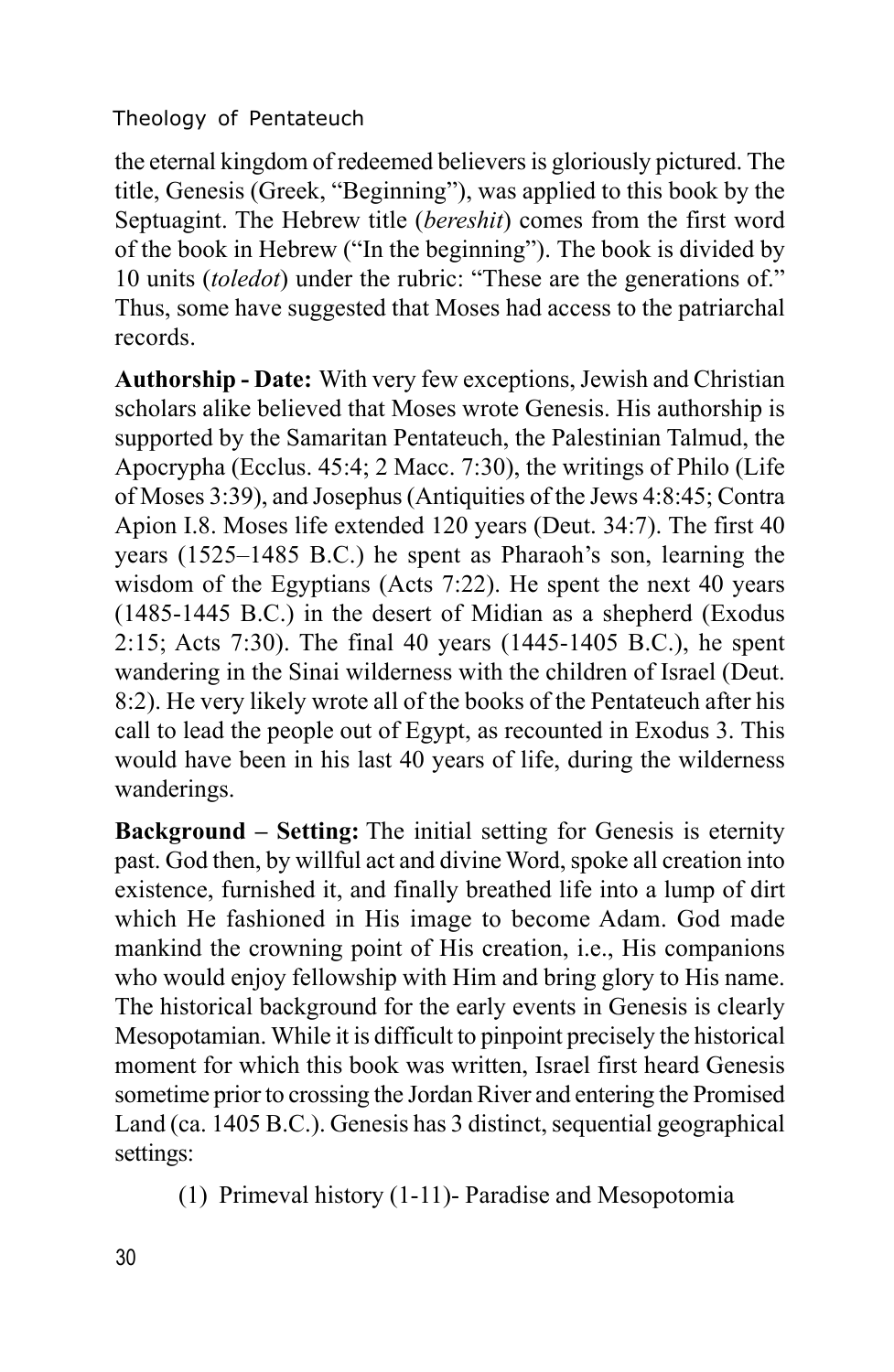(2) Patriarchal History -The Promised Land (chapters 12- 36); and Egypt (chapters 37-50).

Genesis 1-11 (primeval history) reveals the origins of the universe, i.e., the beginnings of time and space and many of the firsts in human experience, such as marriage, family, the Fall, sin, redemption, judgment, and nations. Genesis 12-50 (patriarchal history), explained to Israel how they came into existence as a family whose ancestry could be traced to Eber (hence the "Hebrews"; Gen. 10:24-25), and even more remotely to Shem, the son of Noah (hence the "Semites"; Gen. 10:21). God's people came to understand not only their ancestry and family history, but also the origins of their institutions, customs, languages, and different cultures, especially basic human experiences such as sin and death. One final theme of both theological and historical significance sets Genesis apart from other books of Scripture, in that the first book of Scripture corresponds closely with the final book. In the book of Revelation, the paradise which was lost in Genesis will be regained. The apostle John clearly presented the events recorded in his book as future resolutions to the problems which began as a result of the curse in Genesis 3. His focus is upon the effects of the Fall in the undoing of creation and the manner in which God rids His creation of the curse effect. In John's own words, "There will no longer be any curse" (Rev. 22:3). Not surprisingly, in the final chapter of God's Word, believers will find themselves back in the Garden of Eden, the eternal paradise of God, eating from the tree of life (Rev. 22:1-14). At that time, they will partake, wearing robes washed in the blood of the Lamb (Rev. 22:14).

Genesis is the foundational book to the rest of the Bible. It's important theological themes include the doctrines of God, Creation, man, sin and salvation. It teaches the importance of substitutionary atonement and of faith in God's revelation of Himself to mankind. It also records the first messianic prophecies of the Bible predicting that the Redeemer would be born of the seed of a woman (3:15); through the line of Seth (4:25); a son of Shem (9:27); the offspring of Abraham (12:3); Isaac (21:12); and Jacob (25:23); and from the tribe of Judah (49:10). Genesis covers more time than any other book in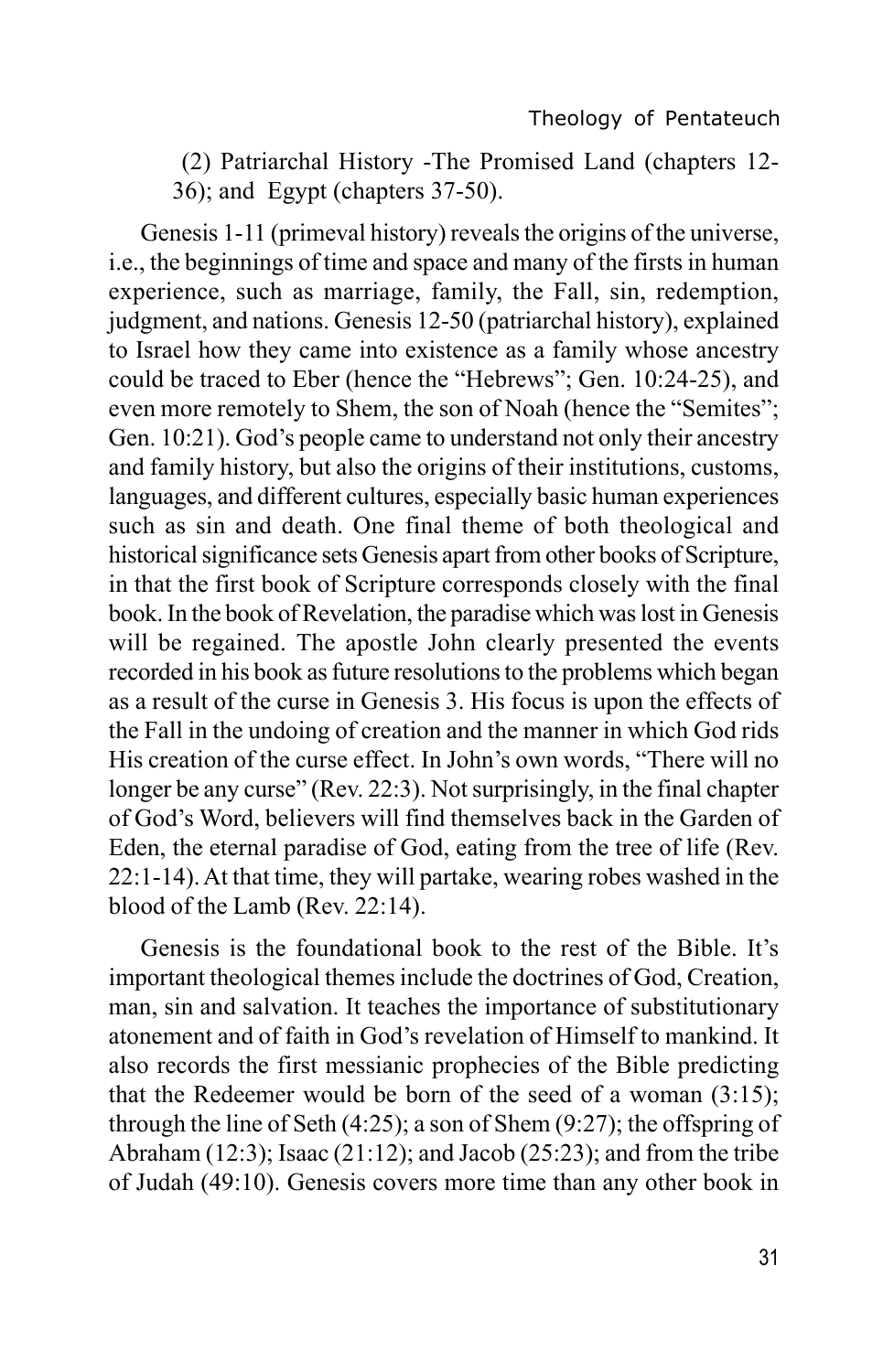the Bible. It opens with the words: "In the beginning God created" (1:1), and it ends with "in a coffin in Egypt (50:26). Thus, it covers the whole plight of man, who was created in God's image to live forever, but because of sin became destined for the grave. The book leaves the reader anxiously anticipating the redemptive intervention of God.

# **Two Accounts of Creation**

Each religion and belief system has a story of how the world was created and human life came to be. In many of these "creation myths," a god or gods shape, manipulative, or in some way interact with a pre-existing darkness or chaos to create order. Within Judeo-Christian beliefs, the Book of Genesis, describes not one, but two distinct accounts of how God created the earth, its inhabitants and mankind. A reading of Genesis reveals two distinctly different creation stories: the first spans Genesis 1:1-2:4a and the second continues from Genesis 2:4b to the end of the third chapter. These two accounts of creation include:

- ß A cosmocentric account of how God created the heavens and earth out of the void
- An anthropocentric account of how humanity came to populate the earth

Scholars believe the second story is older than the first, perhaps dating to as early as 950 BCE, while the first was probably written by the priestly caste after the Hebrews had returned from Babylonian captivity sometime around 530 BCE.

# **Genesis 1: Cosmocentric Account of Creation in Genesis**

The first creation account describes how God created the world by bringing order to chaos. Here, the world was preexistent - meaning God did not create the world out of nothing (*ex nihilo*). Rather, "The earth was formless and void, and darkness was over the surface of the deep" (Genesis 1:2) God's role was then to bring goodness and order to this world depicted as "formless," "void," "darkness," and "deep" - each descriptor symbolic of chaos and "evil."

During the six days of creation, God adheres to a strict pattern to create order: the first three days parallel the second three days.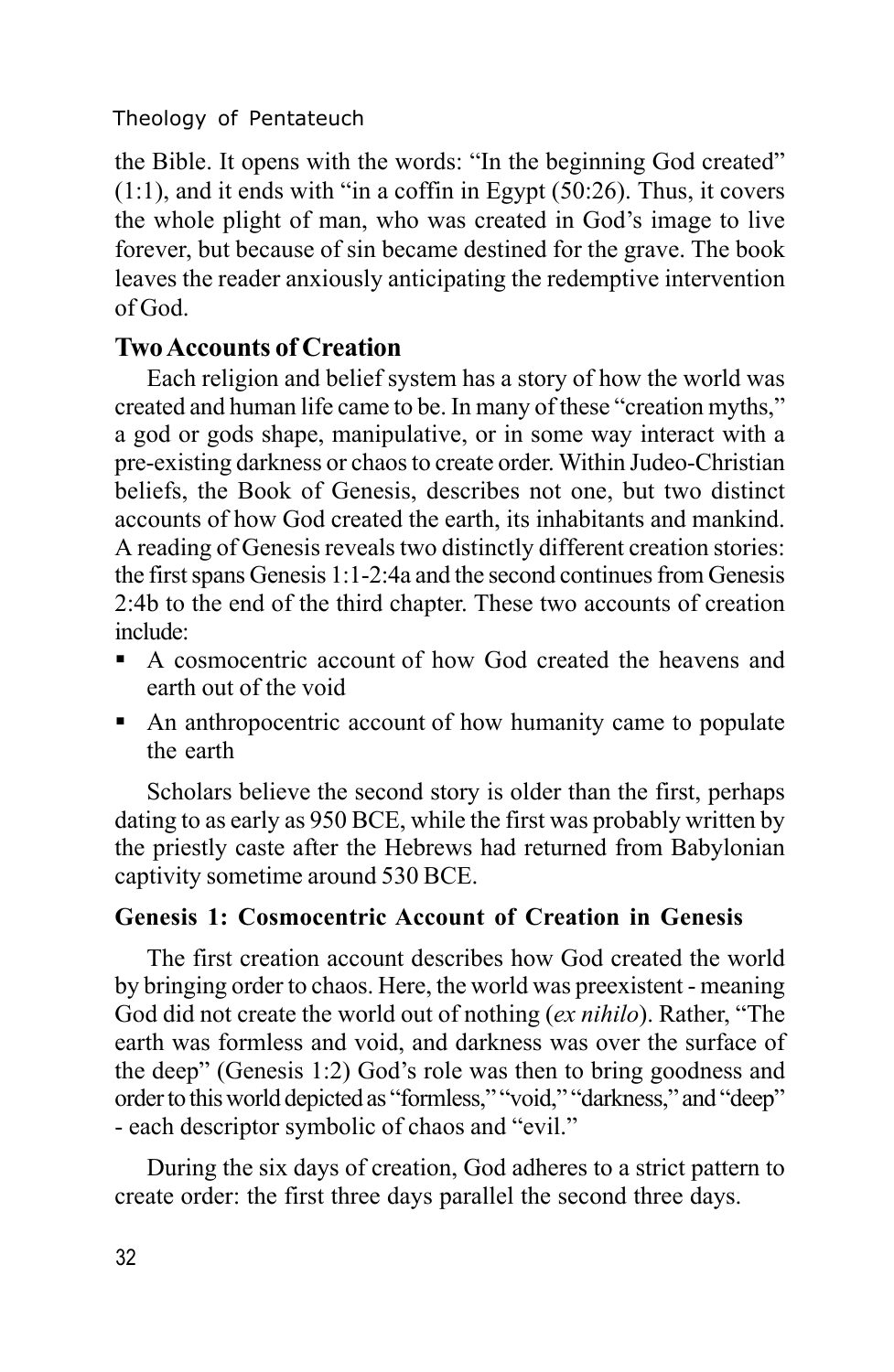- · On day 1, He creates light to create day and night (Genesis 1:5). This is mirrored on day 4, when God creates the sun, moon and stars (Genesis 1:14).
- · On day 2, God creates the waters and sky (Genesis 1:6-7) whereas on day 5, He creates fish and birds (Genesis 1:20-22).
- · On day 3, God creates in two stages, first dry land then vegetation (Genesis 1:11-12) whereas on day 6, He creates land animals first, then mankind (Genesis 1:24-30).

The Genesis account goes to great lengths to avoid using certain words that might be associated with pagan deities. Unlike all of God's other creations, the author avoids describing the water creation as "good." He avoids using the singular form for sea (*yam*), preferring the plural seas (*yamim*), because Yam was a sea god in Canaanite mythology. He also avoids using the terms sun (*shemesh*) and moon (*yareah*) to disassociate God from pagan deities.

By showing God created the world out of a pre-existing substance, thus creating "good" and separating it from chaos or evil, Genesis addresses the problem of evil - how God and evil can exist within the world. In polytheistic belief systems, evil isn't a problem because destructive acts can be ascribed to the many gods capable of harming humans. But in monotheistic belief systems where only one good, moral, all-powerful God is worshiped, the presence of evil is difficult to justify. Here, God is not to be blamed for "evil" because evil was already present. God took the materials he had and brought forth goodness from them.

#### **Genesis 2: Anthropocentric Account of Creation in Genesis**

The second account of creation (Genesis 2:4b-25) describes how God created man, created the Garden of Eden, then made Adam a female companion. In Genesis 2:4b–25, "the LORD God formed man from the dust of the earth. He blew into his nostrils the breath of life, and man became a living being." (Genesis 2:7)

This anthropocentric account differs from the cosmocentric account in a number of ways.

v Different names for God: The first refers to the Creator as "God," or as "Elohim" in Hebrew, while the second refers to the Creator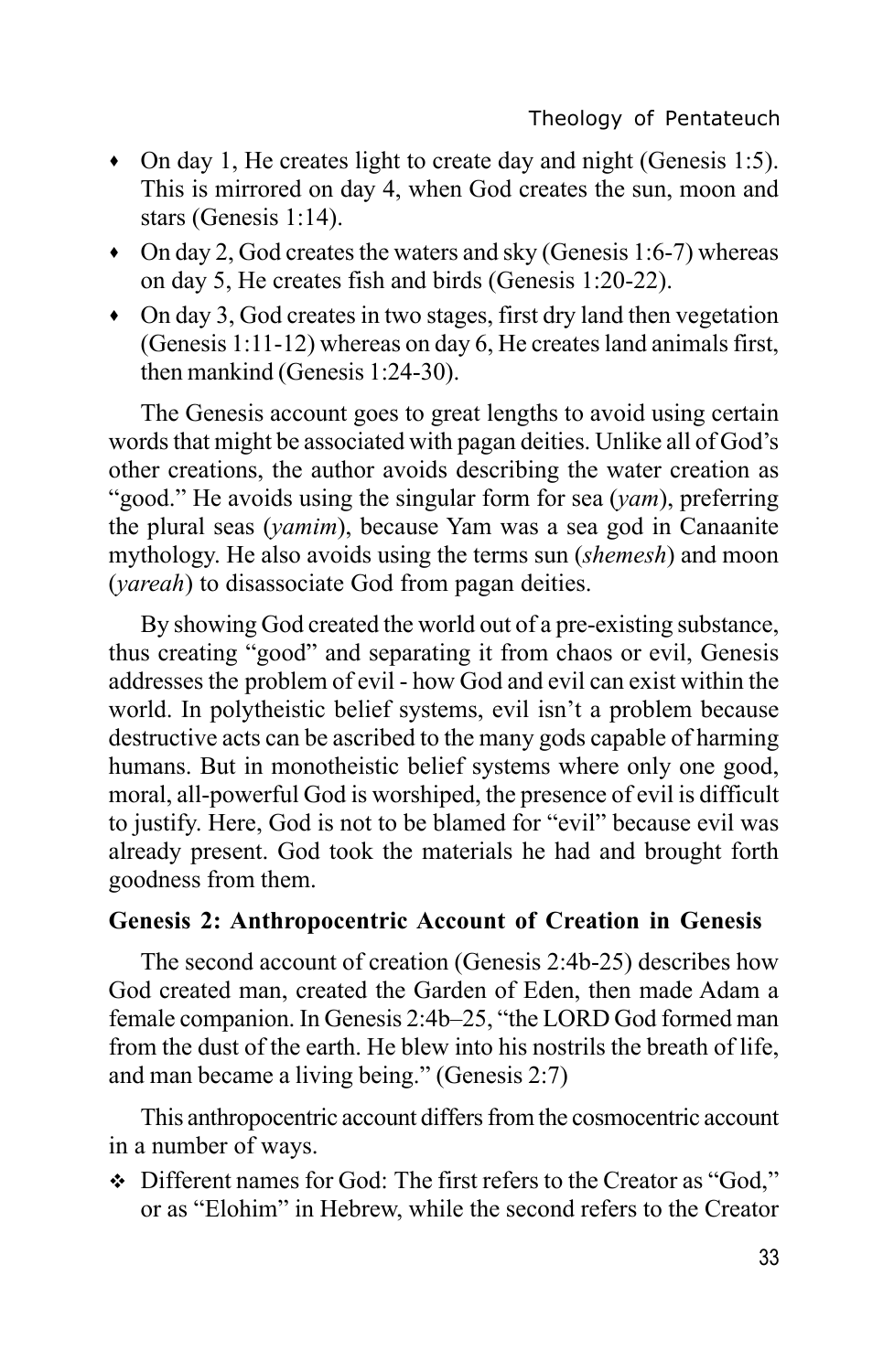as the "LORD God," or YHWH Elohim, YHWH being God's Hebrew name.

- Different methodologies for creation: In the first, God creates through speaking. In the second, God takes physical actions (planting a Garden, breathing into Adam's nostrils, etc).
- $\div$  Different order to creation: In the first, mankind is presented as the climax of God's creation after He created vegetation and animals. Here, human males and females are created at the same time. In the second, God first creates man, then plants vegetation in the Garden of Eden, then makes animals and finally woman.

#### **Creation of Man in Scripture**

In Scripture, man is a clean break from lower forms of life. Evolutionary teaching on the origin of man and Biblical teaching on the origin of man are mutually exclusive. One cannot believe both. They are each an article of faith. The "missing link" between man and his beginnings, according to Scripture, is God. But, He is not "missing" at all. He has been there all the time.

The reason we say that evolution and creation are mutually exclusive is because of what Genesis 2:7 says in Hebrew, "And the LORD God formed man of the dust of the ground, and breathed into his nostrils the breath of life and man became a living soul." The "LORD" in this verse is Yahweh (or Jehovah - YHVH). (When it is spelled "Lord," the Hebrew is "Adonai.") Jehovah (YHVH) is the covenant God of Israel. In Genesis 2:7, Yahweh (YHVH) is the God who formed man. $<sup>1</sup>$ </sup>

The word for "formed" is the Hebrew verb *yatsar*. It is used to describe the actions of a potter making a vessel. As the potter's wheel spins, he shapes the clay with his fingers. The design is in his mind, but he shapes the vessel with his hands. The mechanics God used in forming man, we do not know. But the word used to describe it is suggestive.

In Hebrew the word "man" is *adam*. Some say that *adam* means "mankind." But where did "mankind" come from? Obviously, from man, the first man. God formed man from the "dust" ("dirt") of the ground. The word for "ground" is *adamah*. Adam was made of *adamah* (a female form of the noun).2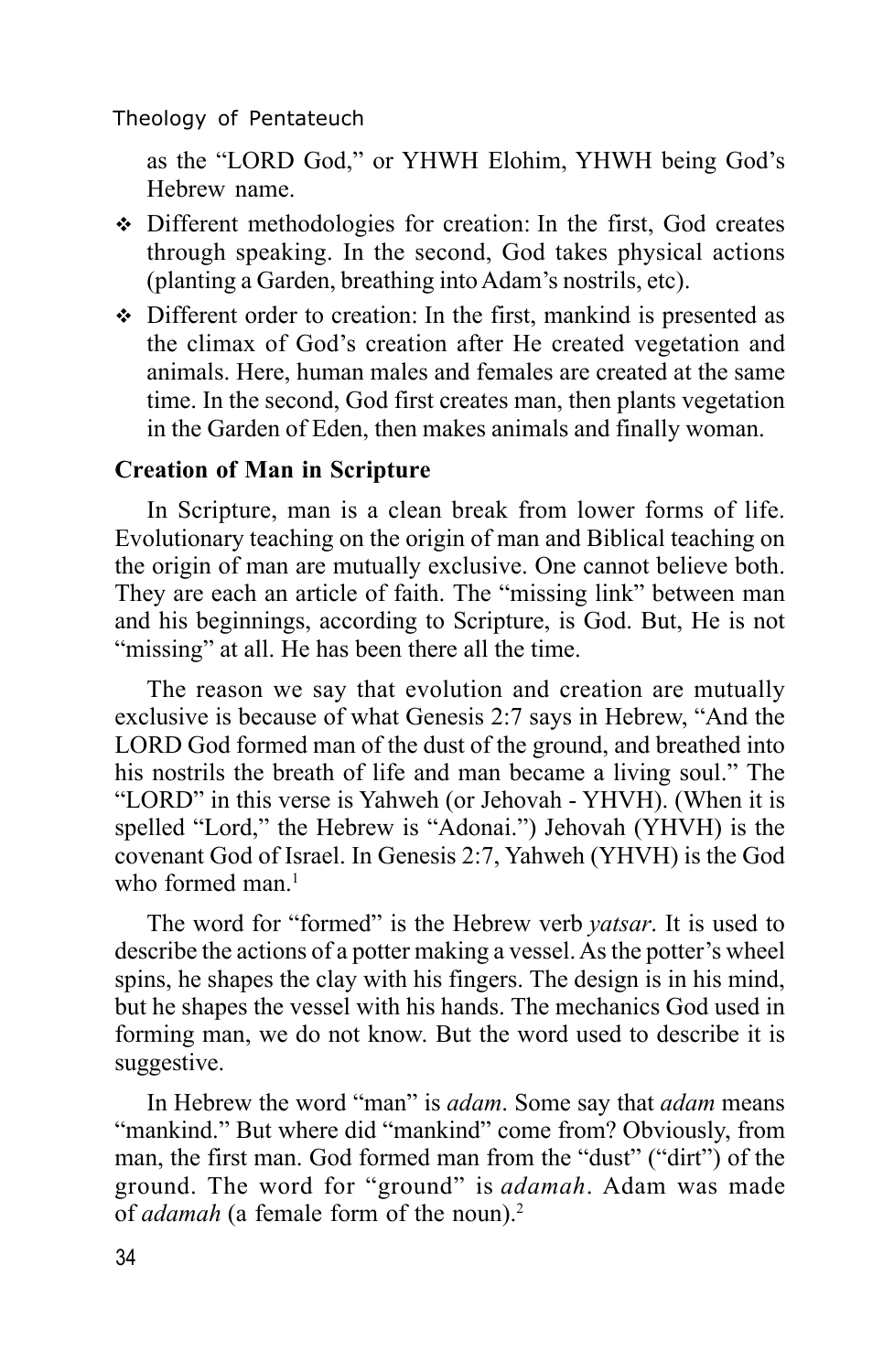Man was formed. But he was still lifeless. There was no continuity whatever with any lower form of life. Man was lifeless until something else happened. The next phrase says, "He breathed (or blew) into his nostrils the breath of life, the *mishnat chayyim* (the very breathing in and out of life) and man became a living soul (or being)."

When God blew man's breath into his nose, He also blew in his being! (Paul used this terminology when he spoke much later to the Athenians in Act 17, "In Him we live and move and have our being.") The moment He withdraws His breath from our nostrils, we lose our life and we become dust again. We lose our being, as far as the physical body is concerned. But, once we have being, we cannot be destroyed altogether.

This truth is evident in that just before the final judgment, all will be raised again, our being joined with a new body, then the final judgment. And all will go to one place or another, like it or not. That is God's plan. "And as it is appointed unto men once to die, but after this the judgment" (Hebrews 9:27). This is why we insist that evolution and Biblical Creation are mutually exclusive in describing the origin of man.

Our God created the entire universe. He ordained the Sabbath as a time for us to demonstrate that we believe in His creation. We rest one day because He rested one day. In keeping a rest day, we witness to Him as Creator (Exodus 31:13f). "The Sabbath is a sign between me and the children of Israel forever; for in six days the Lord made heaven and earth, and on the seventh day he rested, and was refreshed" (Ex 31:17)

### **Fall of Humanity**

What is sin, or fall of humanity? We can look for an explanation in the opening chapters of the Book of Genesis. Here the seemingly endless struggle between good and evil is described in the imagery of the serpent tempting Adam and Eve with the forbidden fruit. CCC teaches that "Sin is present in human history; any attempt to ignore it or to give this dark reality other names would be futile. To try to understand what sin is, one must first recognize the profound relation of man toGod, for only in this relationship is the evil of sin unmasked in its true identity as humanity's rejection of God and opposition to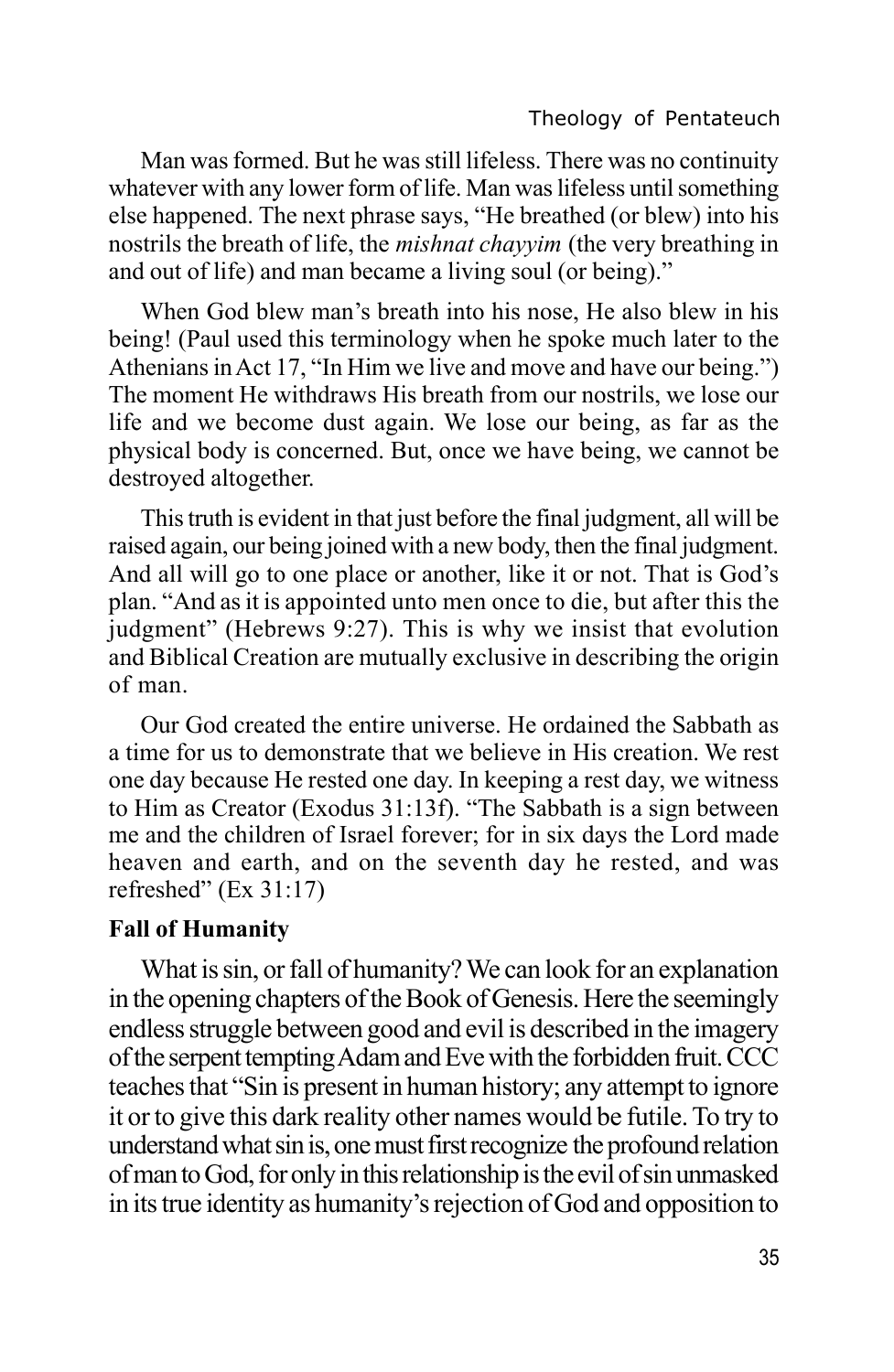him, even as it continues to weigh heavy on human life and history" CCC 386.

Through the Fall of Adam and Eve, the harmony of creation was also destroyed. If we continue to read the Book of Genesis, we see how Adam and Eve became aware of their sinful condition, were driven out of the garden, and were forced to live by the sweat of their brow. The beauty and harmony of God's creative plan was disrupted. This was not the way it was meant to be. Once sin entered into life and into our world, all harmony with God, with self, with each other, and with the world around us was shattered. We call the Fall and its results "Original Sin." Each one of us is heir to Adam and Eve. Their sin shattered God's created harmony, not only for them but also for us. We experience the effects of Original Sin in our daily life. This explains why it is so difficult to do good or to do what we should.

Scripture uses figurative language in describing the account of the Fall in Genesis 3 but affirms an event that took place at the beginning of human history. The language is figurative, but the reality is not a fantasy. The gift of freedom, given to the first man and woman, was meant to draw them closer to God, to each other, and to their destiny. God asked them—as he asks us—to recognize their human limits and to trust in him. In the temptation, they were lured into trying to surpass their being human. "You will be like gods" (Gn 3:5). They abused their freedom, failed to trust God, and disobeyed his command. They lost paradise and its gifts. And death became part of the human experience. For the people of ancient Israel, sin was a spiritual death that leads to separation from God, the source of life, and consequently, to the death of the body.

The sin of Adam and Eve has been called Original Sin since the time of St. Augustine (AD 354-430). But the Church's belief in an ancient alienation from God was part of Revelation from the start. What is Original Sin? It is a deprivation, a loss of the original holiness and righteousness with which our first parents were created. When God made them, he filled Adam and Eve with all the grace and virtue they would ever need, and they experienced a close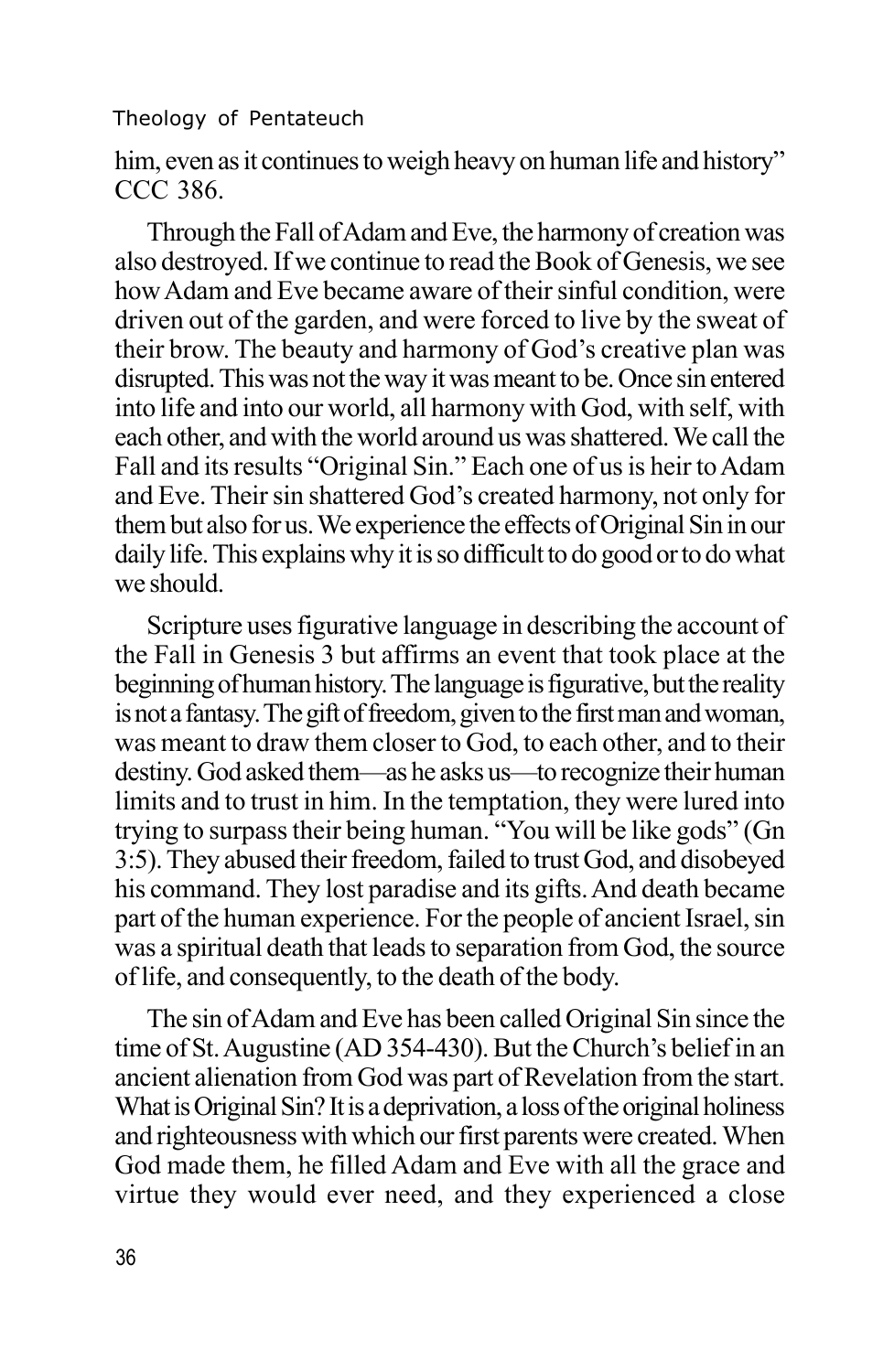relationship with God beyond our ability to know. Because of the unity of the human race, everyone is affected by the sin of our first parents, just as, in turn, humanity is restored to a right relationship with God by Jesus Christ. "Just as through one person sin entered the world, and by sin, death and . . . just as through the disobedience of one person the many were made sinners, so through the obedience of one the many will be made righteous. . . . Where sin increased, grace overflowed all the more" (Rom 5:12, 19, 20b). Though Original Sin has had far-reaching consequences, of greater consequence has been God's mercy to us through the death and Resurrection of Jesus Christ.

# **The Partriarchal Narratives**

Gn 12-50 chapters are generally called the patriarchal Narratives. The stories of the great patriarchs of Israel Abraham, Isaac, Jacob and Joseph are narrated here. Israel's ultimate biological ancestor is commonly known as Abraham, but when we first encounter him in Genesis 12 he is named Abram. His original name was Abram; God will change his name later to the more familiar Abraham. That story is told in Genesis 17. Three main ideas are dominant in the Patriarchal narratives:

**1. Promise:** Israel believes herself to be a people of promise. Israel traces this back to Abraham. In this regard, Gen 12:1-3 is one of the most important texts in the OT. God made promises to Israel's ancestor Abraham; those promises were passed on to his descendants Isaac and Jacob, and eventually to the people Israel as a whole. Main elements of promise include:

**Land:** in Gen 12:1, Yahweh commands Abraham to "go to a land that I will show you." Quickly this becomes a more explicit promise - "I will give this land to your descendants." The land promised is the little strip of land between the Dead Sea and the Mediterranean Sea, which would become the land of Israel.

**Nationhood**: the nation Israel is in view. God promised Abraham many descendants (13:16; 15:1-6), who would become the nation Israel.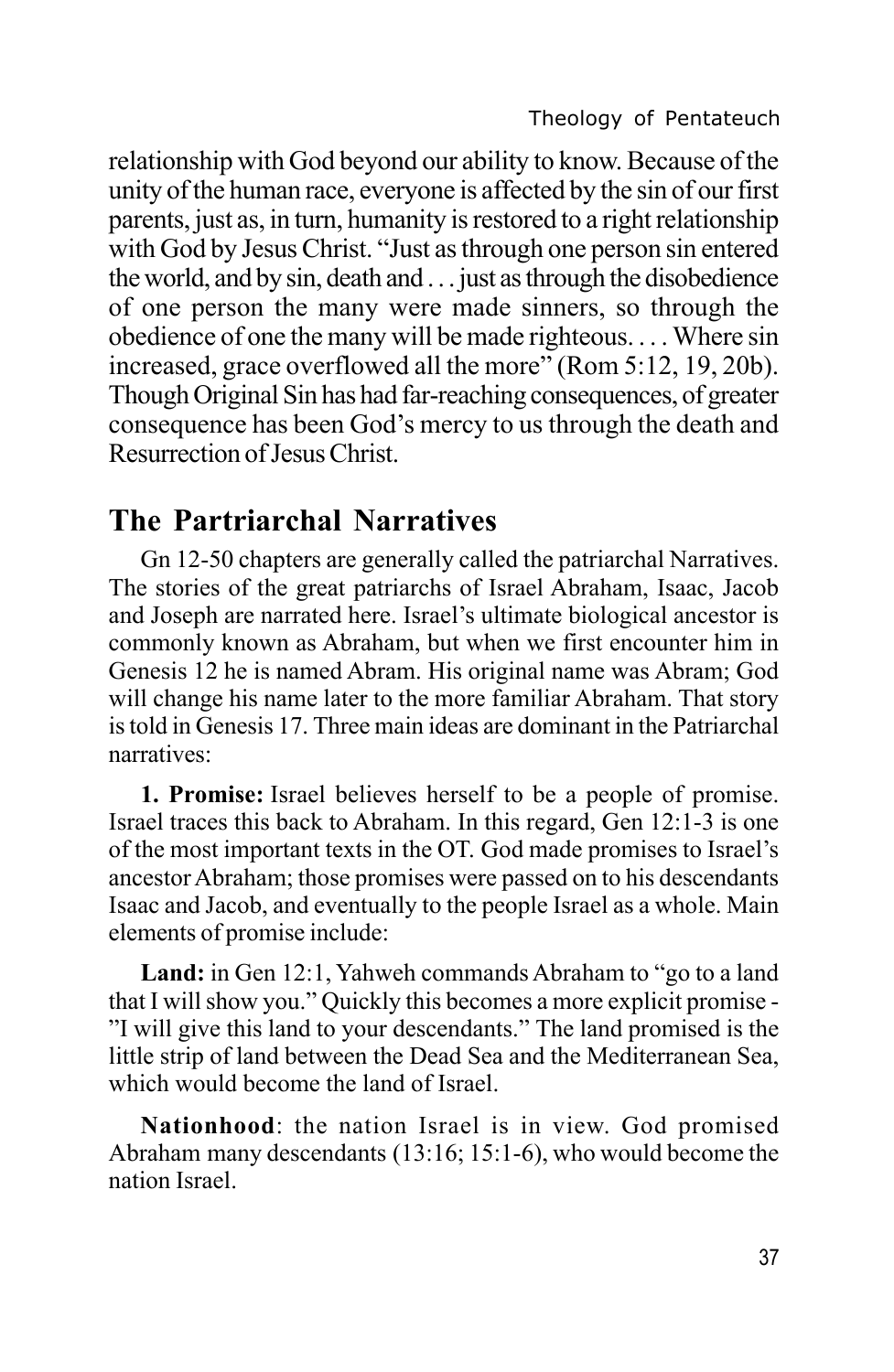**Name**: it's interesting to see how this has worked out. Three of the world's living religions still revere Abraham even today: Jews still look at Abraham as their ultimate biological ancestor. Muslims do the same; in Muslim tradition, Abraham is considered the biological ancestor of the Arab peoples [Islam originated in Arabia], and Abraham is mentioned in the Qur'an, the holy book of Islam. Christians regard Abraham as a spiritual ancestor, since Paul in the New Testament refers to Abraham as the "father of believers."So, three of the world's living religions, whose membership totals over half the population of the world today, continue to revere Abraham over 3500 years after he lived.

**Mission:** "through you all the families of the earth will be blessed" (Gen 12:3). Although blessing held great promise in chaps 1-2 (and was mentioned again in chaps  $5 \& 9$ , it was overshadowed by curse in chaps 3-11. Here is a fresh breath of it again. The reader is left with hope. This blessing is for all the families of the earth. "The mission of Israel in history was to effect a reconciliation among all the families of the earth." While this theme was buried in the centuries to come, note that it does appear at times in Israel's worship: Ps 47:9; Isa 19:23- 25; 42:6 (Samuel Terrien, *The Elusive Presence* 75).

**2. Covenant:** A part of the promises to Abraham was the promise of covenant relationship (Gen 17). This received significant elaboration at Mt. Sinai - see Exodus 19, another one of the most important texts in the OT. Whereas in Genesis a covenant was made with Abraham and then his immediate descendants, by the time of Sinai his descendants have multiplied into a people, whom God invites to be his special people (vv 4-6). The notion of covenant was significant to Israel's self-identity and sense of destiny: "At the core of the ancestral narratives is the conviction that Yahweh has chosen a particular group of people out of all the nations of the earth to be his special covenant partners" (Christopher D. Stanley, *The Hebrew Bible: A Comparative Approach* [Fortress, 2010], 224). Note that Exod 19:6 - "you will be a kingdom of priests" - may be an intentional development of Gen 12:3. The Genesis text does not specify *how* blessing will come to the families of the world, only that it will be through Abraham. "Kingdom of priests" may be an elaboration: Israel is to function like a priest, being a mediator between God and persons, bringing the knowledge of God to the people of the world.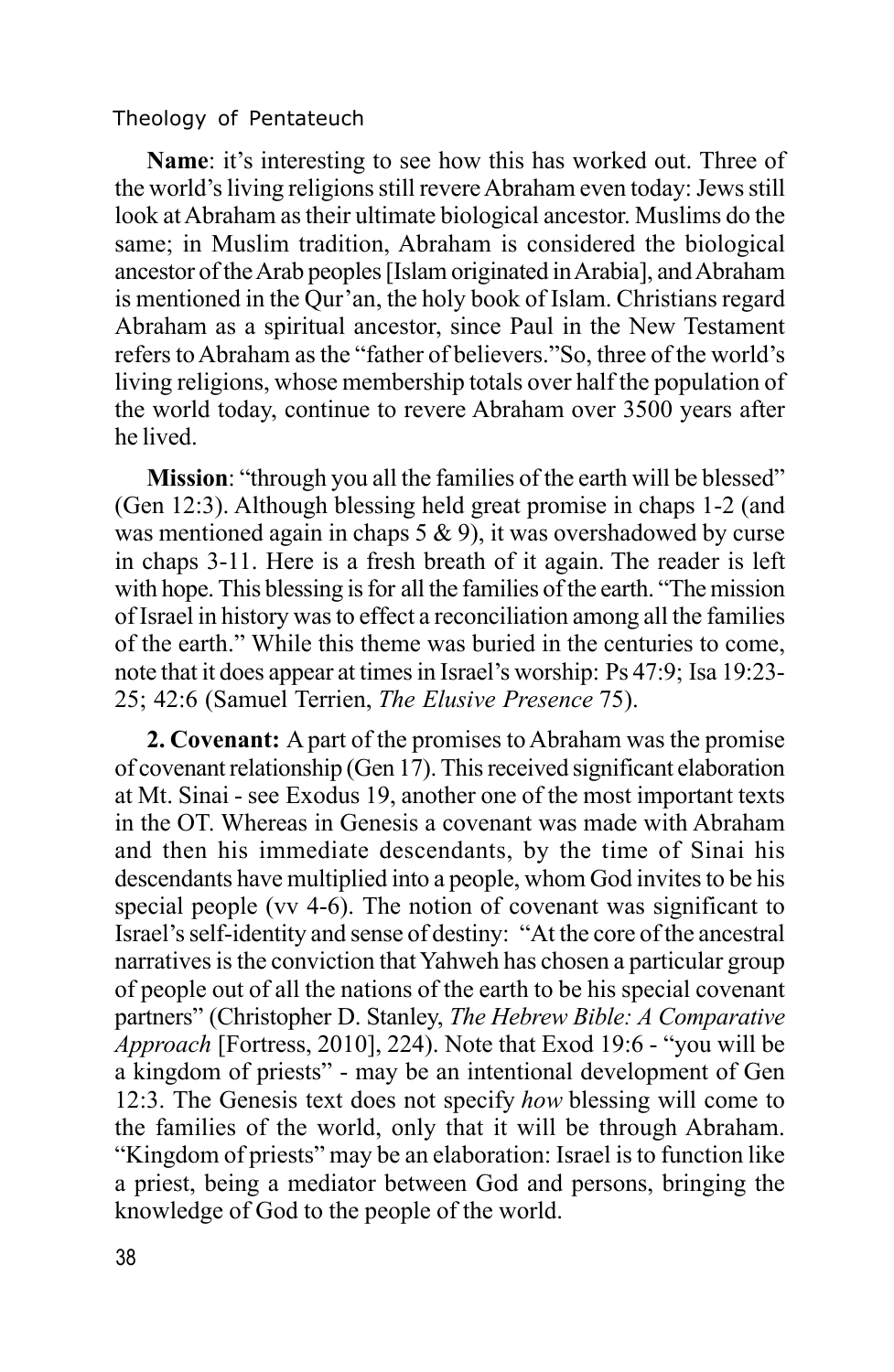**3. Torah (instruction, law):** while Exodus 19 says that Israel unanimously accepts God's invitation to covenant relationship (vv 7-8), at that point they don't know what God expects of them. They need to know the *stipulations of the covenant*. That is the purpose of the Torah - the laws and instructions found in Exodus 20-23; Leviticus; and Deuteronomy. This Torah may be an elaboration of Exod 19:6 - "you shall be a *holy* nation." In the OT the word "holy" carries the root meaning of "set apart." Israel knows that this Torah is given to her, not to other peoples; it sets her apart, and therefore it is also a mark of the fact that she is God's people.

### **The Storyline of Abraham**

The story of Abraham is prefaced in 11:10-26 by a summary history in genealogical form from the family of Noah (the second major figure in Genesis, after Adam) to the family of Terah, which included Abram (Genesis's third major figure). It is then introduced in 11:27-32 by Terah's family history. The information this family history offers (the birth of Lot, the death of his father Haran, Abram's marriage to Sarai, her inability to have children, the name of his brother Nahor's wife, the family's departure from Ur to Haran and Terah's death there) provides the background to various incidents in the chapters that follow, and seems to be included for this purpose rather than for its intrinsic interest. In theHebrew Bible a new lection begins with Yahweh's summons to Abram (12:1), and the real opening of the Abram story lies here.

Grammatically, chapter 12 begins less emphatically than RSV may imply (there is no 'Now' in the Hebrew). But in terms of contents, there is an air of moment about 12:1 in that at this point Yahweh himself speaks, for the first time since the Tower of Babel story, and thus for the first time in the Abram narrative, since 11:10-32 has not referred to his involvement. Now he intervenes with a command (12:1) and an undertaking (12:2-3). Abram expresses his commitment by doing as Yahweh told him (12:4-5a), a note which recurs later in the story (with 12:4a cf. 17:23b, 21:4b - though the verb is different each time). And when Abram has travelled to the country he was directed to, Yahweh then reasserts his commitment by renewing his promise (12:5b-9). He will give this land to Abram's descendants. Abram himself completes a preliminary tour of the land, building an altar to worship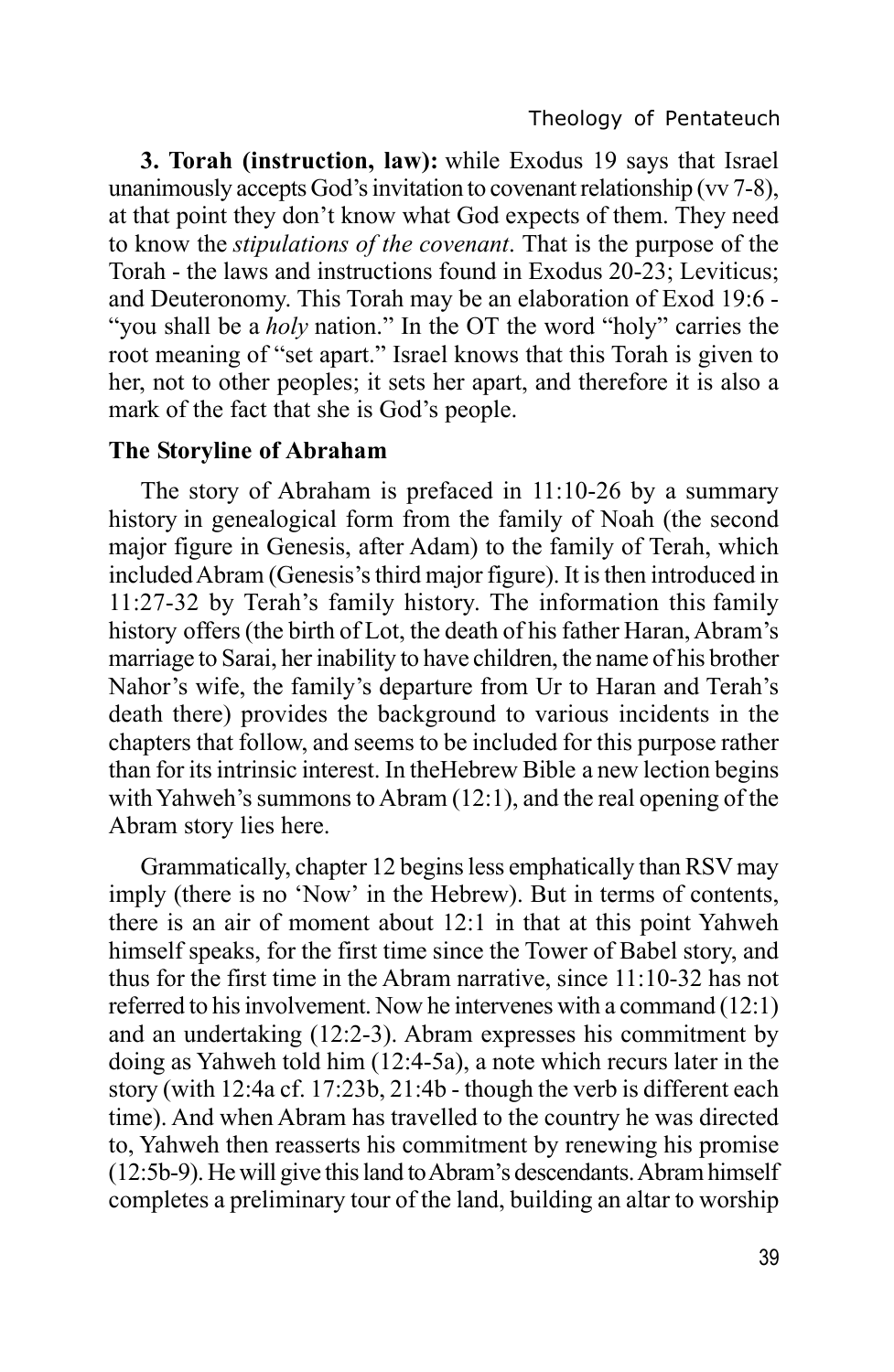Yahweh in the (relative) north at Shechem, another in the centre of the land between Bethel and Ai, and moving on to the south to the area of Hebron which will be his home.

But it is not until 13:18 that we are told of the building of a third altar there. In the meantime some odd notes are struck, such as to introduce discord into the theme which opened up somewhat idyllically in 12:1-9.

Actually, obstacles to the fulfilment of Yahweh's undertaking have been referred to already. 'To your descendants I will give this land' (12:7a). But the land is occupied by someone else (12:6b), so how can Abram have it, and his wife cannot have children (11:30), so how can he have descendants?

12:10 - 13:4 relate a further threat to the promise. Yahweh intends to make Abram a great nation, to make him a blessing to the nations, and to give the land of Canaan to his descendants. But as a result of an entirely human response to a real crisis, each element in this promise receives a kind of anti-fulfilment. Abram leaves the land of Canaan, watches the potential mother of his descendants join the Pharaoh's harem, and causes Yahweh to bring affliction on the Pharaoh and his house. All ends well (very well, indeed: see 12:16; 13:2), yet the story is a somber one.

13:5-13 provides another surprise. There is strife within the (wider) family of Abram itself, arising out of the presence of other peoples in the land promised to them And Abram's generosity in proposing a solution to the problem deprives him of the part of the land that most resembles not only the Egypt from whose prosperity Abram has recently profited but also the Eden from which Genesis's first major figure was expelled. Sombrely, the land which is like the one Adam lost is inhabited by people like those among whom Noah lived (with 13:13 cf. 6:5), and this fact is to be picked up later (Gn. 18 - 19). Meanwhile Yahweh reaffirms the promise of land and descendants (13:14-17) and Abram begins to enter into his inheritance as he makes the home and offers the worship at Hebron that brings the narrative, interrupted after 12:9, to the end of a section (13:18).

40 The key theme which emerges from these opening two chapters of the Abraham story is that Yahweh made certain commitments to Abram, commitments which met some measure of fulfilment but were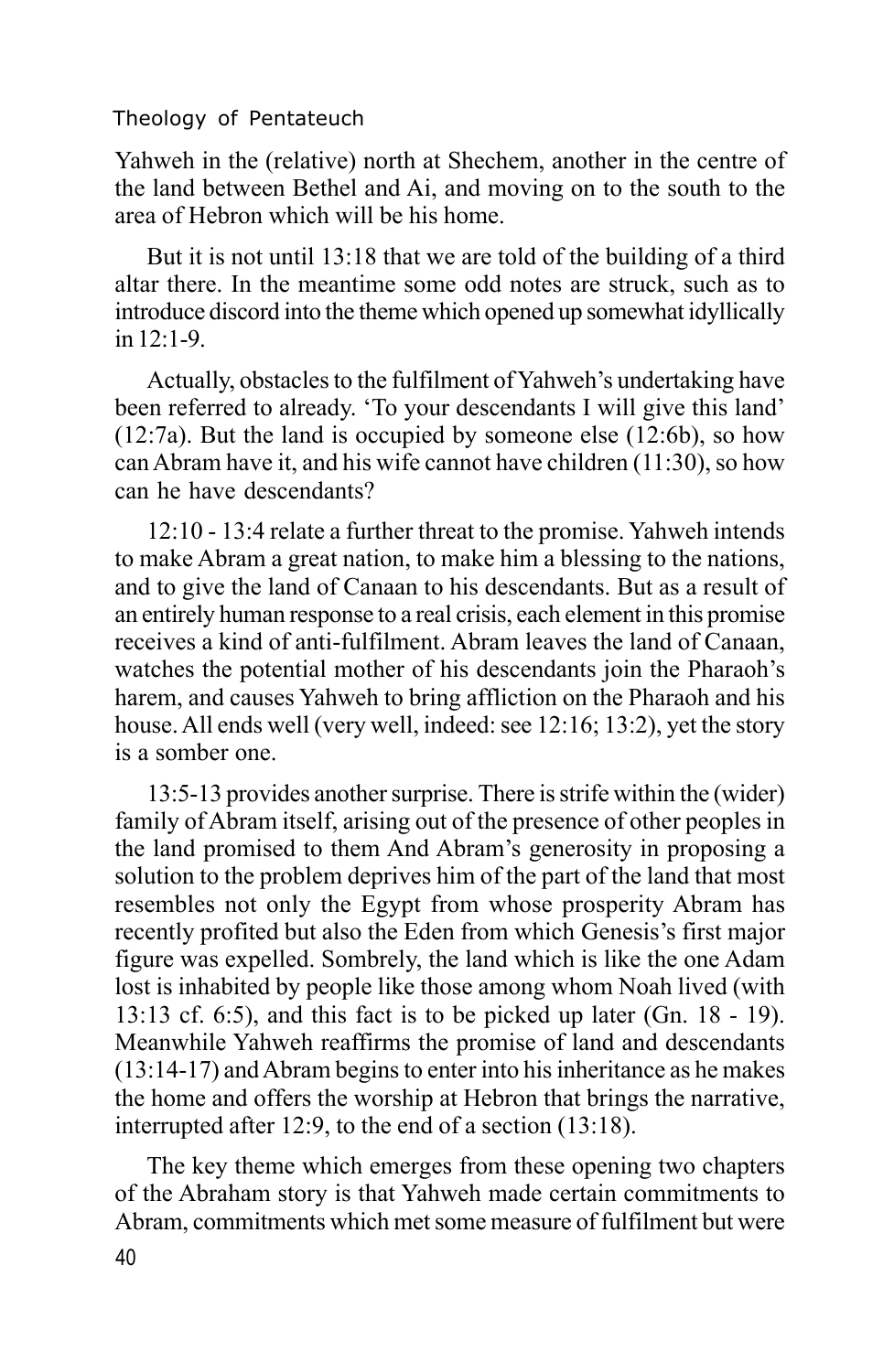ever threatened by circumstantial and human factors. And every major element in the rest of the Abraham narrative relates to this theme stated in these opening chapters. Yahweh has undertaken to bless Abram with descendants and land and to make him a blessing for other peoples. But the path to the fulfilment of this undertaking is littered with obstacles. The theme of Yahweh's blessing appears clearly in Genesis 14. In other respects the chapter portrays Abram in a very different way from the other patriarchal stories, and this highlights the theme's appearance when the chapter comes to its narrative climax in its final scene (14:17-24). Here the kings who occupy the stage for the first scene (14:1-12) and Abram and his allies who occupy, it for the second (14:13-16) at last appear together. But the centre of the stage is taken by Melchizedek the king of Salem, who appears suddenly in the denouement, though he had been absent from the earlier scenes. And his words bring the chapter directly into the theme announced and first developed in chapters 12 - 13, because they are words of blessing on Abram (see 14:18-20). They draw our attention to what amounts to a fulfilment of the original promise of blessing in 12:2-3, and coming from the king of Salem constitute a further fulfilment of the words there about Abram's name becoming great among the nations.

The end of the story, however, relates Abram's refusal to be made rich by the king of Sodom (14:21-24). How then is he to become prosperous? 'After these things' Yahweh tells him not to be afraid. The one who delivered Abram's enemies into his hand (14:20) is Abram's deliverer (15:1).[2] Abram has refused possessions gained through his involvement with the king of Sodom (14:21-24), so Yahweh promises that his descendants will be given great possessions (15:14). Abram has been in covenant with human allies (14:13), but now Yahweh commits himself to a covenant relationship with him. Thus Genesis 15 takes up several features of Genesis 14. Genesis 15 itself focuses on the questions of offspring (15:2-6) and of land (15:7-21). The problem with the first is that Abram 'continues childless', but he accepts Yahweh's renewed promise. Then, as Abram finds it difficult to believe in the second undertaking, Yahweh renews this in a more emphatic way in the form of a covenant, though also solemnly revealing how long it will be before the chief obstacle to its fulfilment (the presence of other peoples in the land) can justly be removed.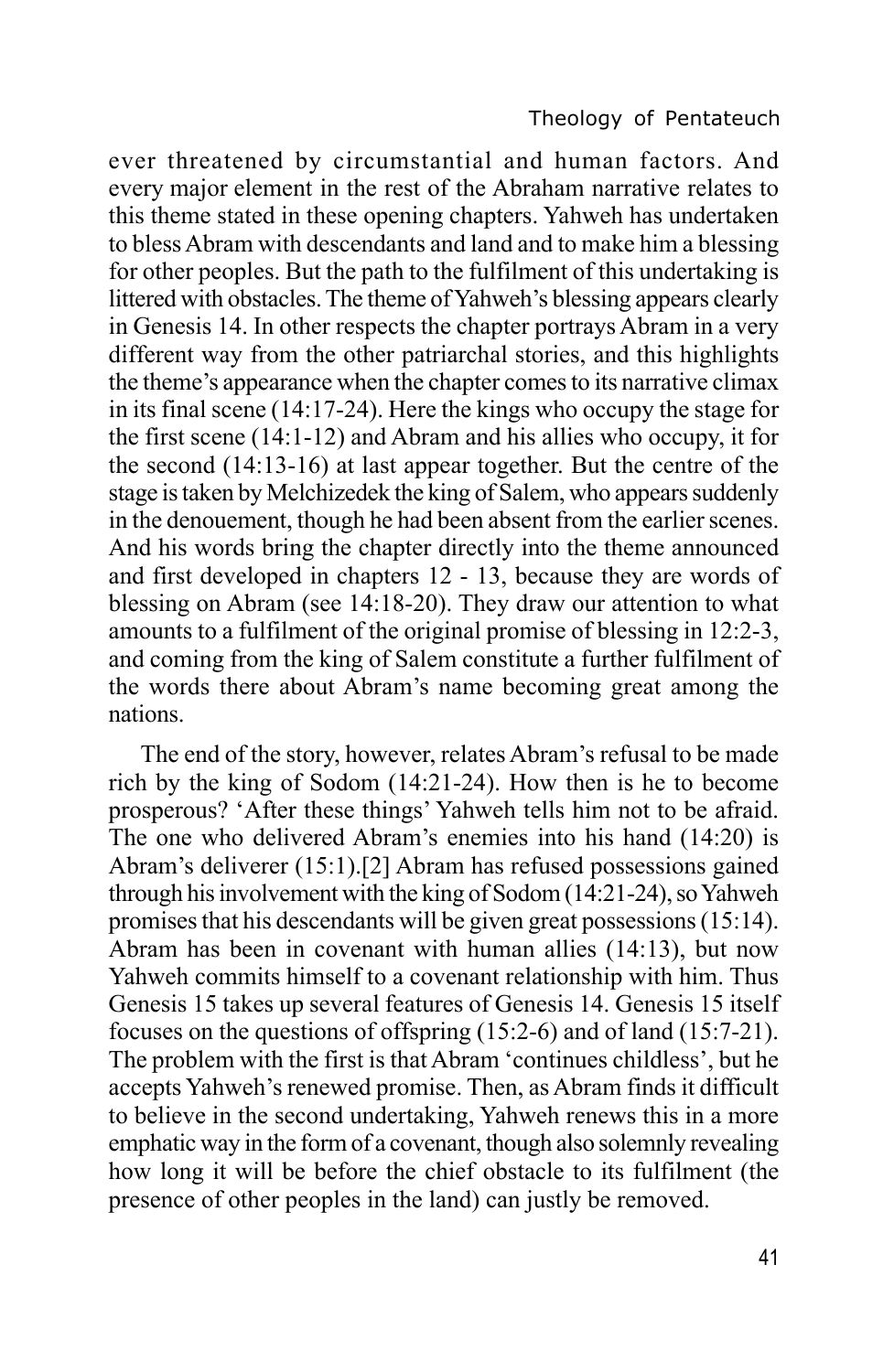Chapter 16 returns to the promise of children. Abram begets a son by his wife's maid. The action has been seen as a sinful human attempt to anticipate the fulfilment of Yahweh's words, though the story contains no hint of this judgment. Indeed, Yahweh reasserts his undertaking to Abram with regard to Hagar and her son (16:11; cf. 13:14-17, 15:4-5). The birth of Ishmael is a step towards one aspect of the fulfilment of that undertaking. Genesis 17 opens with a very full statement of the theme. It begins with God's revelation (17:la; cf. 12:1a; but especially 15:1a), his self-announcement (17:1b, cf. 15:1b), and his challenge (17:1b; cf. 12:1b; 15:1b). It speaks of descendants and land (17:2-8), but the key-word 'blessing' is replaced by the keyword 'covenant' - which in effect means 'a commitment to bless'. Descendants are explicitly promised as 'blessing' both for Sarai/Sarah through the birth of a son (17:16) and for Hagar's son Ishmael (17:20).

The story of the destruction of Sodom and Gomorrah also keeps relating to the theme of blessing and descendants. The three visitors declare specifically that Sarah will have a son next spring (18:1-15). Abraham's dialogue with Yahweh (18:16-33) arises out of the promise (18:17-19). Although he fails to rescue Sodom (19:1-28), it is not because he is not seeking to be a blessing there, and at least he succeeds in rescuing Lot (19:29). Even the narrative about Lot and his daughters, with which the story closes (19:30-38), relates to the theme of descendants. Chapter 20, however, reveals that Abraham's capacity for imperilling the promise is not yet exhausted. Although the chapter may not imply that Abraham is outside the promised land (as he was in 12:10-20; cf. 26:1-3) and shows that he can still be a means of blessing as a man of prayer (20:7, 17; cf. 18:22-33), at first he brings trouble to Abimelek instead (20:9, 18).

Then at last the promise of a son is fulfilled (21:1-7). This raises the question of the relationship between Abraham's two sons. 21:8- 21 reaffirms that both will become nations, though Isaac will have a special significance (21:12-13, cf. 17:20-21); the pattern is repeated in the story of Esau and Jacob (cf. 27:28-29, 39-40). 21:22-34 returns to Abraham and Abimelek, with a narrative which tacitly illustrates the fulfilment of another aspect of God's undertaking. Abraham is significant enough to be in a special relationship with the king of Gerar, who acknowledges, 'God is with you in all that you do' (21:22). Abraham's name has become great. Chapter 22 again comes to its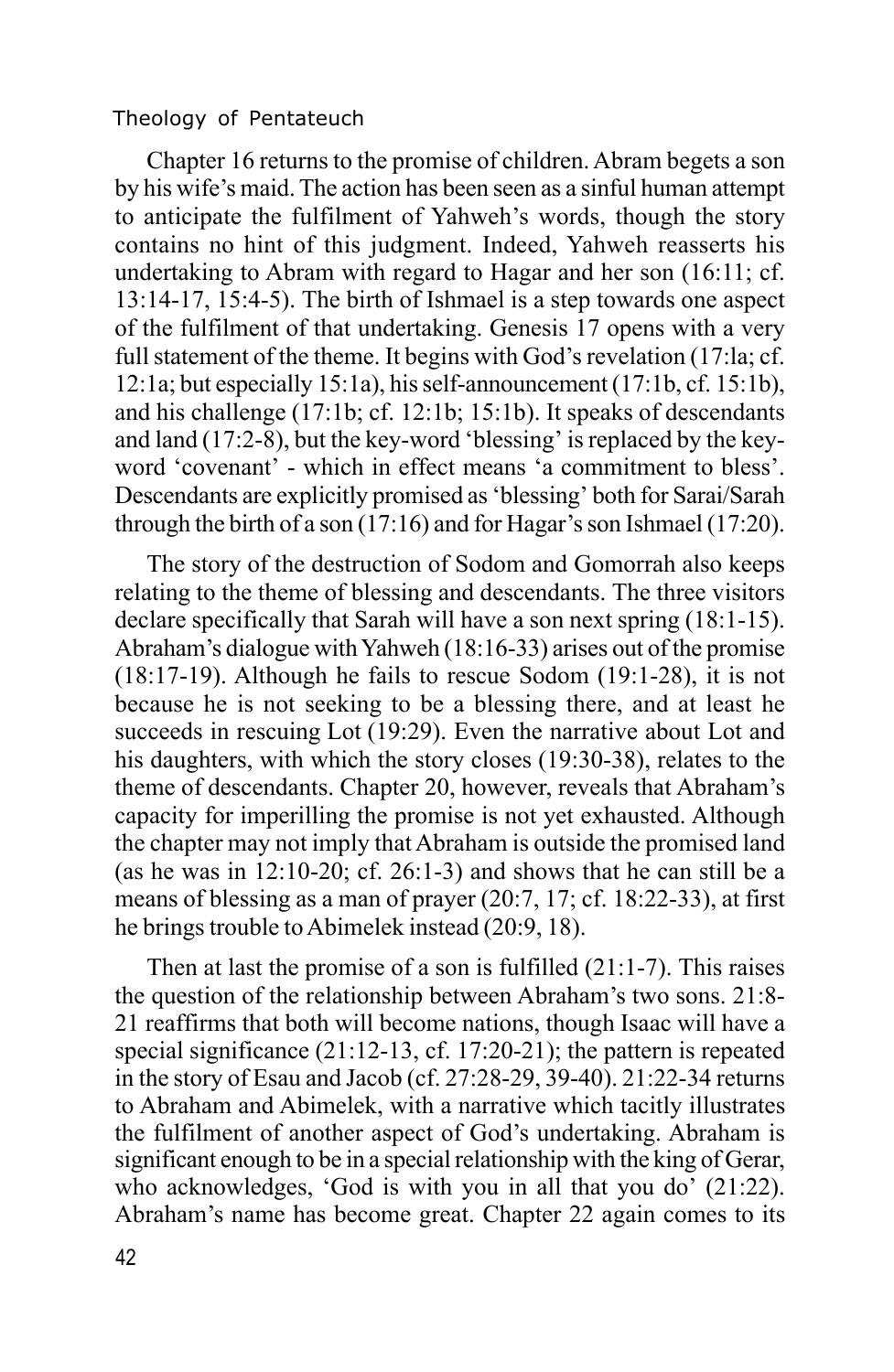climax with a restatement of God's words of blessing (22:15-18). The narrator does not see the command to sacrifice Isaac as a puzzling imperilling of God's purpose to give Abraham descendants through this son, but as God's testing of Abraham (22:1-12). It is when Abraham passes the test that the words of blessing are again reaffirmed.

After a flashback to Haran (22:20-24) which provides the background to chapter 24, Genesis 23 tells of the death of Sarah and of Abraham's purchase of a burial place for her in Hebron. Like the begetting of a child by Hagar, Abraham's purchase of this plot of land might seem a sinful, human act. Why should the one to whom God said he would give the land pay money for it? Is Abraham looking for a false kind of security in the actual legal possession of a foothold (rather, a skeleton-hold!) on the land itself? But the narrative passes no negative judgment. Sarah dies 'in the land of Canaan' (23:2) and the 'possession' of the land of Canaan (17:8; cf. 48:4) begins in the 'possession' of a burial place for her there (23:4, 9, 20; cf. 49:30; 50:13). Chapter 24 (introduced by 22:20-24) is the last narrative proper in the Abraham story, and, indeed, the longest and most finely worked one of them all. It begins by telling us that the undertaking with which the Abraham story opened has actually been fulfilled: 'Yahweh had blessed Abraham in every way' (24:1; cf. 24:35). But blessings can be lost and inheritances sacrificed. So measures need to be taken to ensure that the descendants are born 'within the family' (24:2-4) and without leaving the land (24:5-8). The chapter is then the account of how the right mother for Abraham's grandchildren is found within these conditions. All that remains is to close off the story of the blessed man Abraham (25:1-11).

### **Certain Events in Abrahamic Story**

**1. Barrenness and the Birth of Ishmael:** To become the father of the people Israel, Abraham has to have some descendants. If he dies childless, the promises die with him. Much of the Abraham narrative focuses on the difficulty he and his wife Sarah have trying to bear a child. They both keep getting older, with no child yet born. "Barrenness was a shame and a reproach in Israel (Gen 30:1-2, 22- 23; 1 Samuel 1:3-7, 11); it was interpreted as divine punishment or at least a sign of divine displeasure (Gen 16:2; 20:18; 30:26; 1 Sam 1:5; 2 Sam 6:20-23). It brought gloating derision from other women, especially from co-wives who had proved their fertility (1 Sam 1:6; cf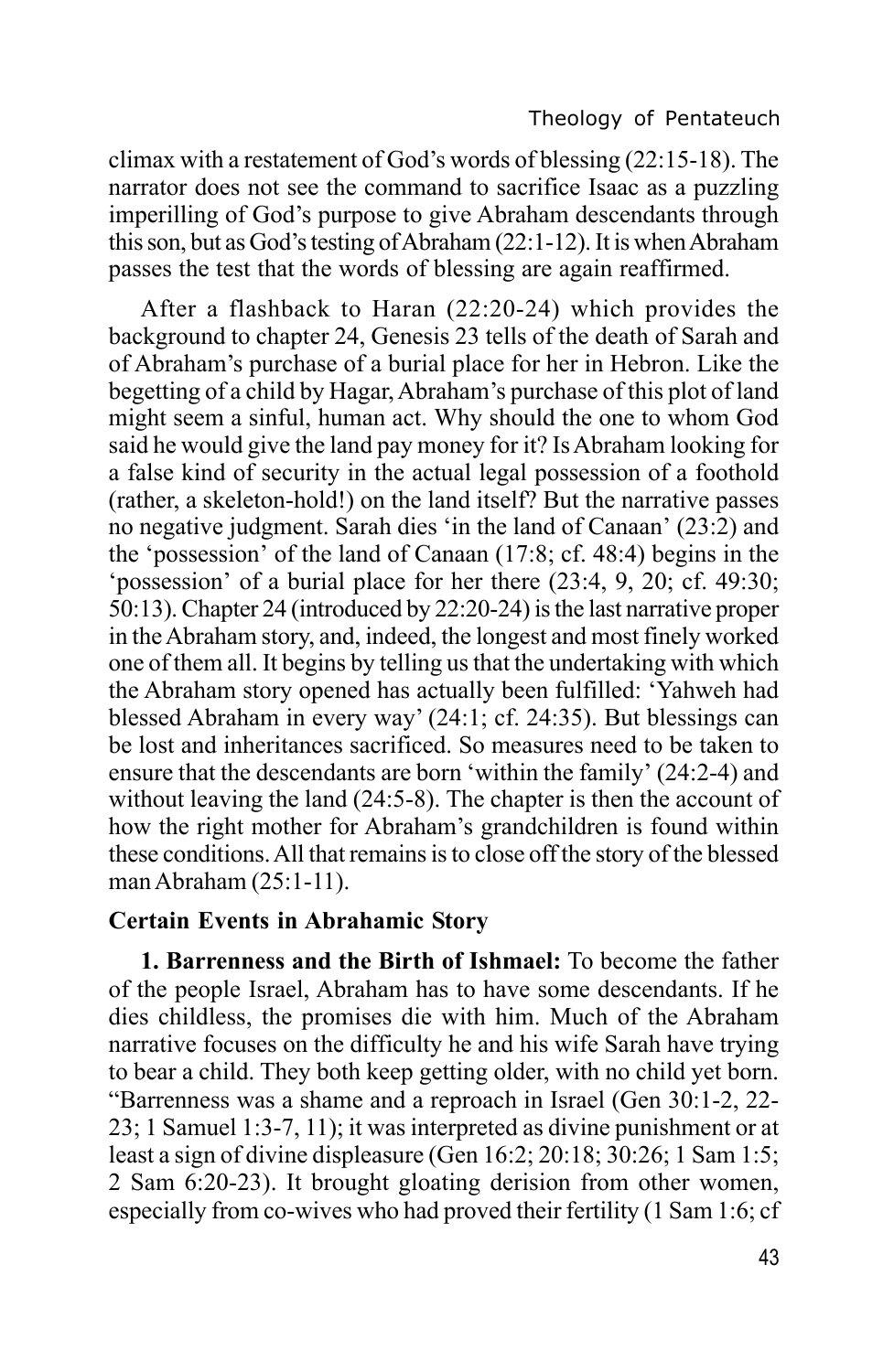Gen 30:1, 8 and 16:4), and it threatened the woman's status as a wife (Gen 30:1-2, 15-20)."

Sarah suggests to Abraham that he take Sarah's slave Hagar as a 2nd wife and have children through her. Note how Sarah phrases this in v. 2: "it may be that I shall have children through her." We know from archaeology that this custom of surrogate motherhood was a common practice of that day. The practice is mentioned in the lawcode of the Babylonian king Hammurabi, # 146. According to the legal custom of that day, a child born would legally be considered the child of the barren first wife. So, when Hagar eventually gave birth to a son named Ishmael, the boy was legally considered Sarah's son. Ishmael is important for this reason: in both Old Testament and Arabic tradition, he is considered the father of the Arab people.

Did Abraham commit an act of immorality or unfaithfulness by having a child with Hagar? Regardless of what we might think of this custom, it was widely practiced in the ancient Near Eastern world, with no moral stigma attached. It was common for men to have multiple wives simultaneously, and we should also notice that the biblical text itself never charges Abraham with immorality. Nor is this an act of unfaith. Some interpreters do charge Abraham with unfaith, saying that he should just have waited for God to fulfil the promise to give him a son. I don't think so. Look again at the end of chap 16 -he was 86 years old when Ishmael was born, and Sarah was only 10 years younger. How long were they supposed to wait for God to do it all? I would suggest that this is in fact an act of faith. Although God's promise to give Abraham a son had gone unfulfilled for many years, Abraham had not given up on it - that would have been unfaith. He still believed that the promise would happen. He was using a common custom of the day to make it happen. It is again noteworthy that the biblical text itself does not charge him with unfaith.

**2. Abraham's name change:** his original name was Abram, and that is how the Genesis text has referred to him up to this point. Abram is a compound word in Hebrew: *"ab"* is the Hebrew word for "father," and *"ram"* in Hebrew means "great, exalted." Put them together and the name Abram means "great father."

God changed his name to Abraham: *"raham"* in Hebrew means "many, multitude." So the significance of the new name is "father of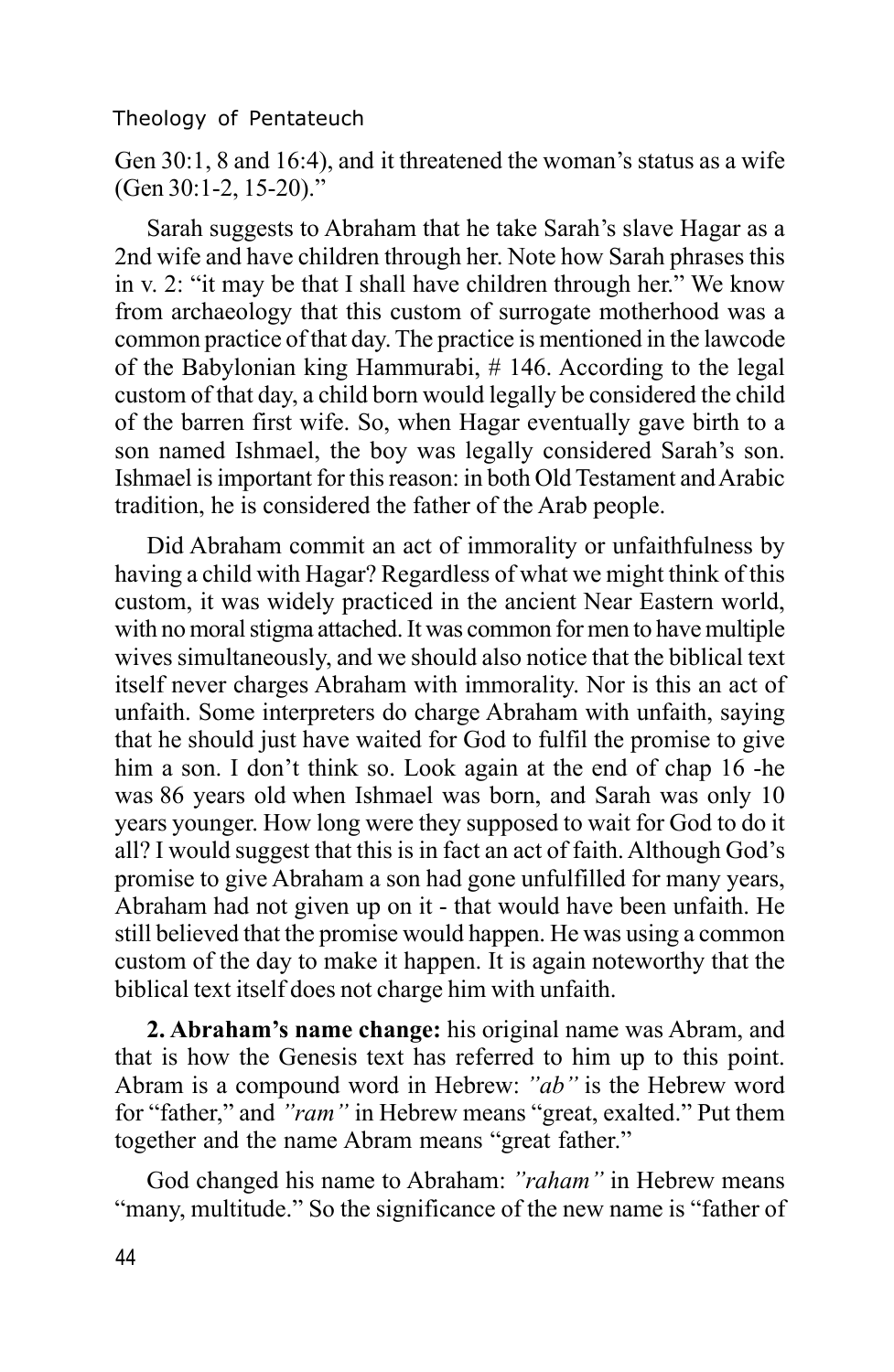a multitude." Therefore the name change emphasizes the promise that God has once again made to him, that he will be the father of many.

**3. Circumcision**: Circumcision was widely practiced in the ancient world; Israel is not the only people to have done it. Circumcision was practiced among Israel's neighbors in Egypt, Canaan, and among other Semitic groups, but not in Assyria or Babylon, or among the Philistines. People perform circumcision for a variety of reasons: (1) some cultures do it as a matter of hygiene. (2) some cultures perform it as a puberty rite - a ritual marking a young man's transition from boyhood to manhood. (3) Israel practiced it as a sign of the covenant relationship between God and Israel. Circumcision in Israel was for males only.

**4. Isaac**: A son was born to Sarah - Isaac. Isaac's significance is that the people Israel trace their ancestry back to Abraham through Isaac. The name Isaac in Hebrew means "he laughs." Sure - what else would you name a child born to a 100-year-old man and a 90 year-old woman?

## **The story of Isaac**

The question now arises whether the Isaac story continues the same theme. That it does is hinted by the closing verse of the Abraham narrative: 'after the death of Abraham God blessed Isaac his son' (25:11). But before the story of Isaac is developed, that of his elder brother is summarized (25:12-18)., In his descendants God's words find part, if not the central part, of their fulfilment.

The first real Isaac narrative follows in 25:19-26. In contents, of course, chapters 22 and 24 (and others) have already centred on Isaac. Yet in the structure of Genesis those chapters belong to the Abraham story. Strictly, indeed, it was the Terah story, since 25:12 and 19 are the first formal section headings since 11:27. But the report of Terah's death in 11:32 and Abraham's prominence henceforth suggest that de facto 12:1 - 25:11 is the Abraham story. As the Abraham story has a central concern with his sons, so the Isaac story, which extends from 25:19 to 35:29, includes - indeed, is dominated by stories about Esau and Jacob. The nature of God's promises no doubt explains the Genesis narrative's preoccupation with the question of descendants and the consequent prominence of stories about children in the narratives about their parents.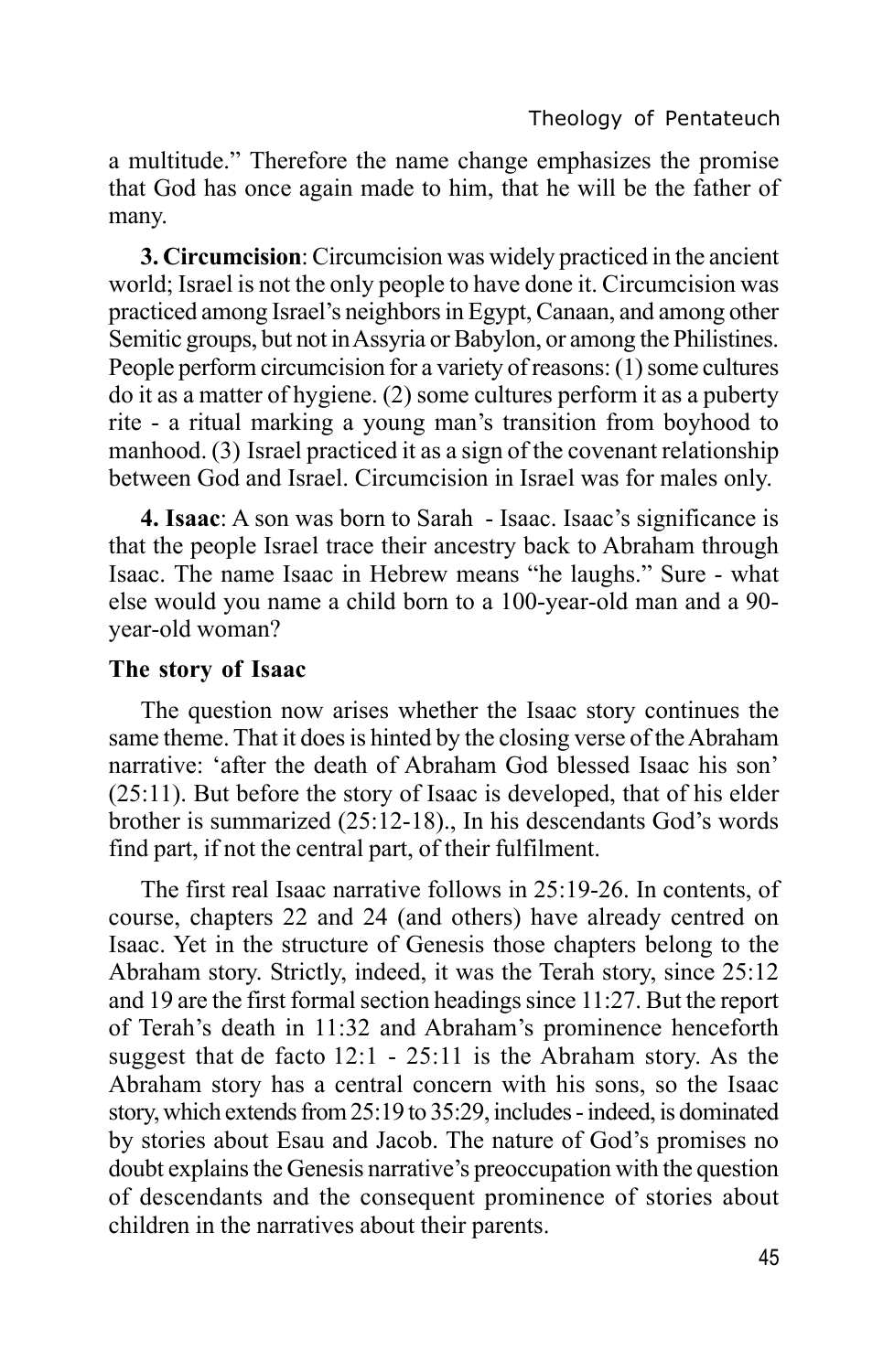25:19-26 thus constitutes an unexpected but understandable beginning to the Isaac narrative. The event it relates took place in connection with the birth of his twin sons when he was sixty  $(25:26)$ , and first the author has to summarize for us the first sixty years of his life and the background to this birth, in two or three verses (25:19- 21). We are then told of an event from (?) twenty years later (25:27- 34), before coming in the next chapter to incidents that seem to have happened before the twins' birth.

So the Isaac narrative unfolds in a rather jerky way. But this gives added emphasis to 25:22-26 and 27-34, and on examination these paragraphs turn out to state the way the blessing theme is to be developed in the Isaac story. As in the Abraham narrative, a word from Yahweh is set at the beginning of the Isaac story. But whereas the word to Abram includes the promise that he will be made a great nation, the word to Isaac's wife speaks of her mothering two nations. In the event, the word to Abram (though often imperilled) also received a double fulfilment, through Ishmael and Isaac; it was the younger of the half-brothers who was to be preferred (17:21; 21:12), but there is no suggestion of rivalry between them though there was tension between their mothers (16:4-6; 21:9-10). The word to Rebekah, however, already speaks of the preferment of the younger of the two sons she is to bear, and hints at the trouble there will be between them (25:23). Their actual birth sees the beginning of the fulfilment of Yahweh's word (25:26), the differences between them as they grow up relates to it (25:27-28), and the actual supplanting of the elder by the younger begins through the latter's throwing away the right of primogeniture (25:29-34).

The original blessing theme is explicitly resumed in chapter 26. Here Yahweh appears, commands, and promises, as he had to Abraham (26:2-5; cf. 12:1-3). Although Isaac made mistakes very like his father's (26:6-11; cf. 12:10- 20; 20:1-18), he also received blessings very like his father's (26:12-14; cf. 13:1-4). He was involved in strife like his father (26:15-22; cf. 13:5-13; 21:25-32), but he was reassured by Yahweh and he worshipped like his father (26:23-25; cf. 13:14-18; 21:33) and was acknowledged by the nations like his father (26:26- 33; cf. 14:19-20; 21:22-24). Indeed, it is explicitly because Yahweh committed himself to Abraham, because Abraham obeyed him, and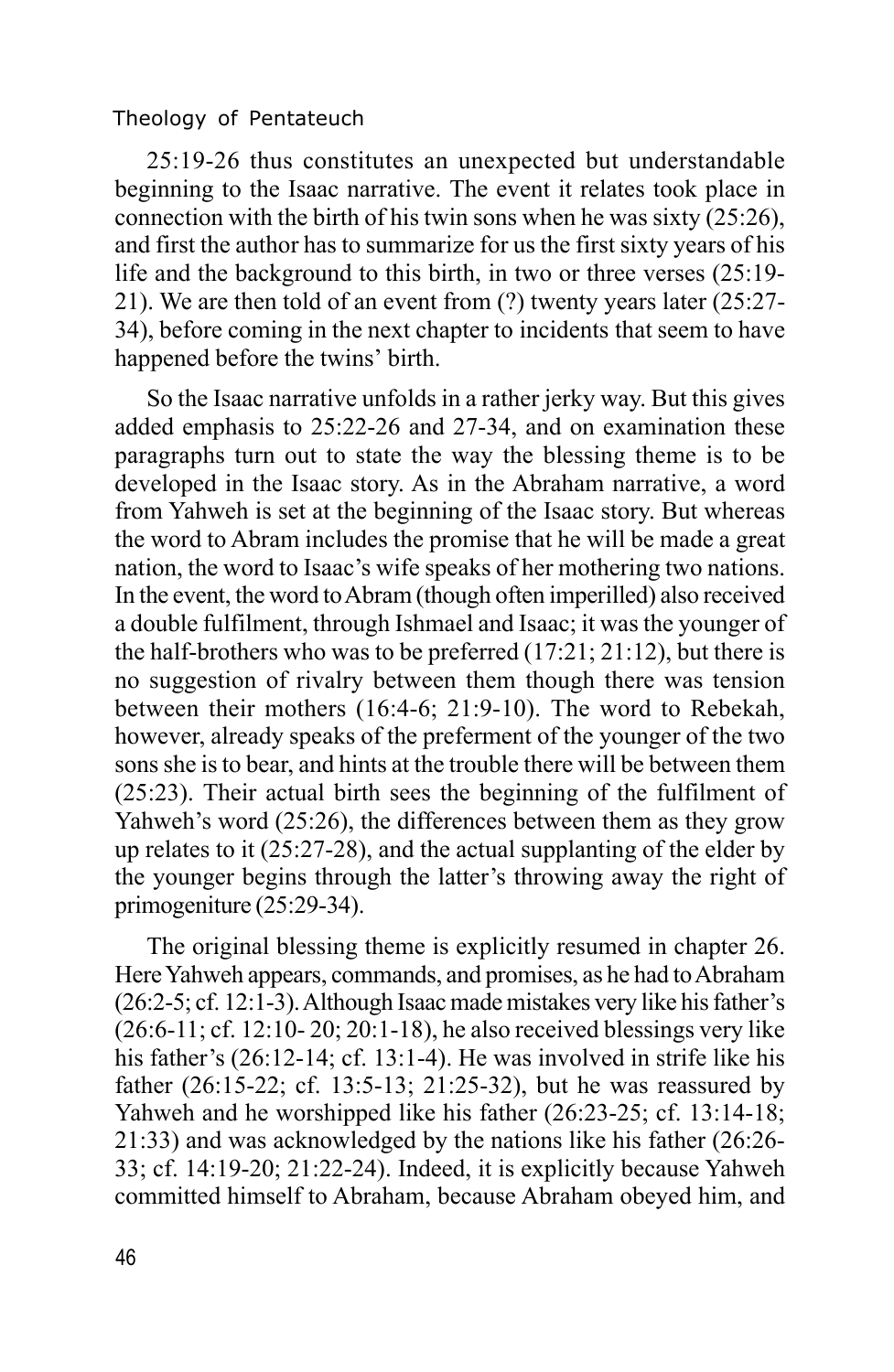as the God of Abraham, that Yahweh appears to Isaac (26:3,5,24). Nevertheless, there is one distinctive motif characteristic of the Isaac narrative, the promise 'I will be with you' (26:3) or 'I am with you' (26:24). It reappears in the form of Abimelek's acknowledgment of Isaac, 'Yahweh is with you' (26:28), as it had featured in Abimelek's acknowledgment of Abraham (21:22). It reappears in the Jacob material in the chapters that follow (28:15, 20, 31:3, 5, 42, 35:3), and constitutes the distinctive aspect to the promise and experience of Yahweh's blessing as this is portrayed in the Isaac narrative.

After chapter 26 the relationship between the two sons dominates the story of Isaac, as 25:19-34 has advertised it would. In chapter 27 at least, however, the theme of who is to receive the blessing is central (27:4, 7, 10, 12, 19, 23, 25, 27, 29, 30, 31, 33, 34, 35, 36, 38, 41), and the specific terms of Isaac's actual blessing recall Yahweh's words to Abraham (26:29, cf. 12:2-3). The modern reader is appalled at Jacob's deceit, and the narrative hints at the poetic justice of his subsequent deceit by Laban, yet it is not so concerned to draw moral lessons as it is to invite us to read the story in the context of 25:23 and to marvel at how Yahweh's word is fulfilled in extraordinary ways.

27:46 takes up another theme of the Abraham story, the provision of a wife for his son. 26:34-35 form the background to this section. Formally set in the context of his diplomatic self-exile from home, Jacob's quest for a wife becomes a central concern of the rest of the Isaac narrative. Yet, although Jacob looks once again to the family of Nahor for a bride, and finds her in the household of the Laban who had so graciously received Abraham's servant seeking a bride for Isaac, the finding of Rachel is so different from the finding of Rebekah. Isaac's father implies that it is simply inappropriate for his son to marry a Canaanite woman (24:3), Jacob's father acts under wifely pressure that itself arises from a mere concern for domestic harmony (27:46, 28:1). Isaac was on no account to leave the promised land, but Jacob does so to distance himself from Esau (chapter 28). Abraham's servant undertakes his journey by the step-by-step direction of Yahweh and his angel (24:7, 12-21, 27, 50-52), but Yahweh is unmentioned in Jacob's journey once he leaves Canaan (29:1-30). No hitch deprives Isaac of Rebekah, but Jacob is for a while cheated by a trick worthy of his own cunning - and one which reasserts the rights of the firstborn (29:26).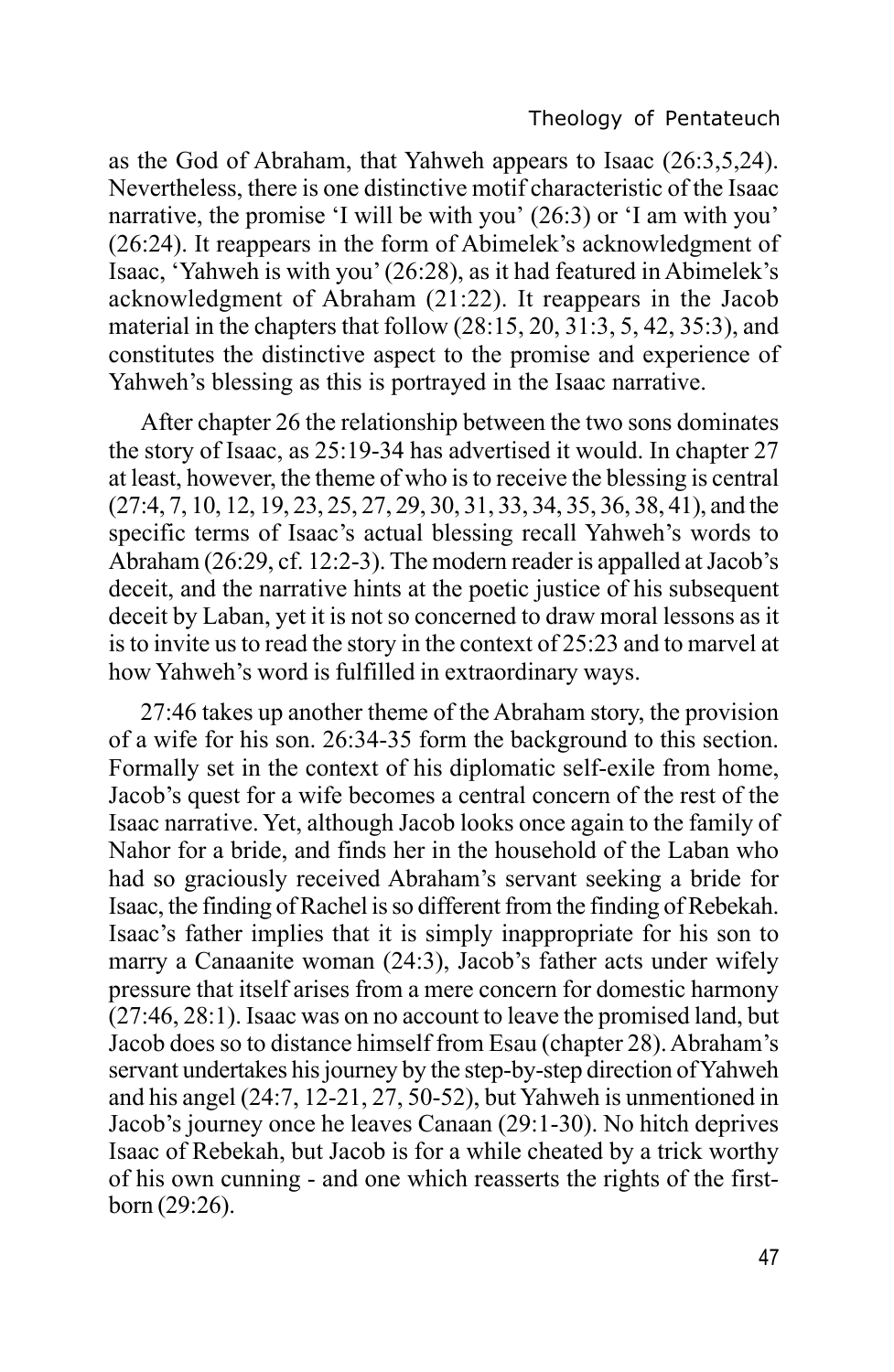Nevertheless, Jacob's journey is set in the context of Yahweh's commitment to him. Before he leaves home Isaac prays for him that he may indeed be fruitful and inherit the land (28:3-4). Before he leaves the land itself Yahweh appears to Jacob in a dream and declares, as he had to Abraham and to Isaac, that he will give Jacob the land, that Jacob's descendants will be very numerous, that other nations will bless themselves by Jacob, and that he will be with Jacob wherever he goes (28:12-15), and Jacob commits himself to Yahweh on the basis of this promise (28:20-22). And indeed the sojourn with Laban sees the fulfilment of Yahweh's undertakings to Jacob. He becomes the father of many sons (29:31 - 30:24) . He is a means of blessing to Laban (30:27, 30). He gains wealth and possessions despite Laban's attempted fraud and despite or through the superstitions that he and Laban seem to have shared (30:25-43). If there is a moral ambiguity about some of Abraham's acts (12:10-13; 16:2-4; 23:1-18), there is no ambiguity about the deceit and theft of the Jacob stories. Yet once more the narrative is more concerned with the conviction that these human acts were the means of Yahweh fulfilling his purpose than it is with moral judgments. Jacob's cocky assertions (31:9-13, 42) are true. God has indeed dealt graciously with him, and he has enough (33:11). Yahweh protects him from the deserved wrath of his father-in-law and turns Laban into his covenant-brother (31:17-55).

But to succeed in escaping from Laban is only to have to face Esau. The fear of Laban (31:31) is replaced by the fear of Esau (32:7, 11), despite the encouragement not to be afraid under whose protection Jacob stands (26:24, cf. 15:1). It is to the blessing that Yahweh gave Jacob as he left the land, and to the command that Yahweh gave him to return to it, that Jacob himself actually appeals at this point (32:9-12). Land and descendants are once again the focus. And when God (?) appears, Jacob insists on a blessing, and receives one (32:26, 29). Then he finds Esau gracious and welcoming rather than still harbouring revenge. But if Esau is a changed man to make sure that Yahweh's commitment to Jacob is fulfilled, Jacob (for all his changed name) is clearly still the same trickster - and this, too, is the means by which Yahweh prospers him, for Jacob not only buys his piece of land, at Shechem (33:18-20), but also finds reason and means to beat the Shechemites at their own game and to dispossess them of all they own (34:23, 27-29). Then, as the story of Isaac draws to a close, God calls Jacob back to Bethel, where he goes to build an altar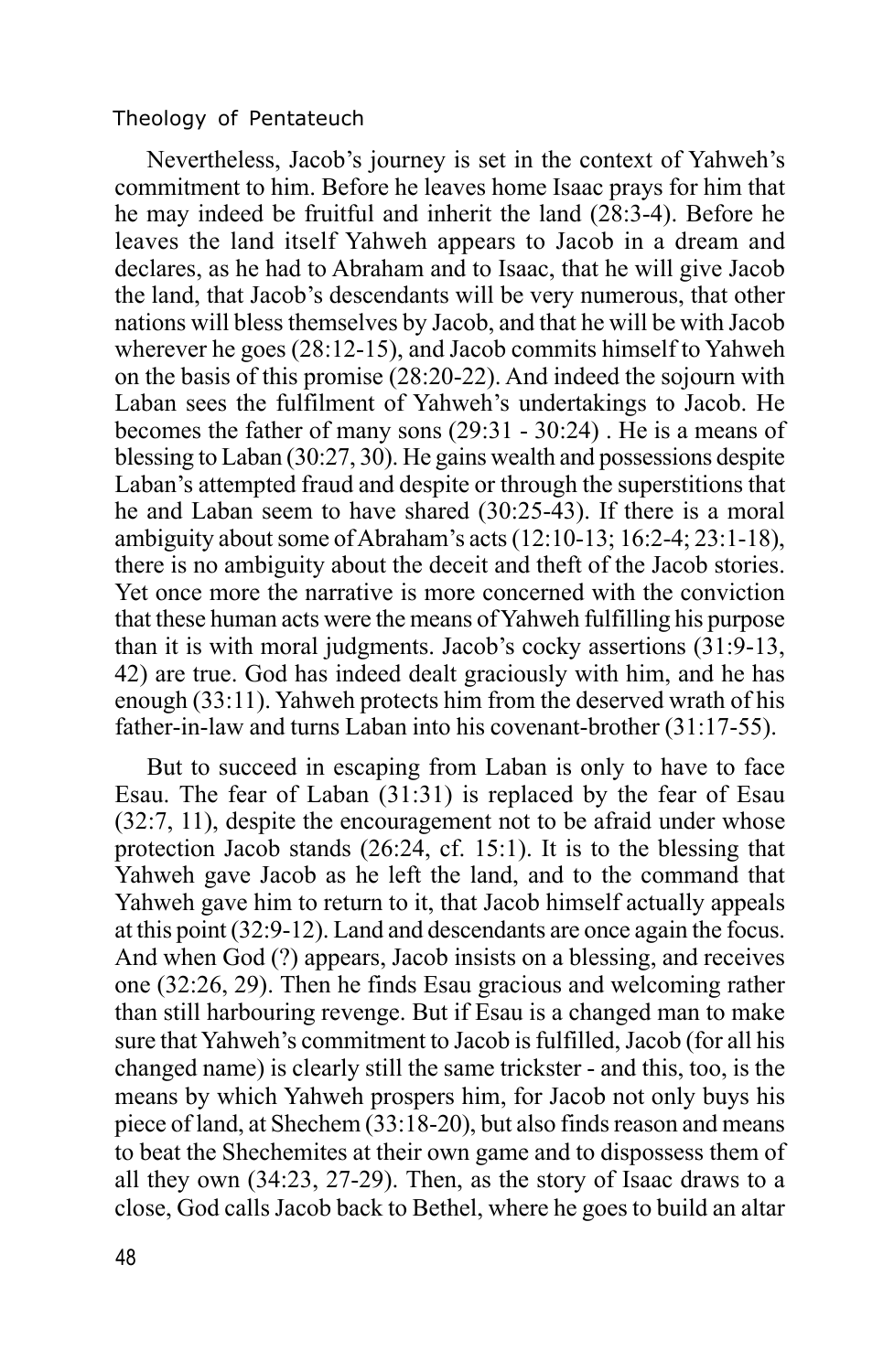to the one who had appeared to him there in his moment of need and had kept his promise to be with him wherever he went (35:1-3), and we are again told of the renaming of Jacob as Israel and of the blessing of descendants and land (35:9-12). Like Abraham, Isaac dies with his two sons together to bury him (35:29; cf. 25:9).

The Isaac narrative, then, is by no means identical with the Abraham narrative. It is more tightly structured and less episodic, there is more irony, and it introduces fewer heroes and more villains. Yet the major themes we perceived in the Abraham narrative appear here too. It relates that Yahweh reaffirmed to Abraham's son and grandson his undertaking to bless Abraham with descendants and land and to make him a means of blessing to others, and that he kept this undertaking despite and frequently through the vagaries of those he committed himself to. This theme holds the narrative together by constituting both a thread running through it and the key motif to which the individual scenes relate.

### **The Story of Jacob**

The Isaac story, like the Abraham story, centres on the theme of God's blessing, naturally predisposes us to look for the same theme in the Jacob story. We are not disappointed, though the latter, like the two earlier narratives, has at the same time itsown distinctiveness. As was the case with 'the Isaac narrative', to entitle the sequence 'the Jacob narrative' feels somewhat whimsical, since most of the chapters refer explicitly to the life of one of his sons rather than to Jacob himself. Yet it is clearly marked as 'the Jacob story' at its beginning and on its return to Jacob for the closing chapters (47 - 50), and, indeed, the point about the Joseph material in its context is to explain how Jacob's family came to be in Egypt. Only in 50:22b-26 is Jacob really left behind and Joseph the focus.

Like the Isaac story, the Jacob narrative is preceded by a brief account of the supplanted elder brother, which ties off that aspect of the preceding narrative (36, cf. 25:12-18). It includes the note that Esau surrenders the land to his brother (36:6-7). The further note that in contrast Jacob himself 'dwelt in the land of his father's sojournings, in the land of Canaan' gains its significance from what has come before (his exile in Haran) and what will follow (his exile in Egypt).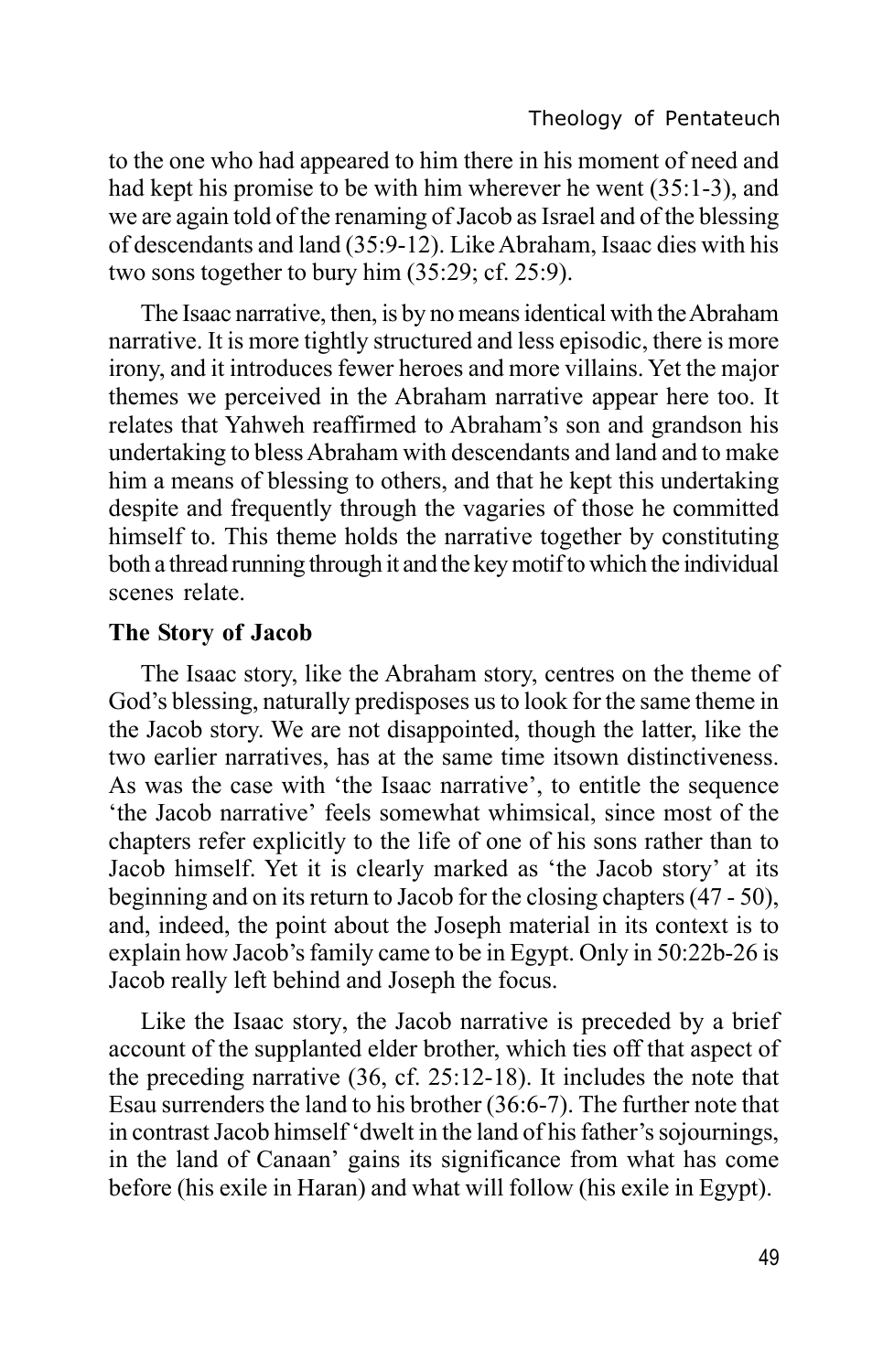After that, the story proper gets under way in a surprising fashion - though in this respect it again resembles the Isaac story. Like the opening summary verses of the latter, the opening summary verses here (37:2b-4, cf. 25:19b-21) lead in to an event which sets the keynote for the bulk of the story as a whole. Isaac's wife receives a word from God which defines the overall parameters for the chapters that follow; Jacob's son has a dream which reveals the parameters for the chapters that follow it (37:5-11; cf. 25:22-23 and 24-34). Although Jacob and his family respond to the dream in a way that the modern reader is tempted to see as entirely appropriate (37:8,10-11a), at the same time Jacob, the narrative implies, knows the word of God when he hears it (37:11b, cf. Rebekah's response to the word about Jacob, 25:28b). The Jacob now deceived over Joseph (37:31-35) is a softer character than the one we have met before, but the narrative's interest is not in character development from one set of stories to the next but in the function of Jacob's personality in connection with the theme announced by the dream.

Yet immediately the scene which follows the dream (37:12-36) sets up a contrast with its promise. The main theme of the story from Genesis 37 - 47 is then how Joseph's dream comes true despite and even through the affliction and humiliation brought about by the brothers who resented him, by the woman who loved him, by the master who misjudged him, and by the steward who forgot him. The theme is expressed in the patterned sequence of the story, which forms an extended narrative unparalleled in Genesis and with few equals elsewhere in the Old Testament. But it is still the Jacob story, and this is reflected in the transition of attention to Judah in chapter 38. Since Reuben, and Simeon and Levi, have disgraced themselves (34, 35:22), Judah is in a sense Jacob's senior son. Now Joseph, supposedly destined to be leader, seems to out of the way. So Judah becomes the focus for a while. Marriage and children dominate his story, as we would now expect, and the chapter ends with the birth of twin sons, of whom once again the elder is displaced by the younger (38:27-30). But this pattern affects Judah himself. The chapter's function is once again to tie off the story of a supplanted older brother by telling us of the fulfilment of the promise in the birth of his sons. It seems that Judah is disqualified from leadership by his marrying out and his recourse to an apparent prostitute: in the realm of marriage and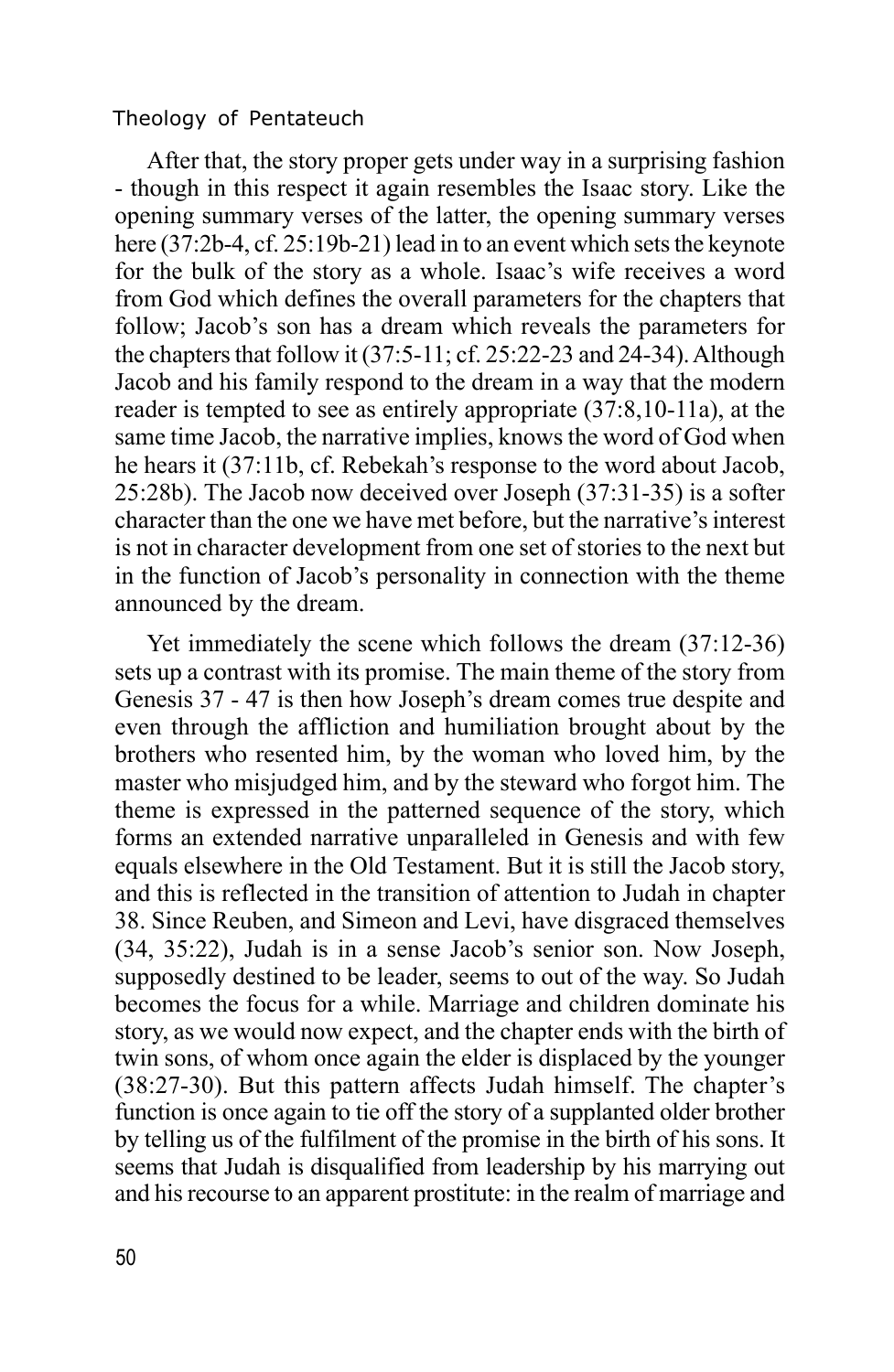sex he behaves more like Reuben (and Shechem, who provoked Simeon and Levi's sin) than Joseph, as chapter 39 will now portray him.

The first verbal markers to the narrative's burden also come in chapter 39, which three times reiterates that Yahweh was with Joseph and thus he met with success (39:2, 3, 23; cf. 21). Then lo and behold, it further reiterates that Joseph was the means of bringing Yahweh's 'blessing' to his owner, Potiphar (39:5). Once a further reverse is behind him, Joseph becomes a blessing to the Pharaoh himself too (40 - 41), though the term itself does not appear. But success for the Pharaoh of course also means success for Joseph himself. This is highlighted when his brothers appear in Egypt to bow before him, and Joseph recalls the dreams with which the narrative opened (42:9). Yet the triumph which fulfils the dream has not vet been fully understood. Why has Yahweh elevated the (arrogant) Joseph in this way? Joseph himself is allowed to tell us, when the story comes to a climax as he reveals himself to his brothers. This was Yahweh's way of providing for the needs of Jacob's whole family (45:5-8).

So Jacob himself is to follow Joseph to Egypt. And immediately the familiar (yet again updated) divine undertakings made to each of the patriarchs reappear. Once more God speaks to Jacob in a vision, identifies himself, and bids Jacob not to fear to go to Egypt, because there he will make Jacob into a great nation and from there he will bring Jacob back to the promised land again (46:2-4). Whether or not Abram's journey to Egypt and Jacob's to Mesopotamia were sinful human initiatives, Jacob's journey to Egypt takes place entirely within the purpose of God. And there in Egypt Jacob blesses Pharaoh (47:7,10) and the promise of fruitfulness is kept (47:27). As Jacob's death draws near, recalling God's blessing of him, he gives a father's blessing to Joseph's sons, and as he had himself received the elder's blessing from his father so he gives it to Ephraim rather than to Manasseh (48:1-20). He passes on to Joseph (treated as his own senior son, in accordance with Joseph's dream) both the promise that God will be with him and will bring him back to the land of his fathers, and his own personal possession in the land of Shechem (48:21-22). The 'deathbed scene' is prolonged by Jacob's blessing on all his sons in chapter 49 (see 49:28), with a specific reference to blessings for Joseph (see 49:25-26), before Jacob actually dies and returns to the land himself (50:12-13). Genesis closes with Joseph's own final affirmation that the whole story we have been reading (Genesis 37 - 50) belongs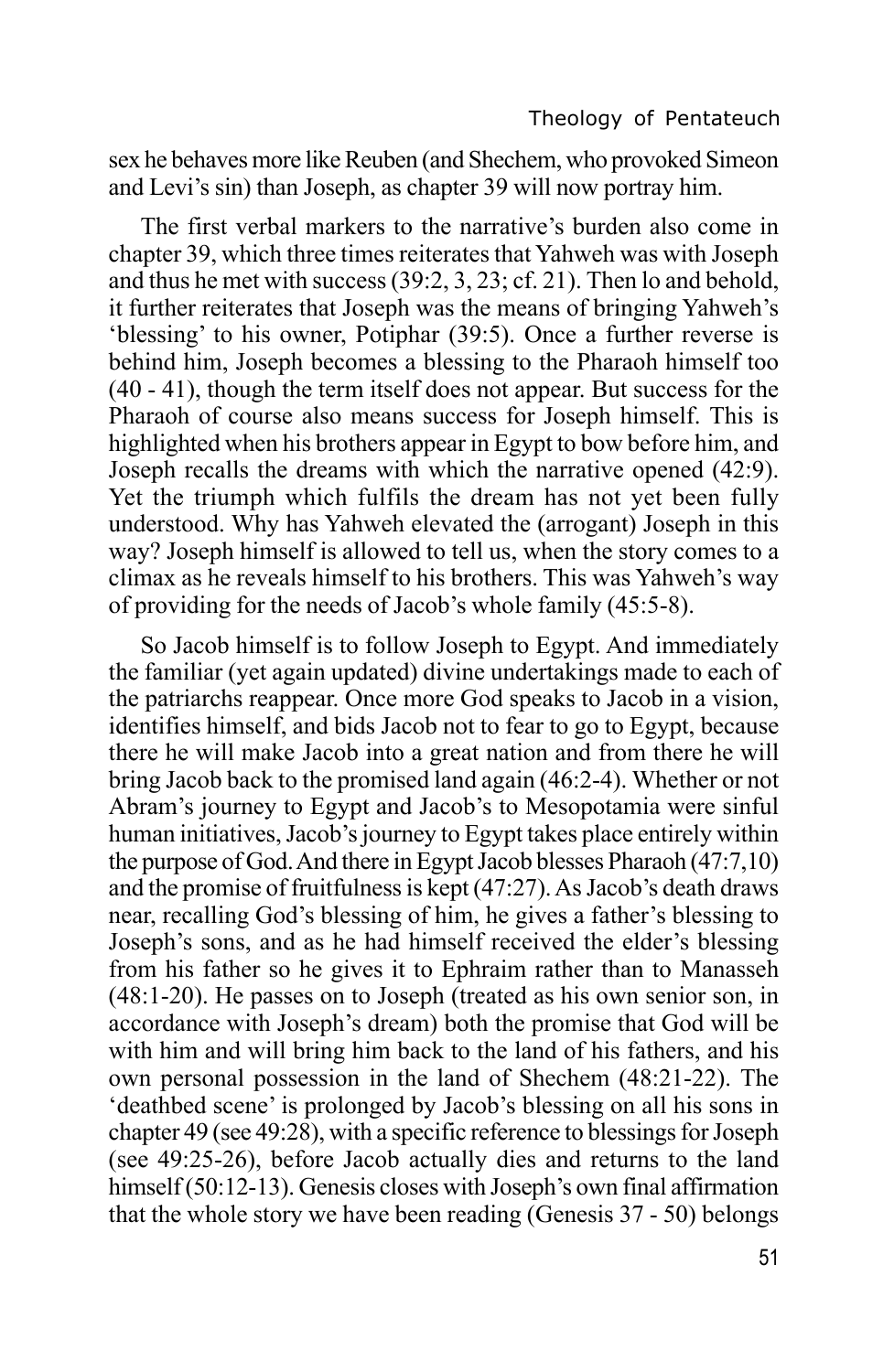within the purpose of God to keep many people alive, despite the sins of his brothers in their part in the story (50:20), with Joseph's own final passing on of the promise of the land to 'the sons of Israel', and with his dying in living hope of sharing in the fulfilment of that promise himself (50:24-26).

It is possible, then, to read through the patriarchal narratives as a whole and perceive one clear theme linking them. The theme is explicit in the actual words of God which promise blessing, land, increase, and influence. These explicit words then form the key which explains the function in their context of the stories which make up the bulk of the narratives as a whole. These stories illustrate the theme, often by showing how God overcomes the obstacles to the fulfilment of his commitment of himself which arise from circumstances that surround those who received God's commitment or from the people that they had to deal with or from the recipients of God' s promises themselves.

# **The Patriarchs in the context of the exodus and conquest**

The nature of the theme of Genesis 12 - 50 makes one form of link with Exodus to Joshua inevitable. God's undertaking to bless Abraham with many descendants and to give them the land of Canaan (albeit after a time away from it) is here fulfilled (see e.g. Ex. 1:7; 12:40; 13:19; 33:1; Nu. 23:10; Dt. 1:8; 9:5). The exodus happens because God remembers his covenant with the patriarchs (Ex. 2:24; 6: 2-8), and Moses' appeal to Yahweh not to cast Israel off bases itself on Yahweh's undertakings to the patriarchs (32:13; Dt. 9:27). It is for this faithfulness to his commitments that Israel is to worship Yahweh in the land (Dt. 26:3).

v As the fulfilment of God's undertakings, the exodus and the conquest form the conclusion of a story begun in the life of Abraham. This point is made by some of the narratives' geographical references. Abram first arrives in the land at Shechem (Gn. 12:6), Jacob buys land at Shechem (33:18-19) and passes this on to Joseph (48:22), and the story of the patriarchs, exodus, and conquest ends in the land where it began in an assembly of Israel at Shechem (Jos. 24), where Joseph's bones are re-interred as he had planned (24:32). The completing of the series of acts stretching from the call of Abraham to the giving of the land is then the reason why Israel serves Yahweh in the present (24:2-14; cf. Dt. 26:5-l1).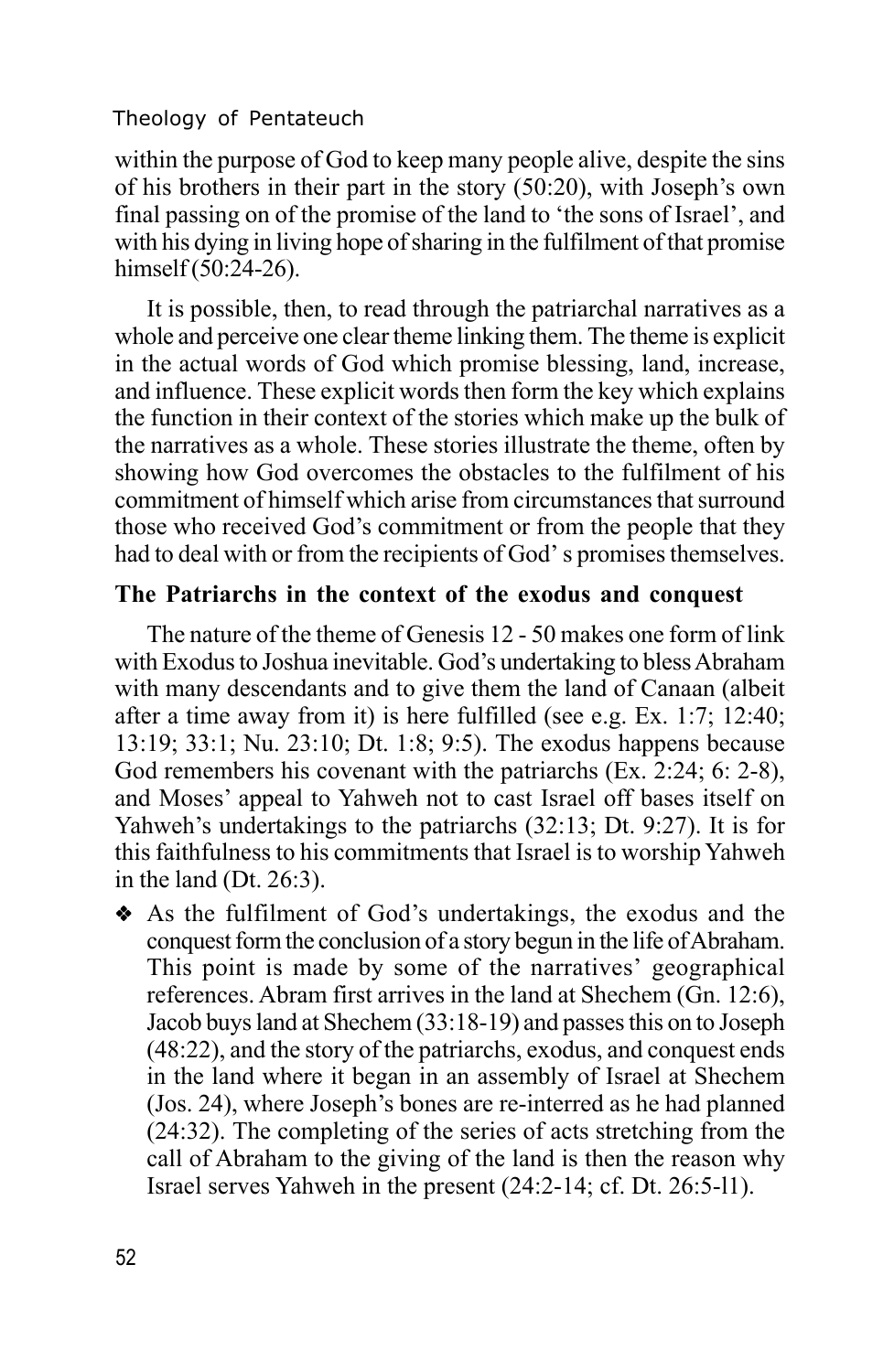- v But a second form of link between the patriarchal and the exodusconquest narratives involves the latter picturing Israel in a position before God parallel to that portrayed in the former. God's undertakings and blessings are repeated, as well as being fulfilled and completed. This theme appears particularly clearly in the account of Israel in the plains of Moab, after her wilderness wanderings (Nu. 22 - 24). There the Moabite king sends for an Aramaean seer, Balaam, to curse Israel. But Balaam cannot do this, because Yahweh himself has declared Israel blessed. All Balaam can therefore do is bless Israel, reasserting the patriarchal promises of descendants (23:9-10), of God's active presence with them  $(23:21-24)$ , of possessing a land  $(24:5-7)$ , and of having kings and defeating enemies (24:17-19). There are particular verbal parallels in 24:9 with Genesis 27:29 and 49:9. The immediately following account of Israel's worship of Moabite gods (Nu. 25:1- 5), however, illustrates the obstacles to the fulfilment of this blessing, as the patriarchal stories often do.
- The theme of blessing is further reaffirmed in Moses's address to Israel in Moab in the book of Deuteronomy, and the blessing is often specified here as involving increase in numbers and enjoyment of the land. Moses urges Israel to obey Yahweh's commands because then she will experience these blessings (e.g. 7:13; 30:16), he prays for further fulfilment of God's promises (26:15), he looks forward to the worship Israel will offer when she does experience them (e.g. 16:15), and he makes Yahweh's blessing the standard for Israel's generosity to others (15:14). The theme of blessing (and curse, if she disobeys) is particularly prominent in Moses's closing exhortation (chapters 27 - 28). Other specific parallels with patriarchal promises appear in the closing chapters of Deuteronomy. Moses promises that Yahweh will be with Israel as he was with Jacob (31:6-8; cf. Gn. 28:15). He blesses the twelve tribes as Jacob had (33:1-29, cf. Gn. 49:1-28), acknowledging Joseph's dominion foreshadowed in his dream (33:13-17; cf. Gn. 37:8; 49:22-26; there is another particular verbal parallel in 33:13 with Gn. 27:28). On the other hand, we are now the other side of the fulfilment of many of the patriarchal promises, while the remaining fulfilment is imminent. Israel is thus in a new situation before God, enjoying a covenant relationship that was promised to the patriarchs and may be regarded as foreshadowed by the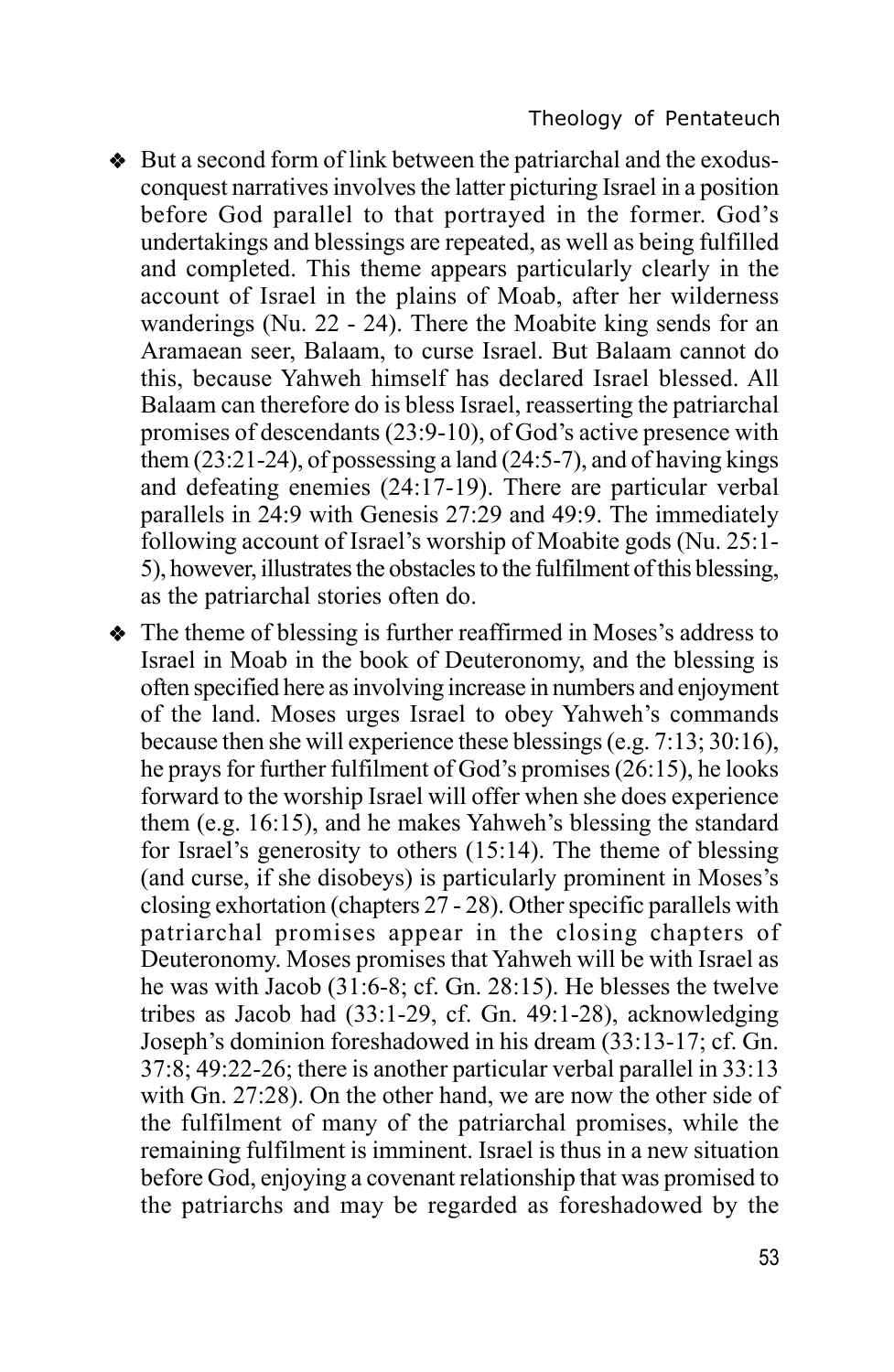patriarchal covenant, yet one which was not actually fully experienced by the fathers (Dt. 4:31; 5:2-3; 29:10-15). Deuteronomy thus emphasizes the obligations that follow from actually experiencing the covenant relationship, the blessings of Yahweh, the fulfilled promises. The patriarchal promises, addressed to people for whom the blessings are future, make little reference to such obligations. Deuteronomy stresses the commitment to Yahweh which must be the people's response to their experience of the commitment of Yahweh if the blessing is to abide.

- The parallel between Israel's relationship with God during the patriarchal period and at the time of the exodus is expressed theologically in both narratives. On the one hand, the God of the patriarchs is referred to as Yahweh, although this actual name may not have been known until the exodus period. On the other hand, the God of the exodus is identified as 'the God of your fathers, the God of Abraham, of Isaac, and of Jacob' (Ex. 3:16). The parallel is also expressed typologically in Genesis 12:10 - 13:2. Abram 'goes down' into Egypt as Jacob's family later would and 'goes up' from Egypt as the Israelites would, 'plundering the Egyptians' in the process.
- $\bullet$  In the context of the exodus-conquest narrative, then, the patriarchal narrative appears both as an instructive parallel to what living before God means for Israel in that later period, and also as the beginning of a story which will be completed then and the giving of an undertaking which will be fulfilled then. The people's place in Canaan is explained by Yahweh's promise of blessing to their fathers and by the sin of those who lived in the land before them. They were promised and given the land by God himself.

# **Footnotes**

- 1. The word *elohim* is the word for "God." The first chapter of Genesis says that God made man. The second chapter says *yahweh (YHVH) elohim*, the God who is the Saviour God, the God who makes covenants with man is Creator. *Yahweh (YHVH)* is the self-existant God, always has been and always will be. Most scholars think *yahweh (YHVH)* is taken from the verb "to be."
- 2. Perhaps this is where the idea of "Mother Earth" originated. Nations the world over speak of "Father Heaven" and "Mother Earth." For a beautifully written, inspiring treatise on this subject see: James L. Kelso's chapter "Man's Closest Relative is God," in *Archaeology and the Ancient Testament*, Grand Rapids: Zondervan (1968).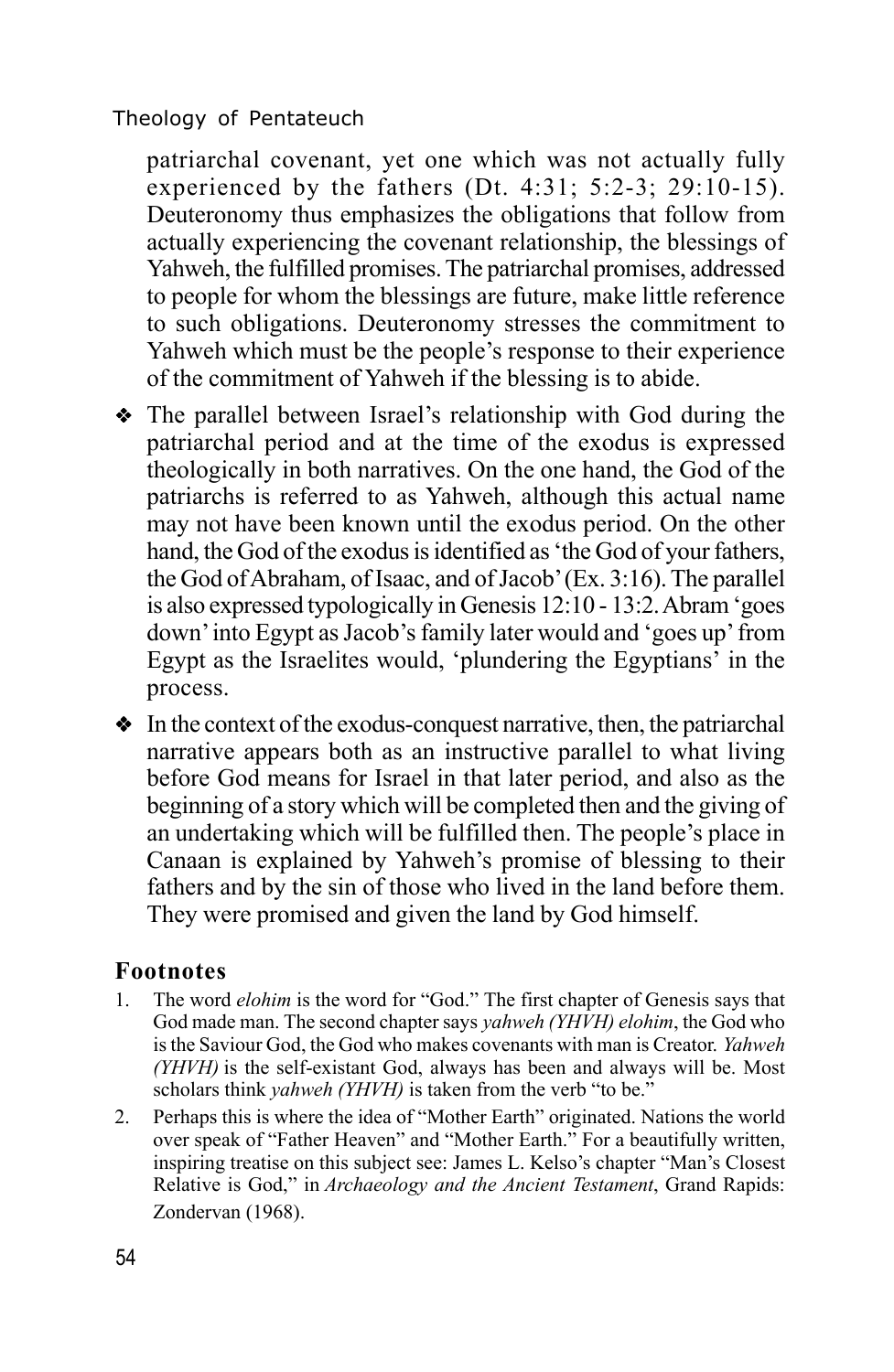# **Chapter 5**

# **Book of Exodus**

The Book of Exodus or, simply, Exodus (from Greek - îïäïò, exodos, meaning "going out"; Hebrew: ùîåúý, Sh'mot, "Names"), is the second book of the Hebrew Bible, and of the five books of the Torah (the Pentateuch).The book tells how the children of Israel leave slavery in Egypt through the strength of Yahweh, the God who has chosen Israel as his people. Led by Moses they journey through the wilderness to Mount Sinai, where Yahweh promises them the land of Canaan (the "Promised Land") in return for their faithfulness. Israel enters into a covenant with Yahweh who gives them their laws and instructions for the Tabernacle, the means by which he will dwell with them and lead them to the land, and give them peace.

### **Structure of Exodus**

## **Part 1: In Egypt serving Pharaoh - Deliverance from slavery (1-12)**

- A Death of Israelite males rescue of Israelite males (1)
- B Rescue of Moses out of the water at the reeds of the Nile (2:1-10)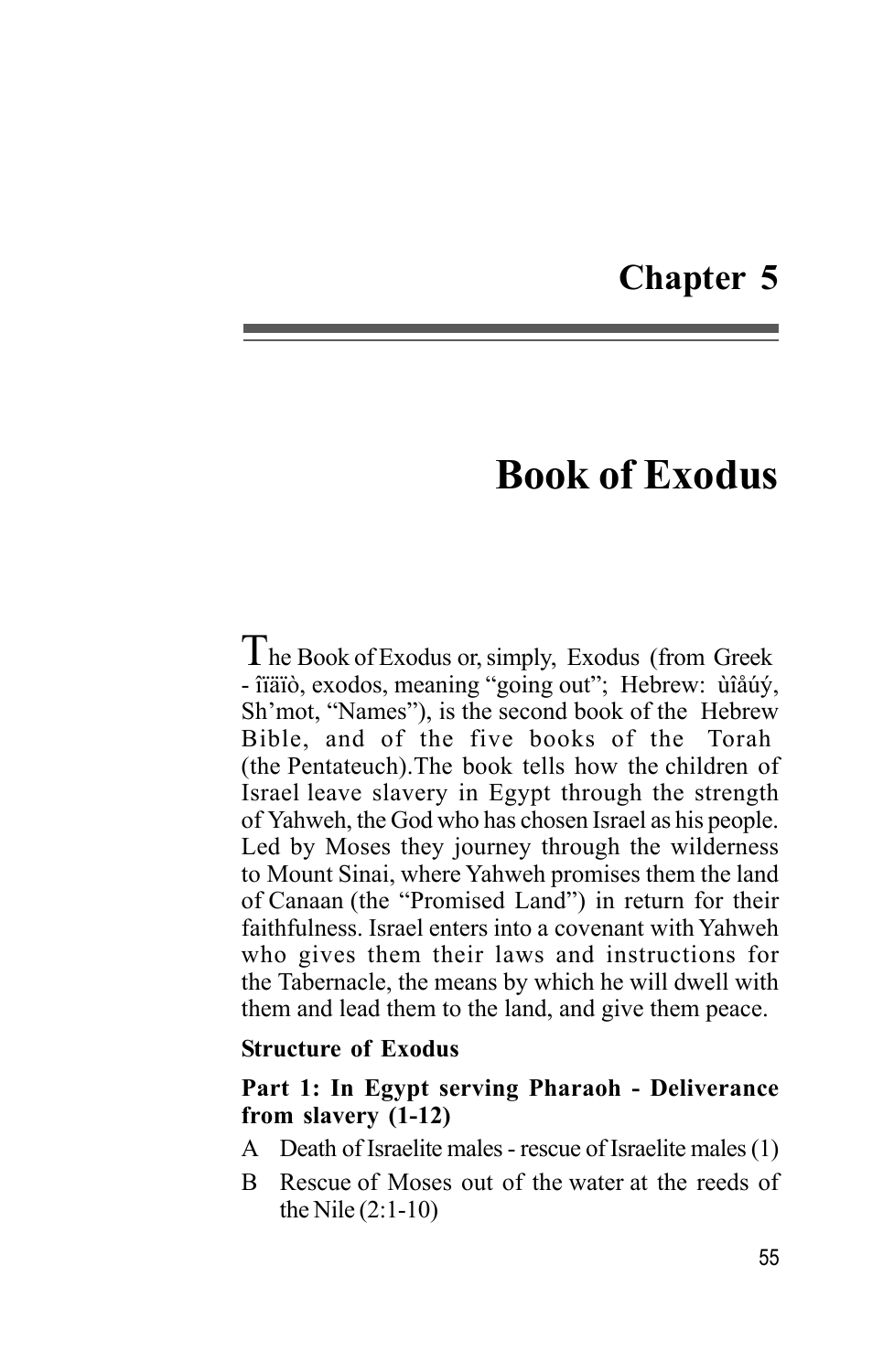- C Suffering and rescue (2:11-25), Israel suffering, Moses challenged by fellow Israelite, Moses provides water, Jethro and family, God hears cry of his people
- D Moses at Sinai God appears (3-4)
- E Moses and the elders worship God (4:29-31)
- F God speaks through Moses to Pharaoh (5-11)
- G Passover (12)

# Part **2: In the wilderness and at the mountain serving God – Deliverance from sin (13-40)**

- A Death of the firstborn male rescue of the firstborn male (13)
- B Rescue of Israel out of the water at the Sea of Reeds (14-15:21)
- C Suffering and rescue (15:22-18:27), Israel suffering, Moses challenged by fellow Israelites, God/Moses provide water, Jethro and family, God hears cry of his people
- D Israel at Sinai God appears (19-23)
- E Moses and the elders worship God (24:1-11)
- F God speaks through Moses to Israel (24:12-39) Building project of God, Rebellion of Israel - hard neck
- G Setting up of the Tabernacle (40) On the first of the month Moses did as the Lord had commanded him, thus he did. Significance: the structure alerts the reader to several things the author wants to highlight:
- $\checkmark$  Contrast between service to Pharaoh and service to God. The first section focuses on Israel's time in Egypt serving Pharaoh. The second section focuses on Israel's time in the wilderness and at the mountain serving God. The service to Pharaoh is bondage. The service to God is freedom. Pharaoh commands the Israelite males to be killed. God commands the firstborn to be killed but then provides a way out by way of redemption.
- $\checkmark$  The building project of Pharaoh is for his own glory and is made possible through hard labor. The building project of God is so that he can dwell among his people and is made possible through freewill offerings. Pharaoh oppresses, God rescues. In the end Pharaoh is powerless against God.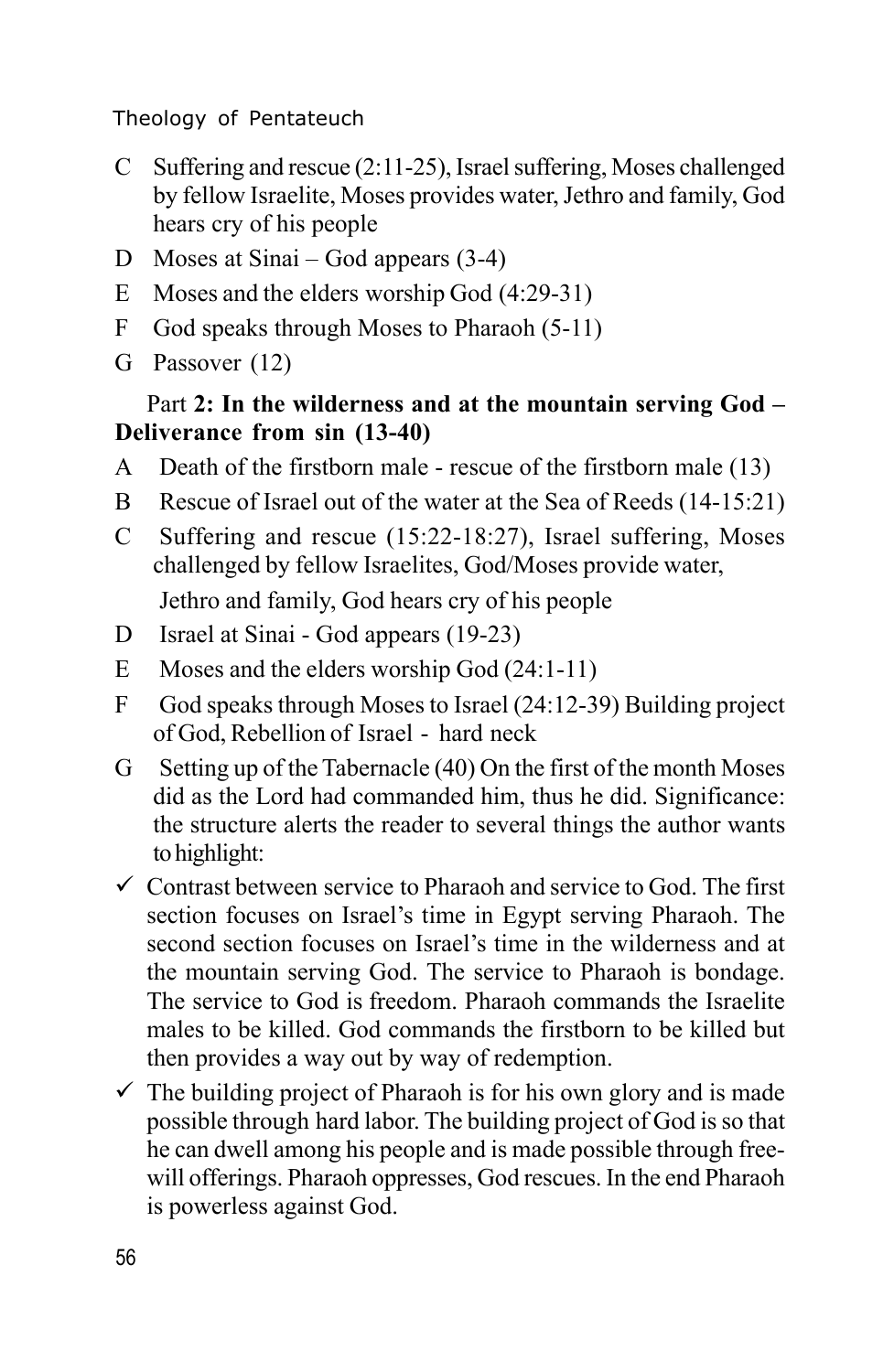- $\checkmark$  The story of Moses foreshadows the story of Israel. He is rescued from the water just as Israel is rescued from the water. He flees from Pharaoh just as Israel flees from Pharaoh. He meets God at Sinai just as Israel meets God at Sinai. As Moses had to learn patience and trust in the wilderness so Israel had to learn patience and trust in the wilderness. As one who has gone the way before them he is perfectly equipped to lead them on the same journey. In this way he foreshadows Christ (the prophet like Moses) who led his people on another Exodus out of the slavery of sin.
- $\checkmark$  In both panels there is a movement from imminent death to rescue to worship through ritual. The order is important: first God rescues then he asks people to worship him in a way that symbolizes and commemorates the rescue. In both panels there is rebellion and counter worship. Pharaoh refuses to worship God, Israel worships another god. In both cases there is judgment, yet only those who stubbornly refuse to side with God end up losing their life.
- $\checkmark$  The connection between slavery and sin. In the first panel God appears at Sinai and speaks to Pharaoh in order to take care of the slavery problem. In the second panel God appears at Sinai and speaks to Israel in order to take care of the sin problem. Thus the Exodus from slavery becomes an illustration for the Exodus from sin. This also shows that God is interested in more than simply getting his people out of Egypt. In the end, he wants to take care of their sin problem. The solution is provided in the climax of each of the two panels: through the Passover where God spares his people because of the blood of the lamb and through the tabernacle which illustrates the process of salvation.
- $\checkmark$  In both panels God reveals himself: to Moses, to Pharaoh, to the Egyptians, to Israel. He appears to Moses at Sinai and to Israel at Sinai. He speaks to and through Moses throughout the whole book. He thus reveals himself both through words and through actions. The book climaxes in the building of the Tabernacle so that God may dwell among his people and thus reveal himself most fully. At the same time God reveals himself through Moses who passes on to Pharaoh and to Israel what God has told him.

## **The Historicity of the Exodus**

It is a pillar of OT theology that the Exodus was an historic event, and that it took place in the manner described in the Bible.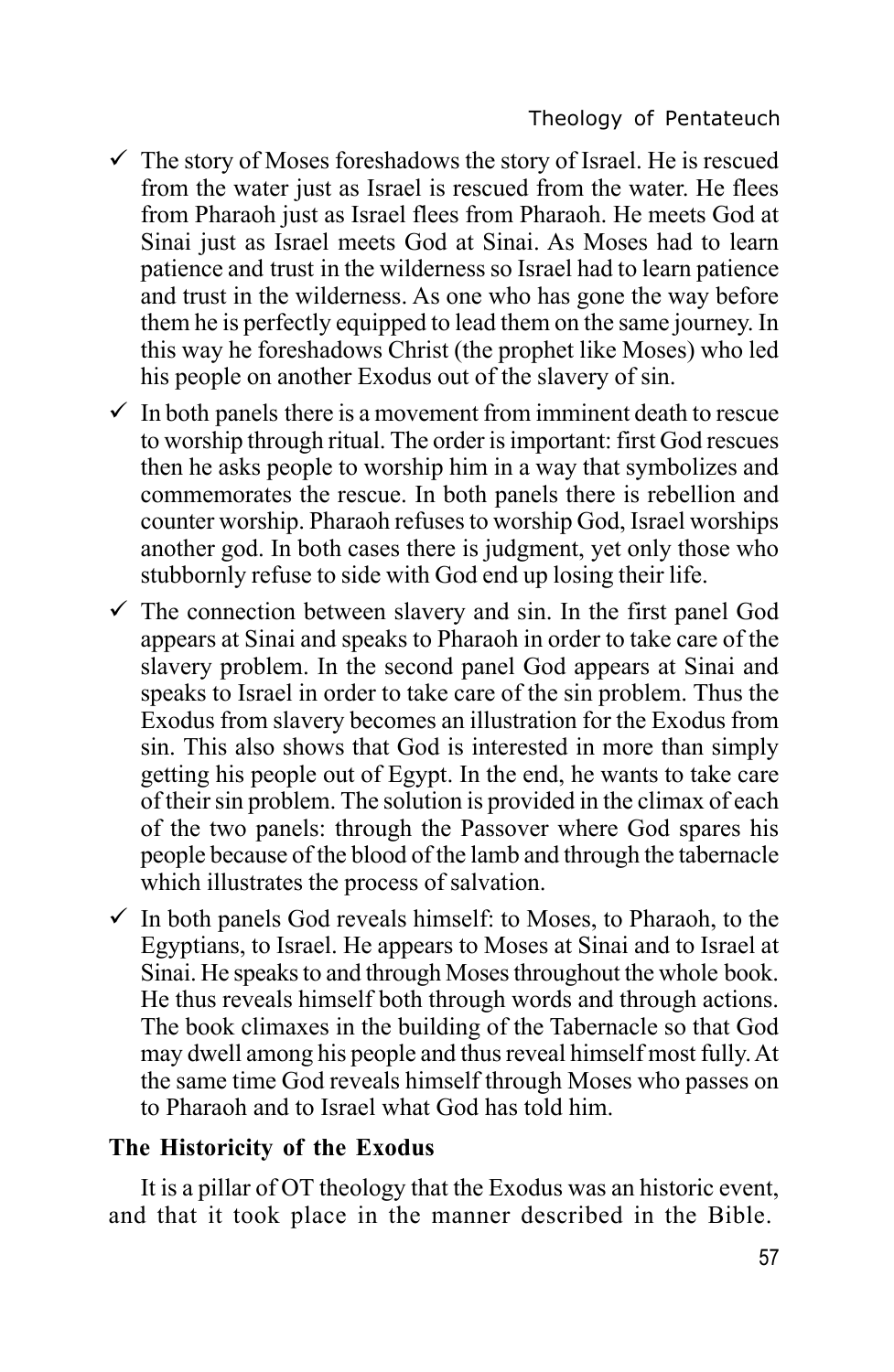Nevertheless, the historic period during which the Egyptian exile took place remains a matter of considerable debate. Based on the archeological evidence in Israel, many archeologists favor an early 13<sup>th</sup> century BC dating for the Exodus. The people who argue for the historicity of the exodus event puts forward the following arguments:

- 1. Exoduses happened in the second millennium BC, and the Israelite one is widely attested and strongly emphasised in the Hebrew Bible.
- 2. Israel, Edom and Moab are all mentioned in Egyptian sources shortly before 1200. We know that they existed, and were known to Egypt, at that time.
- 3. Semites and others are known to have been present in the cosmopolitan Ramesside Nineteenth Dynasty, from the court of the Pharaoh down to slaves.
- 4. The biblical narratives contain all sorts of realistic details that could not have been invented in Jerusalem or Babylon centuries later: salt-tolerant reeds, water from rock, habits of quails, *kewirs*, and so on.
- 5. The instruction not to go north to Canaan fits perfectly with Egyptian presence in the area in the thirteenth century BC.
- 6. "The tabernacle is an ancient Semitic concept, here with Egyptian technology involved, all from pre-1000, even centuries earlier."
- 7. The content and shape of the Sinai covenant fit the late second millennium BC, as a comparison with firsthand sources shows, rather than covenants many centuries later.
- 8. Slaves who made bricks would not have shaped a covenant or treaty like the Sinai one; the story demands an educated, courtlevel diplomat to have put the whole thing together. Thus "we would be obliged to invent a Moses if one were not already available."
- 9. Based on the archeological evidence in Israel, many archeologists and Biblical scholars favor  $13<sup>th</sup>$  century BC as the date of exodus, during the reign of Pharaoh Rameses II of the 19<sup>th</sup> dynasty. His father Seti I possibly was the Pharaoh of the oppression. Rameses II was ruler from 1279 to1213 BC based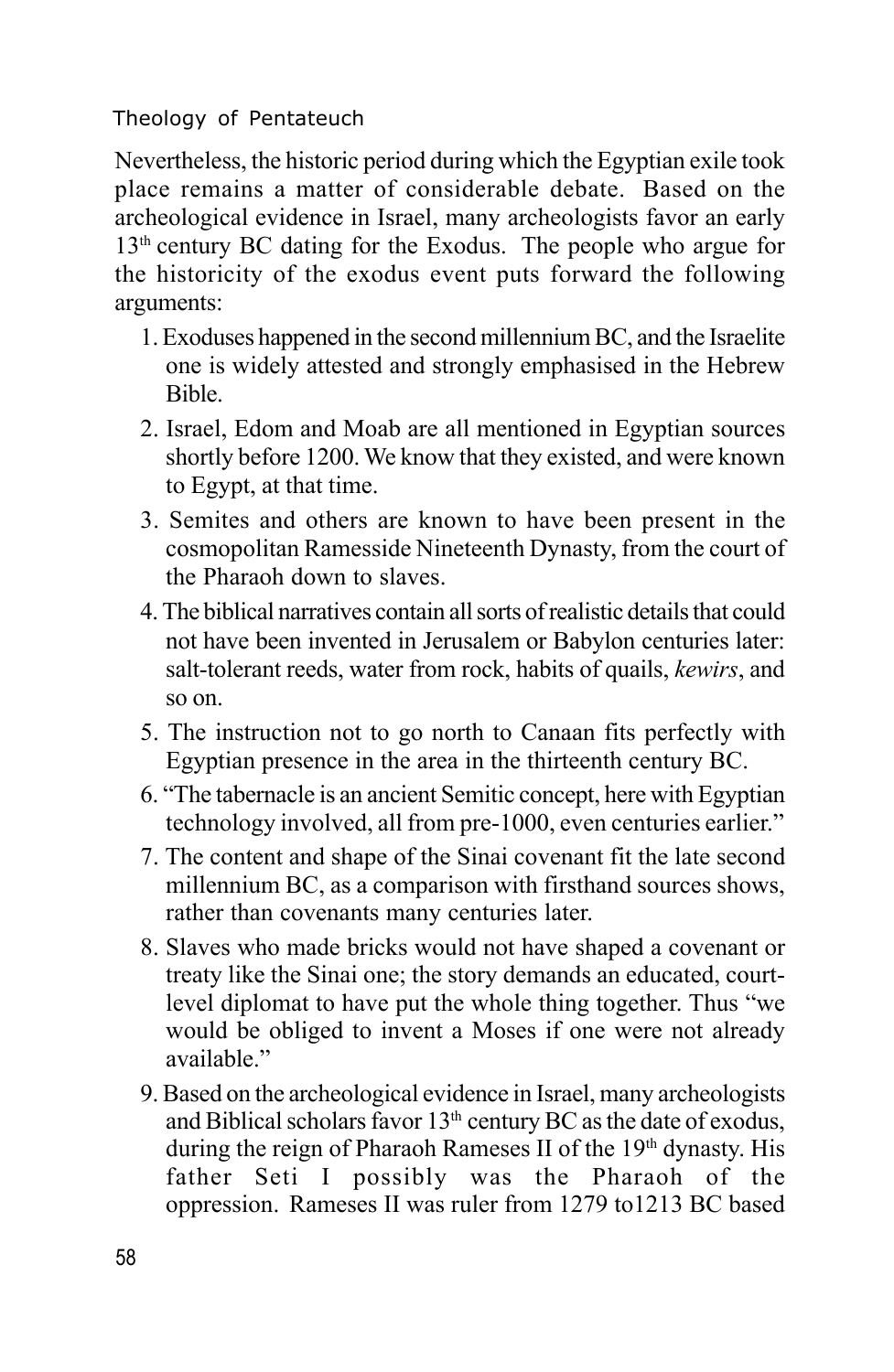on the low chronology or 1304 to 1237 BC based on the high chronology. He was the grandson of Rameses I. Rameses II established the city of Pi–Rameses (meaning House of Rameses) in the Nile Delta as his new capital and residence, this city being built on the remains of the Hyksos city of Avaris. This new, or more accurately rebuilt city, would have been close to Israelite settlement. Many Biblical scholars identify *Rameses* of the Bible with the Egyptian city of Pi-Rameses. The Book of Exodus relates that "*they (the people) built for Pharaoh store-cities, Pithom and Rameses.*" (Ex 1:11). There are Jewish scholars who favor Rameses II because his rule is more in accord with Jewish dating.

### **Themes and Theology of the Book of Exodus**

The book of Exodus moves from slavery to worship, from Israel's bondage to Pharaoh to its bonding to Yahweh. Exodus advances from an oppressive situation in which God's presence is hardly noted in the text to God's filling the scene at the completion of the tabernacle. In between these bookends of Exodus is an amazing range of activity, from plagues to sea walls to wilderness wanderings to fiery mountains and golden calves. The nonhuman order gets caught up in these occasions as much as do people. God becomes engaged in events in a way not often paralleled in the Old Testament. The people of Israel are the focus of all of this activity, but God's purposes are creation-wide: "that my name may be declared throughout all the earth" (Ex 9:16).

# *A Theology of God in Creation*

Until recently, the interpretation of Exodus has been almost exclusively concerned with the theme of redemption, so much so that standard introductions to the Old Testament often start at this point. The theme of creation is often ignored or noticed only occasionally (e.g., in the tabernacle texts). The book of Exodus is shaped in a decisive way by a creation theology. This will be recognized in the book's verbal, thematic, and structural concerns. Generally, God's work in creation provides the basic category and interpretive clues for what happens in redemption and related divine activity. It is the Creator God who redeems Israel from Egypt. God's work in creation has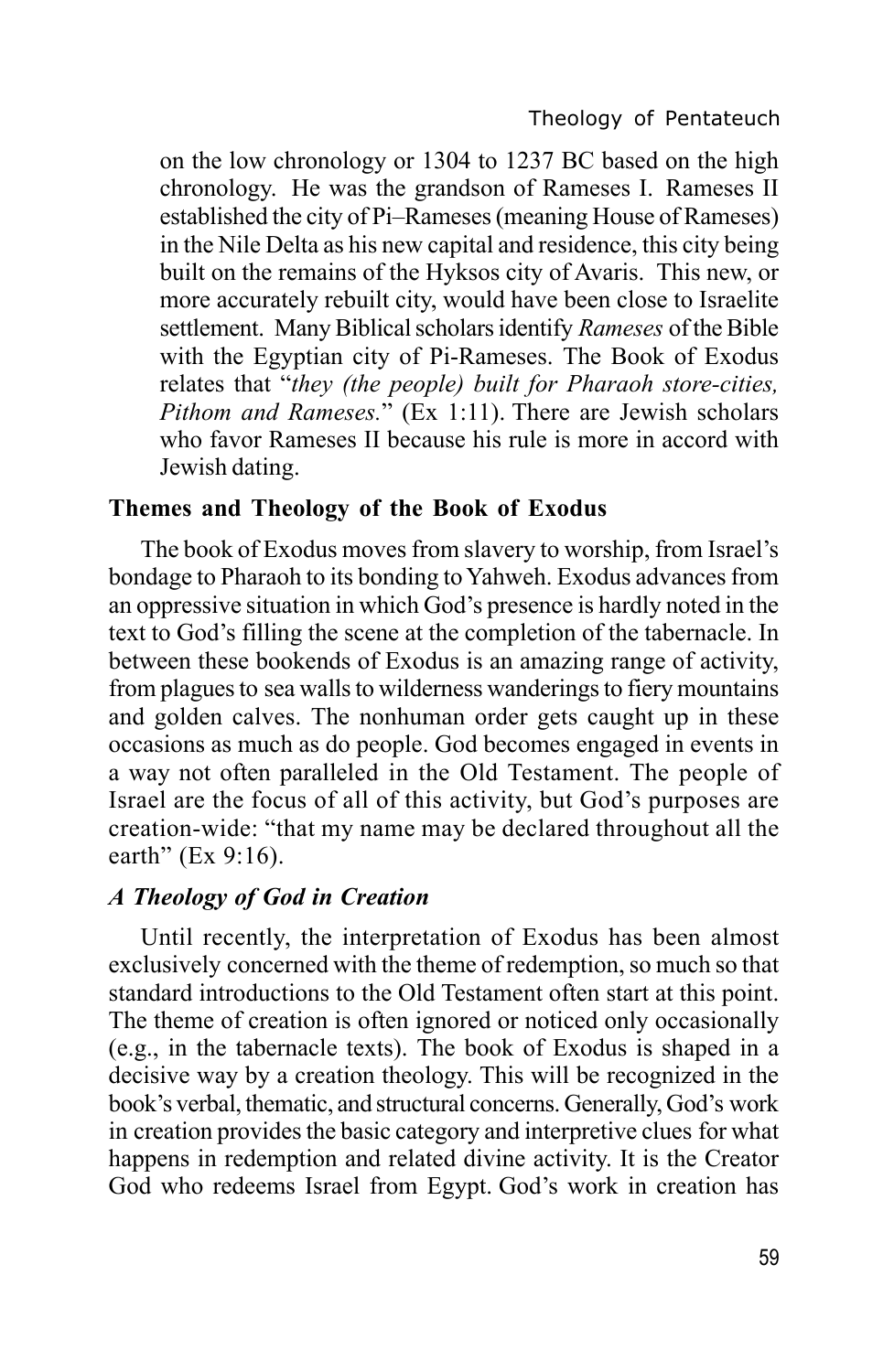been shown to life-giving, life-preserving, and life-blessing (e.g., 1:7, 12, 20). What God does in redemption is in the service of these endangered divine goals in and for the creation. For example, the hymnic celebration of that redemptive act in Exodus 15 is permeated with creation talk, in terms of vocabulary, structure, and theme. Not only is an experience of God's work as creator necessary for participation in the exodus - otherwise there would be no people to redeem, an understanding of God's work as creator is indispensable for the proper interpretation of what happens - there would be no exodus *as we know it* without its having been informed by that understanding.

- v **A creation theology provides the** *cosmic purpose* **behind God's redemptive activity on Israel's behalf.** While the liberation of Israel is the focus of God's activity, it is not the ultimate purpose. The deliverance of Israel is ultimately for the sake of all creation (see 9:16). The issue for God is finally not that God's name be made known in Israel but that it be declared to the entire earth. God's purpose in these events is creation-wide. What is at stake is God's mission for the world, for as 9:29 and 19:5 put it, "All the earth is God's" (cf. 8:22; 9:14). Hence the *public character* of these events is an important theme throughout.
- v **God's redemptive activity is set in terms of a** *creational need***.** The fulfillment of God's creational purposes in the growth of Israel is endangered by Pharaoh's attempted subversion thereof. If Pharaoh succeeds in his anti-life purposes at that point at which God has begun to actualize the promise of creation (1:7-14), then God's purposes in creation are subverted and God's creational mission will not be able to be realized. God's work in redemption, climaxing in Israel's crossing of the sea on "dry land," constitutes God's efforts at re-creation, returning creation to a point where God's mission can once again be taken up.
- v **God's redemptive activity is** *cosmic in its effects***.** Generally, the Lord of heaven and earth is active throughout Exodus, from acts of blessing to the use of the nonhuman creation in the plagues, the sea crossing, the wilderness wanderings, and the Sinai theophany. More specifically, Exodus 15 confesses that God's victory at the sea is not simply a local or historical phenomenon but a cosmic one. God's defeat of the powers of chaos results not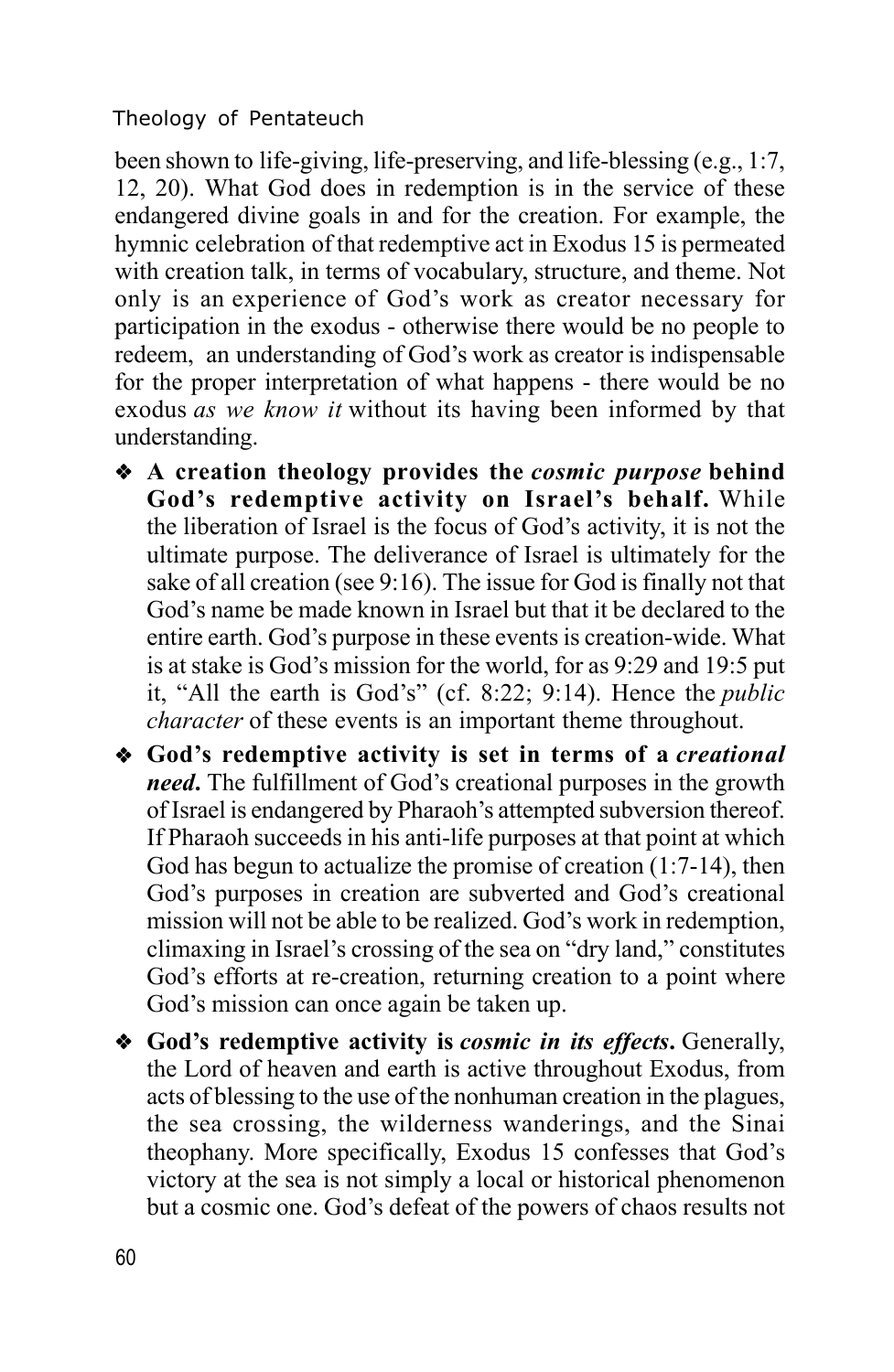simply in Israel's liberation but in the reign of God over the entire cosmos (15:18).

v **God's calling of Israel is given** *creation-wide scope***.** The theme of "All the earth is God's" is picked up again in 19:4-6, a divine invitation to Israel to be a kingdom of priests and a holy nation. Israel is called out from among other nations and commissioned to a task on behalf of God's earth. Israel is to function among the nations as a priest functions in a religious community. Israel's witness to God's redemptive activity (see 18:8-12) and its obedience of the law are finally for the sake of a universal mission.

The redemptive deeds of God are not an end in themselves. The experience of those events propels the people out into various creational spheres of life. Redemption is for the purpose of the creation, a new life within the larger creation, a return to the world as God intended it to be.

A creation theology is also built into the structure of the book, seen not least in the parallels between Exodus and Genesis 1-9: (a) a creational setting (cf. 1:7 with Gen. 1:28); (b) anticreational activity (cf. chaps. 1-2, 5 with Gen. 3-6); (c) Noah and Moses (see at 2:1; 25:1; 33:12); (d) the flood and the plagues as ecological disasters (see at 7:8); (e) death and deliverance in and through water, with cosmic implications (see at 15:1); (j) covenant with Noah/ Abraham and at Sinai with commitment and signs (see at 24:1; cf. 31:17); and (g) the restate-ment of the covenant (see at 34:9). Chapters 25-40 may be viewed in terms of a creation, fall, re-creation structure. The commentary will explore these elements in greater detail.

# *The Knowledge of God*

The book of Exodus is concerned in a major way with the knowledge of Yahweh. Ironically, Pharaoh sets this question: Who is Yahweh? (5:2). The pursuit of this question is primarily undertaken by God: "that you may know that I am Yahweh." The object of this divine quest includes Pharaoh and the Egyptians (7:17; 8:10, 22; 9:14, 29; 11:7; 14:4, 18) as well as Israel (10:2; 29:46). God's concern for self-disclosure is thus not confined to Israel; it includes the world (see 18:8-12). The exodus events are not, however, the only medium for this knowledge. In God's first words in Exodus, the divine self-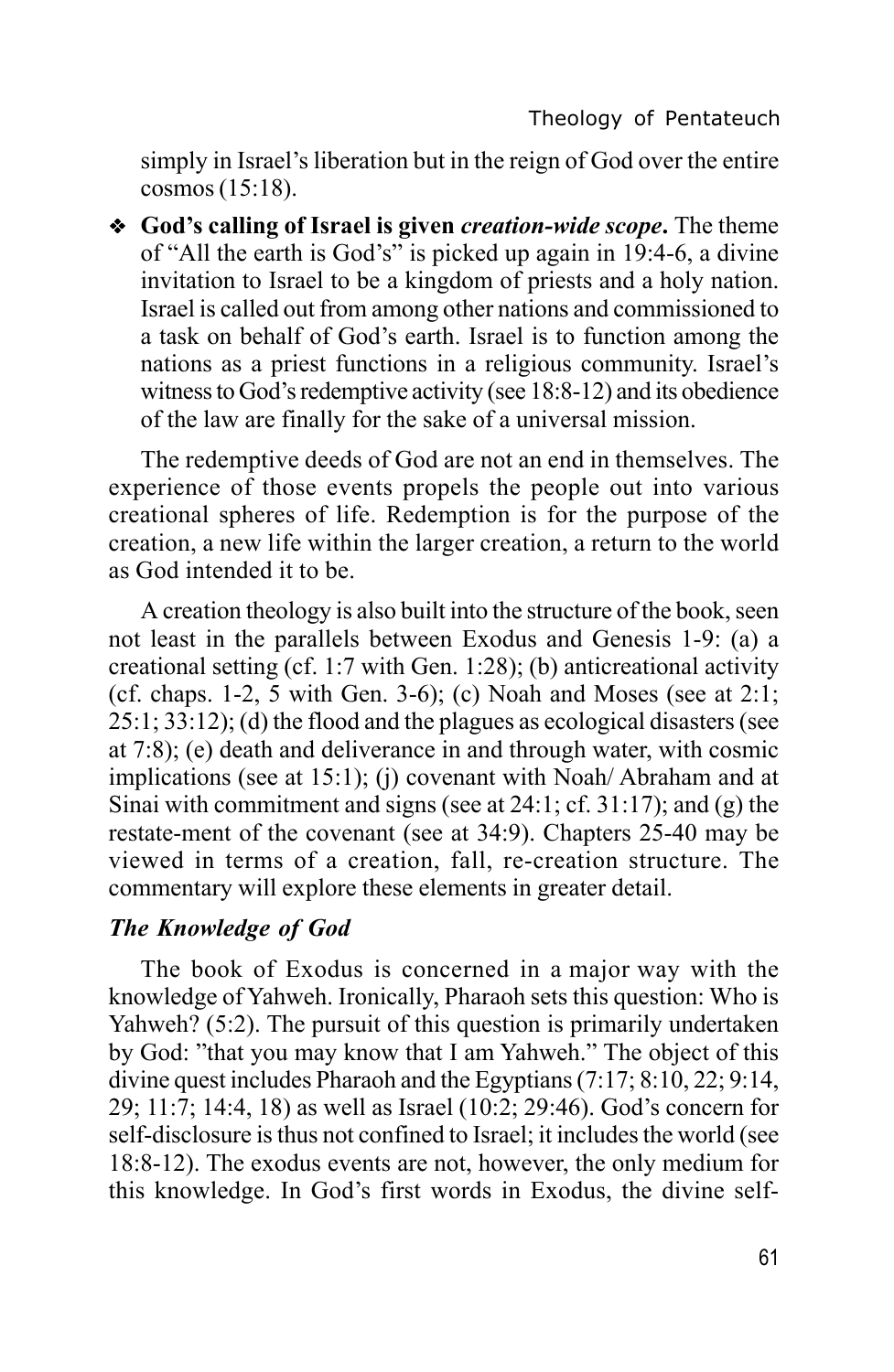identification is as the God of Abraham, Isaac, and Jacob (3:6; cf. 3:13-16; 4:5; 6:3-8), and the covenant with them is a primary motivating factor in what God is about to do (2:24). Whatever its historical foundations, the narrator claims that this electing and promising activity of God constitutes an important element in the identity of Yahweh.

Moreover, the text testifies that God's personal disclosure to Moses (chaps. 3-6), in what might be termed an internal event, decisively shapes the interpretation of the events. The significance of the exodus is made available to Moses prior to its occurrence; it is thus not understood as an inference drawn from an experience of the event. Even more, while the initiative with respect to the divine identity lies with God, Moses' persistent inquiries into the divine name and other matters draw God out and consequently more knowledge becomes available. The experience of the event itself, of course, enhances the understanding of what occurs. Yahweh also defines himself in other speeches to Israel and Moses (e.g., 20:2). In fact, the profound selfidentification in 34:6-7 is revealed in a personal way in the wake of Israel's apostasy!

This suggests the following typology for the understanding of revelation in Exodus: (1) the faith heritage of the community; (2) God's specific disclosure to and interaction with Moses; (3) the experience of the event itself; and (4) Moses' interpretation of the event to Israel and to others (see 18:8).

It is apparent from this "divine economy" that human agents are of central importance. Their character and abilities make a difference, not only to Israel but to God. Exodus is concerned throughout with the proper role and reputation of such persons, not least the nature of their relationship with both God and people. Moses is obviously the primary individual in view, but the texts seem to reflect a concern for a more general theology of leadership (or, we might say, ministry).

### **Images for God**

Exodus presents God as one highly engaged in the events of which it speaks, though a more unobtrusive, behind-the--scenes activity is evident in chapters 1-2; 5; and 18. Images of sovereignty [that is, God's governance of the world] are certainly prominent. God as lord is evident in the proclamation of the law and the call to obedience; God as judge is experienced by both Egyptians and Israelites; God's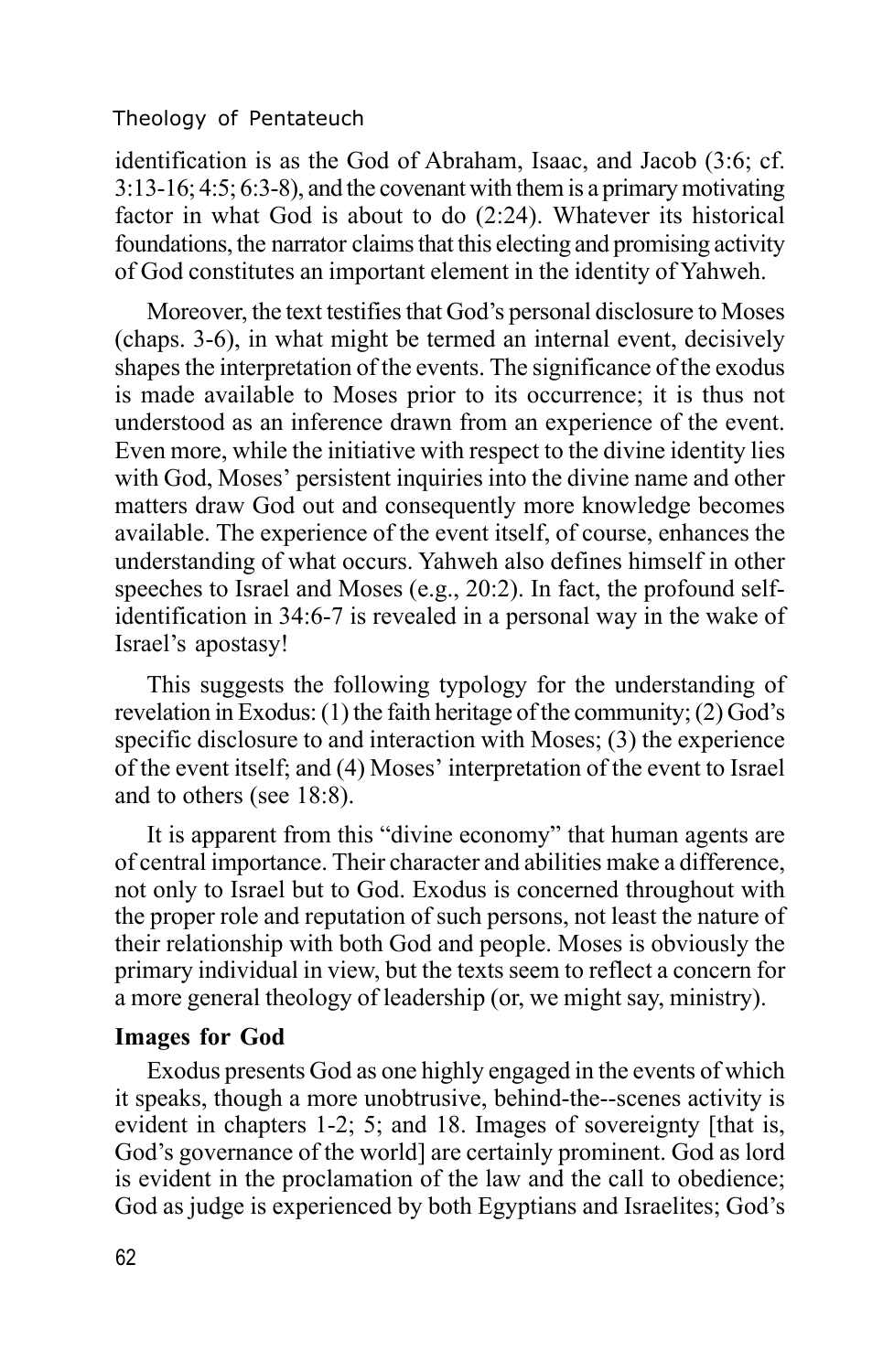kingship is explicitly affirmed in 15:18; God as warrior is professed at the Red Sea (15:3); and God as ruler of heaven and earth is manifest in all of God's activity in the nonhuman order.

Nevertheless, the nature of the divine sovereignty seems to be differently conceived depending on whether the nonhuman or the human order is in view. God seems to work in the nonhuman order at will; God meets no resistance there. At the same time, God does not act in nature independent of the created order of being. That is, God's work in nature is not arbitrary; it is congruent with nature's way of being and in coordination with human activity (see at 7:8).

Human beings, however, have sufficient freedom and power to be resistant to the word and will of God. God must contend with intransigence [that is, a stubborn refusal to cooperate], cruelty, and disloyalty in the human order. Positively, a stress on divine suffering and divine dependence on the human means that God is portrayed in terms other than absolute rule or control. These factors will mean that common understandings of sovereignty are subverted and redefined.

The book of Exodus is enclosed by speeches of divine self- portrayal (3:7-10; 34:6-7; cf. 2:23-25). The first is program-matic: the God who acts in the narrative is understood to be the kind of God portrayed here. God's sovereignty is evident in the divine initiative, the setting of the agenda, the will to deliver Israel, and the announced ability to accomplish this. Alongside this, however, are images not commonly associated with sovereignty. It is a divine sovereignty qualified by divine suffering, by a divine move of compassion, that enters deeply into the suffering of the people (see at 3:7). This is congruent with one of the last speeches of God in Exodus (34:6-7). Here the divine self-portrayal is sharply oriented toward images of grace, love, and mercy. Because this or a similar statement recurs in all corners of the canon, it has a creedal status; it may be said to be a statement about God toward which the entire Exodus narrative is driving.

In addition, any definition of divine sovereignty must take into account the fact that God does not act alone in these events. The opening chapters set this divine mode in place (see at 1:15; 2:1). God works in and through five lowly women to carry out the divine purpose.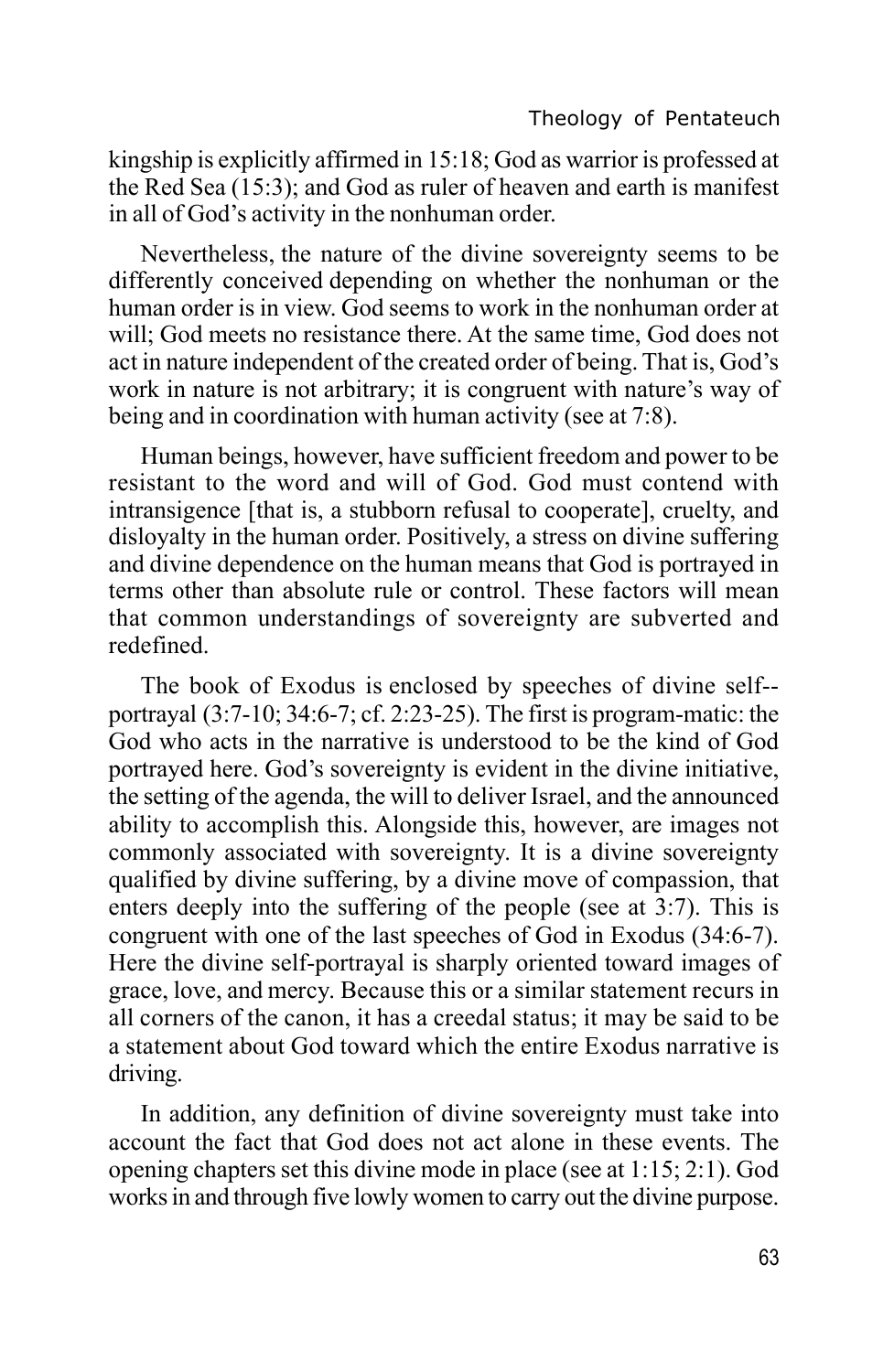Ironically, they prove to be highly effective against ruthless forms of power, but choosing such human vehicles means that God works in unobtrusive, unlikely, and vulnerable ways.

Moses is also an instance of such a divine way. Both God and Moses are the subject of the exodus (see at 3:8, 10; cf. 6:13, 26-27; 32:7). God depends on Moses in carrying out the tasks involved and hence must work in and through Moses' frailties as well as strengths. This means that God gives up total control of the ensuing events; this is for God a risky venture, fraught with negative possibilities. For example, in the face of Moses' resistance, God adapts the original plan and chooses Aaron to be a co-leader rather than overpowering Moses. God is angry at this development (see at 4:14) but goes with what is possible, even though it is less than the best (witness Aaron's later failure as a leader in chap. 32). Another dialogue between Moses and God in chapters 32-34 shows again how God is responsive to what Moses has to say. In view of Moses' prayer, God reverses himself with respect to the announced judgment on an apostate people (see at 32:14). More generally, one might cite how God takes the context into account in making decisions and charting directions (see at 13:17-21; 2:23-25). (On God and Pharaoh, see the excursus at 7:3).

Certainly these images focus on one major concern of Exodus: Who will finally be recognized as the sovereign one, Yahweh or Pharaoh? Whom will Israel serve? But an oft-forgotten parallel issue is: What kind of sovereignty is being exercised? Pharaoh's and Yahweh's ways of being sovereign are contrasted in the narrative (cf. 3:7-10 with 5:5-18). The force of these texts is that Yahweh's sovereignty is qualified by suffering images, while Pharaoh's is not. It is Pharaoh who is the unmoved mover; he chooses to intensify Israel's oppression rather than identify with those who suffer. The God of Israel is a suffering sovereign.

# **The Meaning of Liberation and Exodus as Paradigm**

For centuries the exodus has functioned as a paradigm, especially for those who have been victimized by oppressive systems of one kind or another. God is the champion of the poor and those pushed to the margins of life; God is one who liberates them from the pharaohs of this world. As God acted then, so God can be expected to act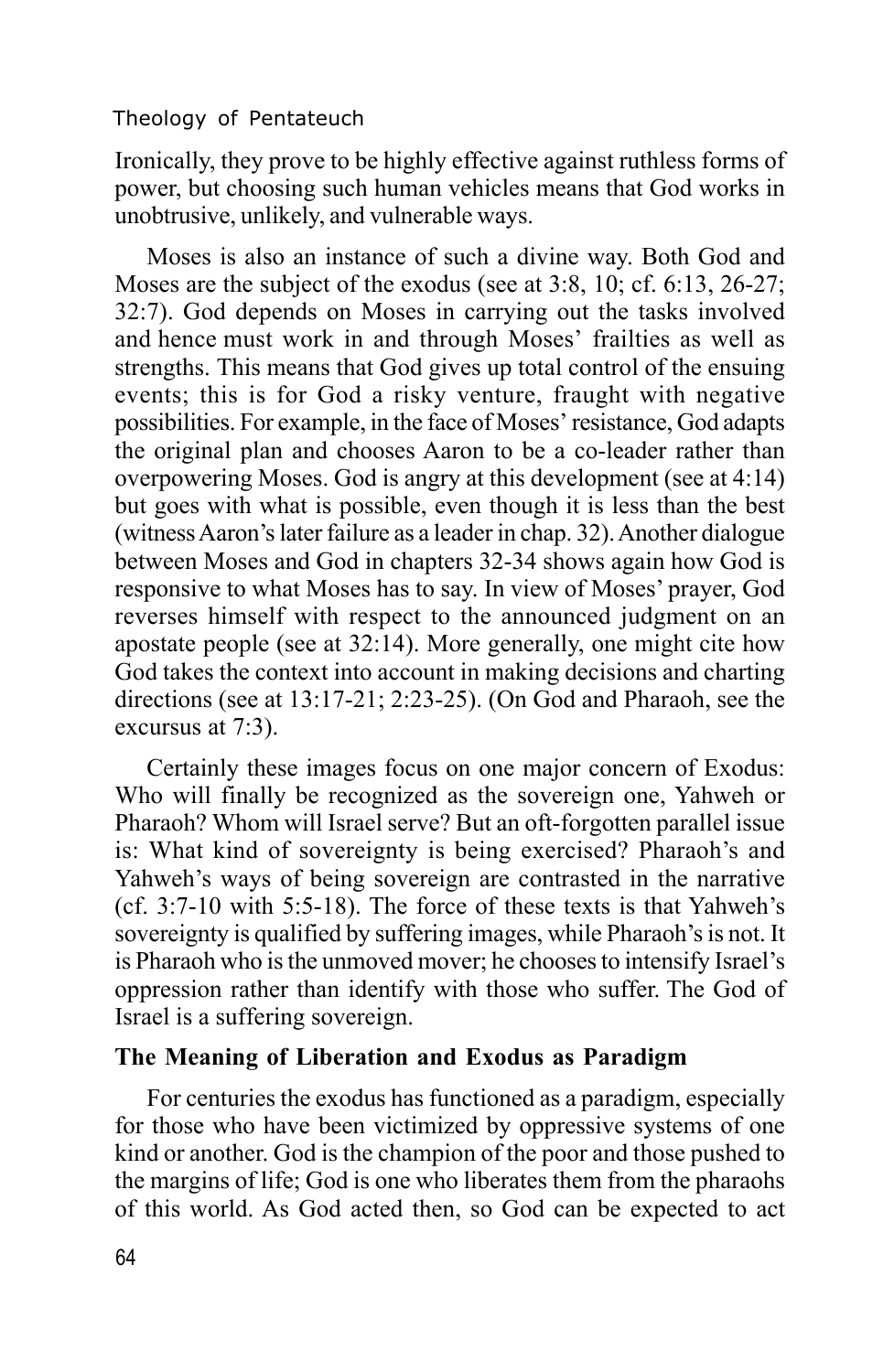again. In the United States, Negro spirituals have carried on these Exodus themes, and Black Theology is permeated with them. In the last generation, South American and other liberation theologians have also considered the exodus to be paradigmatic for their reflections on the experience of oppression. The exodus is not believed to stand alone as a biblical foundation for such a theological perspective, but it is the generative event. Numerous texts from both Testaments are un-derstood to stand in this tradition, from the prophets to the Psalms to the Gospels (cf. I Sam. 2:1-10; Luke 1:46-55).

In such formulations, this liberating activity of God is often believed to be explicitly political. God's salvific activity is directed not just toward internal change but toward societal change, the external conditions of life. Salvation is thus conceived in holistic terms as the work of God affecting change in all aspects of life: religious and political, social and individual. Perhaps above all, the exodus is seen to be a sign of hope that poverty and oppression are not the last word, for God is at work on behalf of a different future. Those who interpret the book of Exodus must take time to listen to these interpretations from the "underside" of life, whatever they might think about liberation theology; these people have a clearer sense than most of what oppression is like. The commentary will draw on such reflections particularly concerning chapters 1 and 5.

This way in which Israel's liberation has been interpreted has not gone uncontested, however. There are at least three difficulties with many such interpretations.

1. It has been objected that the people of Israel do not engage in military or other violent revolutionary activity to initiate or ensure their escape, even though they are armed and could have done so (13:18). It is highly precarious to suggest that an earlier stage of the tradition had them doing battle. Even if they did do so, the final stage of the redaction sets it aside. In fact, Israel is expressly forbidden to engage in such activity; Israel is to watch and "see the salvation of the Lord, which he will work for you today." It is only God who does the fighting, as recognized by both Israelites and Egyptians (14:13-14, 25; 15:3- 12). All the violence comes from God working in and through various aspects of the nonhuman order. The end result is not a takeover of Egypt but a withdrawal to another land; Exodus is not a journey that begins and ends at home.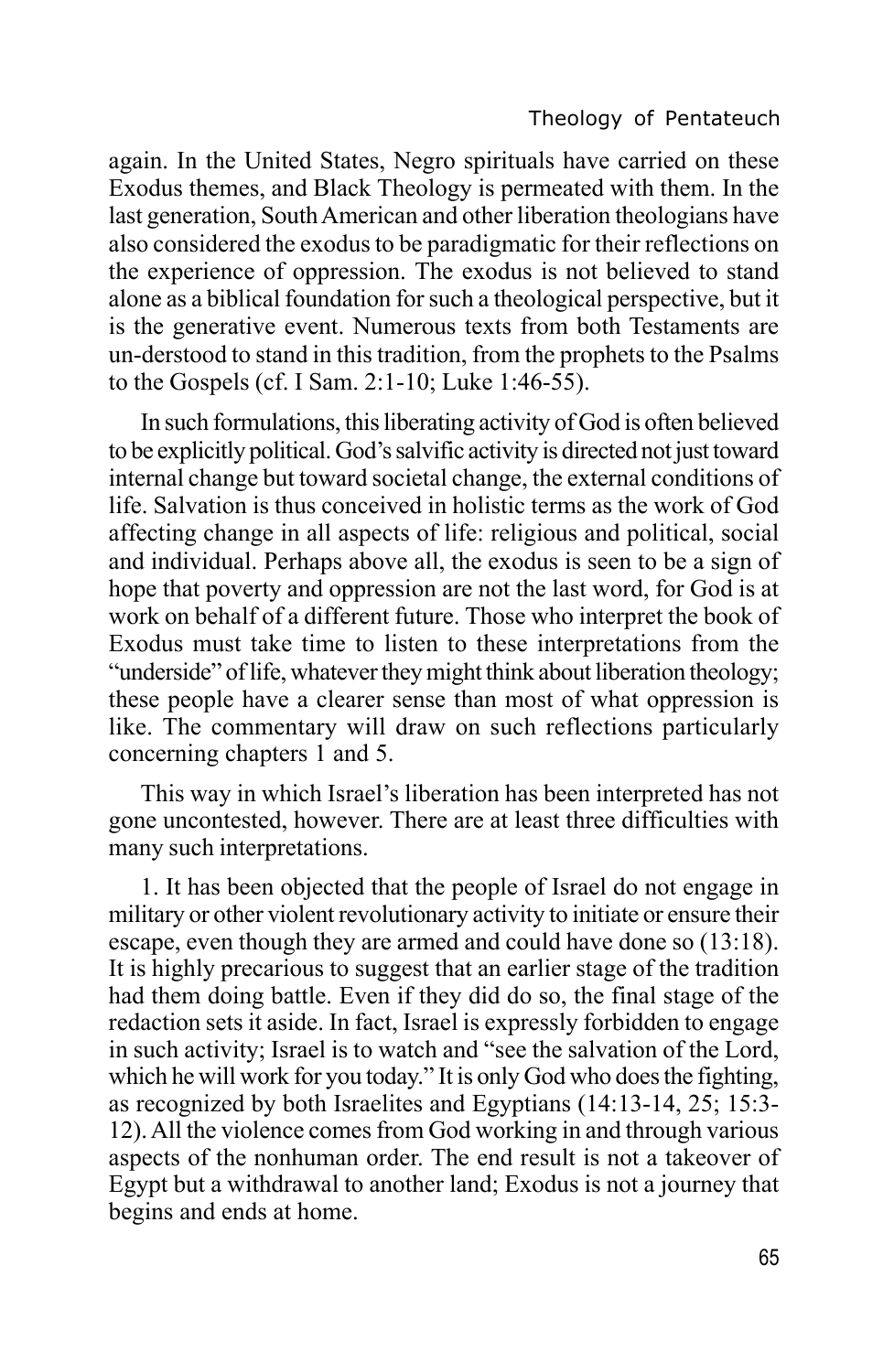It may be said, and this is no small matter, that Moses engages in deception (3:18; 5:1-3) and is bluntly confrontational in his approach to the authorities. The civil disobedience of the midwives and Moses' mother may also be cited (see at 1:15; 2:1); so may Moses' killing of the Egyptian, though that functions to prefigure *divine* activity (see at 2:11). Such Israelite actions may certainly be said to be subversive, and they do prepare the way for what God does.

Above all, it is God's activity that can serve as a paradigm. The exodus is a powerful symbol that the present situation does not define what is possible for God. With God, change and newness are likely possibilities. Moreover, there can be no doubt that Israel's God is deeply engaged on behalf of Israel's counterparts in every age and that their liberation from bondage to oppressive systems is a high divine priority from which they can take hope. Israel's own typological use of God's actions in the exodus can help show the way (e.g., Isa. 41:17-20; 43:14-21; 52.11-12). At the same time, the interpreter must use care so as not to lose sight of the fact that God's actions in the exodus are on behalf of a very particular elect people, the people of Israel.

2. From another perspective, while there can be little doubt salvation is understood in a holistic way in Exodus, political interpretations have often ignored other dimensions of the event. The identity of the anti-God forces in the narrative is a matter of no little import in this regard. Pharaoh is not simply another tyrant, and the event is more than historical. The text makes clear that God's activity is also directed against Egypt's gods (12:12; 15:11; 18:11). Pharaoh is seen to be both a human being and an embodiment of cosmic forces working against God's creational designs. Redemption is thus both mythically and historically conceived and hence is universal in scope. The historical redemption is real and con-stitutive in character because it participates in a cosmic victory. To interpret salvation in sociopolitical terms only or primarily scales down the import and effect of what happens at the Red Sea (see at 15:1-21).

The exodus redemption finds its closest parallels in the victory announced by Second Isaiah and in the cross and resurrection of Jesus in the New Testament. It would then need to be asked whether the image of God as warrior has not in these instances been transmuted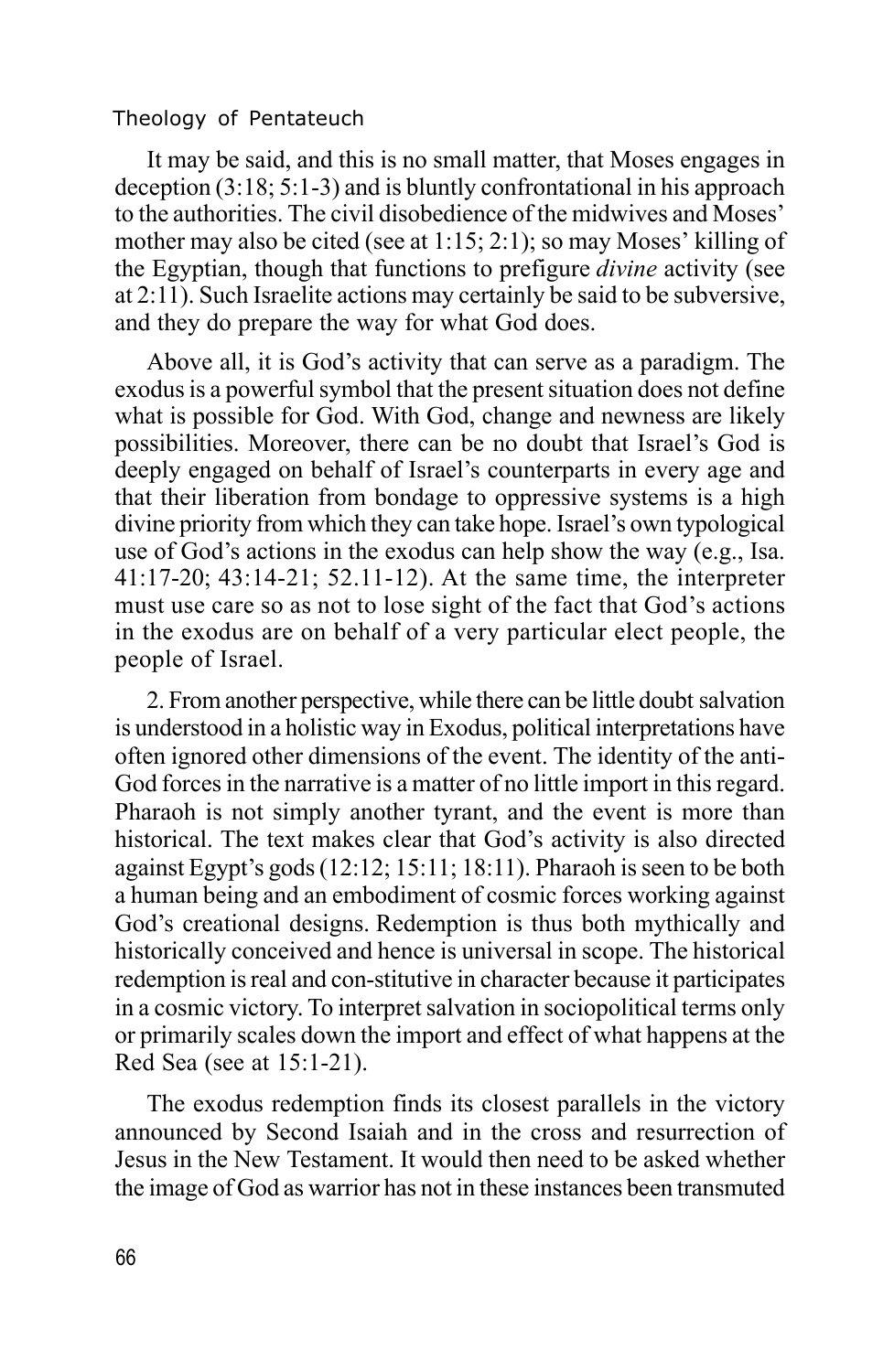to such an extent that sociopolitical violence is now problematic in talk about the redemption that God works (see the article by Zenger in van Iersel).

3. Finally, it must be remembered that the book of Exodus insists that one cannot speak of liberation as a freeing from all restraints; it is not a declaration of independence. As we have noted, Exodus moves from one kind of slavery to another, from bondage to Pharaoh to the service of Yahweh. One cannot bypass Sinai on the way to the promised land. Hence, any who would use Exodus as a paradigm for liberation should then move to the question, Whom will we now serve? Exodus would claim that true freedom is found only in the service of Yahweh.

These factors suggest that the exodus ought not function as a paradigm in any direct or simple way.

## **Israel's Worship and Yahweh's Presence**

Worship is a central theme of Exodus. The overall move-ment of the book is from slavery to worship. The concern for the proper worship of Yahweh is also evident throughout the book, seen both in specific content and in the fact that liturgical usage of this material has shaped the literature.

Worship themes are made especially prominent by the redactional [or, editorial] placement of the passover ritual and the songs of chapter 15. Their enclosure of the exodus story gives it a liturgical character, contributing to a sacramental understanding of the events and their commanded reactualizations. Liturgy and narrative are interconnected (see at 12:1). The centrality of praise in chapter 15 has also been closely tied to the lament character of earlier chapters. This rhythm of lament, deliverance, and praise is shown by the psalms to be a common liturgical rhythm in Israel's worship. This suggests a liturgical character for the entirety of chapters 1-15. Their interpretation cannot be separated from the meaning given to these events in the life of worship.

Worship themes continue in the eating and drinking of the wilderness, and especially at Sinai. The Sinai events of theophany, law-giving and covenant-making, perhaps shaped by subsequent liturgIcal reactualizations, are permeated with worship themes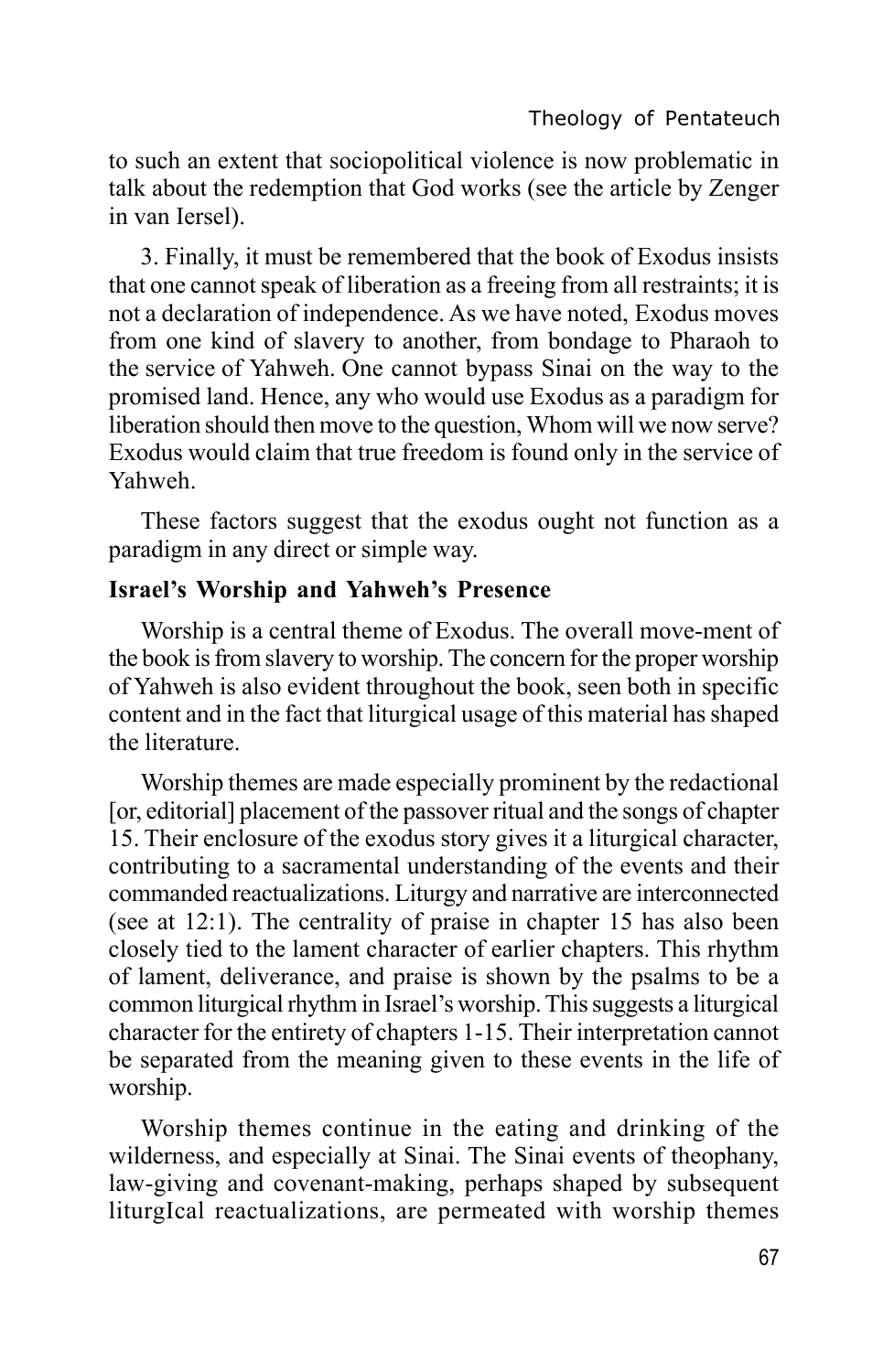and concerns. Chapters 25-40 are obvious in their explicit worship focus. Most of this material centers on the plan and construction of the tabernacle, the worship center of the community. Between the planning and the building, however, come chapters 32-34. At issue in the apostasy of the golden calf and its aftermath is the proper worship of Yahweh.

The question of Exodus thus becomes not only, Whom will Israel serve? but, Of what does the proper worship of Yahweh consist? Certain negative possibilities are rejected, while positive directions are encouraged and commanded. Proper worship is understood to have both sacrificial and sacramental dimensions. On the one hand, it is a means by which Israel can bring public honor to its God through praise, thanksgiving, and other expressions of faithfulness (see at 15:1). On the other hand, it is a means in and through which God can act in faithfulness on behalf of those who worship (see at 12:1).

Closely related to this is the movement in Exodus from seeming divine absence to the fullness of presence in the tabernacle. Especially following the golden calf incident, the divine presence with the people becomes the central problematic. Will God go with Israel on its journeyings or not (33:1-3)? Finally, after the planning and building of the tabernacle, God in all the divine glory does dwell among the people (40:35). It is apparent that what Israel does and says in worship has an effect on the nature of the divine presence in its midst. God will be faithful, but Israel can drive Yahweh away by its disloyalty. Israel's faithfulness in worship is seen to be absolutely central to its life as the people of God.

### **Law, Covenant, and Israel's Identity**

The identity of the Israelites is of considerable interest to the narrator. Over the course of the narrative they are more and more revealed for who they are, both positively and negatively. Unlike Genesis, Exodus has to do, not with the family of Jacob, but with *a people*, the people of Israel. This change in identity is established in the opening verses, and in God's first speech ("my people," 3:7). Israel's status as God's elect people is in place from the beginning. They are the people of the covenant made with Abraham; the promises to Abraham are also their promises (2:24). Peoplehood is the presupposition of these events, not the result. The narrative is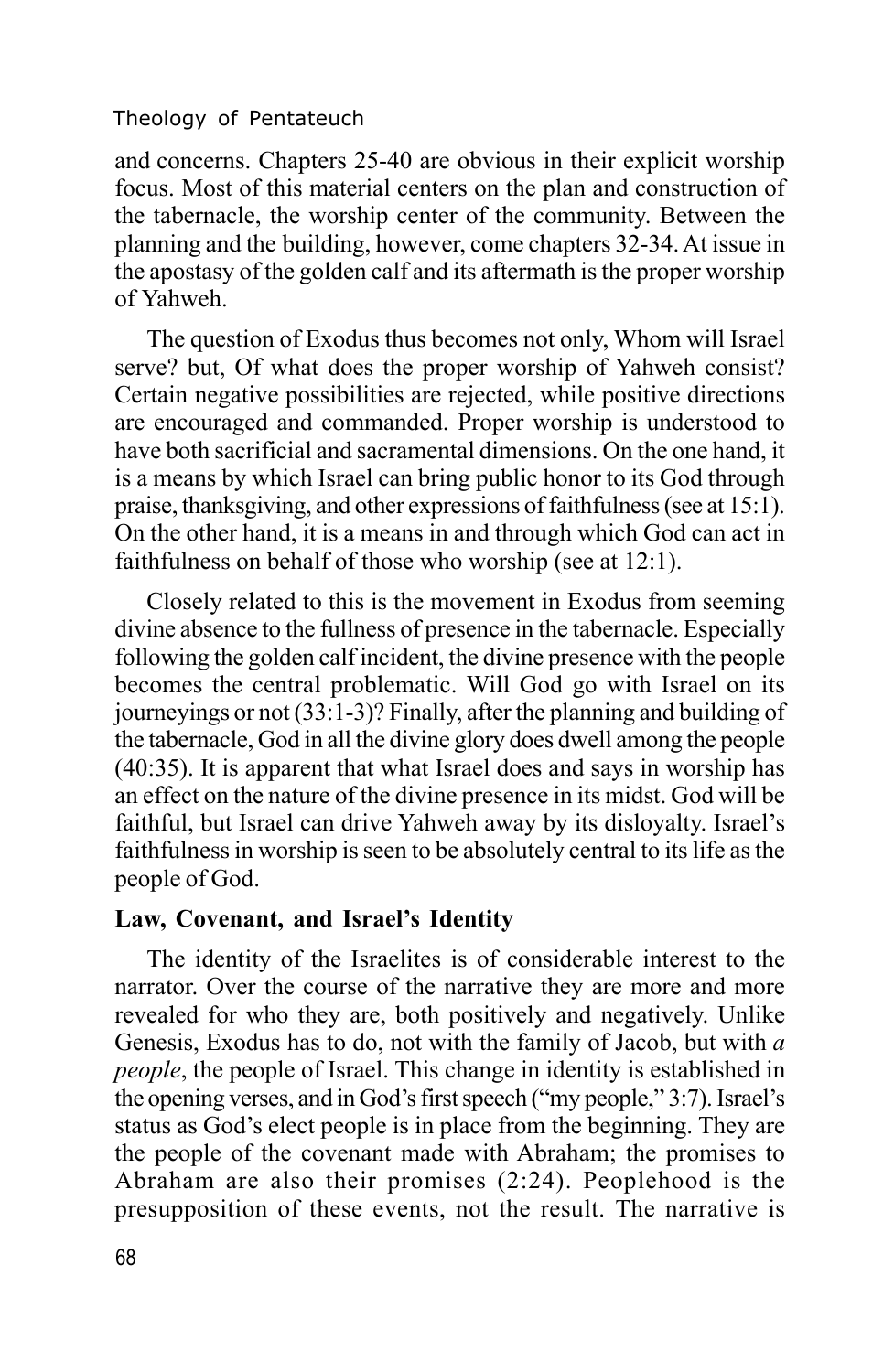concerned with how these people more and more take on their identity, becoming in life what they already are in the eyes of God.

### **The Theology of the Passover**

I want to set before you the five key words in which the theology of the story of the Passover may be expressed, for remember that we are trying to trace the theological grain in the narrative.

(a) **Propitiation**. The chosen setting for the Passover is a setting of divine judgment, a setting of the wrath of God. This is a true covenant setting, for this was the setting of God's dealings with Noah. God purposes to come wrathfully into the land of Egypt. He says so in chapter 12 verse 12: 'For I will pass through the land of Egypt on that night, and I will smite...'. God is coming in in judgment. And any Israelite who was abroad that night, having failed to heed the Passover regulations, is implicated: the fact that he is an Israelite does not exempt him. The teaching of verse 23 makes that clear: 'For the LORD will pass through to smite the Egyptians; and when he sees the blood upon the lintel and on the two side posts the LORD will pass over the door, and will not allow the destroyer to come into your houses.' So apart from the Passover blood, the destroyer would enter. All alike are under the wrath of God that night. Nevertheless it says in that key verse 13, 'The blood shall be to you a token upon the houses where you are; and when I see the blood, I will pass over'. Not 'when I see you', but 'when I see the blood, I will pass over.'The blood is a token to me that you are there; but it is 'when I see the blood that I will pass over'. Putting the matter bluntly, there is something about the blood which changes God. The God who comes in in wrath looks upon that household with absolute satisfaction. There is nothing there to move him to wrath any more, and he passes by. That is the truth which is safeguarded by the word 'propitiation', that which appeases divine wrath. There is something about that blood which appeases the wrath of God, so that wrath is no longer operative against that household. No other word but 'propitiation' will do. There is no reference in this narrative to any subjective state of the people of God, and therefore words like 'expiation', which signify the wiping away of sin in the heart of man, will not suffice. For the narrative takes no notice of subjective factors in the people of God. It simply says, 'God is coming in his wrath; when he sees the blood he passes by in peace.' It is therefore the blood of propitiation.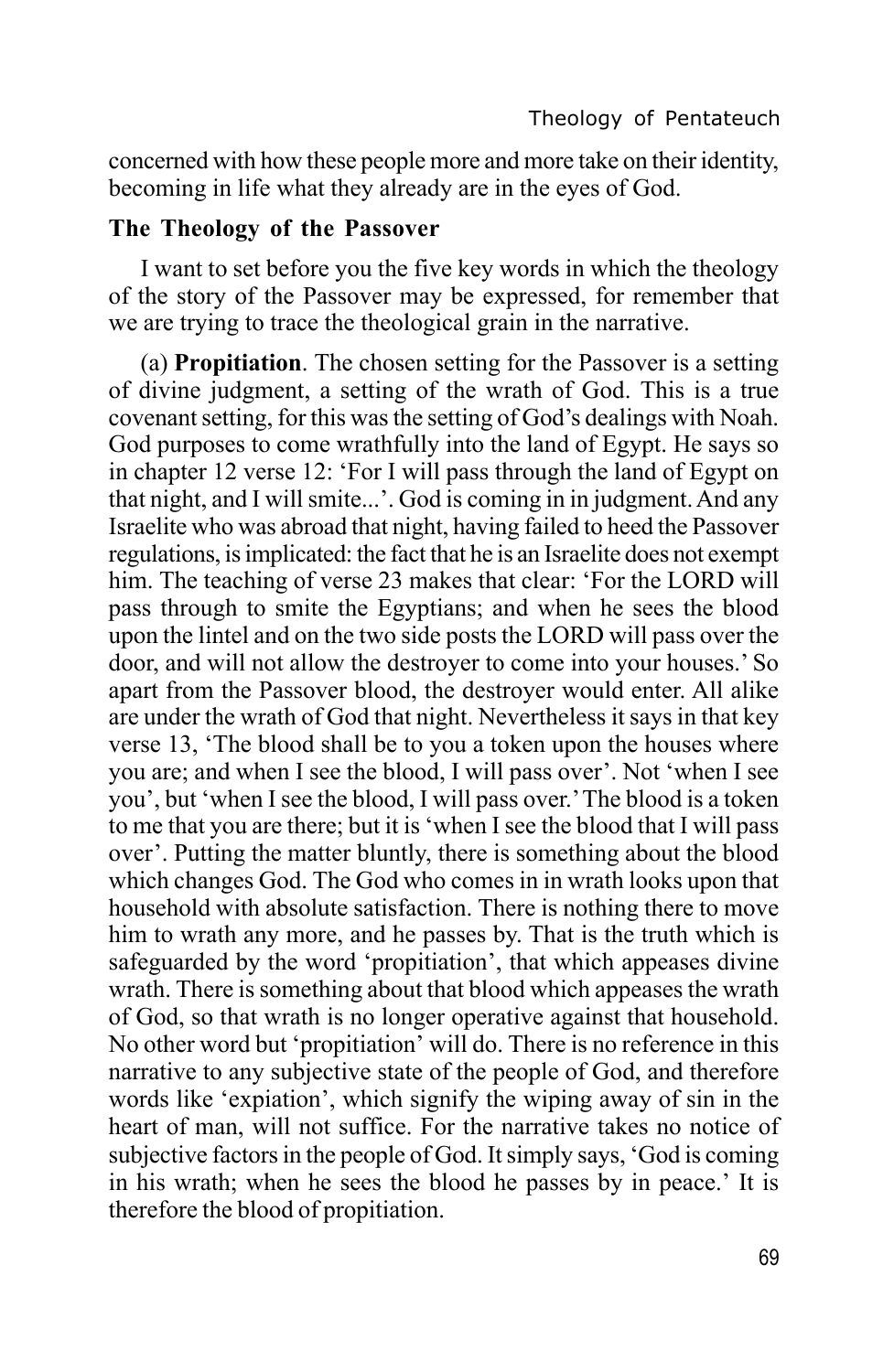(b) **Security** or salvation. As long as the people remain where the blood has been shed, they are secure. Verse 22 reads, 'Ye shall take a bunch of hyssop and dip it in the blood that is in the bason, and strike the lintel and the two side posts with the blood in the bason; and none of you shall go out of the door of this house.' There is no safety except there; there, there is safety (v. 23). When he sees the blood the Lord will pass over and will not suffer the destroyer to enter. The people of God are secure from destruction while they shelter in the place where the blood has been shed. So the blood has a manward movement. God-ward it works propitiation, manward security.

(c) *Substitution*. Is there any clue in the narrative as to why the blood has such amazing efficacy that it can propitiate a wrathful God and that it can secure a people who well merit that wrath? What is the inner secret of the efficaciousness of the blood of the lamb? We can see the answer to this most clearly if we remind ourselves that the judgment of God was in terms of death. He came in to slay, and the judgment of God was going to take a token but dreadful form in the death of the firstborn of the family. The judgment of God was in terms of death; but a death had taken place in every Israelite's house already. The narrative is perhaps more truthful than the narrator intended when he says in verse 30: 'There was not a house where there was not one dead' - in every Egyptian household the death of a firstborn, in every Israelite household the death of the lamb. In every house there was a corpse - in the Egyptian house the corpse of the firstborn, in the Israelite house the corpse of the lamb which had been reverently carried into the house. We cannot resist the word substitution; for there was a death in every house, and in the houses of Israel it was the lamb that had died. The narrative rubs our noses in the exact equivalence of that lamb to the people of God. See verse 3: 'In the tenth day of this month they shall take to them every man a lamb, according to their fathers' houses, a lamb for a household: and if the household be too little for a lamb, then shall he and his neighbour next unto his house take one according to the number of the souls; according to every man's appetite ye shall make your count for the lamb.' This is not just a broad equivalence - a lamb for a household; no, they must count heads and then stomachs. Count the number of people and then say how much they will eat, so that the lamb represents exactly the number and the needs of the people of God. And the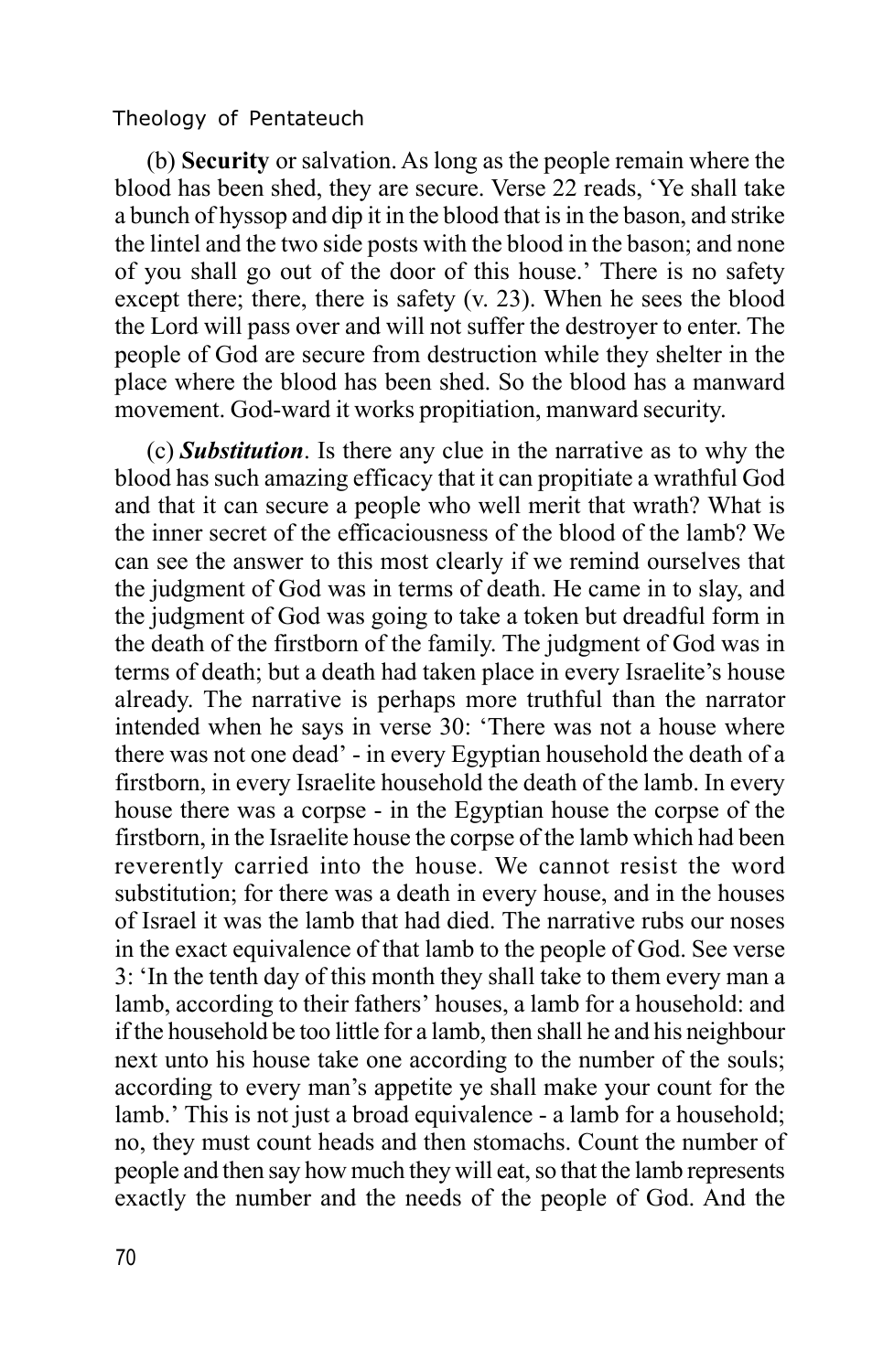narrative caters for human fallibility in this matter, in case they may overestimate; it says 'If anything remains till the morning, burn it with fire' for there is to be no other use or significance for this lamb than that it has represented the number and needs of the people of God, That was the lamb that died; that was the precious blood under which they had sheltered, the lamb that was exact in its measurement to the measurement of the number and needs of the people of God. If that's not substitution, then you must be very hard to please! But you may be mathematically inclined, and you may say 'Ah, but in the houses of Egypt none died but the firstborn son; and therefore if the lamb had not been offered, none would have died but the firstborn son in the houses of Israel; therefore at most the lamb substituted for the firstborn sons'. But have you forgotten that when God committed himself to propositional revelation to Moses, he said, 'Thus shall thou say unto Pharaoh, Thus saith the LORD, Israel is my son, my firstborn'? The lamb is equivalent to the firstborn of God.

(d) *Deliverance*, o**r accomplished redemption.** The death of the lamb did not make redemption possible for the people of God; it made redemption actual and inevitable. Redemption was accomplished by the death of the lamb. You may put the matter this way without any shaping of the narrative: before the lamb died they could not go; after the lamb died they could not stay. We read that the Egyptians were urgent upon them to make them leave. The death of the lamb effected redemption. That is why, incidentally, through the remainder of the Old Testament the focus of attention is often on the Red Sea and what happened there rather than upon the Passover lamb in Egypt, because it was the event of the Red Sea that sealed finally that which God had done in the land of Egypt. God manœuvred his people into a corner, the sea on one side and the Egyptians on the other, and there was that great word which Holy Scripture always speaks to people who have not yet entered into the fullness of redemption: 'Stand still and see the salvation of God.' And the waters opened before them and they went through; the Egyptians trying to follow were drowned; and they saw the Egyptians dead on the sea shore. 'Then they believed God' (Exodus 14). Then they knew for certain that they were redeemed from the land of Egypt and that their bondage was finished and done with; the redemption had been accomplished and applied.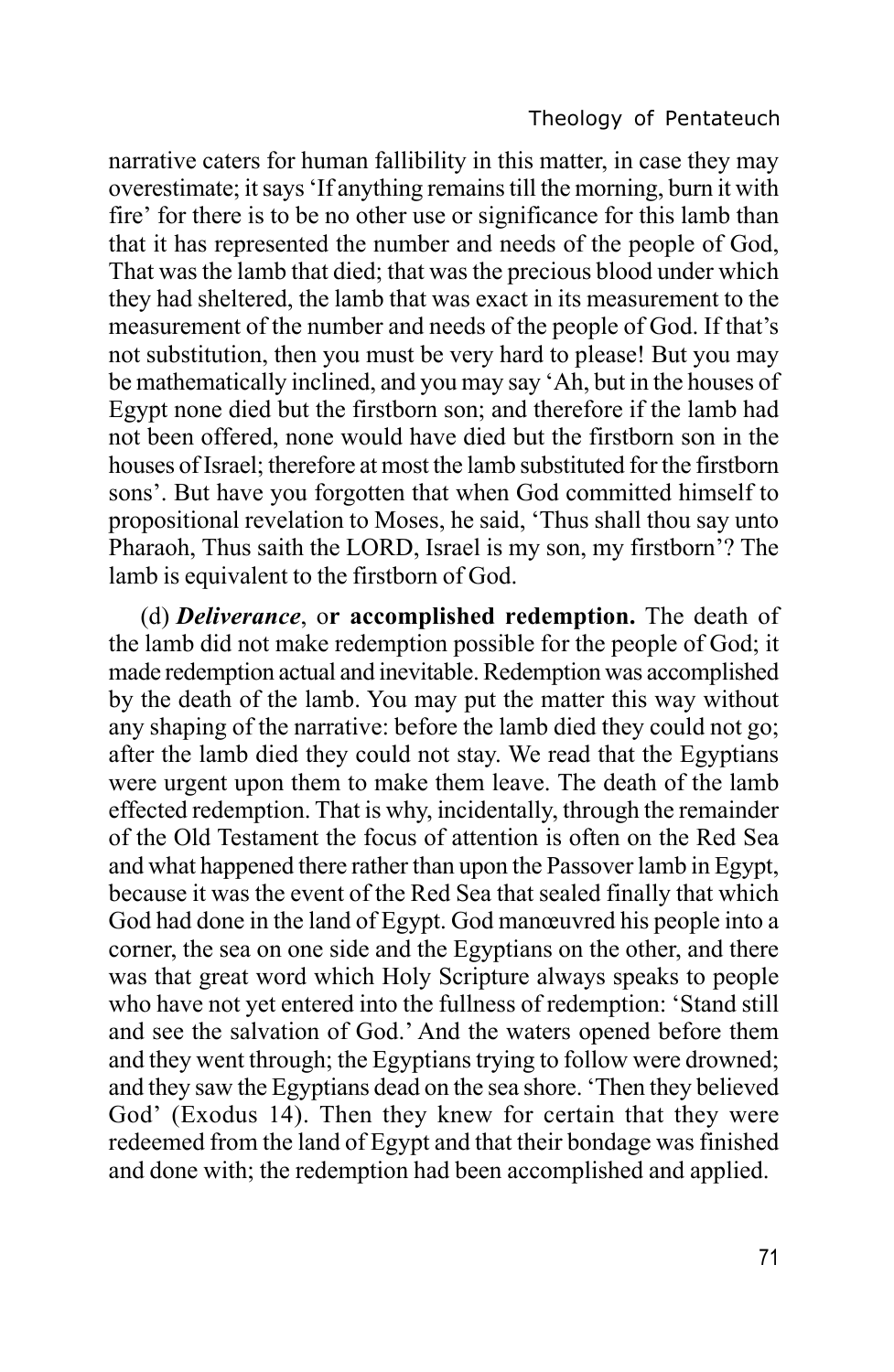(e) **Pilgrimage** The Passover was the supper to be eaten as a breakfast. Exodus 12: 11 reads: 'Thus shall ye eat it; with your loins girded, your shoes on your feet, and your staff in your hand; and ye shall eat it in haste: it is the LORD'S Passover.'Why do we eat it in haste? Because it is the Lord's Passover, because there is that about it which demands that you eat it as those who are already committed to pilgrimage. You can't eat the Lord's Passover and live in Egypt. You can only eat the Lord's Passover if you have made a free commitment to go walking with God in pilgrimage out of this place wherever he shall lead you. So the Passover begins to be the fulfilment of the word which God spoke to Abraham, 'Walk before me and be thou perfect'. There has to be the walk with God. The people who went into safety through that door plastered with the blood of the lamb came out through the same bloodstained door into pilgrimage. The blood which ushered them into safety ushered them out to walk with God, and they had to eat it as those who were committed to that pilgrimage endeavour.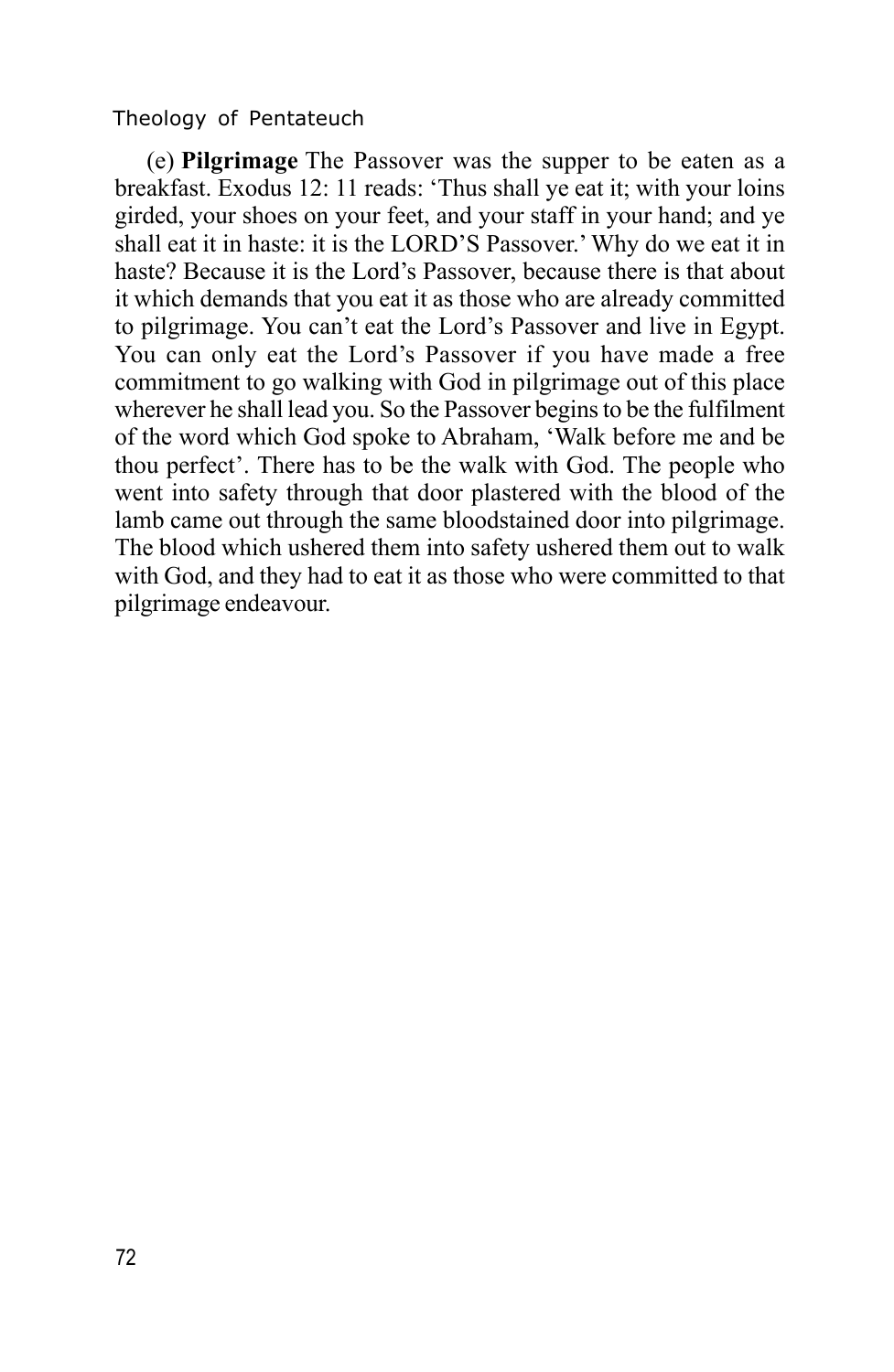# **Chapter 6**

# **Book of Levitcus**

The Book of Leviticus (from Greek *Leuitikos*, meaning "relating to the Levites"; Hebrew: *Vayikra*/ *Wayikra*, "And He called") is the third book of the Hebrew Bible, and of the Torah (or Pentateuch). The English name is from the Latin *Leviticus*, taken in turn from Greek and a reference to theLevites, the tribe from whom the priests were drawn. In addition to instructions for those priests, it also addresses the role and duties of the laity. The Book of Leviticus, like all the other books of the Pentateuch, is anonymous, having no explicit indication of authorship. While the text makes it abundantly clear that the Law was given to Israel through Moses (see, for example, the many statements "Then Yahweh spoke to Moses, saying, 4:1;5:14; 6:1, 8; etc.), nowhere does it ever state that Moses wrote down what he heard. In view of Scriptural support for Mosaic authorship for whole of the Pentateuch, and in view of the intimately close association of Leviticus with the Book of Exodus where it explicitly states that Moses wrote down all that Yahweh said (Ex 24:4), it is reasonable to assume Mosaic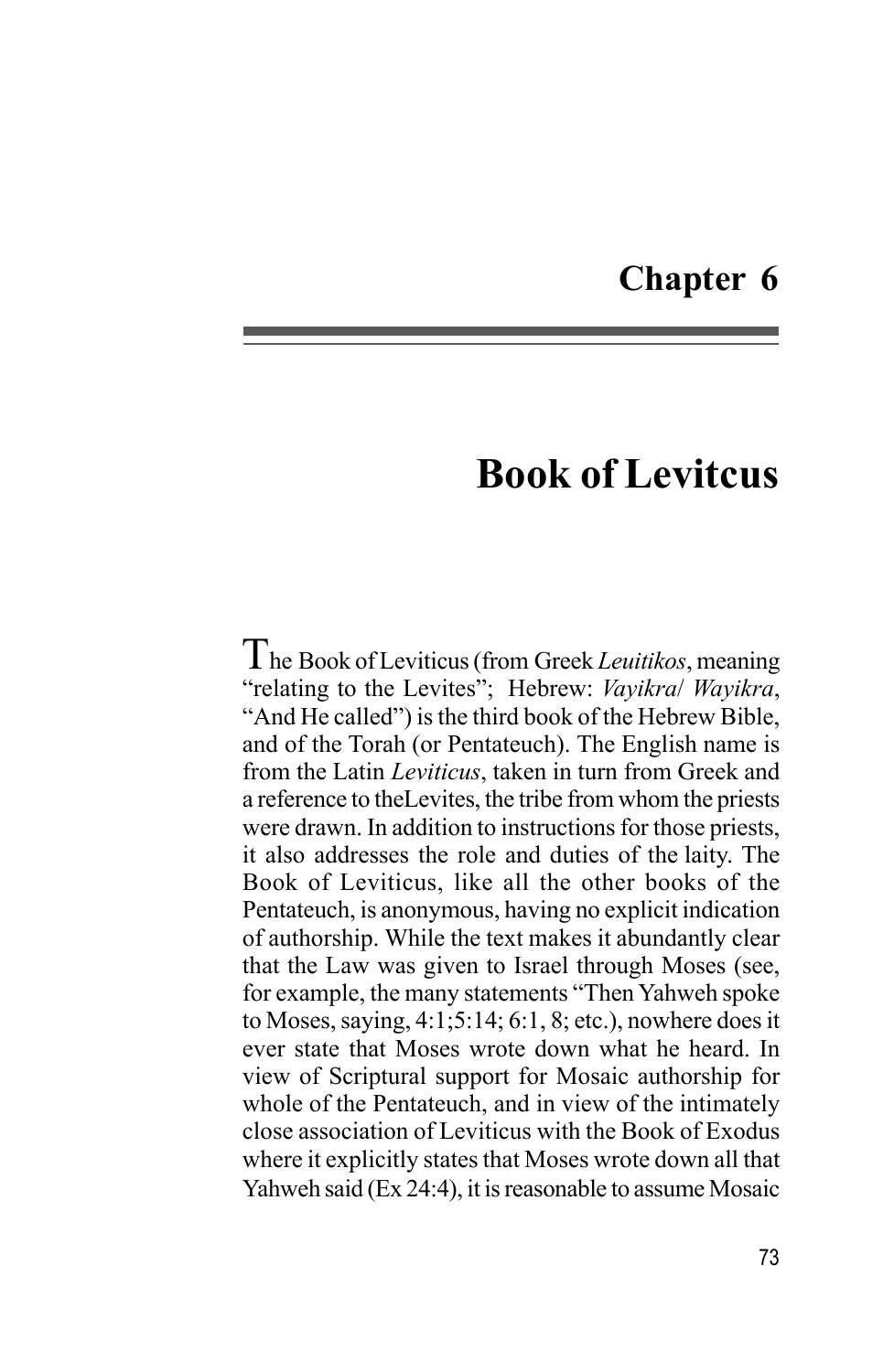authorship of Leviticus. The Book of Leviticus is specifically addressed to the sons of Israel (see, for example, 1:2; 4:2; 7:23; and 11:2), and Aaron and his descendants (6:9; and 8:2). In view of the fact that the covenant Israel entered into was not just for the Exodus generation, but for all succeeding generations, Moses' wider audience must necessarily include later generations of Israelites as well.

# **Time of Composition**

There are no chronological indicators in the Book of Leviticus and so the date of the events in this book must be determined from chronological data given in other books of the Pentateuch. The Book of Leviticus begins with "Then Yahweh called to Moses and spoke to him from within the tent of meeting, saying,  $\dots$  "(1:1). This statement shows strong continuity with the Book of Exodus with then connecting the instructions of Leviticus with the closing of Exodus (Ex 40:34-38). From this perspective, it is known from Ex 40:17 that the Tabernacle was erected on the first day of the first month of the second year from the Exodus. Further, it is known from the Book of Numbers that Yahweh spoke to Moses in the wilderness of Sinai from in the Tent of Meeting on the first day of the second month of the second year (Num 1:1). This would date the giving of the instructions recorded in Leviticus in the first month of the second year from the Exodus, or in the Spring of the year 1445 B.C. (assuming a date of 1446 B.C. for the Exodus as argued for in the Introduction to the Pentateuch). Thus it would seem, that the giving of the Law recorded in the Book Leviticus occurred over a one month period of time.

Assuming Mosaic authorship, the Book of Leviticus would have to have been written sometime between the beginning of the second year from the Exodus and the end of the fortieth year when Moses died (Dt 34:5-7) - sometime between 1445 and 1406 B.C. More likely, Moses would have immediately written down the instructions from Yahweh as he had received them, even as he did for the instructions recorded in the Book of Exodus (Ex 24:4). Assuming this to be the case, Leviticus could have been written as early as 1445 B.C.

#### **Relationship with the Book of Exodus**

The close relationship between the books of Exodus and Leviticus is seen in terms of their historical and theological relationships.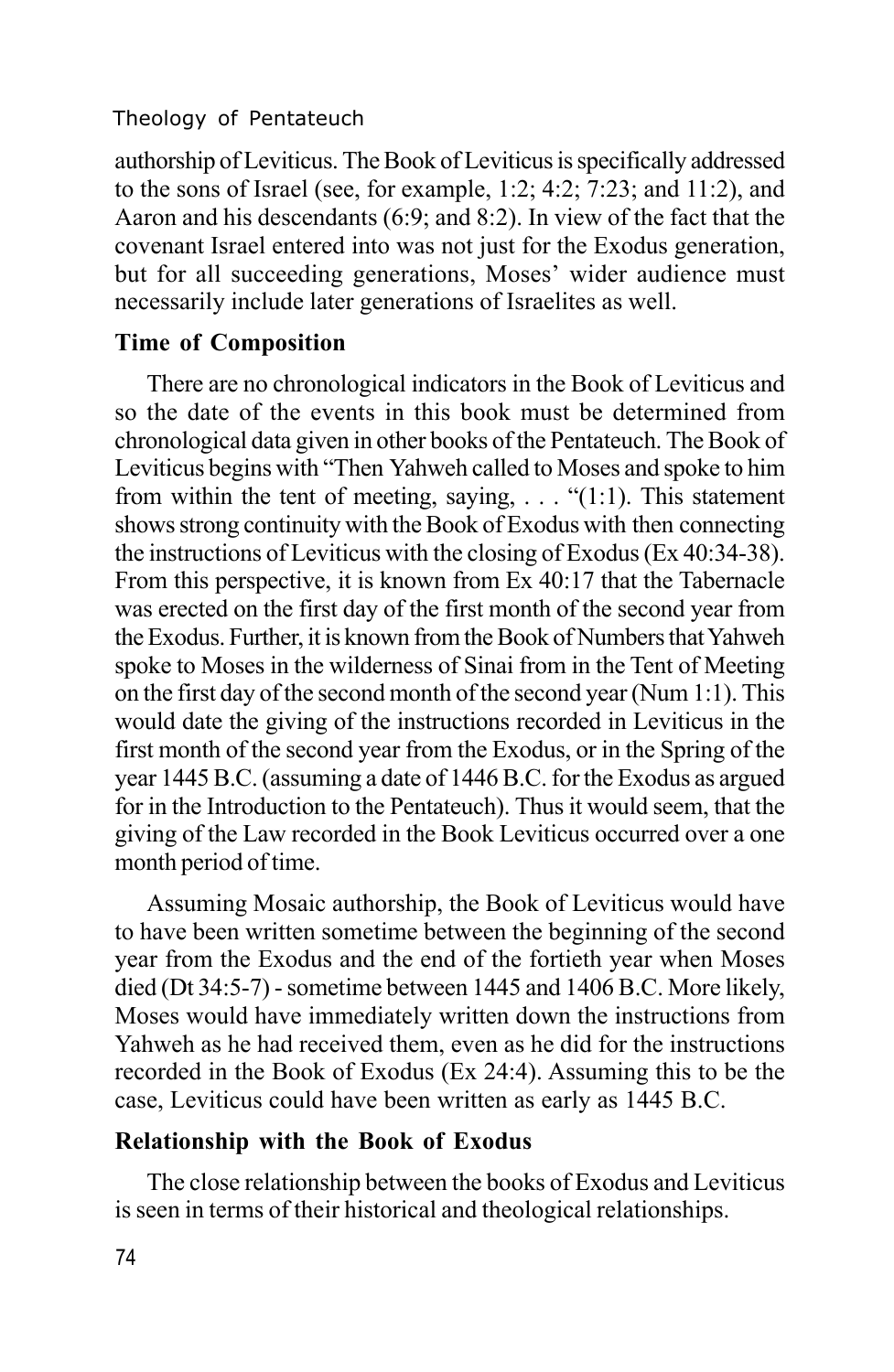- v Historical Relationship: The Book of Leviticus is, from a historical perspective, a sequel to, or, more likely, a continuation of, the Book of Exodus (Lindsey 1985:163). This evident in several ways. First, the Levitical sacrificial system was a divine revelation to Israel through Moses as a part of the covenant obligation given at Sinai. In this sense it completes the revelation given in Exodus which details the Tabernacle in terms of its component parts and its construction. Leviticus completes this revelation by informing Israel the function of the Tabernacle in their covenant-relationship with Yahweh. Further, the Book of Leviticus opens with Yahweh calling to Moses from within the now completed Tabernacle (1:1). Thus the laws of sacrifice, worship, and holiness contained in Leviticus follows the historical narrative concerning the construction of the Tabernacle (Ex 25-40), and the subsequent indwelling of Yahweh in the Tabernacle (Exod 40:34-35). A consideration of Exodus 40:2, 17, and Numbers 1:1 and 10:11 indicates that the events of the Book of Leviticus took place over a period of one month, during which time Israel remained at Sinai. Therefore, historically, chronologically, and, as next discussed, theologically, Leviticus correctly follows Exodus and precedes Numbers.
- Theological Relationship: The Levitical sacrificial system was instituted by God for a people he had redeemed from Egypt at the time of the Passover and brought into covenant-relationship with himself at Sinai (Lindsey 1985:164). Thus to offer a sacrifice to Yahweh was not human effort seeking to obtain favor with a hostile God, but a response to Yahweh who had first given Himself to Israel in covenant-relationship. Rather the function of the Levitical sacrifices is to restore fellowship with Yahweh whenever sin or impurity, whether moral or ceremonial, disrupted this fellowship. The individual or the nation (whichever was the case) needed to renew covenant fellowship through sacrifice, the particular sacrifice depending on the exact circumstance of the disruption.
- Further, while Israel was called to be a kingdom of priests and a holy nation to Yahweh (Exod 19:6), the people needed to be instructed on how to achieve this lofty goal. The Book of Leviticus informs Israel in practical terms what it means for them to be a kingdom of priests and a holy nation. Thus Leviticus provides the practical theology that is missing in the Book of Exodus. For all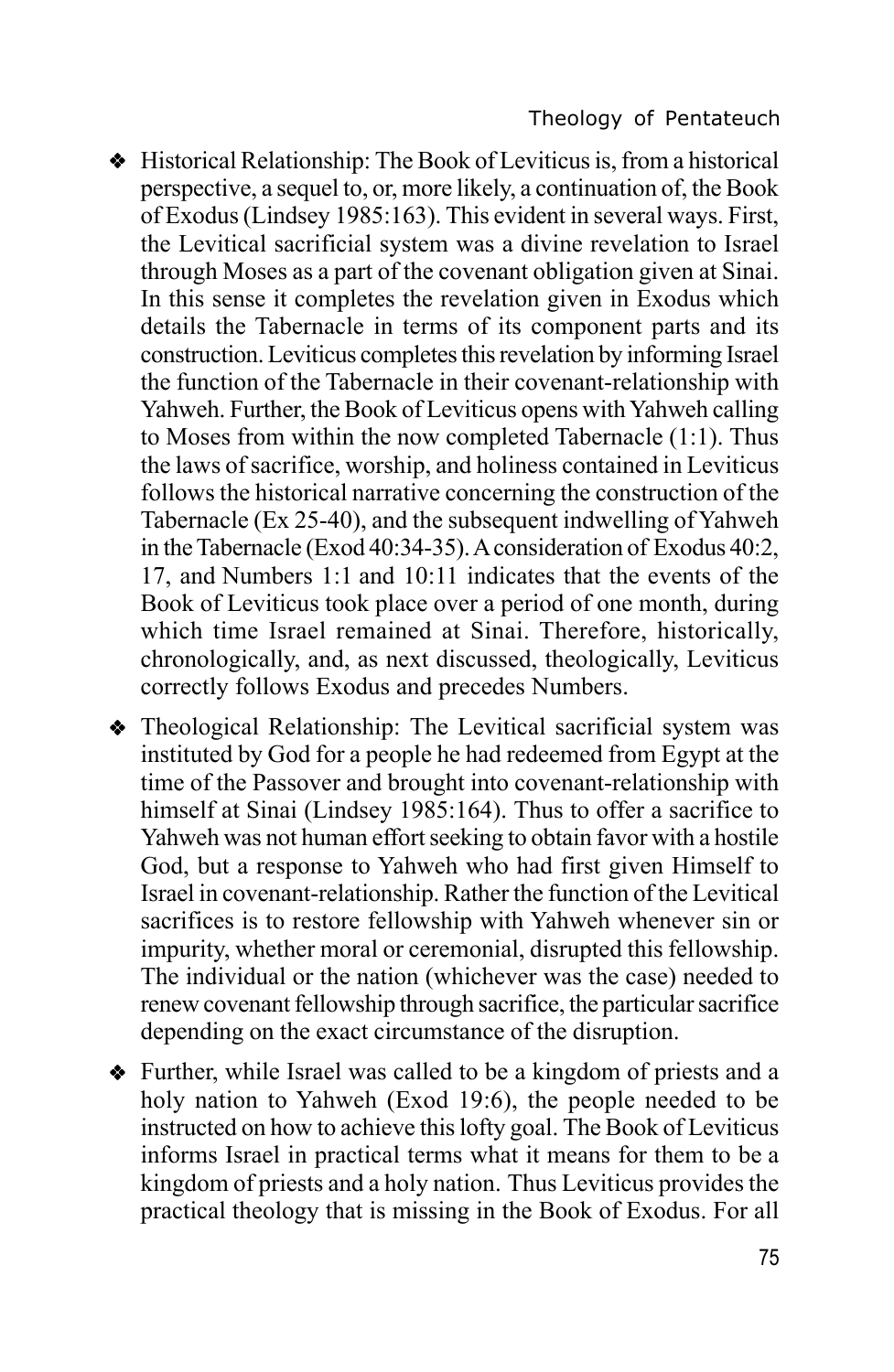practical purposes there should be no division between the Books of Exodus and Leviticus; they form one book.

 $\bullet$  The socio-cultural aspect of the biblical context for Leviticus does not change from that of Exodus, from beginning to end as Israel is camped at Mount Sinai for the entire month that this book deals with chronologically. Thus, in effect, the socio-cultural context for Israel is the same as it was at the end of Exodus. However, it was now be recognized that the laws for worship and personal and national holiness revealed in Leviticus establishes a unique culture which serves to separate Israel to Yahweh to be for him a kingdom of priests and holy nation. From this point on, this is the dominant aspect Israel's socio-cultural context by which all the other writings in the Old Testament as well as the Gospels must be understood.

• The theological element for Leviticus looks back on Genesis and Exodus and subsumes all of their theological revelations as its context. However, major additions to this context must be made as Yahweh reveals Himself through the laws of what is acceptable for approaching him in the Tabernacle, and through the laws of personal and national holiness. These laws not only provide theological insight into the person and nature of God, but also establish the theological framework in terms of the Levitical sacrificial system and priesthood within which the Tabernacle is to function. Thus they add significantly to the theological context within which the rest of the Old Testament, and the Gospels as well, must be understood.

# **Structure of the Book of Leviticus**

- A Exhortations and Laws on sacrifice (1:1-7:38)
- B. Institution of the priesthood (8:1-10:20)
- C. Uncleanliness and its treatment (11:1-16:24)
- D. Purification of the tabernacle: Yom Kippurim (16)
- C <sup>1</sup> Prescriptions for practical holiness: the Holiness Code (17-22)
- $B<sup>1</sup>$  Festivals and Seasons (23-25)
- $A<sup>1</sup>$  Exhortation to obey the law: blessing and curse (26-27)

# **Major Theological Themes**

According to Wenham (1992:16), the theology of Leviticus cannot be discussed apart from the other books of the Pentateuch. This is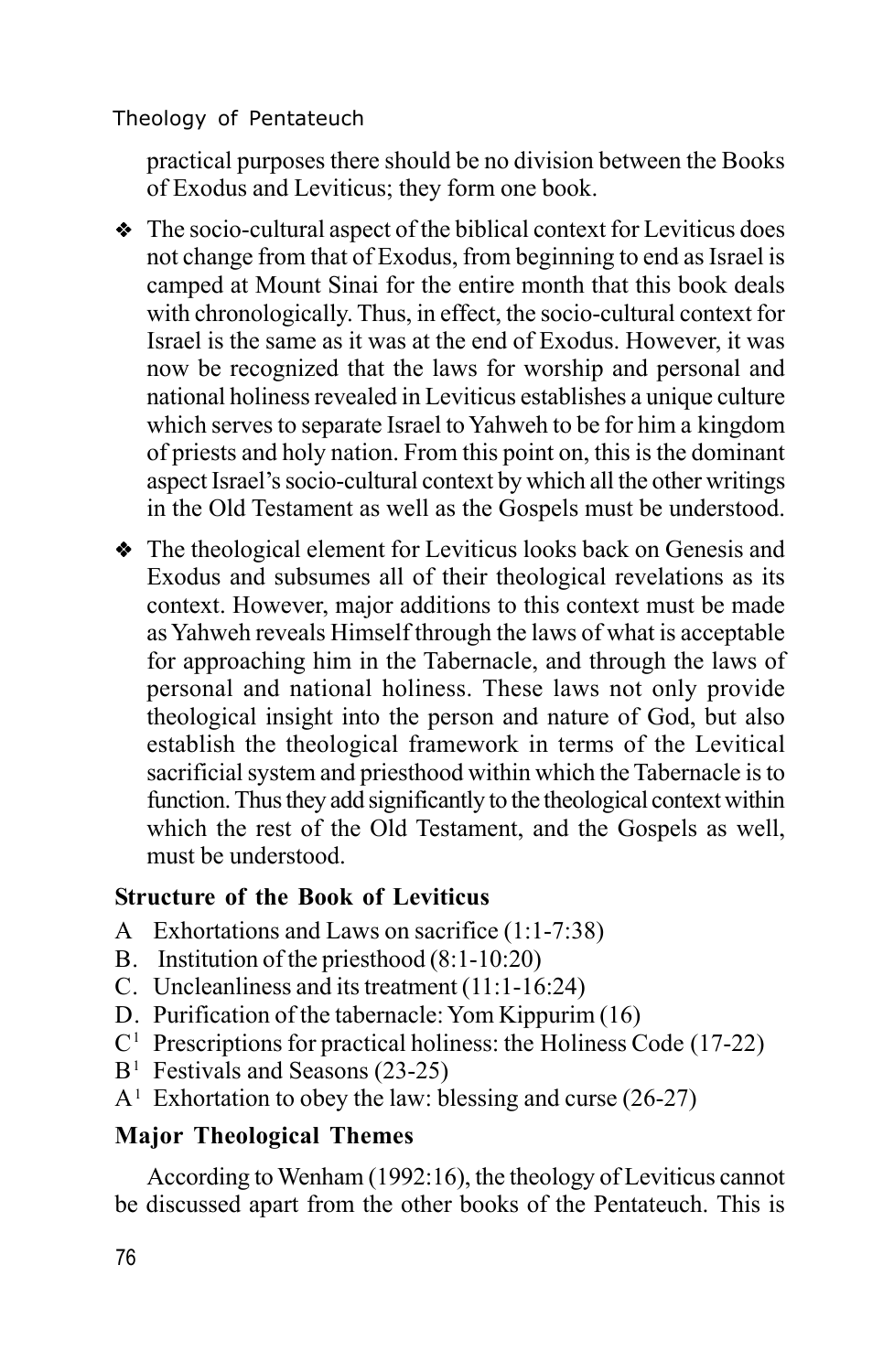particularly so for those most closely related to it, namely, the books of Exodus and Numbers which come, respectively, before and after Leviticus both in canonical and chronological order. For instance, Wenham says, Exodus describes the cutting of the Sinai Covenant and the erection of the Tabernacle, both of which are fundamental to the theology of Leviticus. In addition, some of the theological presuppositions of Leviticus and Numbers stand out clearly.

Thus it is that within the context of a covenant-relationship between Yahweh and His redeemed people, and with Yahweh dwelling among His people in the Tabernacle, that the details of worship, the worshipper's approach to Yahweh, and the requirements of dwelling in the presence of the holy God are presented. From this perspective, the two most important themes in the Book of Leviticus are the demands of worship, involving the sacrificial offering system and the observance of the holy convocations administered by the Aaronic priesthood, and the demands of practical holiness.

### **Sacrificial System**

The language of worship pervades the book, with the various components of worship expressed in key terms: the term sacrifice occurs about 42 times, priest about 189 times, blood about 86 times, holy about 87 times, and atonement about 45 times.

**Example 2** Covenantal Relationship: The very heart of the covenantrelationship - fellowship between Yahweh and His people and the means of achieving it are spelled out in the opening statement of Leviticus where, with respect to the burnt offering, Yahweh says, "He must present it at the entrance to the Tent of Meeting so that he will be acceptable to Yahweh" (Lev 1:3). The fact that the covenant between Yahweh and Israel was modelled after those of the ancient Near East in both form and function allows one to understand the many cultic details recorded in the Pentateuch. In the case of the Book of Leviticus, the sacrificial offerings were designed to demonstrate the subservience of Israel to her Sovereign, to atone for her offenses against Him, and to reflect the harmoniousness and peaceableness of the relationship thus established or reestablished. In this regard, the brunt offering  $(Lev 1)$ and the grain offering (Lev 2) serve to identify the offerer as a servant (vassal) of the King (Suzerain), and as one who dared not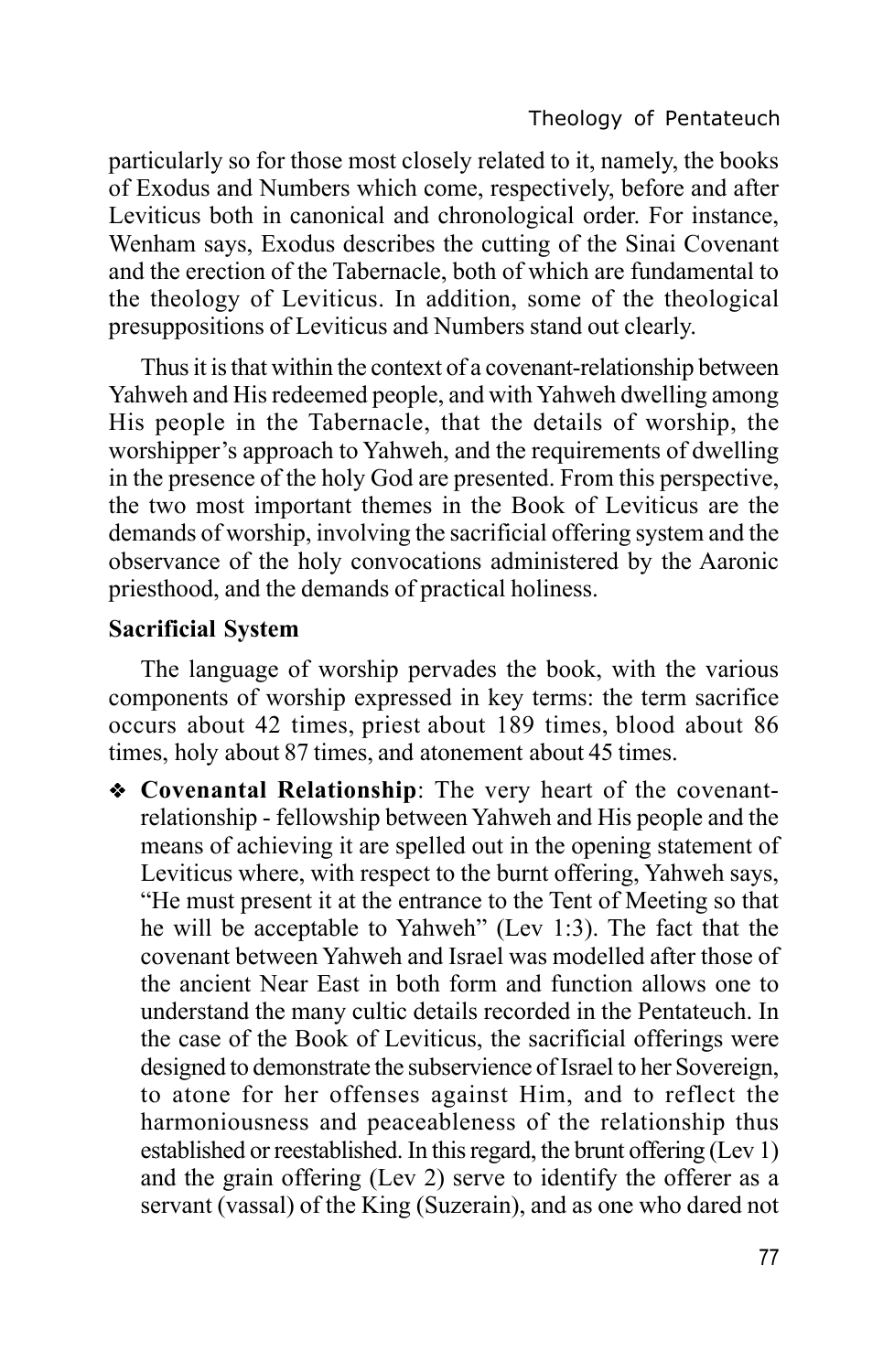come before his king empty-handed. The sin offering (Lev 4) and the trespass, or guilt, offering (Lev 5) serve to restore a relationship that had become disrupted because of the servant's disobedience. They were his recompense to an offended lord. The peace, or fellowship offerings (Lev 3) constituted an expression of thanksgiving by the vassal for a state of fellowship that currently existed. They were freewill, non-obligatory testimonies to a heart filled with thanksgiving and praise for the benevolence and goodness of Yahweh.

Important from the New Testament's perspective is the fact that it describes Christ's death in terms of Old Testament sacrifices. For example, 1 John 1:2 declares that Christ is "the atoning sacrifice for our sins," and Hebrews 9:22 states that "without the shedding of blood there is no forgiveness." Further, significant sections of the Book of Hebrews draws upon the ceremonies and rituals of Leviticus to explain the work of Christ, including specific reference to the sin offering (see, Heb 13:11-12).

v **The Concept of Sacrifice:** According to Harrison (1985:599), the general principle undergirding the concept of an offering appears to have been that of property (2 Sam 24:24). However, whereas it was legitimate to sacrifice domesticated animals and birds, which were in a sense the property of man through his own enterprise, it was not permissible for wild animals to be sacrificed, since they were regarded as already belonging to God (see, for example, Ps 50:10). The basic theme of property was more evident in the case of vegetable and grain offerings since they would have been produced as a result of human labor.

The concept of sacrifice, or offering is clearly important to understanding the Levitical system of worship and sacrifice. One of the basic terms found in the Old Testament which expresses the concept of "offering" is the Hebrew term qorban which is derived from the verb meaning "to bring near." Qorban is a generic term for anything presented to God when one approaches (karav) His sanctuary. A qorban might consist of artifacts and vessels, votive objects, or sacrificial victims. When sacrifices were offered, the individual came to draw near to God, with the hope that the sacrifice would be accepted and that his sin would then be atoned for. Since it aroused the wrath of God, the sacrifice was presented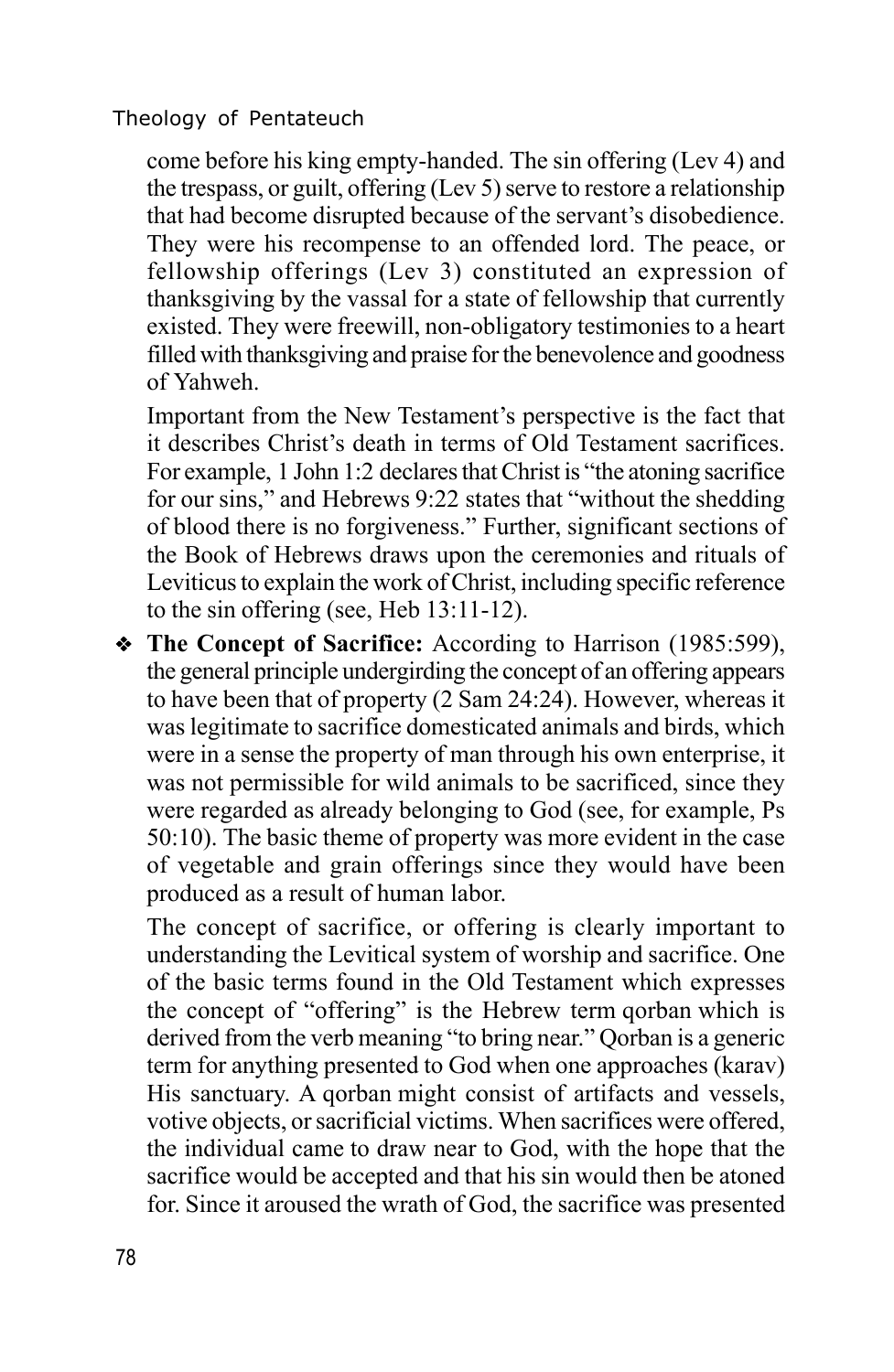to appease the wrath of a holy God. Thus the goal of the worshiper was to be reconciled with Yahweh through the offering of a sacrifice.

Sin must be judged, and God reckons that judgment on the sacrifice as a substitute for the sinner, and He accepts the death of the sacrifice as a ransom for sin. God introduced this idea of redemption in conjunction with the Exodus where the death of the Passover lamb served as a substitute to redeem the life of the first-born. Here in Leviticus, the concept of redemption from sin is made more clear through the blood sacrifice of the animal. The animal sacrifice serves as the type pointing to the anti-type, Christ, the ultimate and perfect sacrifice for sin. Isaiah 53 provides clear revelation that God poured out His wrath on this "sacrifice to come" because of the iniquity of His people. Thus the animal sacrifice typified the ultimate sacrifice that Christ would make on the cross, and while it is impossible for the blood of bulls and goats to take away sin, Christ, having offered Himself once as a sacrifice for sin, perfected for all time those who are sanctified (Heb 10:1-18).

• The Role of the Worshiper: With few exceptions (such as a sin offering for the whole congregation or the offering of small birds by a poor person), the ritual, as LaSor (1990:153) has observed, up to the point of placing the sacrifice on the altar, is the same for all offerings. The worshiper, he notes, was to present his offering personally at the altar or the door of the Tent of Meeting. In this context, the offering was to represent the worshiper's own life-an animal he had raised or grain he had grown-and was to be of superior value (generally a male animal without blemish, or fine flour, or the best of first fruits). In all situations, the economic status of the worshiper was taken into consideration.

In this exchange, the worshiper then placed his hands on the head of the sacrifice, likely indicating personal identification, a sign that the animal was dying in his place (1:4). Since the ritual of the Day of Atonement clearly stipulates that confession was to be made with the laying on of hands, it seems reasonable to conclude that this was a part of every ritual of sacrifice which involved the laying on of hands. In the cases of the sin and guilt sacrifices specific sins are mentioned, and it is reasonable to conclude here that the worshiper was required to confess the specific sin that he was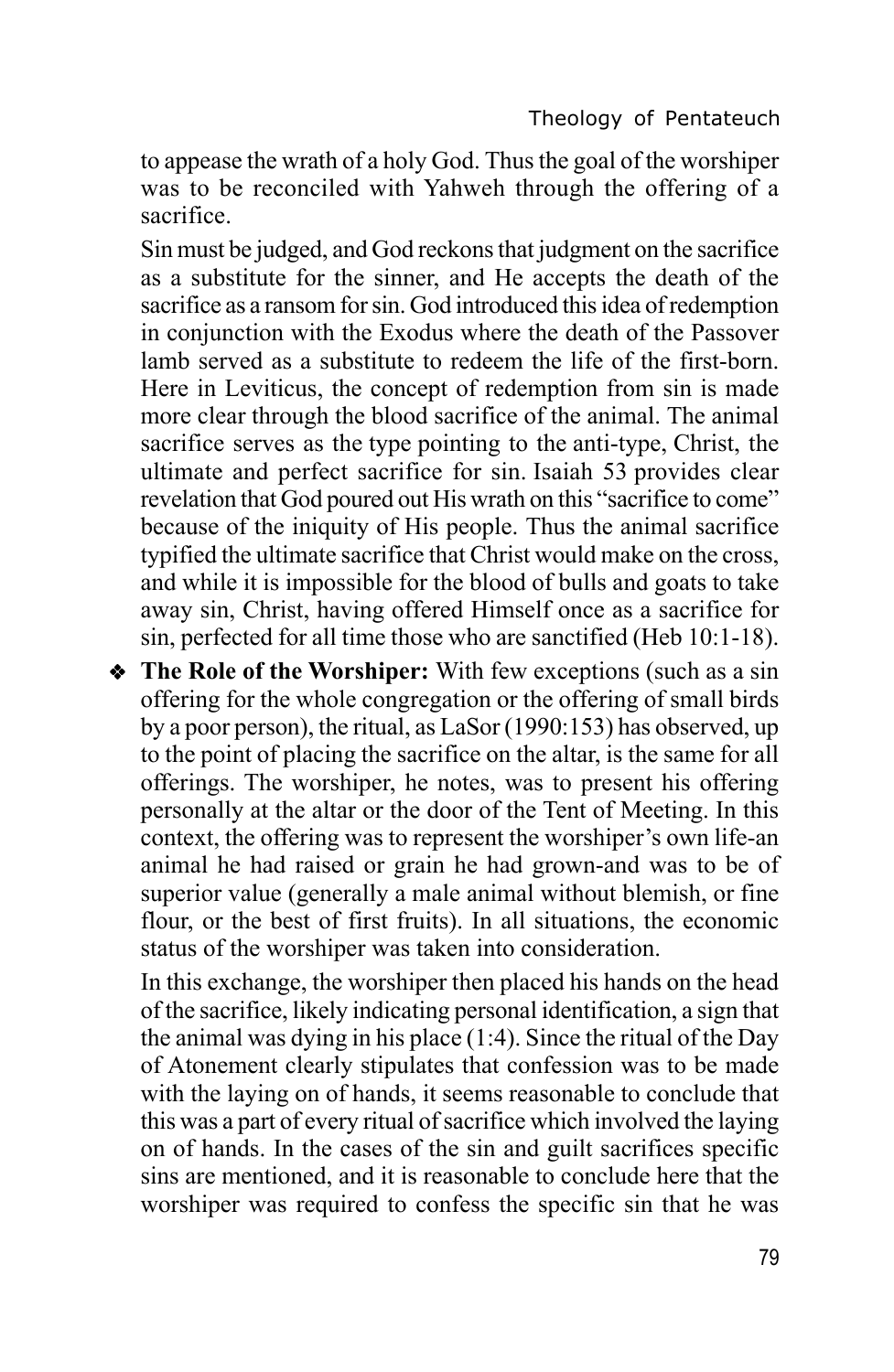aware of as he laid hands on the victim. It was then the responsibility of the offerer to slaughter the animal near the altar of burnt offering in the courtyard, and prepare the sacrifice by cutting it in pieces.

- The Role of the Priest: As the worshiper slaughtered the animal, the priest caught the blood in a basin, sprinkled some of the blood on the altar, and poured the rest around its base. Depending on the kind of sacrifice, the priest burned all or part of the animal, Yahweh's portion, on the altar of burnt offering. The fat, which was considered the best part, was always burned (3:16). Except for the burnt offering and certain parts of the sin offering, part of the animal could be eaten by the priest, the offerer, or both. The role of the priests in mediating these sacrificial offerings is also an integral part of the sacrificial system. The priest, though functioning as a mediator between the worshiper and Yahweh, was also a vassal and likewise subject to the same demands and even more so for he had to follow proper protocol in his ministry on behalf of the people. He carried out the prescribed ritual relative to the various offerings as a special servant of Yahweh, and as such he had special responsibilities as well as special privileges. As a special servant of Yahweh the priest enjoyed a portion of the tribute for himself (7:28-36). As a special servant of Yahweh, he was appointed and consecrated (Lev 8), instructed in the appropriate means of sacrificial intercession (Lev 9) and was held strictly accountable to the laws of the Levitical system (10:1-3). Though his office was privileged, his ministry required unique canons of integrity and conduct (10:8-15). The priest was to be a holy man serving a holy God on behalf of a holy people. The essence of the priestly ministry is articulated in Leviticus 10:10-11: ". . to make a distinction between the holy and the profane, and between the unclean and the clean, and so as to teach the sons of Israel all the statutes which Yahweh has spoken to them through Moses."
- v **The Significance of the Blood:** It is clear from the text of Leviticus that in all the laws of the offerings the blood of the sacrifice is emphasized. The physical significance of the blood is evident from the text; the shedding of the blood means the death of the victim - "the life of the flesh is in the blood" (17:11a). The theological significance of the blood is explicitly stated in the text; the blood was given to make atonement - "I (Yahweh) have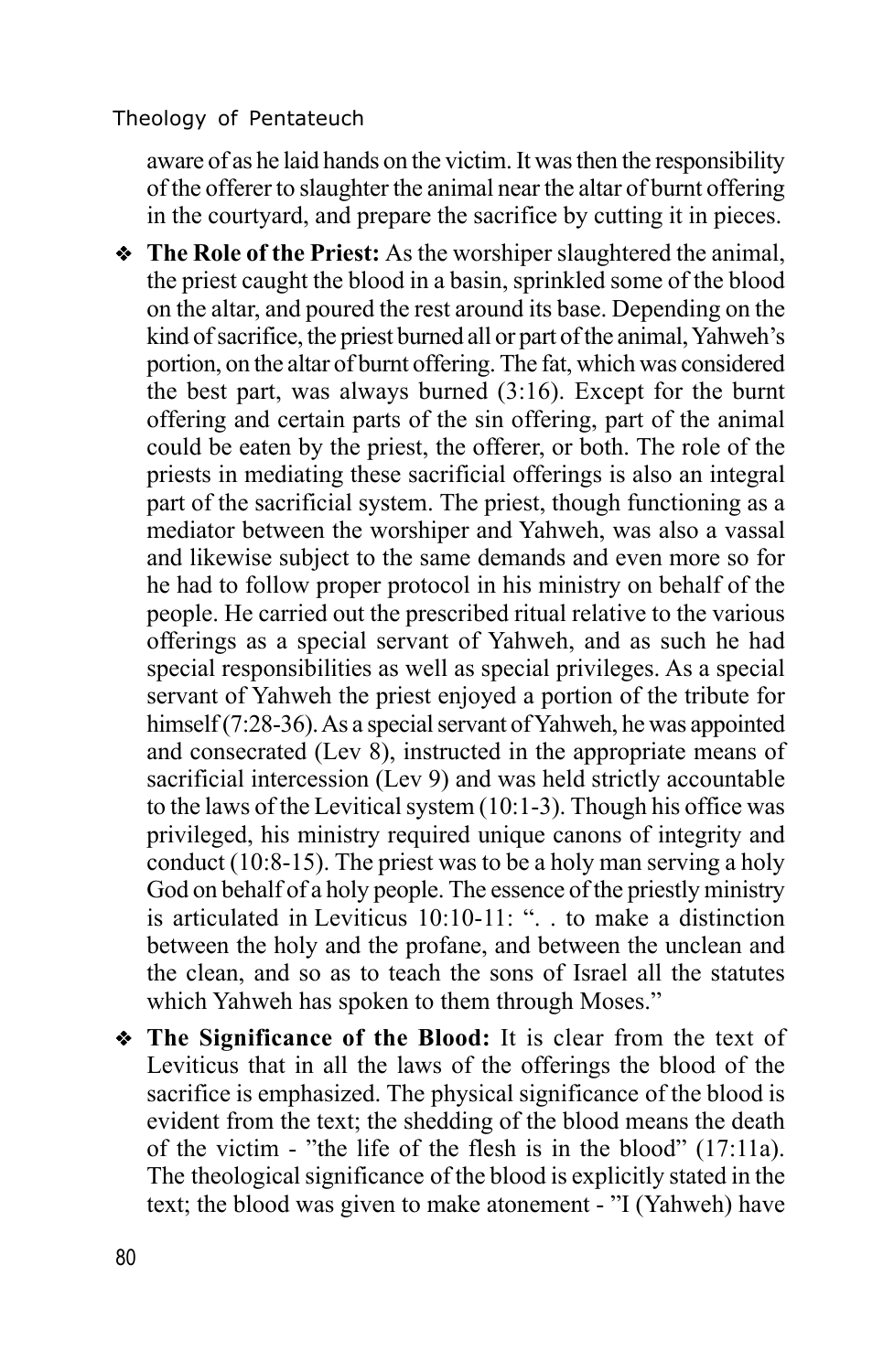given it to you on the altar to make atonement for your souls; for it is the blood by reason of the life that makes atonement" (17:11b). Since it is the blood of the sacrifice that effects atonement, the death of the animal becomes efficacious for the one offering the sacrifice. This transfer takes place as the one making the sacrifice identifies himself with the victim through the laying on of hands. Thus the death of the offering is understood as a substitute for the death of the worshiper - the penalty for sin is death, but the animal dies in the place of the sinner. The theological significance of the blood, then, is to effect atonement by substitution, a theological concept known as substitutionary atonement.

#### **Significance of OT Sacrifice: The Concept of Atonement**

Lindsey (1985:164) has noted that under the Levitical law, sacrifice was given by God as the only sufficient means for the sons of Israel to approach Him and to remain in harmonious fellowship with Him. The effective means by which this was accomplished was through the principle of atonement through substitutionary sacrifice (see, for example, 1:3-5; 4:4-5:13; 5:14-18; 16:5-27). The traditional view that the sacrifices only "covered" sin fails to do justice to the real forgiveness that was granted by God (see, for example, 4:20, 26, 31, 35; 5:10, 13, 16, 18; 6:7).

Lindsey (1985:174) adds that the purpose of the sacrificial enactment, as defined in Leviticus, was to effect "atonement" on behalf of the person offering the sacrifice. The Hebrew verb *kipper*, translated into English as meaning "to atone," has been related to the comparatively late Arabic word *kafara*, "to cover"; to the Akkadian term *kuppuru*, "to wipe away," and to the Hebrew noun *kopher*, "ransom." The latter term best suits the specific purpose of Israelite sacrifice theory as elaborated in Leviticus 17:11, which identified the life with the blood and laid down the principle that the blood "makes atonement by reason of the life." The animal victim thus constituted a substitute for the human sinner, and the offering of its life in sacrifice effected a vicarious atonement for sin. The Hebrew sacrificial system must, however, always be envisaged against a background of the Covenant principle of divine grace. In this context the emphasis upon the categories of personal relationship with God can only be properly understood within the theological framework of a theory of substitution where the chosen victim dies in the place of the human sinner.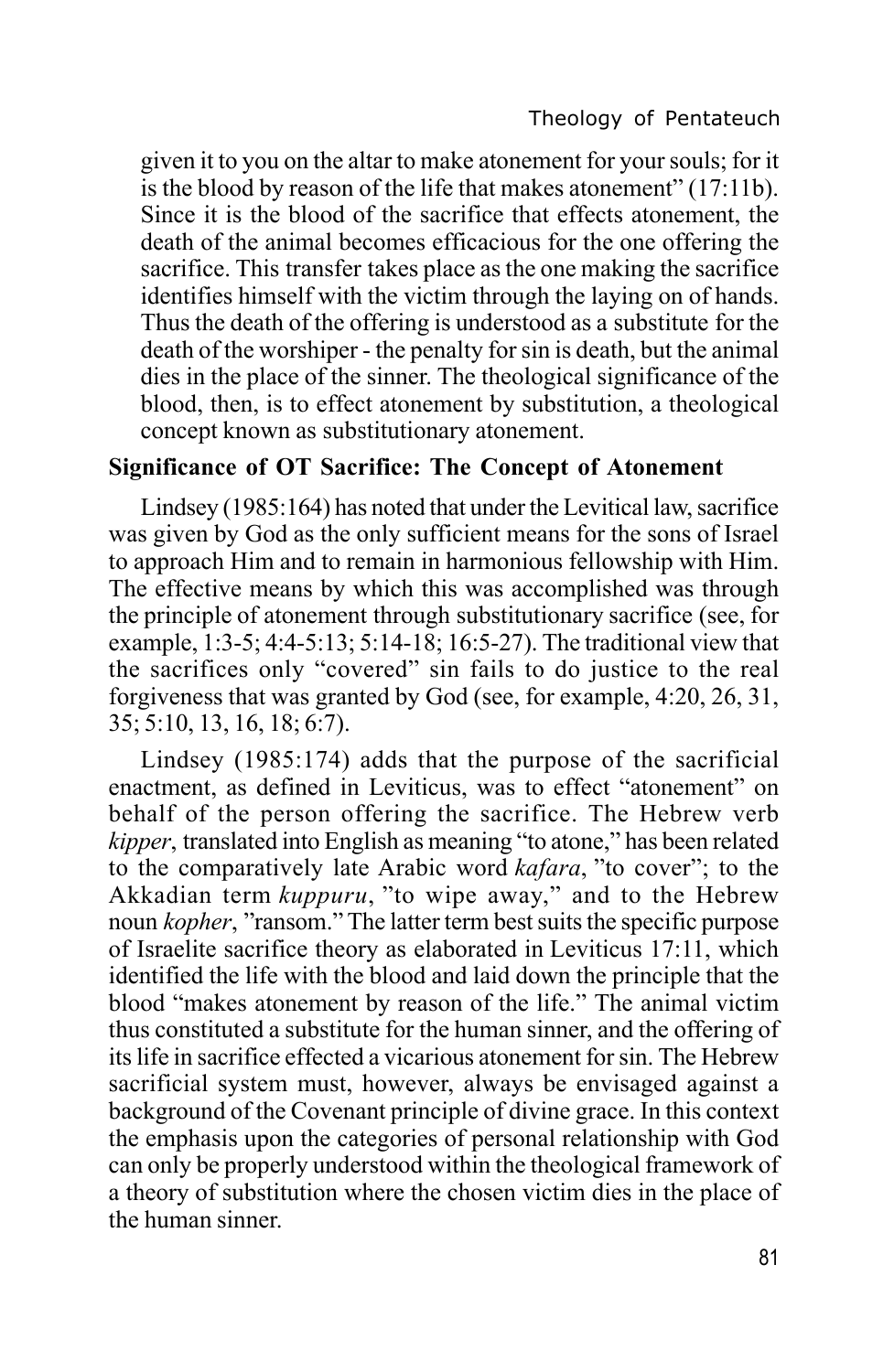It is not easy to decide from the text if the sacrificial offering was meant to be a propitiation of divine anger as well as an expiation for human sin, for while there are undoubtedly some instances where the verb signifies "propitiation" (Exod 32:30; Num 16:41 ff.), there are others where it simply means "to cleanse," as, for example, with the furnishings of the Tabernacle (Exod 29:37; Ezek 43:20). Yet it seems that where it is used to refer to atonement with respect to man, there is always in the background the fact of divine wrath. Thus, it would seem that of necessity the atonement effected through substitutionary sacrifice involves not only expiation of the sin, but also the propitiation of the divine Lawgiver in order that the relationship between God and man be restored. It would seem, therefore, that expiation had the effect of making propitiation - turning away divine wrath by a satisfactory, substitutionary sacrifice. This understanding seems valid in light of Paul's declaration that man is justified by God's grace through faith in the redemption which is in Christ, whom God displayed publicly as a propitiation (Rom 3:21-25). What is very clear from Leviticus is that man as a sinner incurs divine wrath, that God has provided the sacrificial system in order that human transgressors might return in penitence to fellowship with Him, and that God has graciously permitted the death of a sacrificial victim as a substitute for the death of the sinner.

Finally, it should be noted that the Hebrew sacrificial system was not by any means, Lindsey (1985:165) says, to be a complete and final scheme whereby all forms of sin could be removed. Much of the atonement procedure was concerned with sins accidentally committed, sins inadvertently committed, or sins of omission; there was no forgiveness for sins committed as a result of sheer human stubborn persistence in wrong doing (Num 15:30), which by definition placed a man outside the range of Covenant mercies (see, for example, Lev 20). In the main, it can be stated that for breaches of the Covenant agreement no form of sacrifice was of any avail. It is in the light of this latter consideration that the cultic denunciations of the prophets and their rejection of sacrifice need be interpreted (see, for example, Isa 1:11-14). Although the prophets sometimes gave the impression that sacrifices were useless, the purpose of such preaching was to shake the people out of their lethargy. Ritual for ritual sake was wrong (see, for example, 1 Sam 15:22). What was required was for the worshiper to bring a sacrifice with a repentant heart (Isa 1:16-18).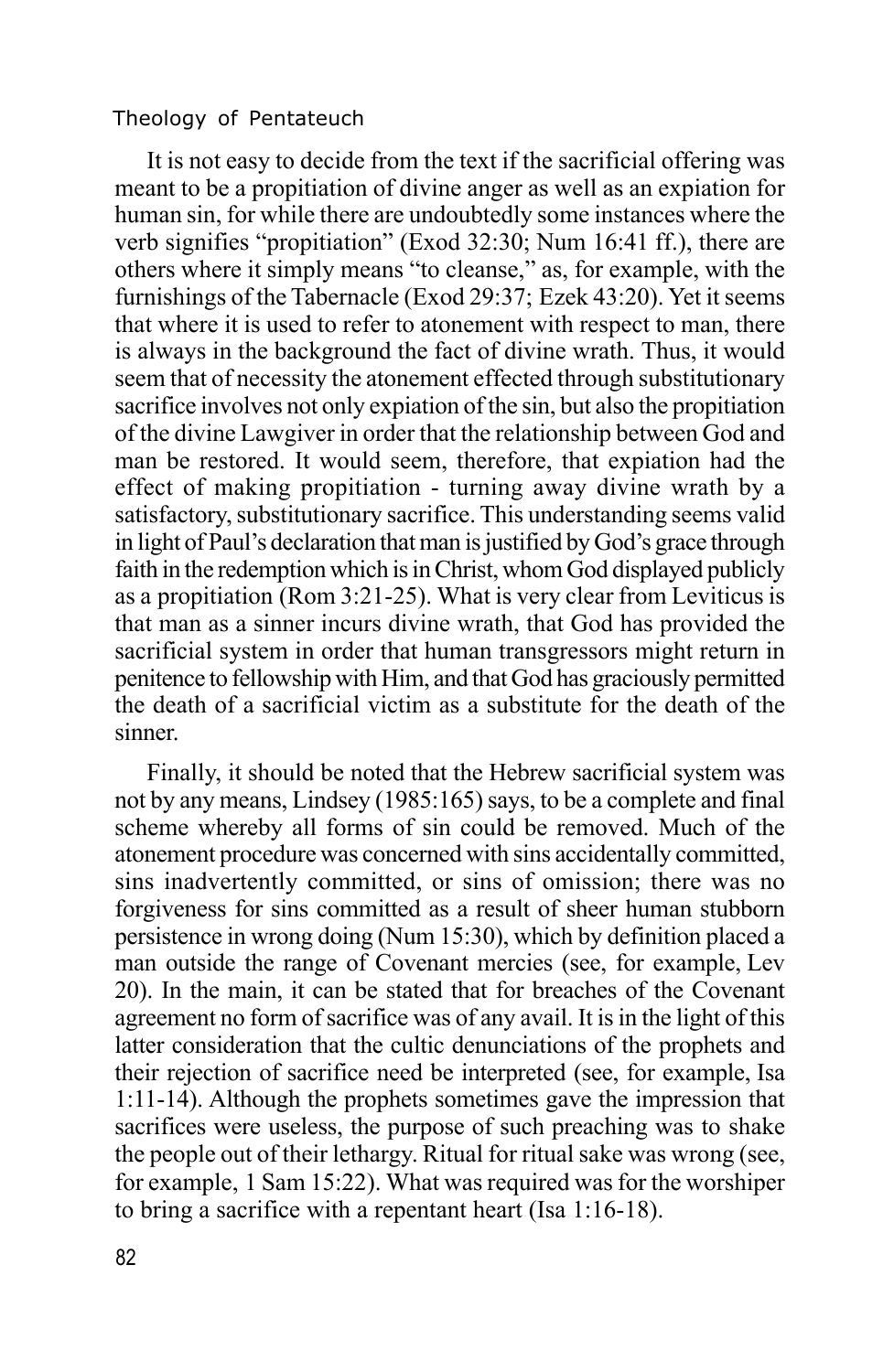#### **The Sacrificial Offerings**

Five offerings were included in the so-called Levitical law which Yahweh revealed to Moses on Mt. Sinai. One of these, always referred to in the plural as the "peace offerings," consisted of three somewhat different offerings; the thank offering, the votive offering, and the freewill offering. Hence, there were seven offerings in all. Since all but the "grain offering" involved the killing of an animal, these offerings are often referred to as (blood) "sacrifices."

#### *The Burnt Offering*

The burnt offering - the concept coming from the Hebrew verb 'olah meaning "that which goes up" (probably so called because the whole sacrifice "went up" in smoke to God) - was distinct in that it was totally consumed on the altar except for the hide or the crop of the bird (Lindsey 1985:173). This seems to be the oldest designated sacrifice (see, for example, Gen 8:20) and the most frequent form of Israel's sacrifices. Lindsey has noted that, like all the Levitical sacrifices, the underlying purpose of the burnt offering was to secure atonement for sins (1:4; see also, for example, Num 15:24-25), though its more immediate purpose was to express total dedication to Yahweh. The verbal picture of a "sweet aroma" ascending to God's nostrils is figurative language describing God's pleasure with the offering and His acceptance of the individual approaching Him (1:9). Although burnt offerings were prescribed for regular daily, weekly, and monthly occasions (see, for example, Exod 29:38-42; Num 28:9-10, 11-15), and as part of the sacrifices offered on the occasion of annual festivals (see, for example, Lev 23), they could also be brought voluntarily by an individual (see, for example, Lev 14:19-20; 15:14-15; 22:17-20).

# *The Grain Offering*

The grain offering - the minhah, which outside of the Levitical system could refer to any gift or offering; see, for example, Gen 4:3- 5; Judges 6:18; 1 Sam 2:17, 29; Mal 2:13), was normally a coarsely ground grain, either wheat or barley, mixed with olive oil and topped with frankincense (Lindsey 1985:176). This offering was to be free of leaven and honey (2:11), but was to be salted like all offerings for the altar (2:13). While a grain offering could be offered by itself as a distinct sacrifice (e.g., 2:14-16; 6:14; Num 5:15), its more common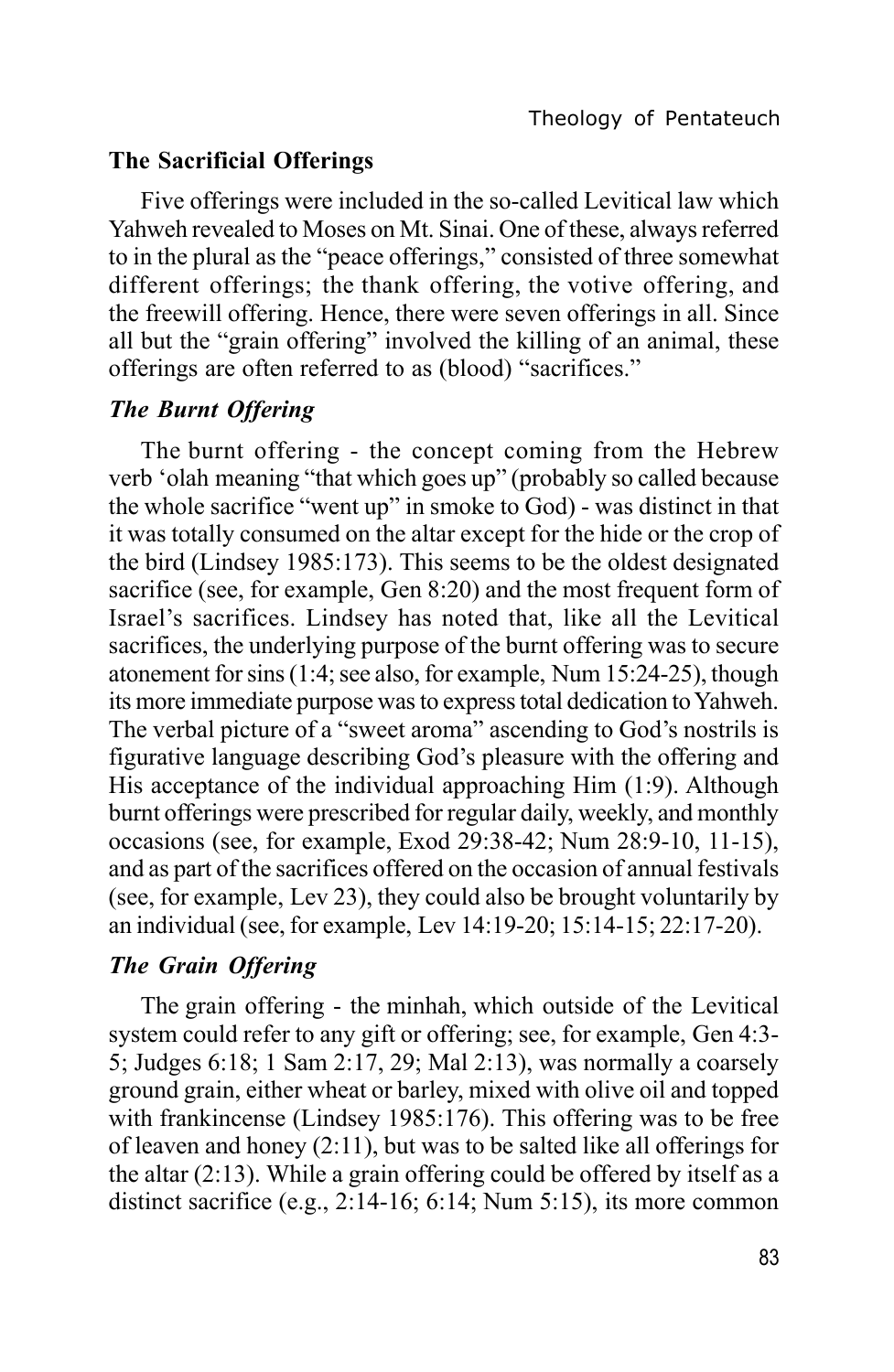use was as an accompaniment to either a burnt or a peace offering. In particular, it always accompanied peace offerings (7:12-14; see, for example, Num 15:4) and normally accompanied burnt offerings, especially the calendrical offerings (Num 28-29). Behind the idea of the grain offering was the recognition that as grain was the primary food for maintaining life, so God was the true source of life and substance and therefore everything the worshiper had belonged to God. From this concept comes the idea that the grain offering was the worshiper's dedication offering, dedicating everything he had to Yahweh from whom it all had come.

# *The Peace Offerings*

The peace offerings - generally described in Leviticus collectively by the Hebrew term *shelamim* - a derivative of the term shalom meaning "completeness," "soundness," "welfare," "peace" - always appears in the plural and has been traditionally translated "peace offerings." These offerings are further quantified in Leviticus by the Hebrew term *zevah* which in English means a "sacrifice." *Zevah* is the common and most ancient sacrifice whose essential rite was eating the flesh of the victim at a feast in which the god of the clan shared by receiving the blood and fat pieces. Thus, *zevah*, the general name for all sacrifices which are eaten at feasts, qualifies the peace offerings as including a communal meal as part of the rite.

Since the Hebrew concept of peace includes health, prosperity, and peace with God, some translate it as a sacrifice of "well-being," while others understand it as a "fellowship" offering because of its distinctive feature of the communal meal after the sacrifice. The peace offering parallels the burnt offering in form but, apparently, not in function as no mention is made of the peace offering effecting atonement, although this might be implied in the normal laying on of hands, the slaying of the animal, the manipulation of the blood, and the burning of the fat portions on the altar, which is virtually identical with the ritual of the sin offering which is the most explicit atoning sacrifice. Lindsey (1985:178) observes that the proper classification of the peace offerings (and its sub-categories discussed below) is that of communal offering because of the communal meal which climaxed the sacrifice. The peace offering was a time of great rejoicing before Yahweh (Dt 12:12, 18-19; 27:7; 1 Kings 8:64-65). It was a time in which the worshipers, their families, and a Levite from their community (and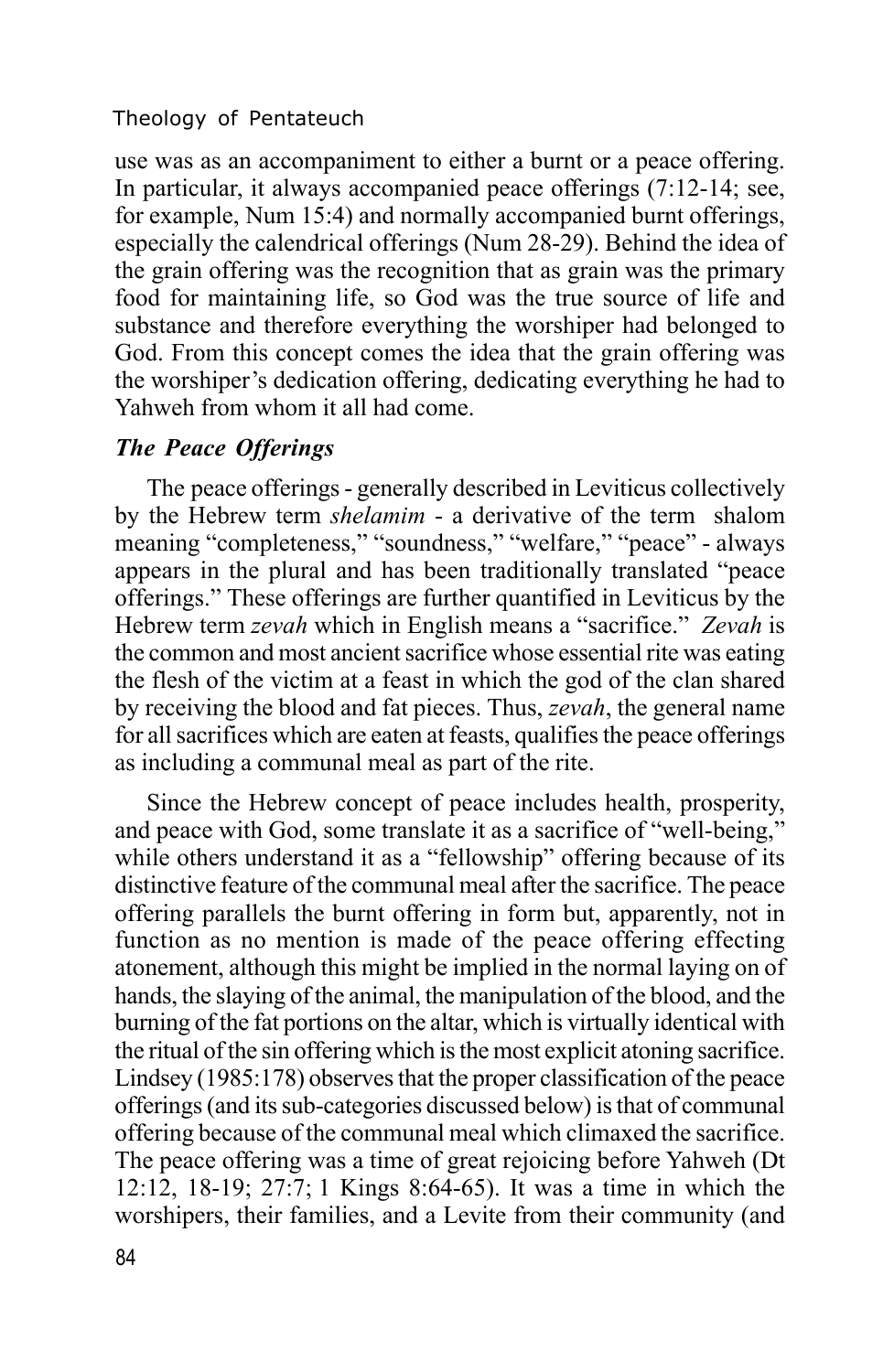also the poor during the Feast of Weeks, Dt 16:11) shared a major portion of the sacrificial meal together before Yahweh (7:11-36).

While the peace offering was primarily an optional sacrifice. It had its function in other aspects of the Levitical system (Lindsey 1985:178). For example, the Feast of Weeks (Pentecost) was the only annual festival for which peace offerings were prescribed (23:19- 20). But this offering was also prescribed for certain special ceremonies of covenant initiation (Exod 24:5) or renewal (Dt 27:7), consecration (see, for example, Exod 29:19-34; Lev 8:22-32; 9:8-21; 1 Kings 8:63) or de-consecration (fulfillment of a Nazarite vow, Num 6:14, 17), as well as for other occasions such as a successful military campaign (1 Sam 11:15). Three subcategories of the peace offering (Lev 7:11-16) suggest occasions or motivations for bringing this sacrifice (Lindsey 1985:178).

- v One is a thanksgiving offering in Hebrew, *thetodah*, meaning "confession" or "acknowledgment" - was the most common type (7:12-15; 22:9), almost synonymous with the peace offering itself (see, for example, 2 Chron 29:31; 33:16; Jer 17:26). This offering was brought as an acknowledgment to other individuals of God's deliverance or blessing bestowed in answer to prayer (see, for example, Ps 56:12-13; 107:22; 116:17-19; Jer 33:11).
- v Another type is the votive (vow) offering in Hebrew, the *neder* - was a ritual expression of a vow (7:16; see, for example, 27:9- 10), or the fulfillment of a vow (see, for example, Num 6:17-20).
- v A third type is the freewill offering in Hebrew, *thenedavah* was brought to express devotion or thankfulness to God for some unexpected blessing (7:16; 22:18-23).

# *The Sin Offering*

It is important to recognize, as Lindsey (1985:180) points out, that although the sin offering and the guilt offering, subsequently discussed, are distinguishable, they clearly have some definite similarities. This is especially the case with regards to their primary function as both can best be described as expiatory offerings. Not all sins could be atoned for by means of a sin offering. Only sins committed unintentionally (these could be sins of omission as well as sins of commission; see, for example, Num 15:22-23) could be atoned for with a sin offering. The sin offering, however, did not cover were sins committed with a defiant attitude (see, for example, Num 15:30 which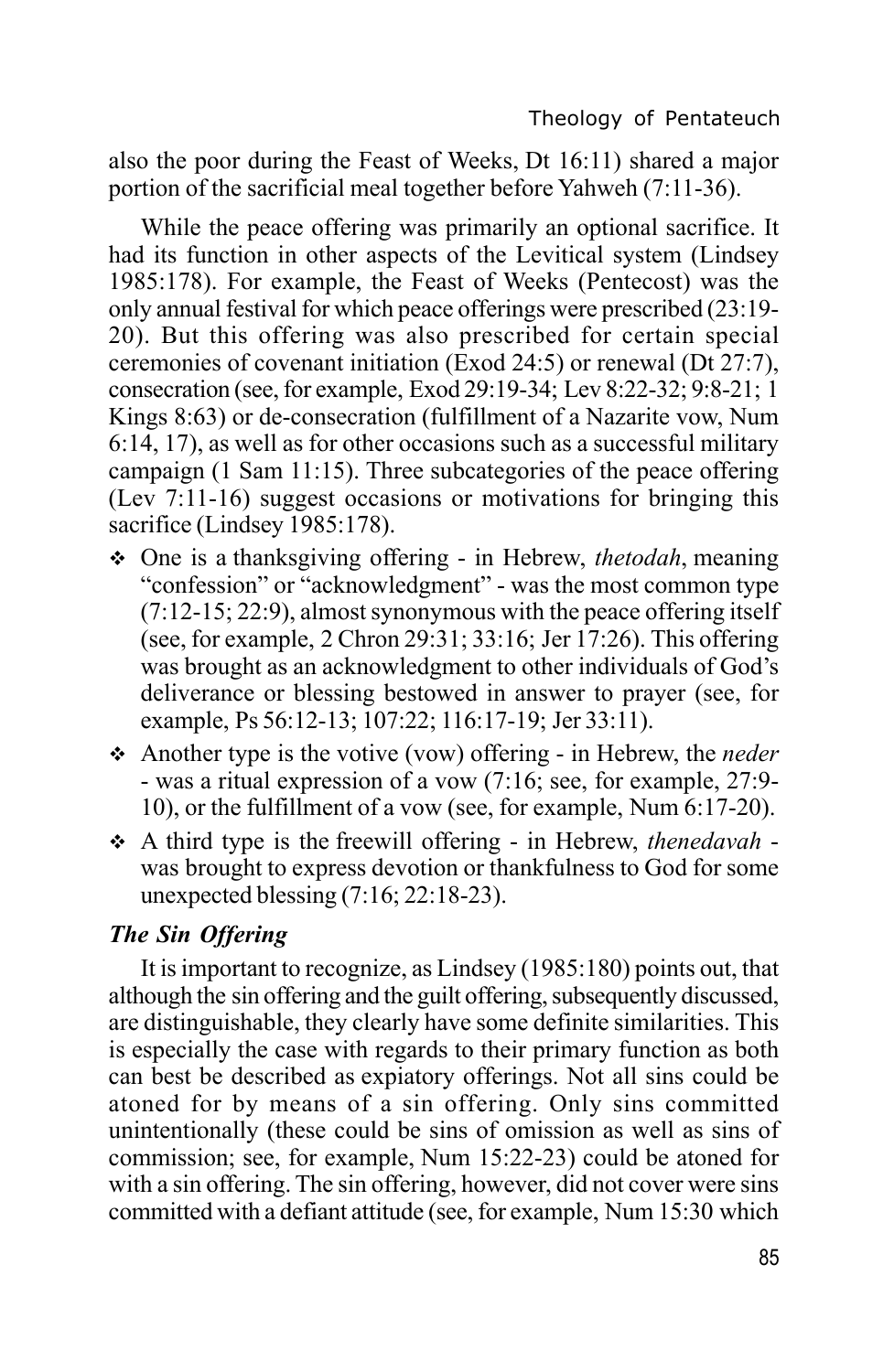literally means "with a high hand") - that is, sin with a purpose of being disobedient to God. For such cases as these, no sin offering could be brought by an individual (Lindsey 1985:180). The only hope for cleansing from such sins lay in the Day of Atonement ritual which provided yearly cleansing from "all their sins" (16:20), "so that they will be clean from all [their] sins" (16:30). The sin offering, therefore, was applicable only for sin not done in a spirit of rebellion against Yahweh and His covenant stipulations, whether they were sins of ignorance (Lev 4), sins without conscious intent (Lev 5), or intentional but non-defiant sins (such as for manslaughter where the act is committed without premeditation).

# *The Guilt Offering*

The guilt or trespass offering - ('*asham*), observes Lindsey (1985:183), was required whenever someone committed a "violation" - an act of misappropriation or denial to another (whether God or man) of his rightful due (see, for example, Num 5:12, 19; Josh 7:1; 22:20; 2 Chron 26:16, 18; 28:22-23). This offering covered violations such as defrauding someone, or trespassing upon another's rights. When such acts came to light and were confessed, the wrong had to be made right with appropriate compensation. For example, if the violation could be assessed for monetary compensation, then the offender was required to bring the ram for the guilt offering as well as compensation in property or silver plus a 20 percent fine (5:16; 6:5). The violations covered by the laws of the guilt offering, pertain, Lindsey (1985:183) writes, to intentional misappropriation of sacred property (5:14-16) and service (see, for example, 14:12, 24), suspected transgressions of divine commands (5:17-19), and the violation of the property rights of others (6:1-7; see also, for example, 19:20-22; Num 5:6-10). The common denominator of the guilt offering, therefore, was an offense that caused damage or loss whether unintentional or deliberate, and either against God or man. The guilt offering, however, is also usually involved with ceremonial defilement and is associated with such ceremonies as the cleansing of a leper (14:1 ff.) or the purification of a women after childbirth (12:1 ff.).

# **Typological Significance of the Sacrificial Offerings**

As has been previously noted, the animal sacrifice served as a type pointing to Christ, theantitype. The following summarizes the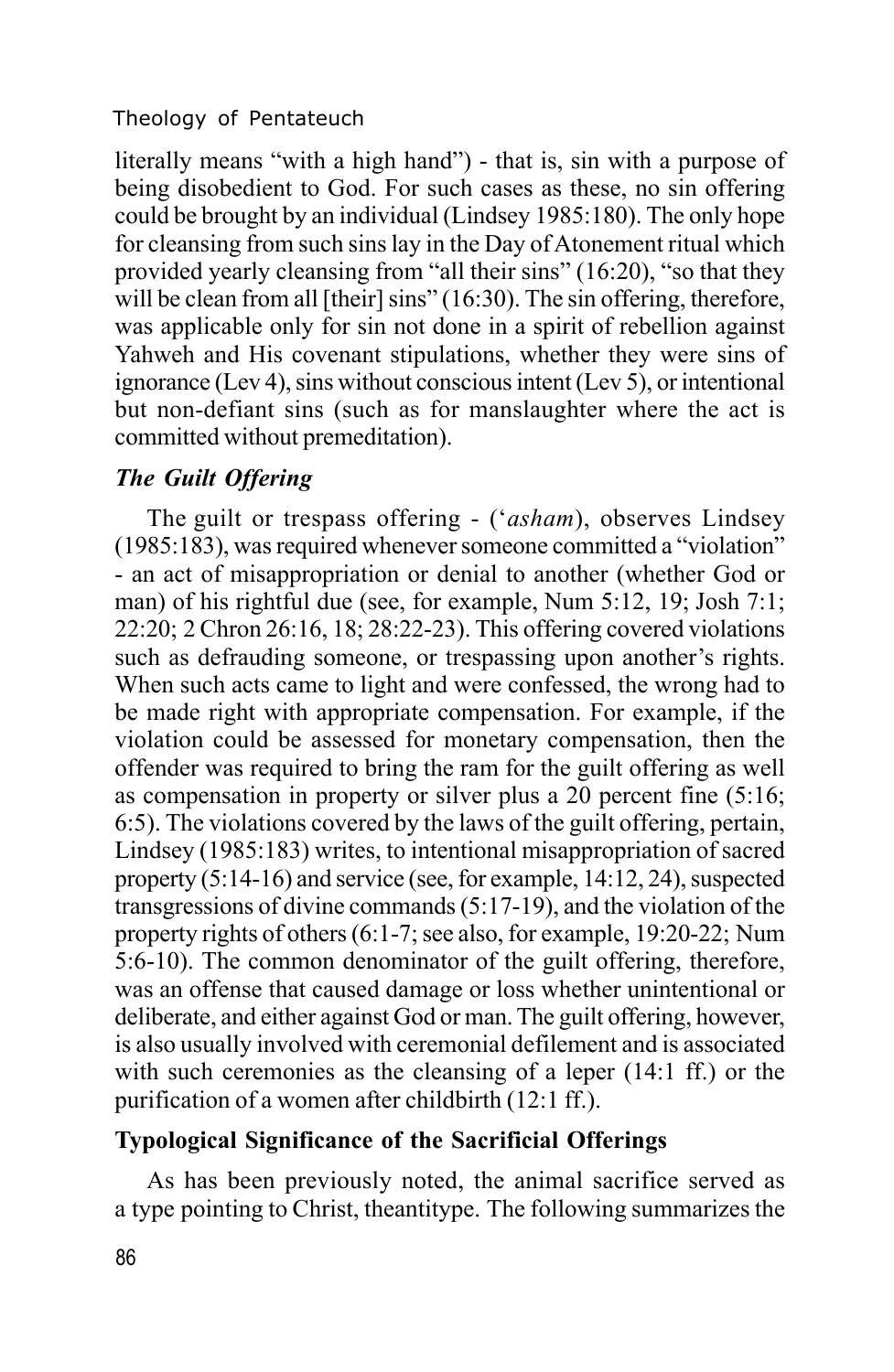typological significance that some see in the various sacrificial offerings. A tabular summation of the typological relationship of the sacrifices is presented in Chart 2.

- $\div$  Typological Significance of the Burnt Offering: While all of the animal offerings pointed to the death of Christ, the burnt offering typified Christ's death not so much as bearing sin as accomplishing the will of God (Lindsey 1985:176). Christ was the Lamb of God (John 1:29) who gave himself in complete dedication to accomplishing God's will. This is indicated in Hebrews 9:14: "Christ ... offered Himself unblemished to God" (see also, for example, Eph 5:1-2; Phil 2:8; Heb 10:5-7).
- $\div$  Typological Significance of the Grain Offering: The grain offering is normally found in conjunction with the burnt or peace/fellowship offerings. The typology of the grain may be understood, therefore, as being complimentary to these blood sacrifices, which typify the substitutionary value of Christ's death on the cross, in the sense that they typify the person of Christ. For example, it may be that the fine flour speaks of His perfect, well-balanced humanity, the oil pictures the Holy Spirit who overshadowed Him at the Incarnation, the frankincense points to the moral fragrance of His person, and the absence of leaven illustrates His separateness from sin (Lindsey 1985:177).
- Typological Significance of the Peace Offering: The typology of the peace offering, Lindsey (1985:180) offers, pictures the fellowship that the New Testament believer has with God and with other believers on the basis of Christ's death on the cross (1) John 1:3). This, Lindsey says, is one aspect of Christ's "making peace through His blood which he shed on the cross" (Col 1:20). Clearly, as Paul reveals, "He Himself is our peace" (Eph 2:14).
- $\div$  Typological Significance Of The Sin Offering: The typology of the sin offering, according to Lindsey (1985:182), emphasizes the death of Christ as a satisfactory substitutionary sacrifice, a ransom, to provide for the forgiveness of sins (2 Cor 5:21; Eph 1:7).
- Typological Significance of the Guilt Offering: The typology of the guilt offering, Lindsey (1985:184) writes, stresses that aspect of Christ's death which atones for the damage or injury done by sin. Isaiah foresaw the death of Christ as a "guilt offering" (Isa 53:10).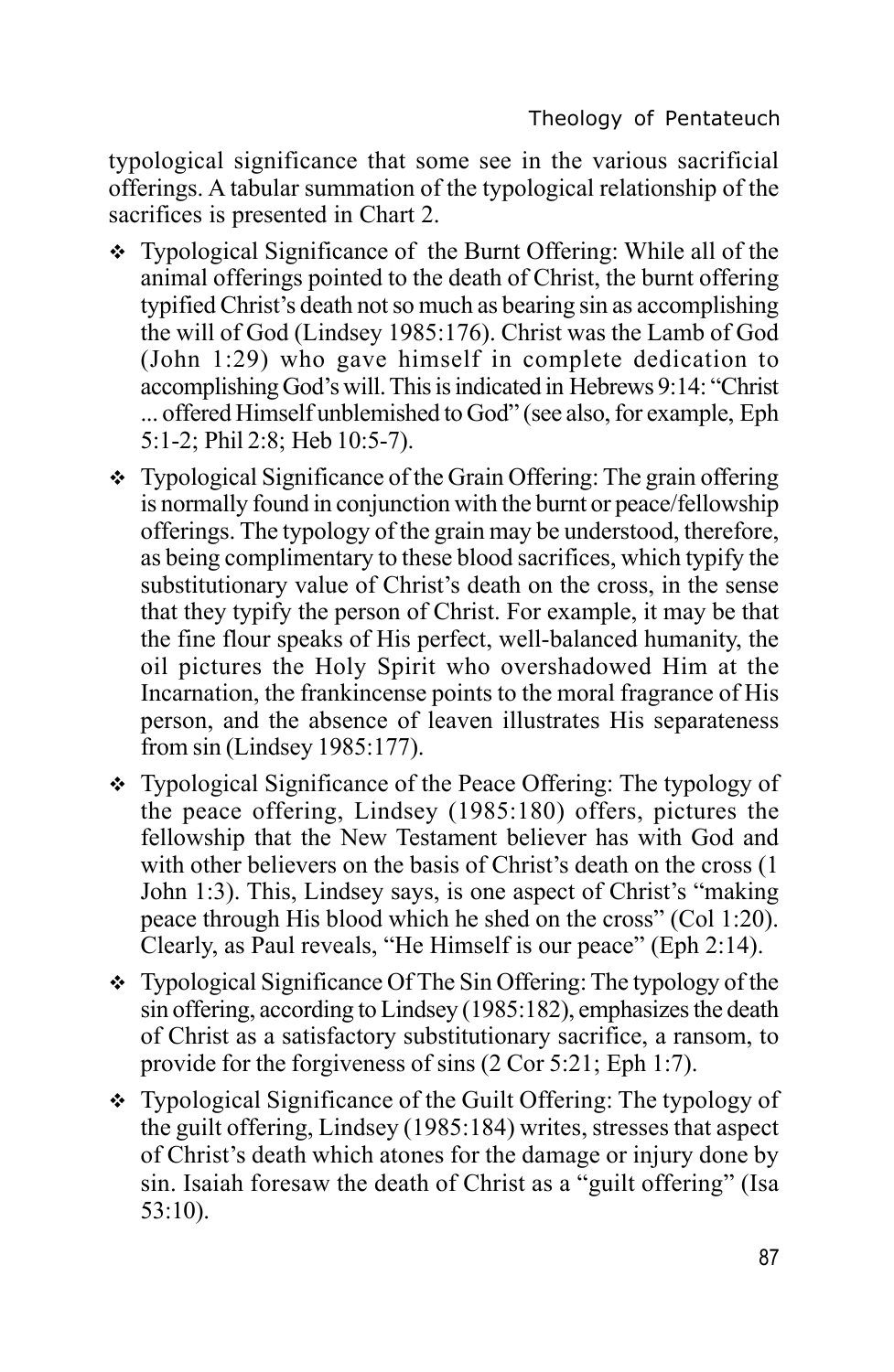#### **Conclusions on the Levitical Sacrificial System**

By way of summary, the Levitical sacrifices had a number of limitations.

1. It must be understood that the sacrifices were limited in their moral efficacy. Furthermore, it must be recognized that empty ritualism was never an acceptable option to God. Thus a truly acceptable sacrifice must be prompted by genuine faith and moral obedience to the revealed will of God (26:14-45, see especially 26:31; see also Pss 40:6-8; 51:16-17; Amos 5:21-24; Heb 10:5-10; 11:4, 6).

2. It is important to understand that, with the possible exception of the Day of Atonement ritual, the sacrifices were limited in scope to certain kinds of personal sins. Further, they did not atone for the sin nature, for the imputed sin of Adam, nor did they include willful acts of sin committed in defiance of God. Therefore, the Levitical sacrificial system did not provide for a complete and final scheme whereby all forms of sin could be removed.

3. The sacrifices were limited in purpose to the covenant preservation and renewal of a redeemed people. The Levitical sacrifices were a part of the worship of a redeemed people in covenant-relationship with their God. While members of the Exodus generation experienced regeneration and justification through faith in the blood of the Passover lamb, each new generation needed to likewise express faith (likely through their faithful celebration of the Passover and Day of Atonement festivals) before their worship of God would be acceptable and truly maintain fellowship with Him.

4. Except for the Day of Atonement ritual, the sacrifices were limited in scope andduration to one sin per sacrifice.. Although the forgiveness was temporary in the sense that each sin required another sacrifice, the forgiveness was real in the sense that God truly forgave the individual. This is consistent with Genesis 15:6 which reveals that God counted Abraham's faith as righteousness.

5. It must be noted that the efficacy of sacrifice was not inherent in the animals sacrificed or in any or all parts of the sacrificial ritual. Rather God provided atonement and forgiveness on the basis of the all-sufficient sacrifice that Jesus Christ would offer on the cross. His death was "a sacrifice of atonement" which God accepted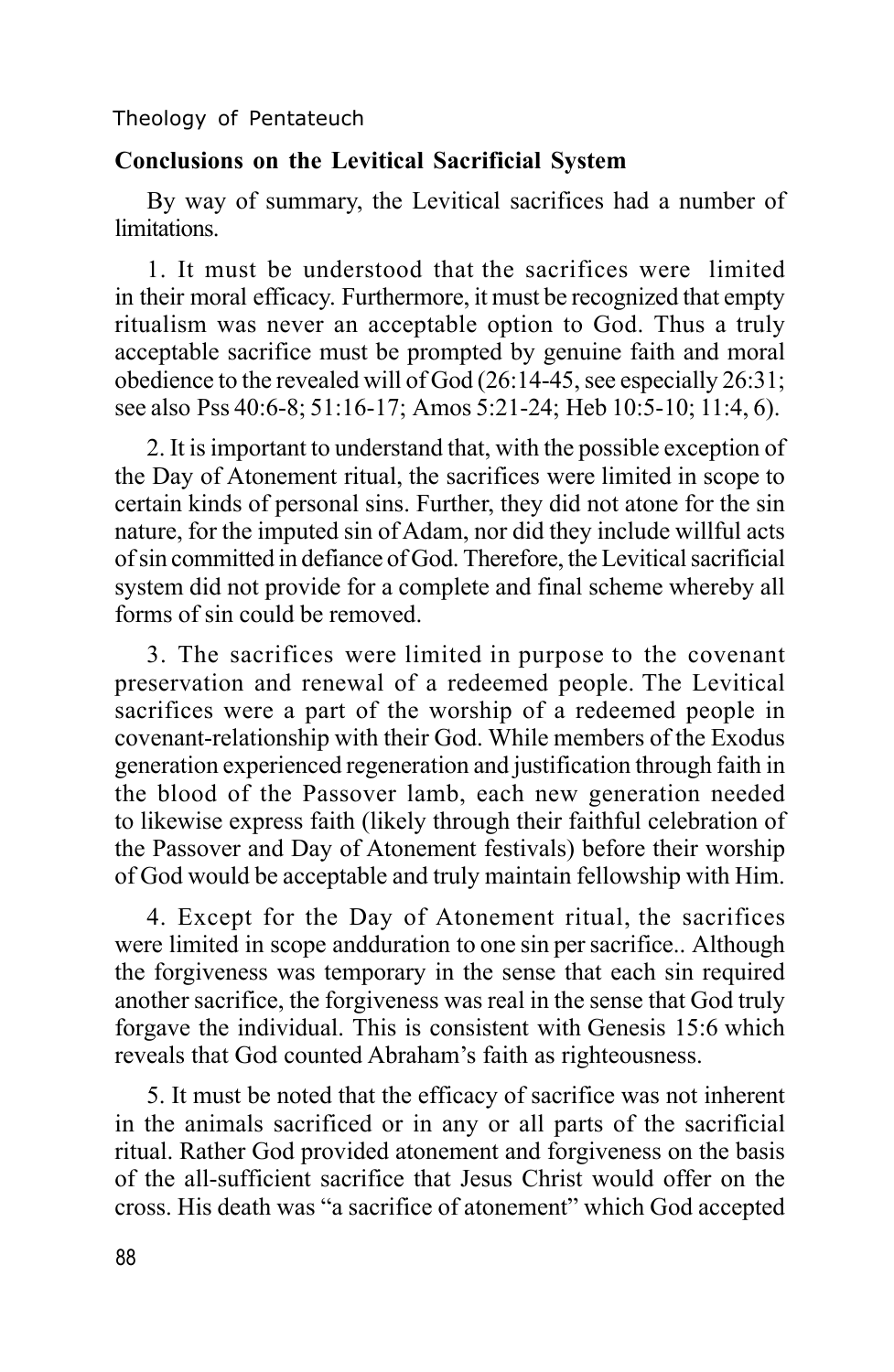as paid in full for the forgiveness which He had extended before the Cross (Rom 3:25). It is on the basis of Christ's death alone as the one truly efficacious sacrifice for all sin that the Levitical sacrifices were validated, as it were, in the mind of God - Christ is the Lamb of God who was slain from the foundation of the world (Rev 13:8; see, for example, 1 Pet 1:19-20). It is evident from this that the efficacious value of the sacrifices was derivative rather than original. It is in this sense that the author of Hebrews asserts, "It is impossible for the blood of bulls and goats to take away sins" (Heb 10:4). Nevertheless, the spiritual benefits experienced by the Old Testament believers were just as real as the benefits experienced by New Testament believers.

In the final analysis, the Levitical sacrifices were efficacious for restoring the covenant-relationship. However, when offered in faith, it was also efficacious for the actual forgiveness of particular sins,. But this efficacy was derivative, needing to be validated by the one all-sufficient sacrifice of Christ on the cross.

#### **The Feasts**

The demands of holiness in approach to Yahweh also require strict adherence to the times of holy convocations appointed by Yahweh. These included the weekly Sabbath (23:3), and the yearly festivals of the Passover and the Feast of Unleavened Bread (23:4-8), the Feast of First Fruits (23:9-14), the Feast of Pentecost (23:15-22), the Feast of Trumpets (23:23-25), the Day of Atonement (23:26-32), and the Feast of Tabernacles (23:33-44). In the context of the need to be a holy nation to Yahweh in covenant-relationship, Israel needed to be reminded of the unique set of circumstances by which they were called to that relationship. While the purpose of these convocations was multidimensional, it would seem that a major reason for them was to remind Israel of the historical basis for their worship, and to provide a context within which worship could be expressed to Yahweh for what He had done, was doing, and was yet going to do for Israel.

All of these festivals were associated with the agricultural season. To properly appreciate the importance of the seasonal associations of these festivals it is necessary to know at least the essentials of the climatic conditions of the Land of Israel. The wet season began late in the seventh month of Tishri with the early rains. Plowing began in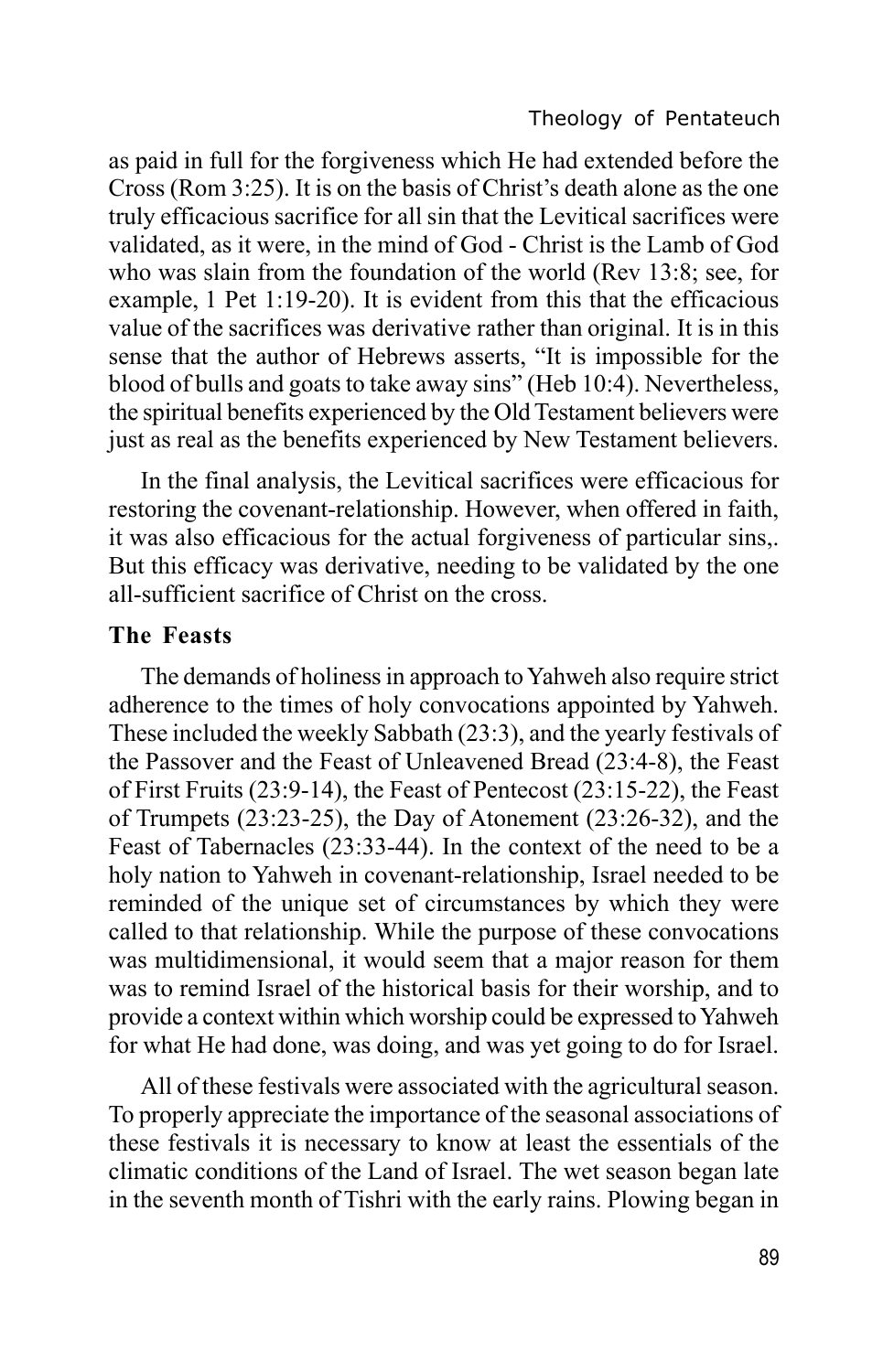the eighth month followed in the ninth month of Kislev by the planting of the grain crops (wheat and barley). The winter season was therefore a time of crop growth. The latter rains occur in about the first month of Abib/Nisan and end in the second month which begins the dry season. Harvesting began during the dry season–first barley and then wheat. The summer crops - grapes, olives, and fruits - ripened during the rain-less summer months and were gathered in before the early rains in the fall, which began the agricultural cycle all over again. A tabular summary, derived in part from Hannah (1985:127), is presented below in Chart 3 showing the relationship between the Hebrew calendar months, festivals, and agricultural seasons.

#### **1. The Passover**

The Passover (pesah) was the first of three annual pilgrimage festivals and was celebrated on the 14th of Nisan (post-Exilic; formerly Abib, Exod 13:4), thereafter continuing as the Feast of Unleavened Bread from the 15th to the 21st. Nisan marked the beginning of the religious or sacred new year (Exod 12:2). The Hebrew term pesah is from a root meaning "to pass (or spring) over," and signifies the passing over (sparing) of the house of Israel when the firstborn of Egypt were slain (Exod 12). The Passover itself refers only to the paschal supper on the evening of the 14th, whereas the following period, 15th to the 21st, is called the Feast of Unleavened Bread (Exod 12; 13:1- 10; Lev 23:5-8; Num 28:16-25; Dt 16:1-8).

Institution and Celebration: The purpose for its institution was to commemorate the deliverance of Israel from Egyptian bondage and the sparing of Israel's firstborn when God smote the firstborn of Egypt. In observance of the first Passover, on the 10th of Nisan the head of each family sets apart a lamb without blemish. On the evening of the 14th the lamb was slain and some of its blood sprinkled on the door posts and lintel of the house in which they ate the Passover as a seal against the coming judgment upon Egypt. The lamb was then roasted whole and eaten with unleavened bread and bitter herbs. Any portion remaining was to be burned the next morning. Each was to eat in haste with loins girded, shoes on the feet, and staff in hand.

Later Observance: After the establishment of the priesthood and Tabernacle, the celebration of the Passover differed in some particulars from the Egyptian Passover. These distinctions were: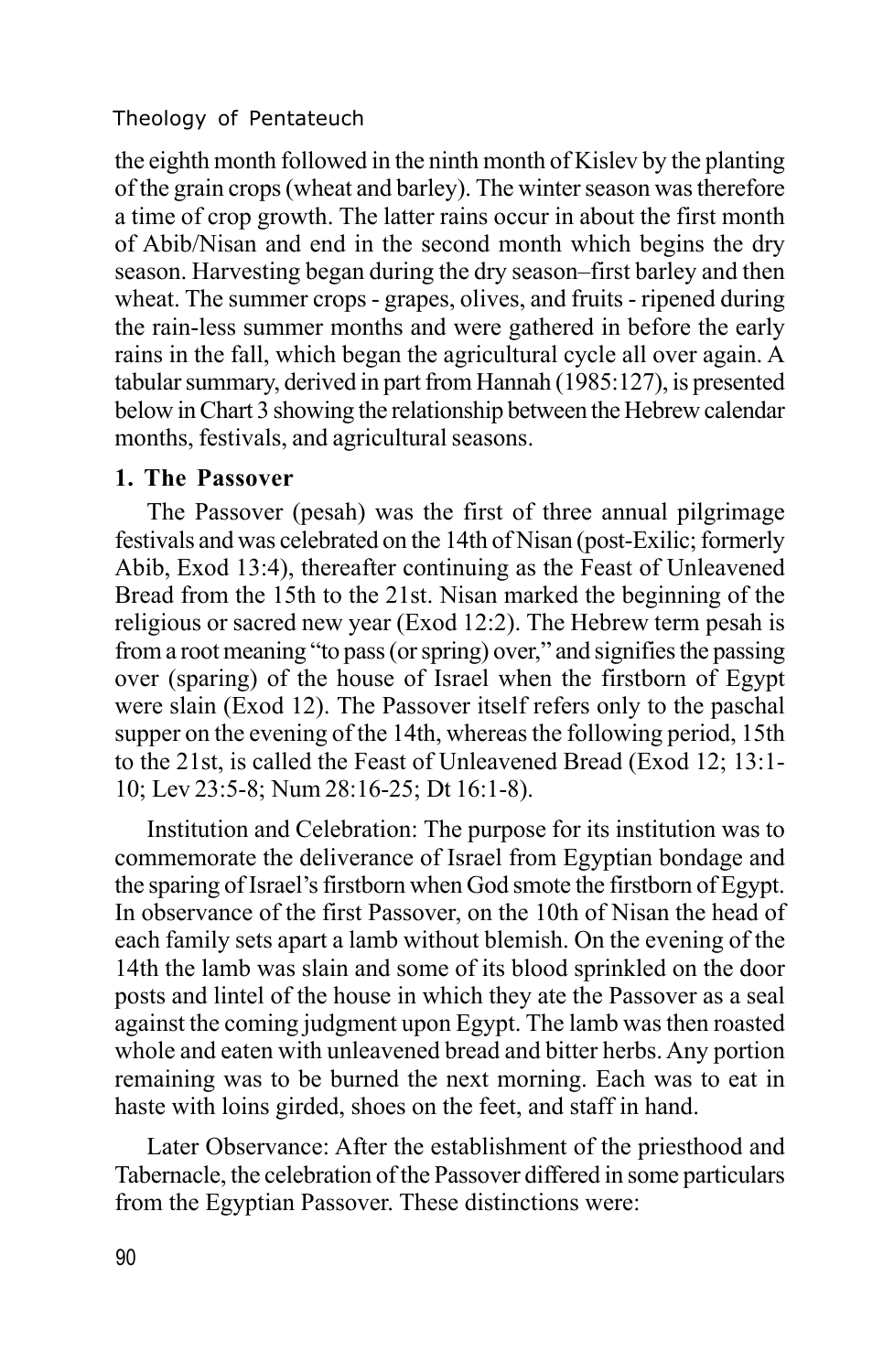- $\triangleright$  the Passover lamb was to be slain at the sanctuary rather than at home (Dt 16:5-6);
- $\triangleright$  the blood was sprinkled upon the altar instead of the door posts;
- $\triangleright$  besides the family sacrifice for the Passover meal, there were public and national sacrifices offered each of the seven days of the Feast of Unleavened Bread (Num 28:16-24);
- $\triangleright$  the meaning of the Passover was recited at the feast each year (Exod 12;24-27);
- $\geq$  the singing of the Hallel (Pss. 113-118) during the meal was later instituted;
- $\geq$  a second Passover on the 14th day of the second month was to be kept by those who were ceremonially unclean or away on a journey at the time of its regular celebration on the 14th of Nisan (Num 9:9-12).

The Passover was one of the three feasts in which all males were required to come to the sanctuary. They were not to appear emptyhanded, but were to bring offerings as the Lord had prospered them (Exod 23:14-17; Dt 16:16-17). It was unlawful to eat leavened food after midday of the 14th, and all labor, with few exceptions, ceased. After appropriate blessings a first cup of wine was served, followed by the eating of a portion of the bitter herbs. Before the lamb and the unleavened bread were eaten, a second cup of wine was provided at which time the son, in compliance with Exodus 12:26, asked the father the meaning and significance of the Passover feast. An account of the Egyptian bondage and deliverance was recited in reply. The first portion of the Hallel (Pss. 113-114) was then sung and the paschal supper eaten, followed by the third and fourth cups of wine and the second part of the Hallel (Pss. 115-118).

#### **2. The Feast of Unleavened Bread**

Both the Passover and the Feast of Unleavened Bread, which imme-diately followed, commemorated the Exodus, the former in remem-brance of God's "passing over" the Israelites when He slew the firstborn of Egypt, and the latter, to keep alive the memory of their afflictions and God's bringing them out in haste from Egypt ("bread of affliction" Dt 16:3). The first and last days of this feast were Sabbaths in which no servile work could be done, except the necessary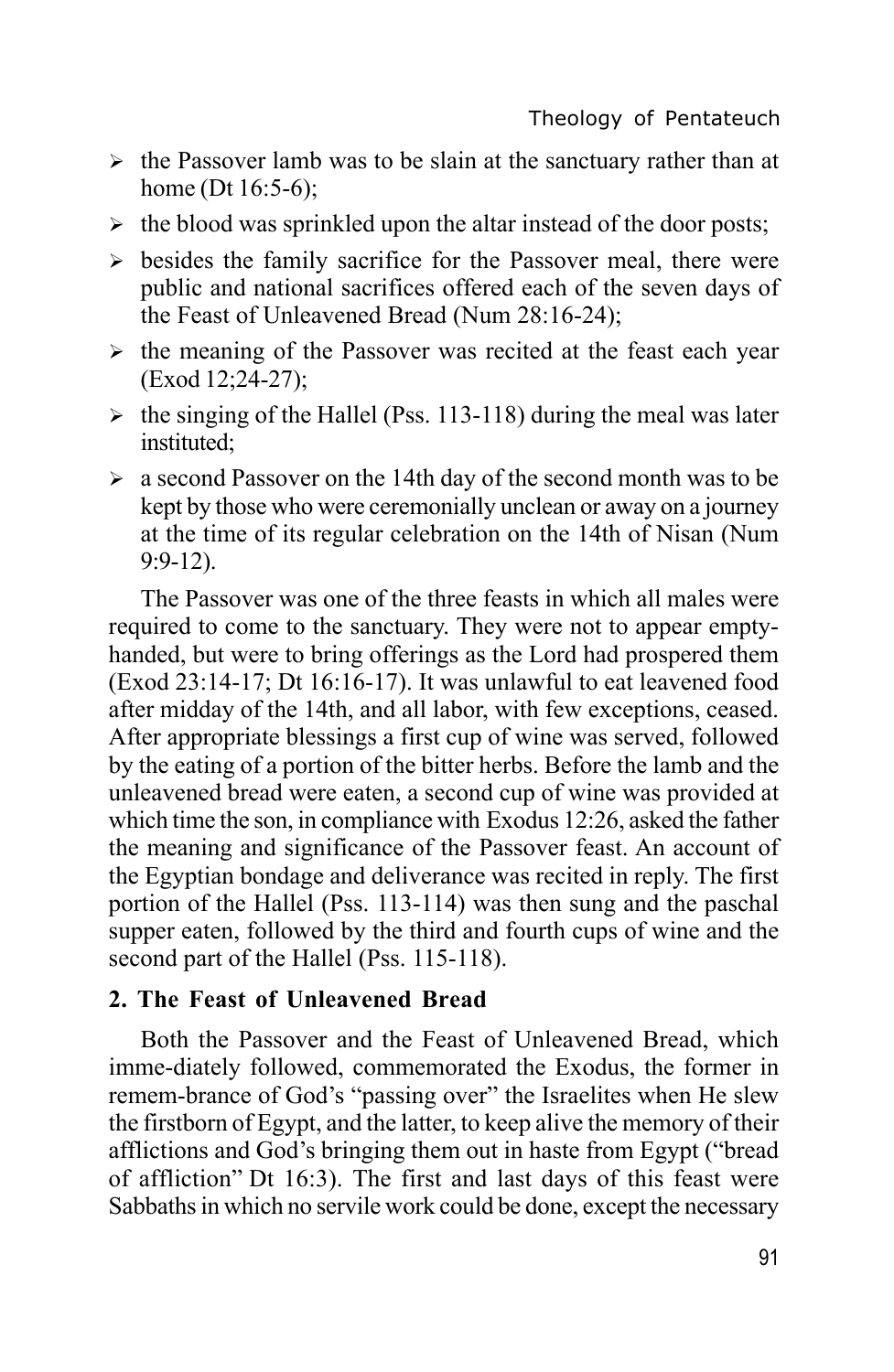preparation of food. The Passover season marked the beginning of the grain harvest in Palestine.

# **3. The Feast of First Fruits**

On the second day of Unleavened Bread (16th Nisan), a sheaf of the first fruits of the barley harvest was to be presented as a wave offering (23:9-11). The ceremony came to be called "the omer ceremony" from the Hebrew for sheaf, omer.

# **4. The Feast of Weeks (Pentecost)**

The Feast of Weeks was to be observed fifty days (seven weeks) after the Passover (Exod 34:22; Lev 23:15-22; Dt 16:9-10) and for this reason came to be known in New Testament times as "Pentecost" (see, for example, Acts 2:1). It is also called the "Feast of Harvest" (Exod 23:16) and the "Day of First-fruits" (Num 28:26).

The Feast of Weeks was a one-day festival in which all males were to appear at the sanctuary, and a Sabbath in which all servile labor was suspended. The central feature of the day was the offering of two loaves of bread for the people from the first fruits of the wheat harvest (23:17). As the omer ceremony signified the harvest season had begun, the presentation of the two loaves indicated its close. It was a day of thanksgiving in which freewill offerings were made (Dt 16:10-12). The festival day signified the dedication of the harvest to God as the provider of all blessings. Although it was a day of "sacred assembly" (23:21) in which there were an assortment of blood sacrifices, the Feast of Weeks was also a time to "rejoice before Yahweh" and to share with family members and with the poor the abundant provisions of food (Dt 16:10-12) that Yahweh had provided.

The Old Testament does not specifically give any historical significance for the day, the Feast of Weeks being the only one of the three great agricultural feasts which does not commemorate some event in Jewish history. Later tradition, on the basis of Exodus 19:1, taught that the giving of the law at Sinai was fifty days after the Exodus and Passover, and as a result shabu'ot has also become known as the Torah festival. The Book of Ruth, which describes the harvest season, is read at the observance of the Feast of Weeks. The significance of this day for the New Testament is set forth in Acts 2,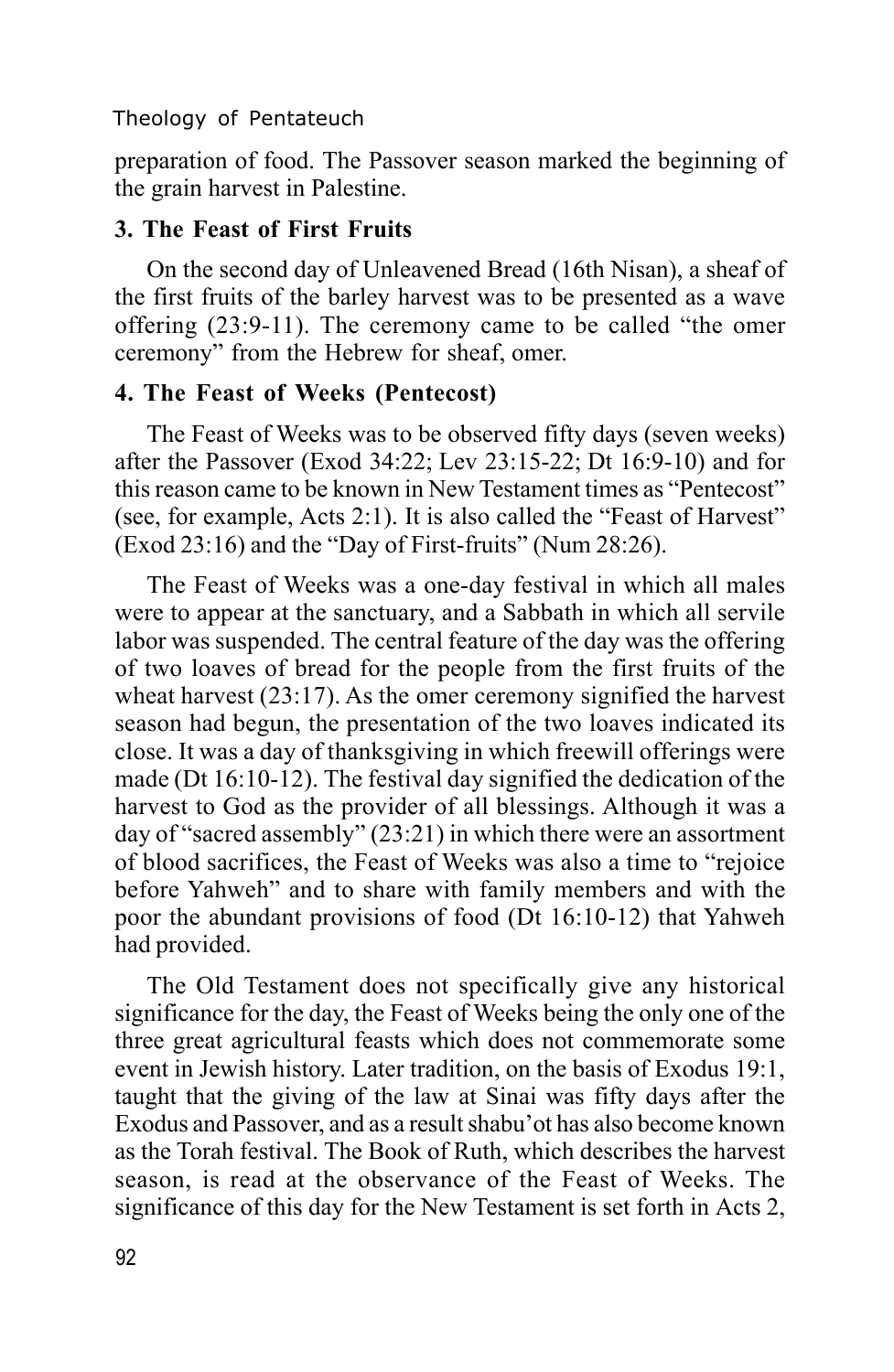when on the day of Pentecost the Church had its beginning with the pouring out of the Spirit on the believers gathered in Jerusalem.

### **5. The Feast of Trumpets**

The new moon of the seventh month (1st of Tishri) constituted the beginning of the civil new year and was designated as ro'sh hashshana, "the first of the year," or yom teru'a, "day of sounding" (the trumpet). The blowing of the shofar, or ram's horn, occupied a significant place on several other occasions, such as the monthly new moon and the Year of Jubilee, but especially so at the beginning of the new year, hence its name - Feast of Trumpets. The Hebrew calendar actually began with the moon of Nisan in the spring at the beginning of the month (Exod 12:2), but since the end of the seventh month, Tishri, usually marked the beginning of the rainy season in Palestine when the year's work of plowing and planting began, Tishri was constituted as the beginning of the economic and civil year. Business transactions, sabbatical years and jubilee years were all determined from the first of the seventh month.

The day was observed as a sabbatical feast day with special sacri-fices, and looked forward to the solemn Day of Atonement ten days later.

#### **6. The Day of Atonement**

The annual Day of Atonement (yom hakkippurim) is set forth in Leviticus 16; 23:27-32 as the supreme act of national atonement for sin. It took place on the 10th day of the seventh month, Tishri, and fasting was commanded from the evening of the 9th day until the evening of the 10th day, in keeping with the unusual sanctity of the day. On this day an atonement was effected for the people, the priesthood, and for the sanctuary itself because it "dwelled with them in the midst of their uncleanness" (16:16).

This ritual was divided into two acts, one performed on behalf of the priesthood, and one on behalf of the nation Israel. The high priest, who had moved a week previous to this day from his own dwelling to the sanctuary, arose on the Day of Atonement, and having bathed and laid aside his regular high priestly attire, dressed himself in holy white linen garments, and brought forward a young bullock for a sin offering for himself and for his house. The other priests who on other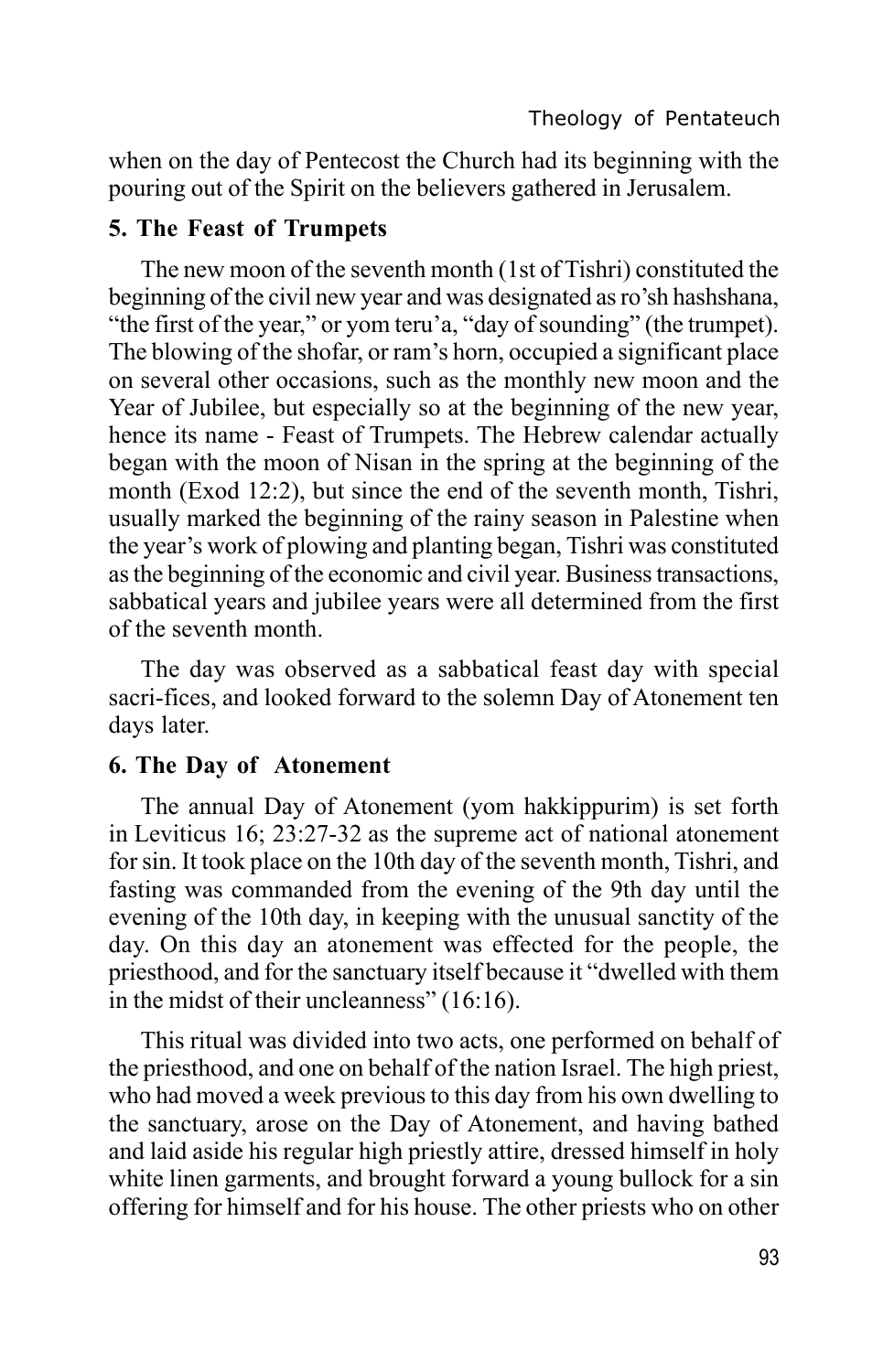occasions served in the sanctuary on this day took their place with the sinful congregation for whom atonement was to be made (16:17). The high priest slew the sin offering for himself and entered the holy of holies with a censor of incense, so that a cloud of incense might fill the room and cover the ark in order that he would not die. Then he returned with the blood of the sin offering and sprinkled it upon the mercy seat on the east, and seven times before the mercy seat for the symbolic cleansing of the holy of holies which was defiled by its presence among the sinful people. Having made atonement for himself, he returned to the court of the sanctuary.

The high priest next presented the two goats, which had been secured as the sin offering for the people, to the Lord at the door of the Tabernacle and cast lots over them; one lot marked to Yahweh, and the other for the scapegoat. The goat upon which the lot had fallen for Yahweh was slain, and the high priest repeated the ritual of sprinkling the blood as before. In addition, he cleansed the holy place by a seven-fold sprinkling, and lastly, cleansed the altar of burnt offering.

The high priest then took the live goat, the scapegoat, which had been left standing at the altar, and, laying hands upon it, confessed over it all the sins of the people. After that, the scapegoat was sent into an uninhabited wilderness bearing the iniquity of the nation of Israel, thus symbolizing the removal of Israel's sins.

#### **7. The Feast of Tabernacles**

The Feast of Tabernacles (hag hassukkot), the third of the pilgrimage feasts, was celebrated for seven days from the 15th to 21st day of Tishri, the seven month. It was followed by an eighth day of holy convocation with appropriate sacrifices (Lev 23:33 ff.; Num 29:12-38; Dt 16:13-15). It was also called "the Feast of Ingathering" (Exod 23:16) for the autumn harvest of the fruits and olives, with the ingathering of the threshing floor and the wine press, which occurred at this time (Lev 23:39; Dt 16:13). It was the outstanding feast of rejoicing in the year, in which the Israelites, during the seven day period, lived in booths or huts made of boughs in commemoration of their wilderness wanderings when their fathers dwelt in temporary shelters. The whole family was to recall the hardships of the past and to give thanks for the abundance of Canaan, the land in which their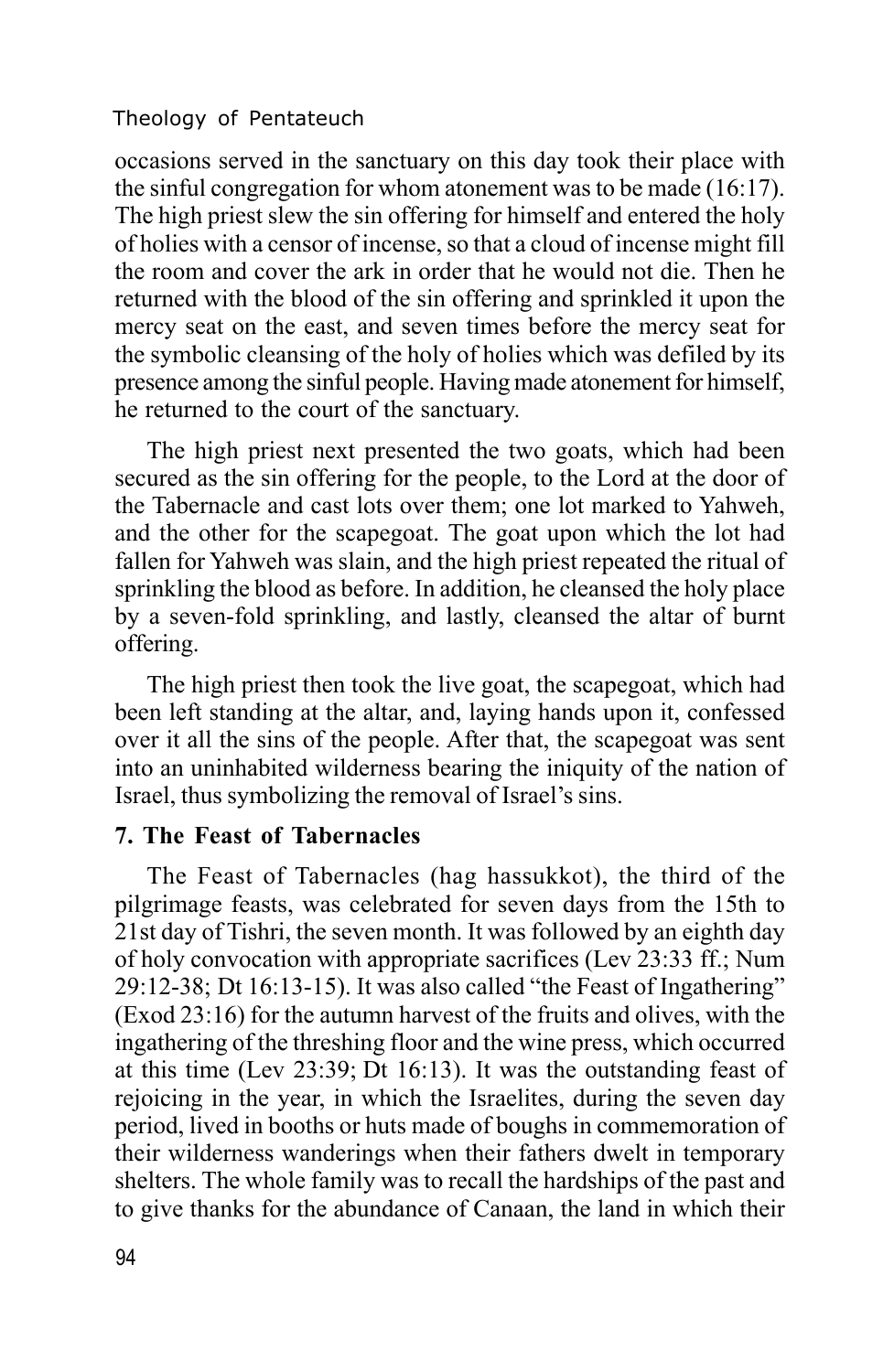joy could "be complete" (Dt 16:25). According to Numbers 29:12-34, a large number of burnt offerings and one sin offering were sacrificed each day. Sacrifices were more numerous during this feast than at any other, consisting of the offering of 189 animals for the seven day period.

When the feast coincided with a sabbatical year, the law was read publicly to the entire congregation at the sanctuary (Dt 31:10-13). As Josephus and the Talmud indicate, new ceremonies were gradually added to the festival, chief of which was the simhat bet hasho'ebah, "the festival of the drawing of water." In this ceremony a golden pitcher was filled from the pool of Siloam and returned to the priest at the Temple amid the joyful shouts of the celebrants, after which the water was poured into a basin at the altar (see, for example, John 7:37-38). At night the streets and temple court were illuminated by innumerable torches carried by the singing, dancing pilgrims. The booths were dismantled on the last day, and the eighth day which followed was observed as a sabbath day of holy convocation. The feast is mentioned by Zechariah as a joyous celebration in the Millennium (Zech 14:16).

On the twenty-second of the month a holy convocation brought to an end not only the Feast of Tabernacles but the whole cycle of feasts starting with the Passover. God had blessed His people both materially and spiritually, and they were never to forget all of His benefits (see, for example, Dt 8:10-14).

# **Typological Significance of Israel's Festivals**

1. Typological Nature of the Feasts: That the feasts of Leviticus 23 are types which prophesied God's redemptive program for Israel are well argued for by dispensationalists. More accurately translated as "appointed times," these celebrations were integral, essential, and interdependent components of an annual cycle of worship which traced the progressive steps by which God would redeem a sinful and rebellious Israel and ultimately bring His covenant people into the blessings and joy of the Messianic (Millennial) Kingdom.

2. The typology of the first four feasts has historically been fulfilled; Passover predicted the death of Christ as Redeemer, Unleavened Bread the separated life of the redeemed, First Fruits the resurrection of Christ, and Weeks (or Pentecost) the coming of the Holy Spirit. It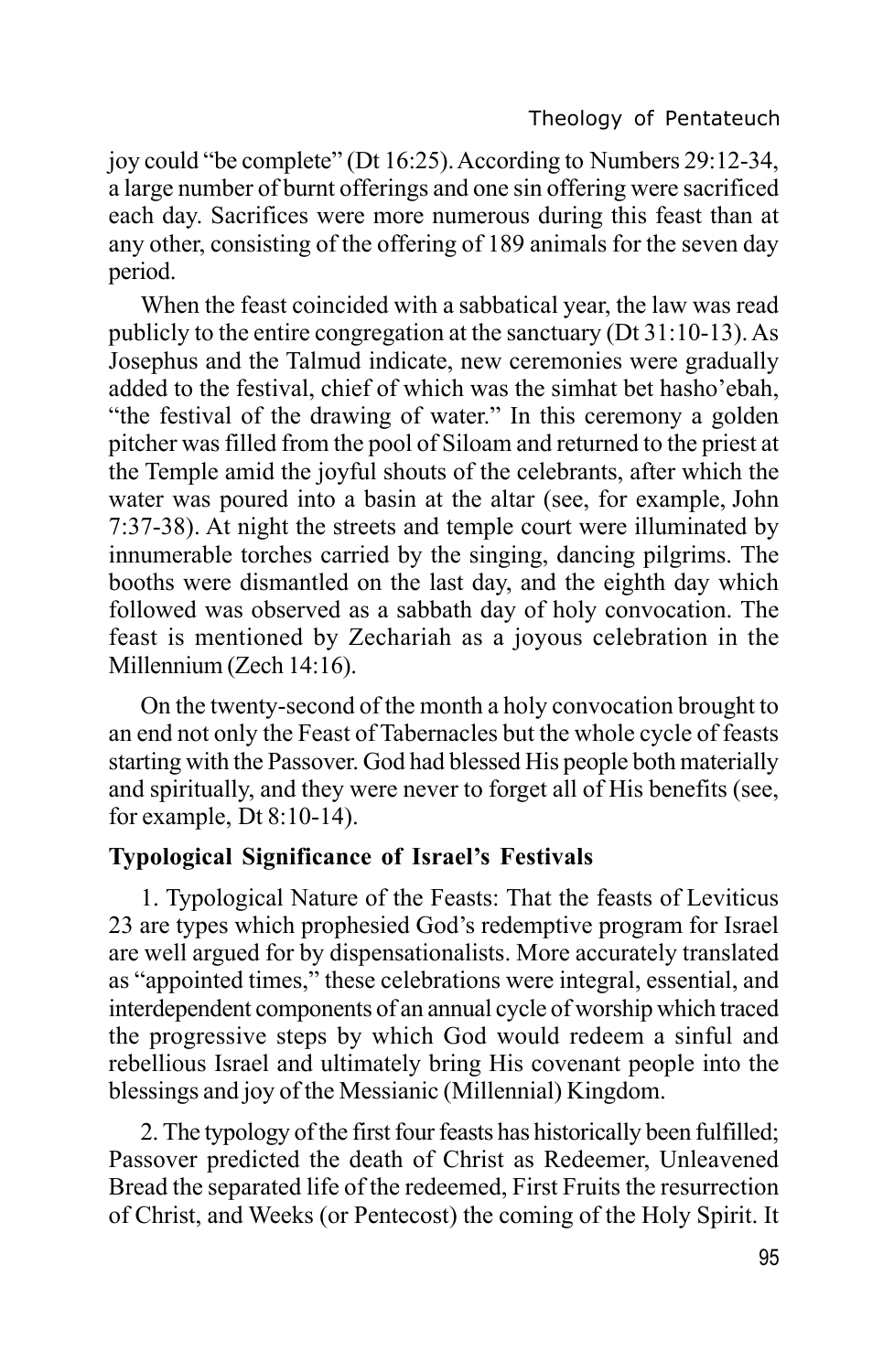is important to note here that the church was not foreshadowed by the Feast of Pentecost, for it is not revealed in the typology of any of the feasts. Rather, the church benefits from God's fulfillment of the promise made to Abraham concerning the blessing of the nations, which blessing is fulfilled through the Seed of Abraham, namely, Christ (see Gal 3:16).

3. It is also important to recognize that leaven in the feasts expressed the idea of continuity, not sin. Thus, in the Feast of Unleavened Bread its absence pictured the break from dependence upon life in Egypt. Its presence in the loaves of Pentecost connected the first fruits of the barley crop with the end of the wheat harvest fifty days later, thus, typologically demonstrating the continuity between the resurrection of Christ and the pouring out of the Spirit. Because each feast was an essential part of the annual cycle, the historical typological fulfillment of the first four makes necessary an equally literal, future historical fulfillment for the last three.

While the historical significance of each feast is important in the religious and social life of the nation of Israel, it is their relation to the future that is most important - the feast as a type finds its fulfillment in the antitype, which for the most part has salvific and/or eschatological significance which is centered in Christ.

- v **Feast of Passover**: Scripture clearly indicates that the typology of this feast was fulfilled in Christ's death on the cross. There He satisfied every requirement of the Passover lamb in His person and work. The prior identification of Christ as the Lamb of God by John the Baptist (John 1:29) and the later reference by Paul (1 Cor 5:7) to the sacrificial death of Christ as the typical fulfillment of the Passover, establish the identity of this antitype beyond controversy.
- v **Feast of Unleavened Bread**: The key to identifying the antitype of this feast lies in its connection with the Passover, in particular, in noting the causal relationship between the two and the parallel in their antitypes, and in understanding the meaning of the type. In the context of the original Passover the leaven basically and historically represented a continuity between the old life in relation to Egypt and the new life in relation to Yahweh. Its domestic use assured a link from the daily bread of one day to the next. For a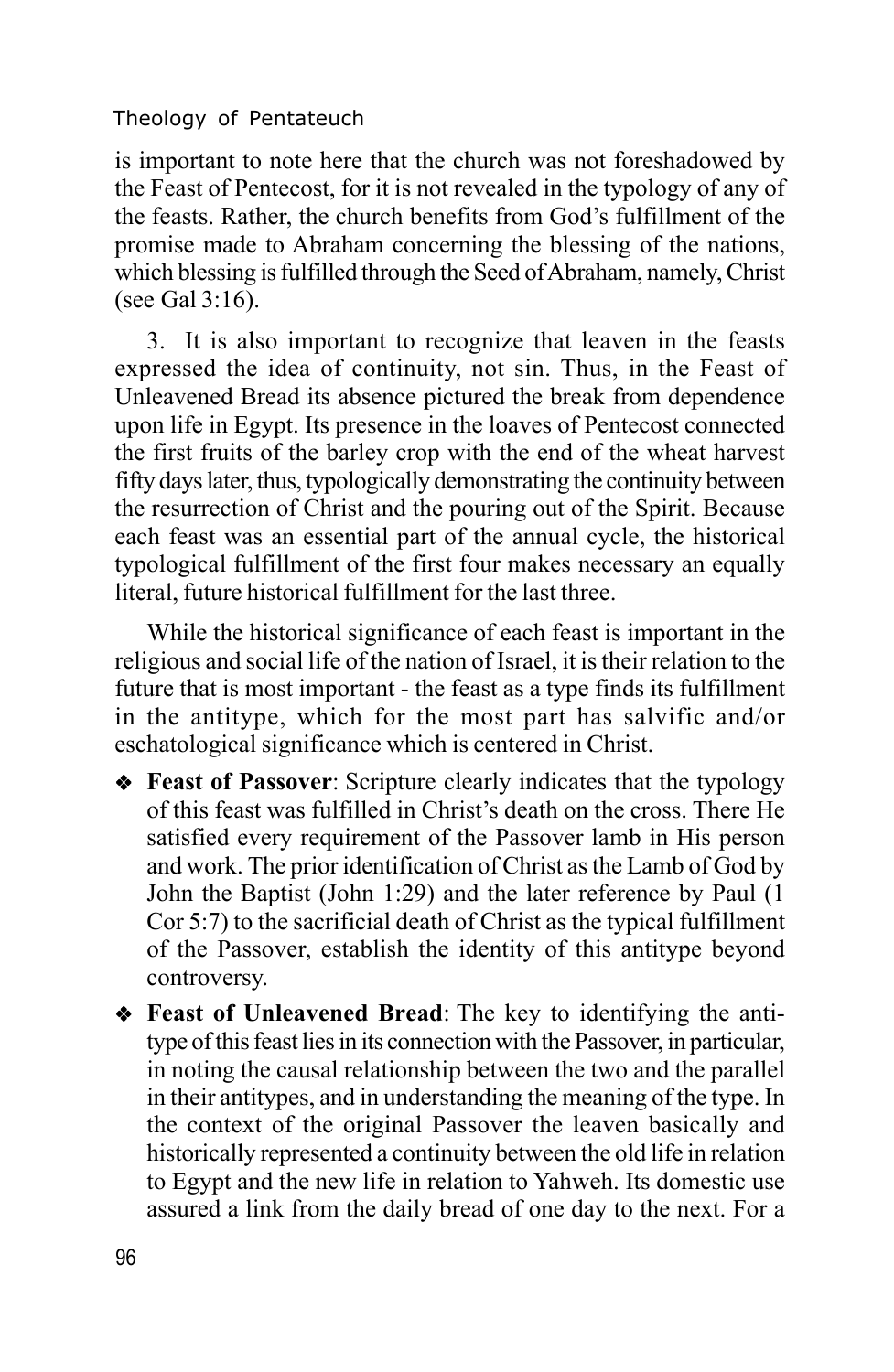people who customarily used a piece of old dough to cause the new dough to rise, the prohibition of this substance for seven days, without further theological instruction, could only indicate a break in the continuity of their baking. In effect, this meant that as each day's dough was kneaded without any old dough, or "leaven," further separation occurred between the past and the present. Beginning immediately after the eating of the Passover lamb, the seven-day period coincided with the start of the Exodus and therefore made a complete break between the food prepared in Egypt and the food to be supplied by Yahweh. Redeemed people could not depend on their former masters for sustenance, even for the leavening effect of the old dough, for this constituted a clear continuity between the old life and the new. Thus, in this context, leaven, or more correctly, the lack of using it, symbolizes separation from the old life. Paul (1 Cor 5:6-8) related the Feast of Unleavened Bread to the Passover in exhorting the Corinthian church toseparate themselves from all that was of the old life. Therefore, the antitype of the type of the Feast of Leavened Bread is seen in the separation of the redeemed person from all association with the old life so that he may enter into the full supply of the new life.

- v **Feast of First Fruits**: The Apostle Paul strongly implies that the fulfillment of the festal type of First Fruits is found in the resurrection of Christ - "But now Christ has been raised from the dead, the first fruits of those who are asleep. For since by a man came death, by a man also came the resurrection of the dead. For as in Adam all die, so also in Christ all shall be made alive" (1 Cor 15:20-22). Although Paul does not here, or elsewhere, specifically state that the resurrection of Christ fulfilled this type, there can be little doubt concerning this conclusion.
- v **Feast of Pentecost**: There is no explicit New Testament indication that the festal type of the Feast of Weeks is fulfilled in the coming of the Holy Spirit on the day of Pentecost, but the context in which His coming is portrayed strongly suggests that the Spirit is the antitype. Much of the Upper Room Discourse of John 13- 17 involved Christ's teaching concerning His own departure and the Spirit's coming. In John 16:7 He linked the two acts - "But I tell you the truth, it is to your advantage that I go away; for if I do not go away, the Helper will not come to you; but if I go I will send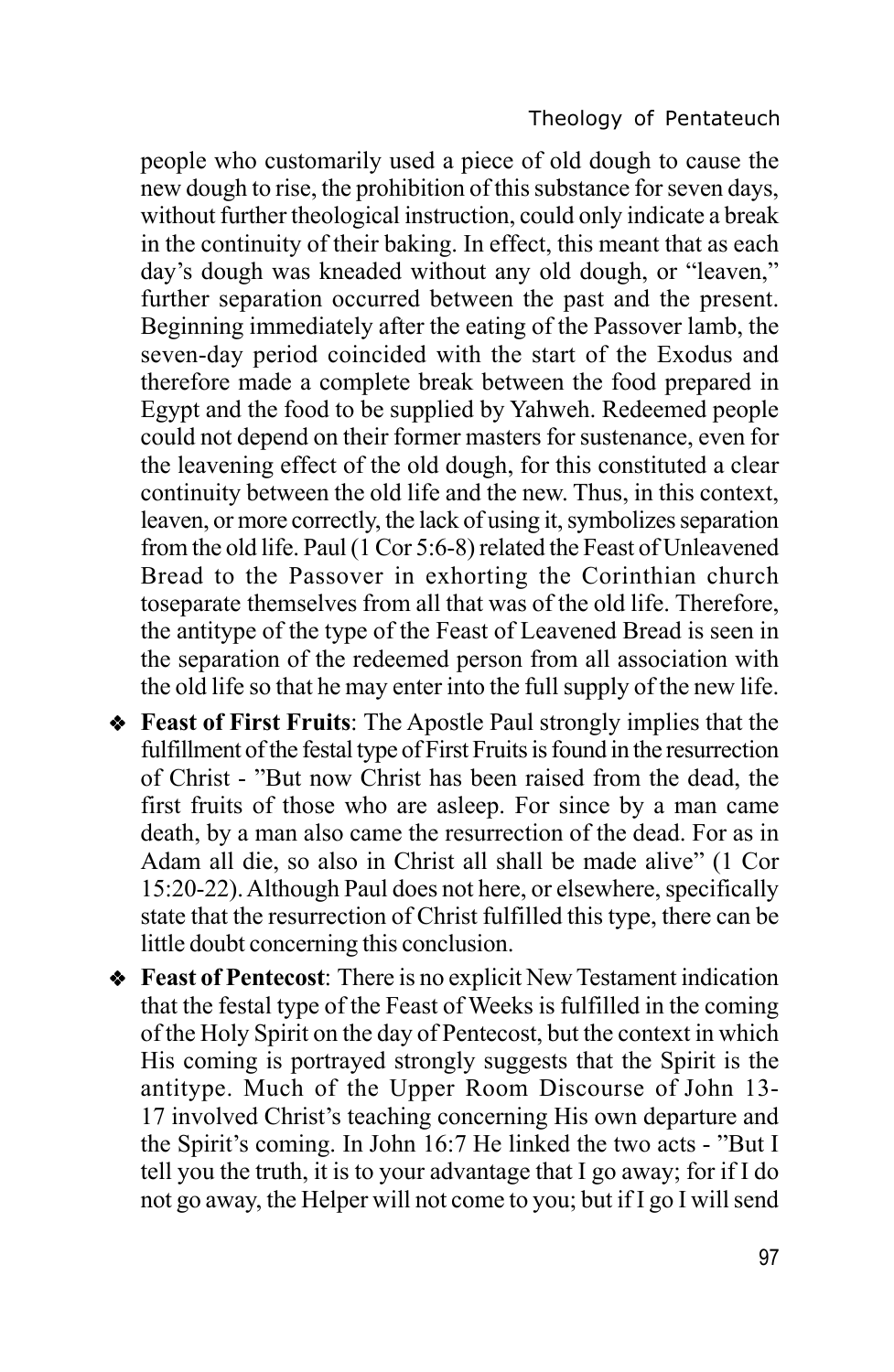Him to you." The correct order of this sequence, in which Christ fulfilled the first three feasts before the Holy Spirit came, was understood by John as he later commented, "But this He spoke of the Spirit, whom those who believed in Him were to receive; for the Spirit was not yet given, because Jesus was not yet glorified" (John 7:39). Thus, according to the understanding of the Apostle John, the coming of the Spirit followed the glorification of Christ which occurred when He was resurrected, and which itself was the fulfillment of the festal type encoded in the Feast of First Fruits.

Not only was the link between the resurrection of Christ and the coming of the Spirit prophesied before these events took place, but it was also recognized afterwards as it becomes the basis of Peter's sermon on the day of Pentecost. There can be no mistaking of the Apostle's understanding of the meaning of the antitype of Pentecost and its organic link with the antitype of First Fruits as he proclaimed to the Jews that, "This Jesus God raised up again, to which we are all witnesses. Therefore having been exalted to the right hand of God, and having received from the Father the promise of the Holy Spirit, He has poured forth this which you both see and hear" (Acts 2:32-33). As the predicted resurrection of Christ had occurred seven weeks earlier on the very day the Jews celebrated the Feast of First Fruits, so the predicted coming of the Holy Spirit had occurred on the very day of the Feast of Pentecost.

v **Feast of Trumpets**: Historically the Feast of Trumpets represented God's call to the nation of Israel to prepare for the soul-searching, or repentance, of the Day of Atonement in anticipation of the Feast of Tabernacles. Typologically, the Feast of Trumpets will be fulfilled, in broad terms, in God's call of His covenant people for their day of national repentance and receiving of Messiah. The Book of Zechariah indicates that in the day of Christ's return the house of Israel will mourn His coming because He will enable them to understand that they killed Him at His first coming (Zech 12:10- 11). Thus, associated with Christ's return there will be repentance on the part of the remnant of Israel surviving the Tribulation. Further, the Book of Matthew indicates that in association with Christ's return there will be the sounding of a great trumpet (Matt 24:29- 31). On this basis it would seem that the typological fulfillment of the Feast of Trumpets is seen in the coming again of Christ and the repentance of Israel's remnant which will immediately follow.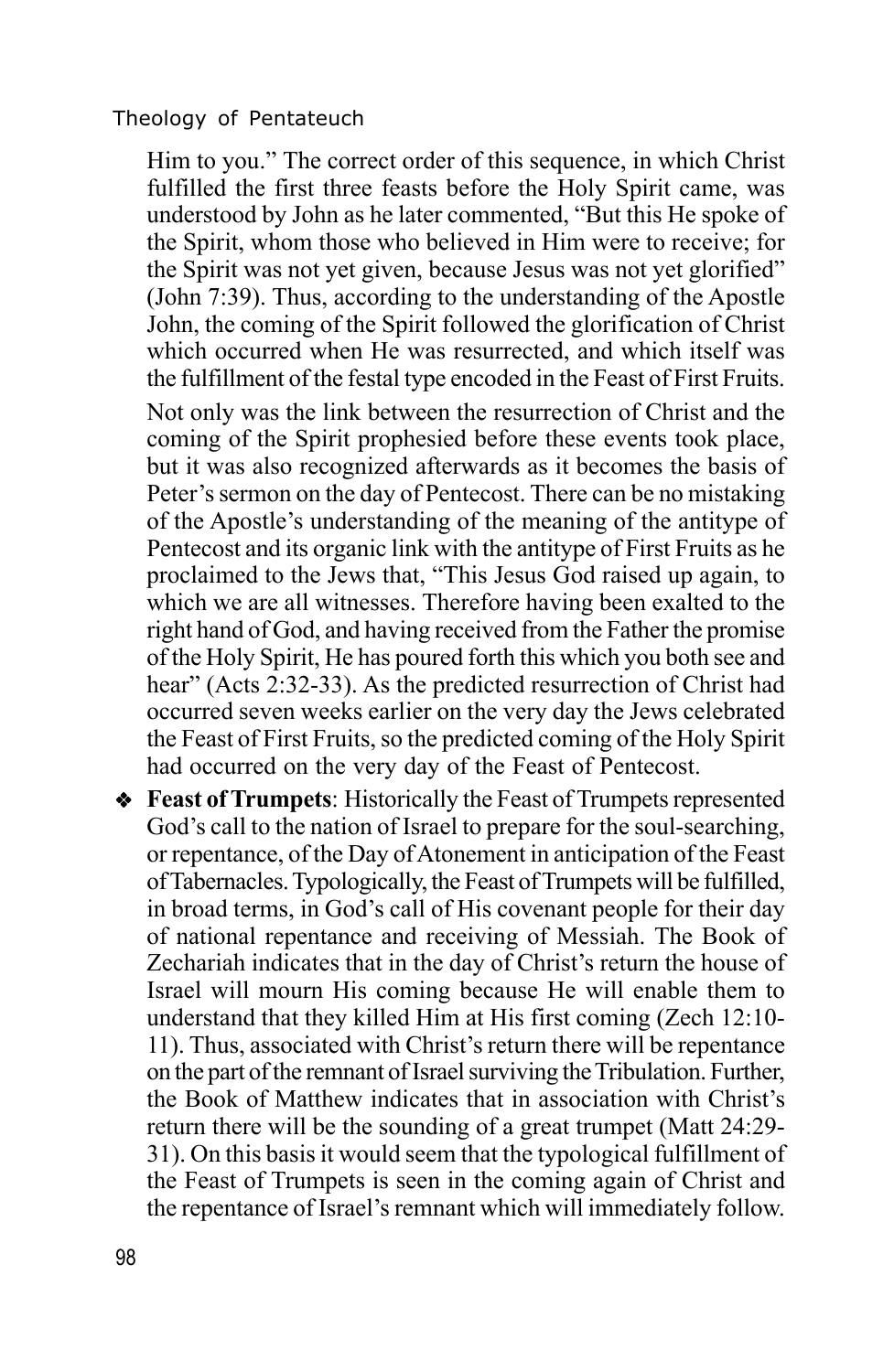- v **Feast of the Day of Atonement**: The historical concepts involved with the Day of Atonement include the idea of a national cleansing from sin, a complete cleansing from sin (16:30, 34), and a confession of sin (16:21) and the humbling of self before Yahweh (16:29; 23:27, 29, 32). Although historically it provided the means for cleansing the people of the last vestiges of the sins of the year, the Day of Atonement foreshadowed a far more significant cleansing to take place in Israel's future. In view of the typical significance of all the feasts and the stress placed upon national cleansing on the Day of Atonement, this feast must find its fulfillment in a future repentance, humbling, and cleansing of Israel as a nation as a prerequisite for entrance into the messianic kingdom of which the Feast of Tabernacles is the festal type. It is just such a fulfillment which is described by the prophet Zechariah in his survey of Israel's eschatological future (Zech 12:10-13:1). In this passage the basic elements of a national repentance together with its resultant cleansing from sin is quite evident. Thus, it would seem the antitype corresponds to the essential features of the type noted above.
- v **Feast of Tabernacles**: It has been noted that the cycle of feasts is typical, and that it foreshadows God's entire program of redemption and blessing for Israel. In view of this, it is not surprising to understand the typological fulfillment of the last of Israel's great feasts from the perspective of the prophesied messianic Davidic kingdom since this is the one component of the program not yet involved in that fulfillment. Historically, the Feast of Tabernacles was to be a celebration remembering the time when Yahweh had His people live in booths in the wilderness prior to bringing them into the Land of Promise. The celebration was to last seven days and it was to be a time of rejoicing before Yahweh (23:40). The eschatological significance, and thus typological fulfillment of this feast, is found in the Book of Zechariah where it is stated that after Christ returns to earth and the remnant of Israel repents, the Feast of Booths will be celebrated from year to year, not only by Israel, but as well by the nations which will be required to come to Jerusalem for the observance (Zech 14:16-19). Thus, the typological fulfillment of the Feast of Tabernacles is linked to worship in the Millennial kingdom which will the time of joy, par excellence. This age will see the realization of the protection foreshadowed in the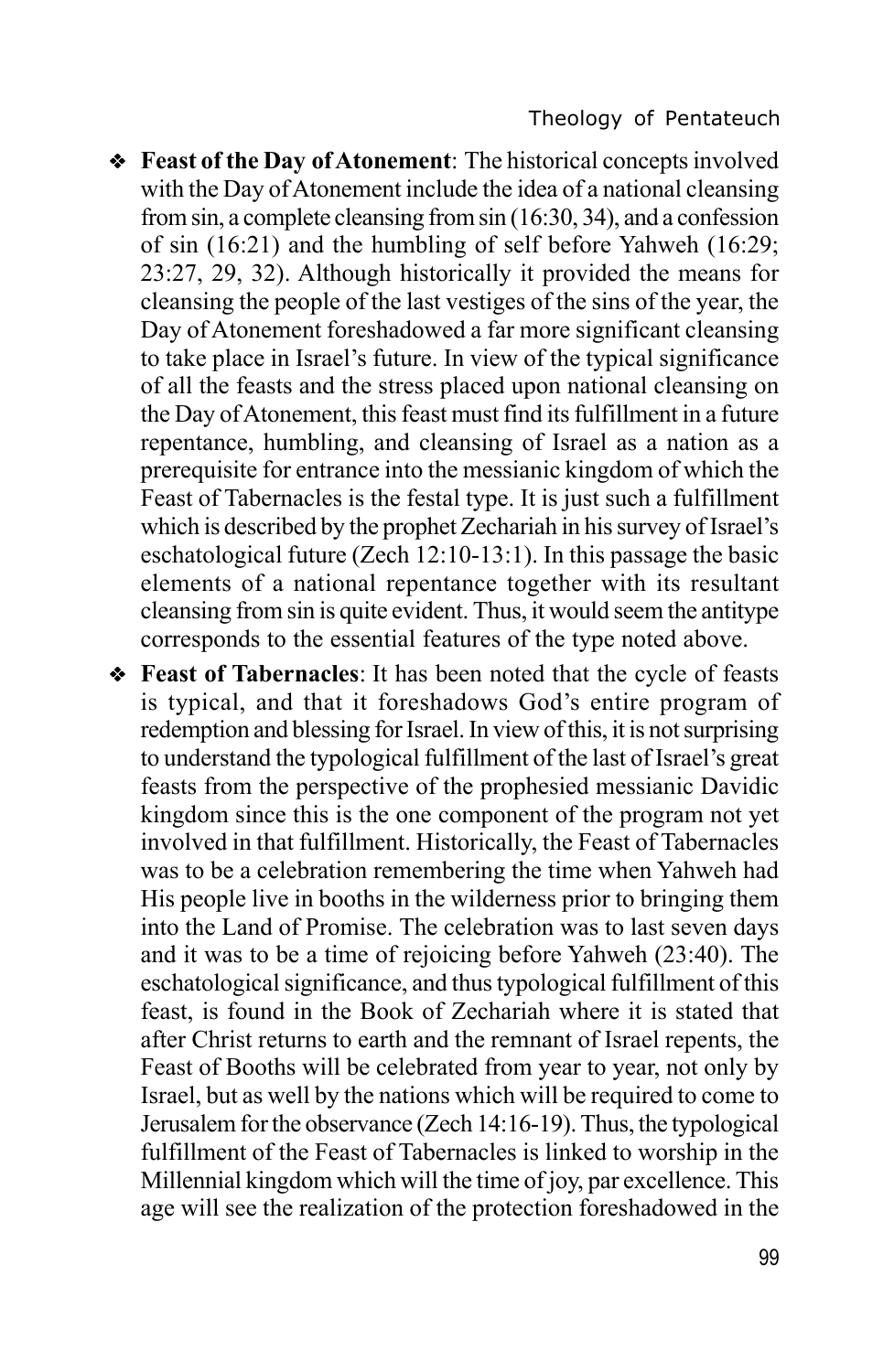ceremonial booths and in the great abundance of provision that will characterize that age and which will bring great joy to the people of the kingdom as they partake of the great blessings of those days.

# **Sabbatical Year**

The *shenat shabbaton*, "year of rest" or sabbatical year, like the weekly sabbath, was designed by God with a benevolent purpose in view. Every seventh year the land was to lie fallow, the uncultivated increase to be left to the poor Israelite. Further, as noted in Deuteronomy 15:1, all debts were to be canceled in the sabbatical year.

According to II Chr 36:21, observance of the sabbatical year had been neglected for about 500 years. As a consequence the captivity of Judah in Babylon was decreed to be seventy years long allowing the land to enjoy its neglected Sabbaths - "for as long as it lay desolate it kept sabbath, to fulfill threescore and ten years". After the period of captivity, the people under Nehemiah bound themselves to the faithful observance of the seventh year, covenanting that "we would forego the seventh year, and the exaction of every debt" (Neh 10:31).

#### **Year of Jubilee**

Seven sabbatical cycles of years (i.e., 49 years) terminated in the Year of Jubilee. The fiftieth year is called "the year of liberty" (deror) in Ezekiel 46:17 (see, for example, Jer 34:8, 15,17) on the basis of Leviticus 25:10 - "and you shall hallow the fiftieth year, and proclaim liberty throughout the land ... it shall be a jubilee unto you."

According to Leviticus 25:9, the Year of Jubilee was announced by the sounding of rams' horns throughout the land on the tenth day of the seventh month, which was also the great Day of Atonement. The Year of Jubilee was not, as some have thought, the forty-ninth year, and thus simplify a seventh sabbatical year, but was, as Leviticus 25:10 states, the fiftieth year, thus providing two successive sabbatical years in which land would have rest. Certain regulations were issued to take effect during the Year of Jubilee. They are:

 $\triangleright$  Rest for the land (25:11-12). As in the preceding sabbatical year, the land was to remain uncultivated and the people were to eat of the natural increase. To compensate for this, God promised: "I will command my blessings upon you in the sixth year, and it shall bring forth fruit for three years" (25:21).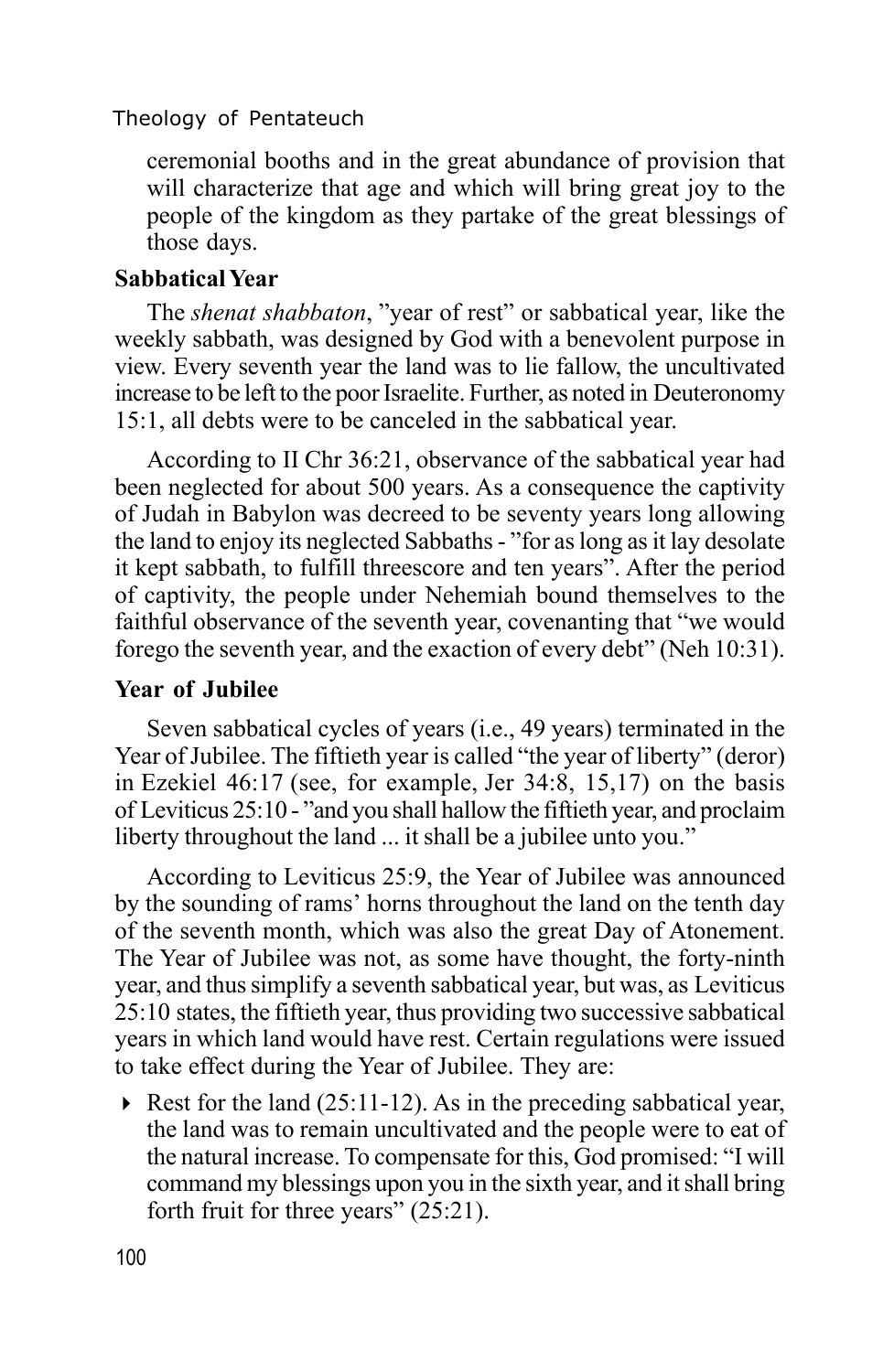- 4 Hereditary lands and property were to be restored to the original family without compensation in the Year of Jubilee (25:24-34). In this manner all land and its improvements would eventually be restored to the original holders to whom God had given it, for He said, "The land shall not be sold in perpetuity; for the land is mine" (25:23).
- 4 Freedom of bond-servants was to be effected in the Year of Jubilee. Every Israelite who had, because of poverty, subjected himself to bondage was to be set free (25:29 ff.).

# **Holiness: The Central Theme of the Book of Leviticus**

The whole of the Book of Leviticus is dominated by the outworking, or actualization, of Exodus 19:6 - "and you shall be to Me a kingdom of priests and a holy nation." Thus, central to an understanding of Leviticus is an understanding of what it means to be holy.

- ß Basic Meaning: The Hebrew term most commonly used in Leviticus to express the concept of holiness is qados(see Wenham 1992:18- 25 for an informative discussion on holiness). Originally this term simply meant "separation", "set apart," specifically for religious purposes. In this sense, anything could be set apart for religious or cultic purposes - a piece of ground, a building, or furniture could be "holy." Certain persons were "holy" - set apart for religious purposes–whether priests in the service of Yahweh or the temple prostitutes of the Canaanite Baal cult. In contrast to what is "holy" there is the profane, or "common." Something is considered profane if it has a common use in the sense that it is not set apart for religious use. Profanity, then, is the taking of a holy thing (such as the name the Lord) and using it in a profane, or common, way.
- Biblical Meaning: The biblical concept of holiness, says LaSor (1990:152), is not limited to separation as repeated use is made of the words "Yahweh is holy" or "I (i.e., Yahweh) am holy." According to the basic sense of holy as noted above, this would mean that Yahweh is set apart. The question, however, is, what is He set apart from? The answer seems to be that God is set apart from sin, impurity, and sinful humanity. From the text of Genesis 1 & 2 it would seem that in part God created man in his likeness and image in order that man might have a personal relationship with God and enjoy fellowship with him. However sin broke that relationship and fellowship, and Adam and Eve were driven from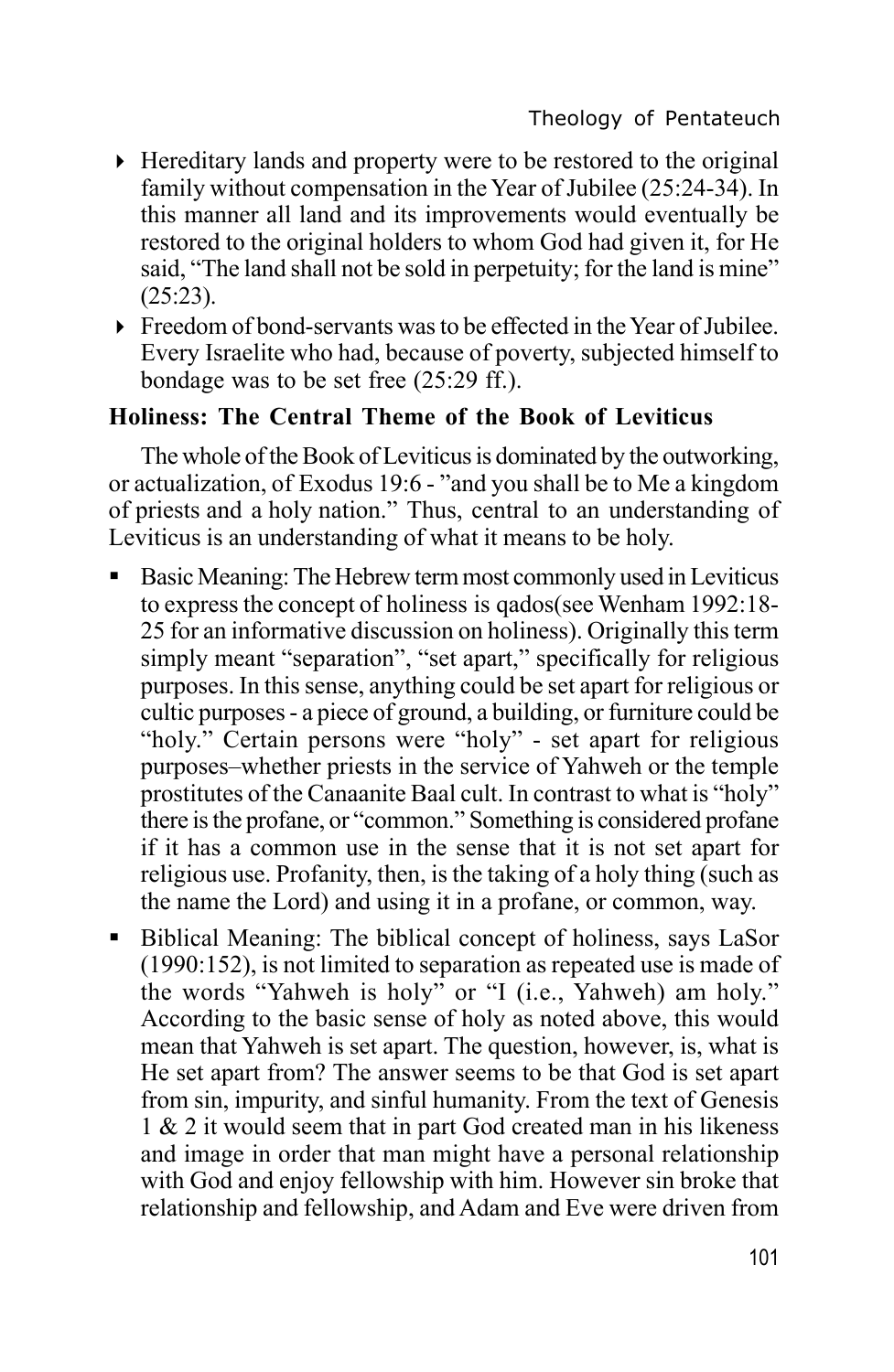the Garden (Gen 3). In the aftermath of the Fall, man was barred from the presence of God because of sin. It is not difficult to see from this that Yahweh's moral excellence became part of the biblical concept of His holiness, and thus Biblical holiness came to have the derived meaning of moral excellence.

- The Laws of Practical Holiness: As discussed above, the underlying basis for Israel's need to be holy is found in the inherent nature of God as a holy being, that is, as a being of moral perfection. Fundamentally, therefore, those whom He calls to serve Him must be holy because He is holy (19:2). It is important here to recognize that Israel was not commanded to be holy as Yahweh is holy, but to be holy because He is holy. Thus, while God is the standard of holiness by which all others are measured, Israel was not called to walk in absolute holiness; the mere finiteness of the laws of holiness gives witness to that. While individual Israelites could approach Yahweh on the basis of the merits of the sacrifices (Lev 1-7), and the nation as a whole could be cleansed by means of the corporate act of repentance and forgiveness expressed in the ritual of the Day of Atonement (Lev 16), the people called to be a holy nation had to maintain that state in conduct as well as in decree. To effect this continual state of purity in covenant-relationship, the sons of Israel were to live out every day within the framework of a code of personal and national holiness - the so-called "Holiness Code" of Leviticus 17-26.
- $\blacksquare$  The call to holiness involved regulations concerning the sanctity of the Tabernacle and blood (Lev 17), the prohibition of incest (18:1- 18) and other sexual perversions (18:19-23), the keeping of the Ten Commandments (19:1-18) and related laws (19:19-20:27), and the proper behavior of the priests in private and public life (Lev 21-22). The people of Israel, as a holy nation, also had to understand that holiness required strict adherence to the holy convocations appointed by Yahweh (Lev 23-25), and to all the laws of the covenant (Lev 26), as well as faithfulness in keeping vows of consecration to Yahweh (Lev 27).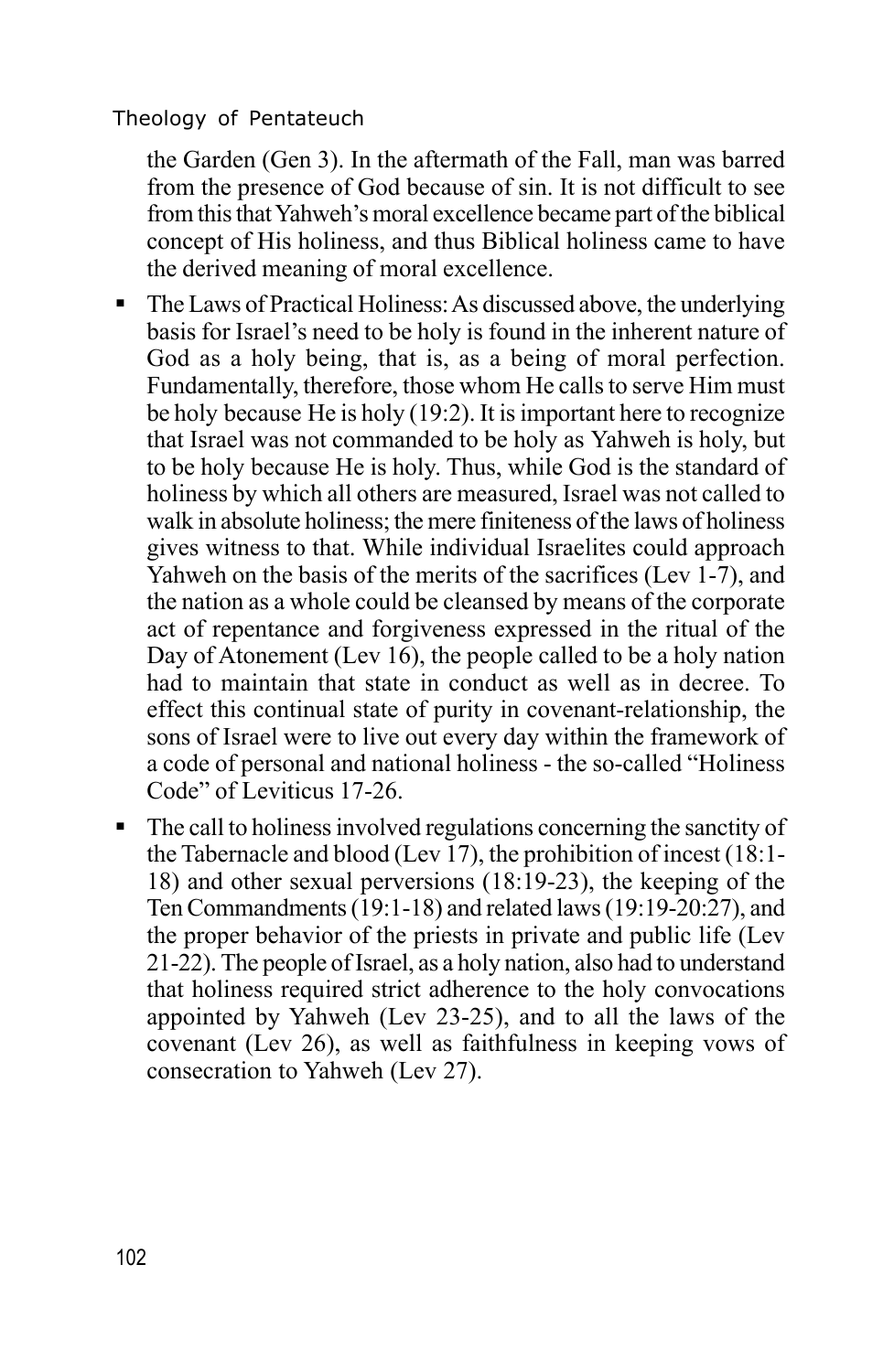# **Chapter 7**

# **Theology of the Sinaitic Covenant**

The book of Exodus confronts us as a continuation of the covenant story. We are not doing any violence to the order of the narratives of Holy Scripture when we move on from Noah and Abraham to Moses and the Passover and the Exodus and Mount Sinai. This is how Exodus itself presents itself to us. For the whole action of the book of Exodus begins at this moment which is recorded for us in 2. 23: 'And it came to pass in the course of those many days, that the king of Egypt died; and the children of Israel sighed by reason of the bondage, and they cried and their appeal for help came up unto God by reason of the bondage. And God heard their groaning, and God remembered his covenant with Abraham, with Isaac and with Jacob. And God saw the children of Israel and God took knowledge of them.' People were the object of the genocidal impulse of Pharaoh, and there the matter would have rested except that God remembered his covenant. The story of the book of Exodus is the continuation of the covenant theme.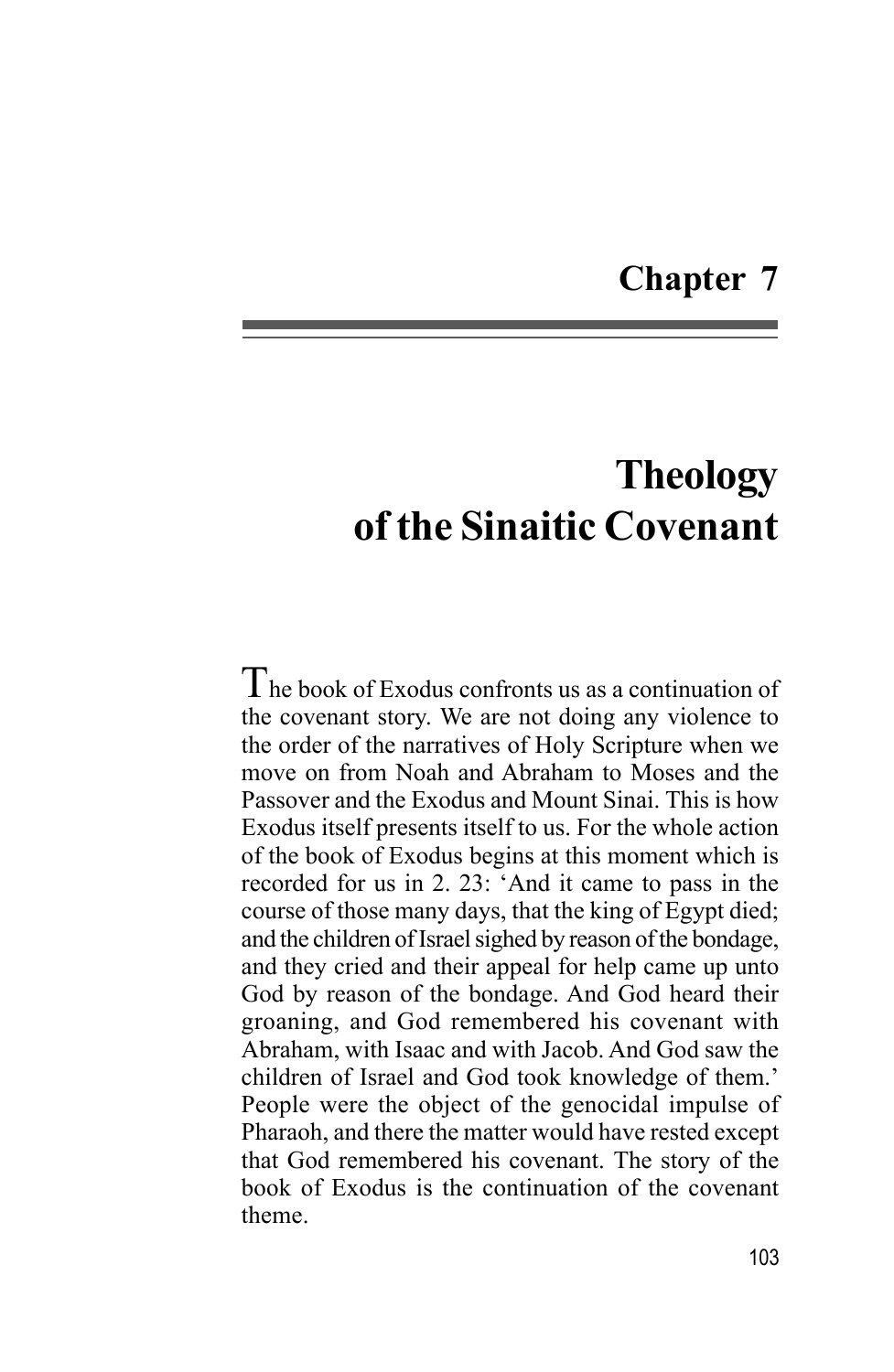After the covenant that God made with Noah and Abraham we come to God's covenant dealings with Moses and with Israel in Egypt and in that sequence of events which includes both Passover and Mount Sinai, (i) sacrifice is seen to be at the heart of covenant and is explained; (ii) law is seen to be at the heart of the covenant and is elaborated, so that in this Exodus covenant document you have the perfection of God's covenant dealings with his people. You have the covenant in its normative form. The promises remain constant and the other constituents are brought into their appropriate places and are given their full statement, their full explanation and their full elaboration.

# **1. The revelation of God in word and deed**

Now 1 want to divide our consideration of Exodus 1-12 under two headings; the first is the revelation of God in word and deed. May I say how advisedly I put them in that order: word and deed? Exodus 1 - 12 is a source document on the nature of God's self revelation. When it has declared how God has revealed himself it is open to anyone to say !I see that it declares that, but I don't believe it.' It is not open to anybody to say 'I see that it declares that, but I think it should be otherwise.' A source document declares with authority. And Exodus 1 - 12 is a source document on the nature of the revelation.

How does God reveal himself? Now the current emphasis in Old Testament studies is on the God who acts. Revelation is by the acts of God; G.E. Wright has written a book under that title, God Who Acts. But the idea itself is considerably older than contemporary Old Testament theologians, and one of the most striking statements of this view; that God reveals himself by what he does is to be found in William Temple's book Nature, Man and God. Temple puts it in this way: 'There are no revealed truths; there are only truths of revelation.' The matter couldn't be put more crisply than that, though perhaps it might have been put a little more intelligibly; so let me tell you what he meant. 'There are no revealed truths': that is to say, God does not commit himself to propositions. 'There are only truths of revelation': that is to say, truths which arise from correct thinking about what God has done. God does not commit himself to propositions; he acts, and people - very often chosen and especially endowed people contemplate those acts and say 'I see what God is doing, I sec what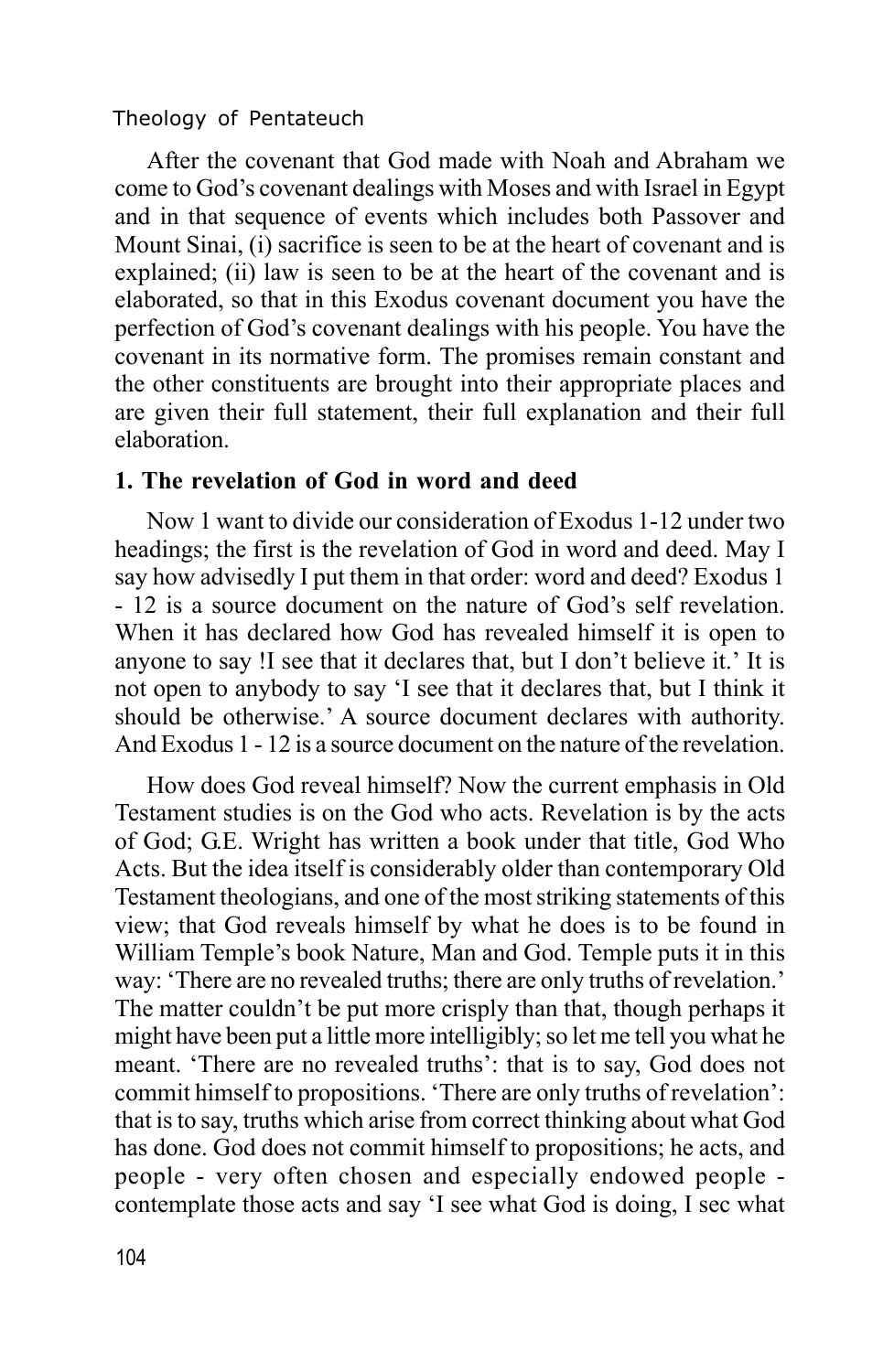God is like', and revelation comes by correct thinking about the acts of God. I won't bother to go on to explain at length how this view reflects on the nature of Holy Scripture, as this must be obvious to you; but in a word, Holy Scripture becomes the first of a potentially long chain of attempts to interpret the acts of God, and we can cut past Moses and freshly for ourselves contemplate the Exodus, perhaps arriving at a new interpretation.

Now I simply want to point out to you that that is not what Exodus 1-12 asserts happened, and you can make what you like out of the disparity between the narrative in Exodus and the assertions of current Old Testament theologians. Far be it from me to draw invidious comparisons! Exodus 1 - 12 insists that the word of God comes first and the deed of God follows, and that revelation is not contained in a word which arises by interpretation from a deed. Revelation consists rather in a word which is subsequently confirmed by a deed; and the words and deeds of God fit together in this snug system of confirmatory revelation whereby God commits himself verbally to what he proposes to do, and then confirms that as a veracious word from God by doing precisely what he said he would do. This is what happens in these opening chapters of Exodus. Moses is not an interpreter after the event; Moses is a man made wise before the event. And I would like to share with you the truths very briefly which God made known to Moses. (a) He stated to Moses that he was the God of the fathers and the God of the covenant, and that what he was proposing to do was in pursuance of that which he had already done. (b) Before anything else, God reveals himself as the God of holiness (Ex. 3. 5). It is interesting to note that this is in fact the first time in the Bible that holiness is directly ascribed to God. Although it's impossible for us as Bible-reading believers to read the Book of Genesis without calling God the Holy One, Genesis never does, and it is not until the event of the burning bush, as we call it, that holiness is directly associated with the Divine Presence. (c) God informs Moses that he purposes to bring his people out from Egypt: 'I know their sorrows and I am come down to deliver' (3. 7-8). (d) He makes Moses aware of Israel's position as God's adopted son. He informs him of the great truth of adoption, 'Thus saith the LORD, Israel is my son, my firstborn' (4. 21,22). Moses goes into Egypt with that awareness of the status of the people before God. (e) Moses is made aware of the actual course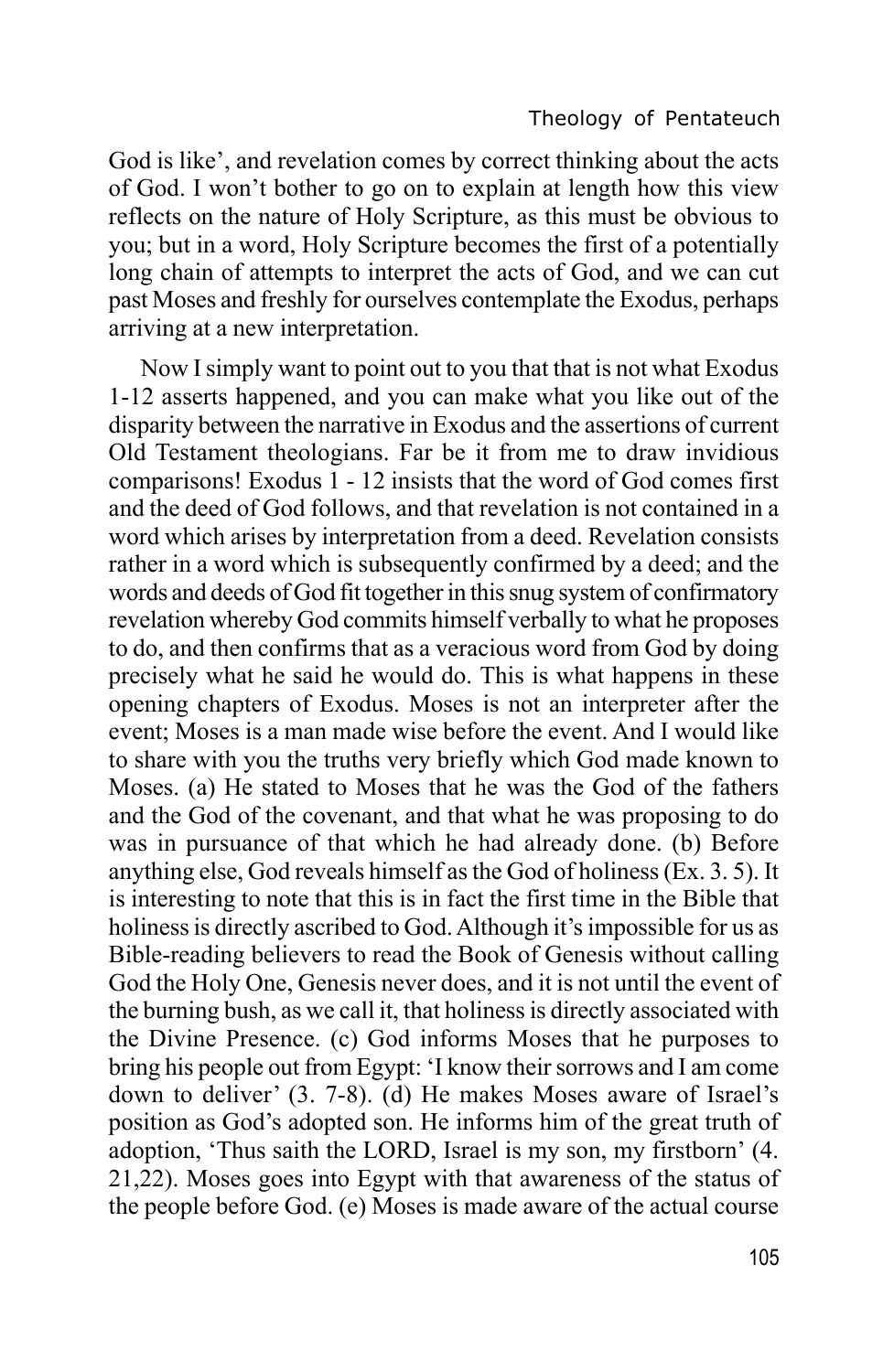that events will take. 'When thou goest back to Pharaoh see that thou do before Pharaoh all the wonders that I have put in thine hand' (4. 21). The first experience of Moses in Egypt will be an experience of performing divinely authorised wonders in which there will be no salvation; for the narrative goes on, 'I will hardened his heart and he will not let my people go.' So Moses is told that there is going to be an initial period in which the wondrous acts of God will only provoke an increasing opposition on the part of Pharaoh and the Egyptians; but matters will come to a head in a contest between the firstborn. 'I have said unto thee, Let my son go, that he may serve me; and thou hast refused to let him go: behold I will slay thy son, thy firstborn' (v. 23). The whole sequence of events is in principle stated there before Moses - the mighty deeds of God which provoke increasing opposition and the climatic deed in which it is either Pharaoh's firstborn of God's firstborn. Moses is made aware of at least that before he goes into the land of Egypt, and all that is brought to confirmatory certainty when it is fulfilled by the subsequent actions of God. (f) Moses is made aware that God is a God who purposes redemption. In Exodus 6 when the people are in Egypt and things look at their blackest God commits himself to redeem (Ex. 6: 6). This is the first time that the verb 'to redeem' is used in the Bible in what afterwards became its normative sense; indeed it is only used once at all in the book of Genesis. (g) But chief among all the things which God revealed to Moses before sending him into Egypt was the significance of his own name Yahweh. - 'I am Yahweh.'

It must be a commonplace to you that the name 'Yahweh', which appears in some Bibles as 'Jehovah' and in most Bibles as 'LORD', is related to the Hebrew verb 'to be'. But I think you will find it helpful just to understand a little bit about the significance of the verb 'to be' in Hebrew. Right through the Old Testament there is a phrase which must be very familiar to you. It occurs over and over again in the prophets, 'The word of the Lord came to...' now in Hebrew that is: 'The word of the Lord was to ...' The verb used is the verb 'to be', not a verb of motion but a verb of realistic experience. 'The word of God became a living reality to ...' Now allow your mind to dwell on that, so that you can savour the meaning of the verb 'to be' in Hebrew. It means living reality, living presence, not just some bare abstract idea of existence as compared with non-existence. And when God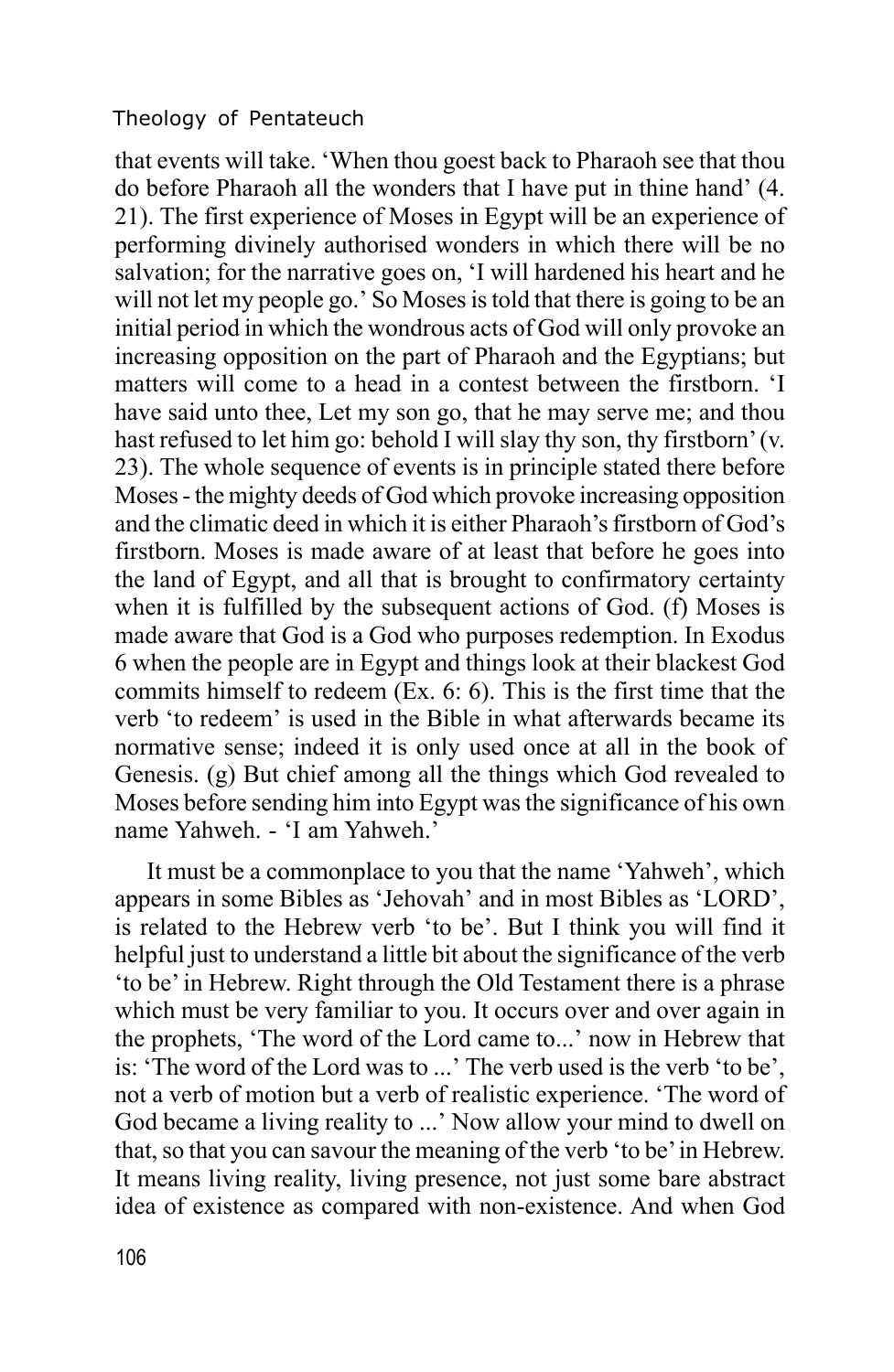focuses attention upon this divine name, 'I am Yahweh', he is saying, 'I am the God of living presence with my people'. And then when he opens out to Moses a theology and a sequence of events, what he is saying is this: 'This theology and this sequence of events may be taken as defining what I do in my living presence when I come to be among my people. I take them to be my adopted children. I work for them in terms of redemption. I overthrow and destroy their bonds and bring them out from the iron furnace of Egypt. I set in motion a series of events and I superintend them; I determine what will be the reaction to each event as it occurs, and I bring them to their appointed climax. I am the God whose living presence controls and governs all these things.' So even the hardening of their own heart is ascribed to the action of that same God who guarantees his living presence to his people. Just as the New Testament God revealed his final name to be the Holy Trinity, the Father, Son and Holy Spirit, in the work of Jesus and preeminently in the work of Calvary and the Resurrection, so in the Old Testament God gives the paramount revelation of himself at that moment in Egypt when the blood of the lamb is shed. Then they know what the meaning is of this God whose name proclaims his living presence with his people, 'I am the God who is with you to redeem you and to overthrow your enemies.' So much then under our first heading, 'the revelation of God in word and deed'.

2. The redemptive activity of God in confirmation of his word We noted briefly and perhaps all too quickly in the prepositional revelation which God gave to Moses how he adopted his people and pledged himself to redeem them by breaking the power of Egypt and bringing them out from that power and into their own land.

Now we look at the redemptive activity of God in confirmation of that word to Moses.

Things happened in Egypt exactly as God said they would happen; that is to say Moses goes to Pharaoh and begins to perform the wonders which God commanded him to perform. The reaction of Pharaoh was as God said it would be; that is to say, this series of plagues, which turned out to be nine in all, effected no salvation. All they achieved was to increase the bondage. They did not ameliorate the situation; they worsened the situation until things reached the climax where Pharaoh broke off diplomatic negotiations with Moses. And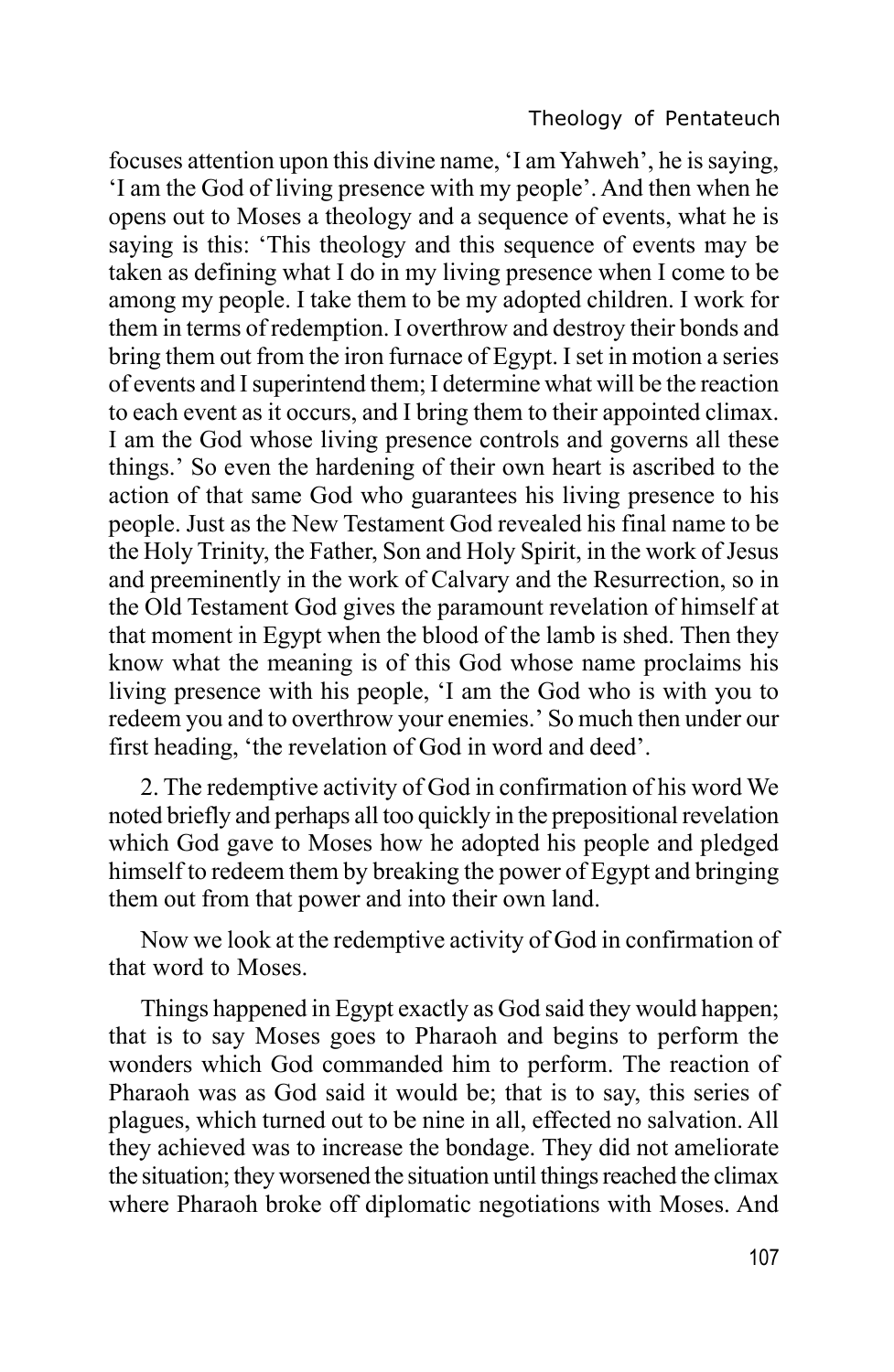they reached that very dramatic moment in Exodus 10. 28, where Pharaoh dons himself with all his imperial majesty and says to Moses, 'Get thee from me, take heed to thyself, see my face no more; for in the day thou seest my face thou shalt die.' And he got remarkably small change from Moses who replied promptly, 'You have spoken well.' And the careful narrator draws a line across the narrative at this point (11. 10): 'And Moses and Aaron did all these wonders before Pharaoh, and the LORD hardened Pharaoh's heart, and he did not let the children of Israel go out of his land' - as though to say to us, 'You see, it happened precisely as God said it would happen.' So Moses is made aware that the moment of climax has come; it comes at the beginning of chapter 11, the contest of the firstborn, God's firstborn or Pharaoh's firstborn. But the contest of the firstborn, contrary to anything which has hitherto been told to us, is set in the context of the Passover.

#### **Sinai the destination of the covenant people**

We have been tracing the covenant narrative of the Old Testament from the first time that the word occurs in God's dealings with Noah, through Abraham to the normative establishment of the covenant through Moses with Israel at the Exodus time. And we noted that those who ate the Passover were committed to pilgrimage. They had no option but to go walking with God. The destination of that walk was Mount Sinai; covenant people were brought to the covenant place.

I would like to share two references straight away to show you that the sequence of narratives which centre on Mount Sinai can be embraced under the term 'covenant'. God's first word to his people when they arrived at the mountain, 'You have seen what I did unto the Egyptians, how I bare you on eagles' wings, and brought you to myself.' (Ex. 19. 4) There is God's assertion that the covenant promise of Exodus 6. 6 has been kept. Then the text continues: 'Now therefore if you will obey my voice indeed and keep my covenant....' You see, he begins to speak to them straight away as the covenant God addressing the covenant people in covenant terms. The end of the Sinai sequence is in chapter 24: 'And Moses took the book of the covenant and read in the audience of the people: and they said, All that the LORD hath spoken will we do, and be obedient. And Moses took the blood, and sprinkled it on the people, and said, 'Behold the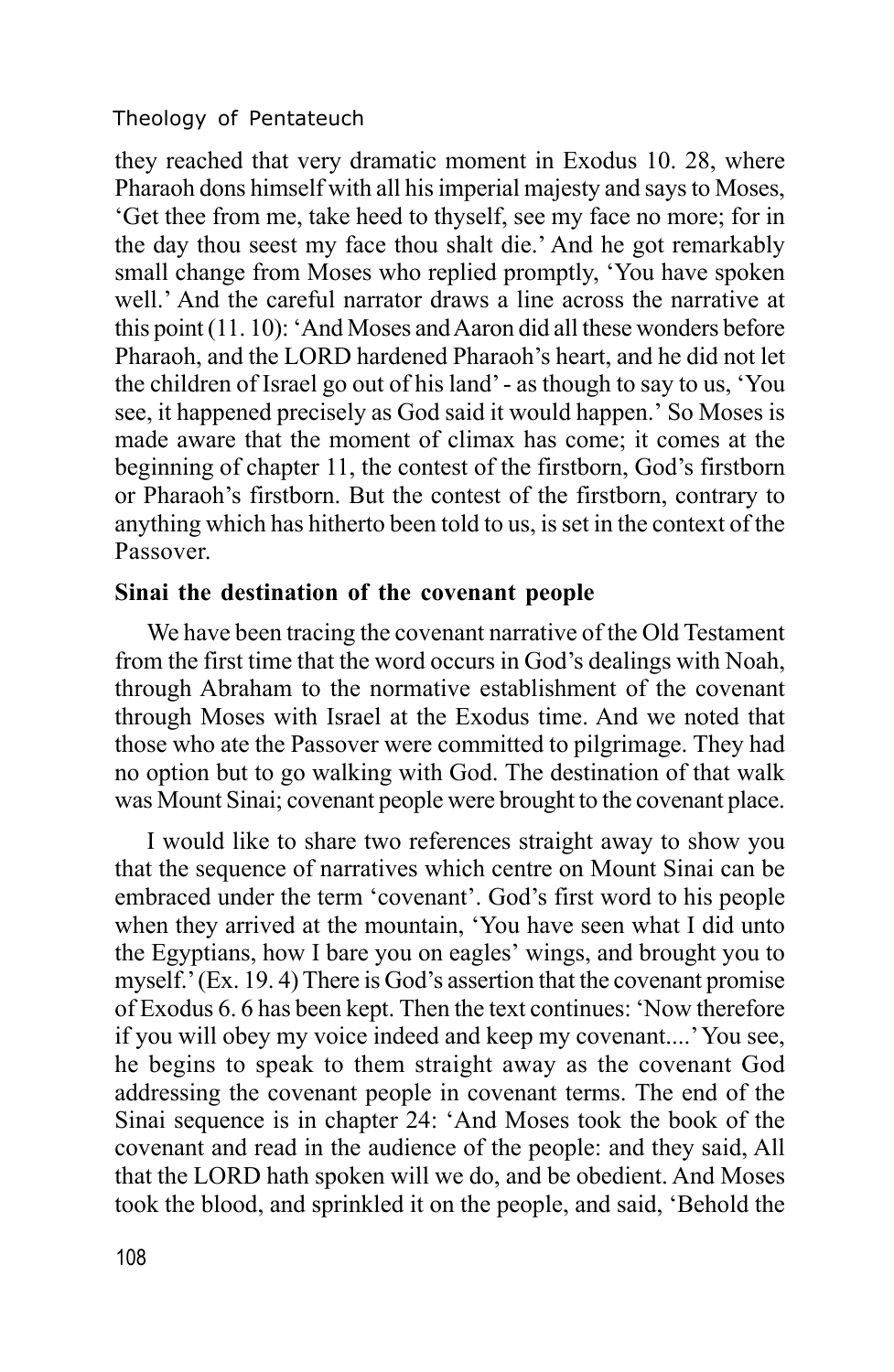blood of the covenant.....' (verse 7) The whole Sinai sequence of narratives is bracketed around with these two assertions that what happens here happens in pursuance of God's covenant dealings with his people.

We might have been inclined to think Mount Sinai was purely incidental. After all, were not the people bound for the land of Canaan, was not that their destination? It's worth giving just a moment's consideration to the fact that, though God was going to lead his people into the land of Canaan in fulfilment of his promise, Mount Sinai was in fact the primary destination towards which they were aiming when they left the land of Egypt.

Look back at a few references: in Exodus 3. 12, God speaks to the uncertain and hesitant Moses, 'But I will be with thee; and this shall be the token to thee that I have sent thee: When thou hast brought forth the people out of Egypt, ye shall serve God upon this mountain.' To Moses the arrival at Mount Sinai and the worship of God there was the crown upon the whole enterprise. When that happened it would be to him a divine token that God had engineered the whole enterprise. Mount Sinai was for Moses the crown of the Exodus. Again in 3. 18, when Moses is sent to open diplomatic negotiations with Pharaohs 'Thou shalt come, thou and the elders of Israel, unto the king of Egypt, and ye shall say unto him, The LORD, the God of the Hebrews, has met with us: and now let us go, we pray thee, three days' journey into the wilderness, that we may sacrifice unto the LORD our God.' This great sacrifice that would be offered was the primary destination of the people when they left the land of Egypt. Thirdly, look at chapter 13 verse 17, 'And it came to pass, when Pharaoh had let the people go, that God led them....' There is the affirmation of divine leadership in the Exodus march. It is elaborated in verse 21: 'The LORD went before them by day in a pillar of cloud, to lead them the way, and by night in a pillar of fire, to give them light, that they might go by day and by night: the pillar of cloud by day, and the pillar of fire by night, departed not from before the people.' The journey was a journey under manifest divine leadership. It is a wonderful study in divine providence to read the narratives of Exodus 13 - 18, for they are narratives of almost unbroken difficulty; but the difficulties were no indication that God had forgotten his people. For was not the fiery pillar going before them? Were they cornered between the sea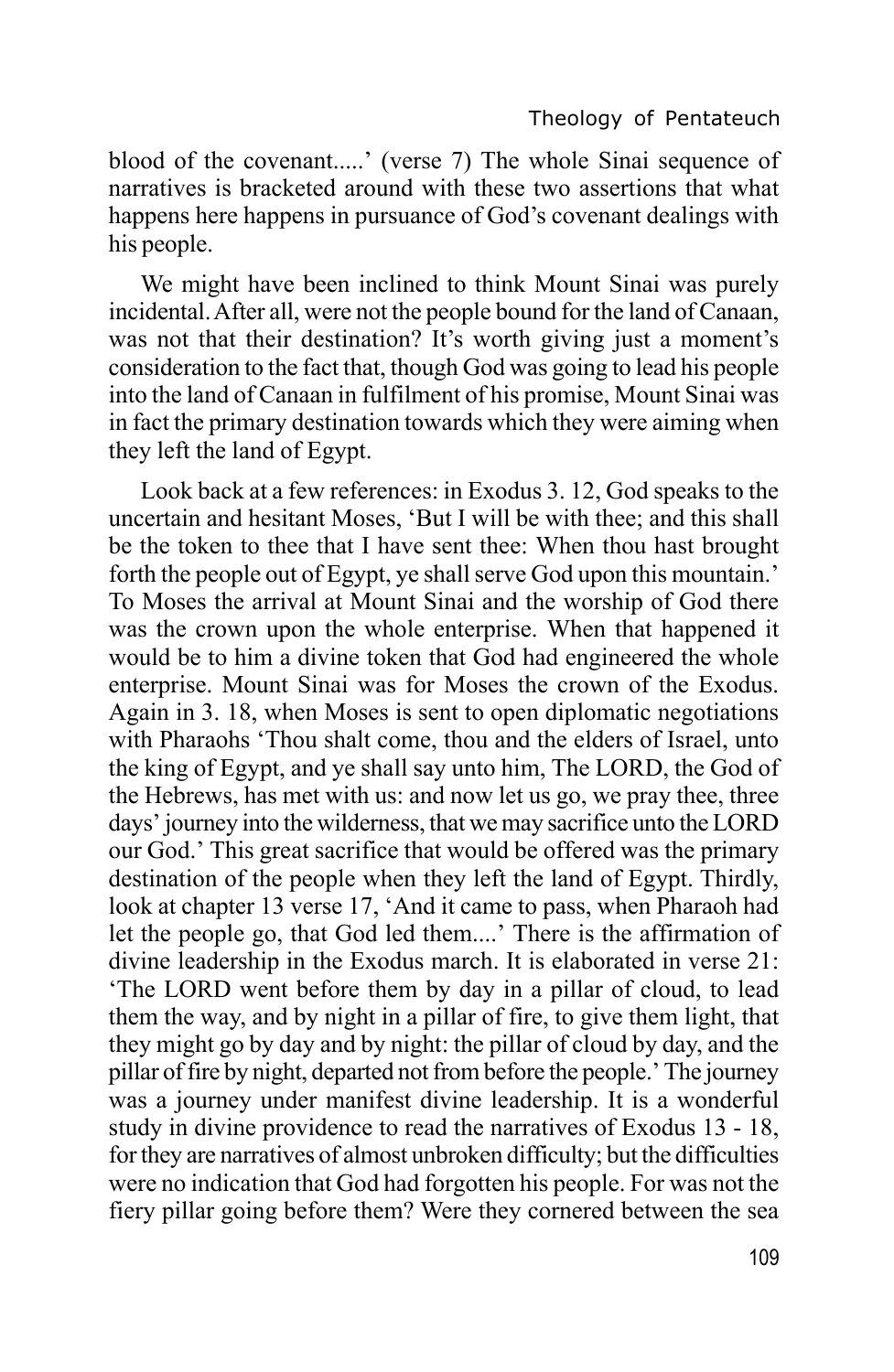and the Egyptians? Who put them there? God had. Did they lack water? Who brought them there? God did. Did they lack food? Who put them in that situation? God did. For the cloudy, fiery pillar walked before them all the time; it was a march which God was engineering. And we read in 13. 17, 'God led them not by the way of the land of the Philistines, though that was near, for God said Lest peradventure the people repent when they see war, and they return to Egypt; but God led the people about...' God managed this march out of his own perfect design for the people and he led them on course to Mount Sinai.

## **The place of law in the life of God's people**

What does that mean for us as we seek to study these narratives as a covenant document? It means this; that the word of God to a redeemed people is a word of law. We are enabled by this simple observation of a sequence of events to get in biblical perspective the place of law in the life of the people of God. God brought them to Mount Sinai that he might declare his law to them. In the Old Testament, therefore, the law is not a ladder whereby the unsaved seek in vain to climb into the presence of God. The law is a divinely given pattern of life for those who have been redeemed by the blood of the lamb. These folk, who had rested underneath the sheltering blood and who were committed thereby to pilgrimage, discovered that the immediate objective of their pilgrimage was the place where they might hear God speak his word of law and of commandment. The law is a pattern of life which God sets before and upon a redeemed people. This is the place of law in the Old Testament. Is it not the place of law in the New Testament? Ought we not therefore as believers increasingly to forget the blank page between Malachi and Matthew and to read the Bible as one book proclaiming one message?

How did God set this law before the people? We see that it is the pattern of life for the redeemed. Look at one reference chosen almost at random out of many, but one I think which makes the answer to that question clear. Leviticus 19 is somewhat of a hotchpotch of a chapter; it is a place into which are gathered many diverse aspects of the law of God, for the law of God spoken through Moses was a comprehensive law, covering every aspect of his people's life. Notice first of all the point at which this chapter begins. 'Ye shall be holy; for I the LORD your God am holy.' (v. 2) The purpose of the law was to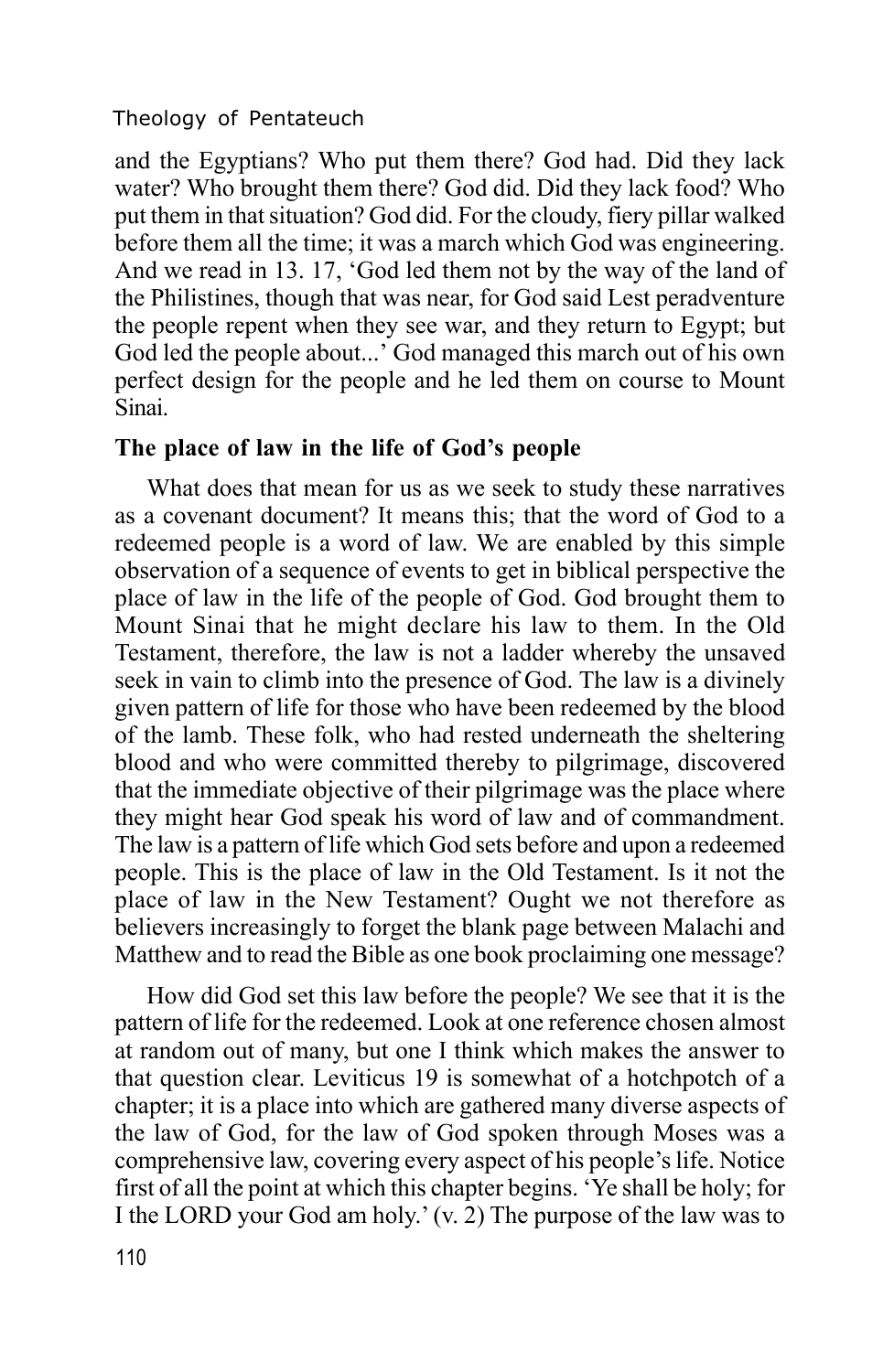make God's people like God himself. Now notice the echo that runs right through this chapter: at the end of verse 3: 'I am the LORD your God'; verse 10: 'I am the LORD your God'; verse 12 at the end of the verse: 'I am the LORD'; verse 14: 'I am the LORD', and so on right through the chapter. As God declares his law in summary form here to people, he reminds them over and over again that these commandments are not arbitrary. They could no more be otherwise than God himself could be otherwise. The law is that it is because God is who he is. The law comes out as a reflection of the divine nature and its design is to make God's people into the same image. Here then is an elaboration, an extension, of the idea that the law is a pattern of life for the redeemed. It's not just a pattern, but the perfect pattern of life for the redeemed, because it is the pattern which shows them how they are to live in the likeness of their God.

I put it this way for you. There are two images of God on earth: there is the image of God in man, and there is the image of God in the law of God. Now draw the proper biblical deduction from that. If a man is to manifest the image of God in which he has been made and to live a normative and truly human life, then he must deliberately pattern his life upon the law of God, because that law is the verbal statement of what God is like. The law is what it is because God is who he is, in order that man may become what he is. And that is the central place that Mount Sinai has in the covenant and in the total covenant document which is the Holy Scriptures.

## **Approaching the unapproachable God through the blood of the covenant**

Now we return to Exodus 19. Mount Sinai spoke with a yes and a no to the people of God. The whole Exodus narrative is between two brackets. The first bracket is found in chapter 3 in the incident of the burning bush: 'Moses said, I will turn aside and see this great sight why the bush is not burnt: And when the LORD saw that he turned aside to see, God called unto him out of the bush and said, Moses, Moses. And he said, Here am I, and he said, Draw not nigh hither' (3. 3,4). Now when they came to Mount Sinai they found the burning bush on a large scale, for it was the whole of Mount Sinai that was aflame and smoking. 'And Mount Sinai was altogether shrouded in smoke, because the LORD descended upon it in fire,' (Ex. 19. 18) What wonderful continuity of symbolism there is in the Bible! Abraham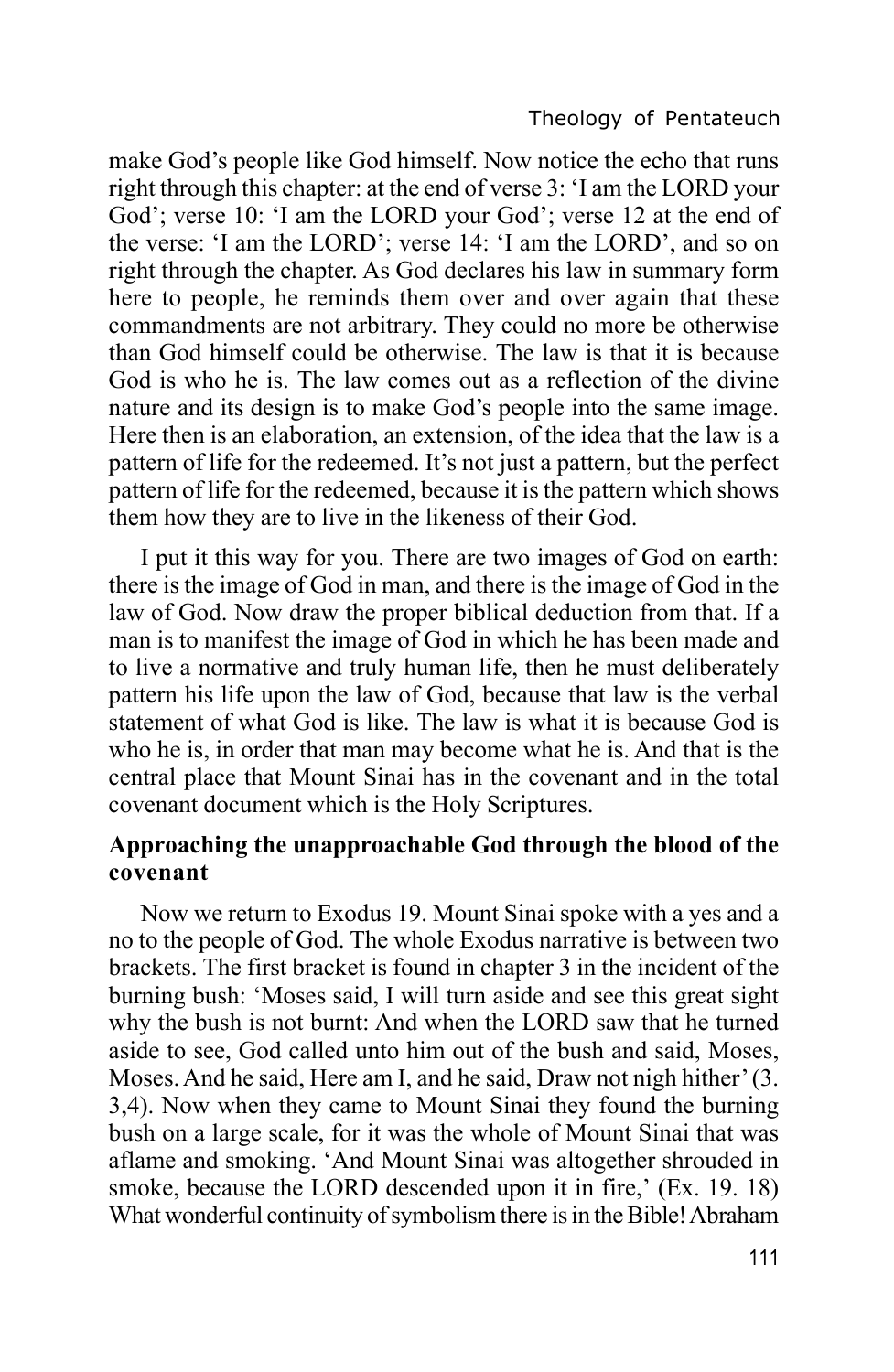saw it in tiny form - the furnace that smoked and flashed; Moses saw it in a private preview - the flame of fire in the midst of the bush; and here it is in its awesome reality with the whole mountain flaming and smoking up into heaven. The people of God also knew it in daily experience as they walked behind the cloudy, fiery pillar. Continuity of symbolism binds the narratives together.

But while God came down to be amongst his people, there is the same ambivalence that there is in Exodus 3. 'Moses brought forth the people out of the camp to meet God' (Ex. 19. 17). But 'Moses said unto the LORD, The people cannot come up to Mount Sinai; for thou didst charge us, saying, Set bounds about the mount, and sanctify it' (v. 23) and 'Let not the priests and the people break through to come up unto the LORD.' (v. 24) In Exodus 3 God called Moses, and when Moses responded God said, 'Don't come'; in Exodus 19 Moses brings out the people by divine invitation to meet God, and God says, 'Don't let them come near'. So there is a yes and a no at Mount Sinai. There is a yes, 'Come and meet God', and there is a no, 'You cannot meet God'. Mount Sinai speaks with a double voice. It speaks of a people who are brought near, and it speaks of a mountain with a fence round it whereby they cannot come near.

This situation is solved in the covenant ceremony, and we must consider Exodus 24. 4-8. 'And Moses wrote all the words of the LORD, and rose up early in the morning, and builded an altar under the mount, and twelve pillars, according to the twelve tribes of Israel. And he sent young men of the children of Israel, which offered burnt offerings, and sacrificed peace offerings of oxen unto the LORD. And Moses took half of the blood, and put it in basons; and half of the blood he sprinkled on the altar. And he took the book of the covenant and read in the audience of the people: and they said, All that the LORD hath spoken will we do, and be obedient. And Moses took the blood, and sprinkled it on the people, and said, Behold the blood of the covenant, which the LORD hath made with you on the basis of all these words.' A yes and a no is what we find in Exodus 19: 'I have brought you to myself, but don't come near me.' But now see the situation which emerges in Exodus 24. First of all we have the symbol of covenant reality: 'Moses rose up early in the morning, and builded an altar under the mount, and twelve pillars, according to the twelve tribes of Israel' (v. 4). It is a symbol, but it is a clear symbol; and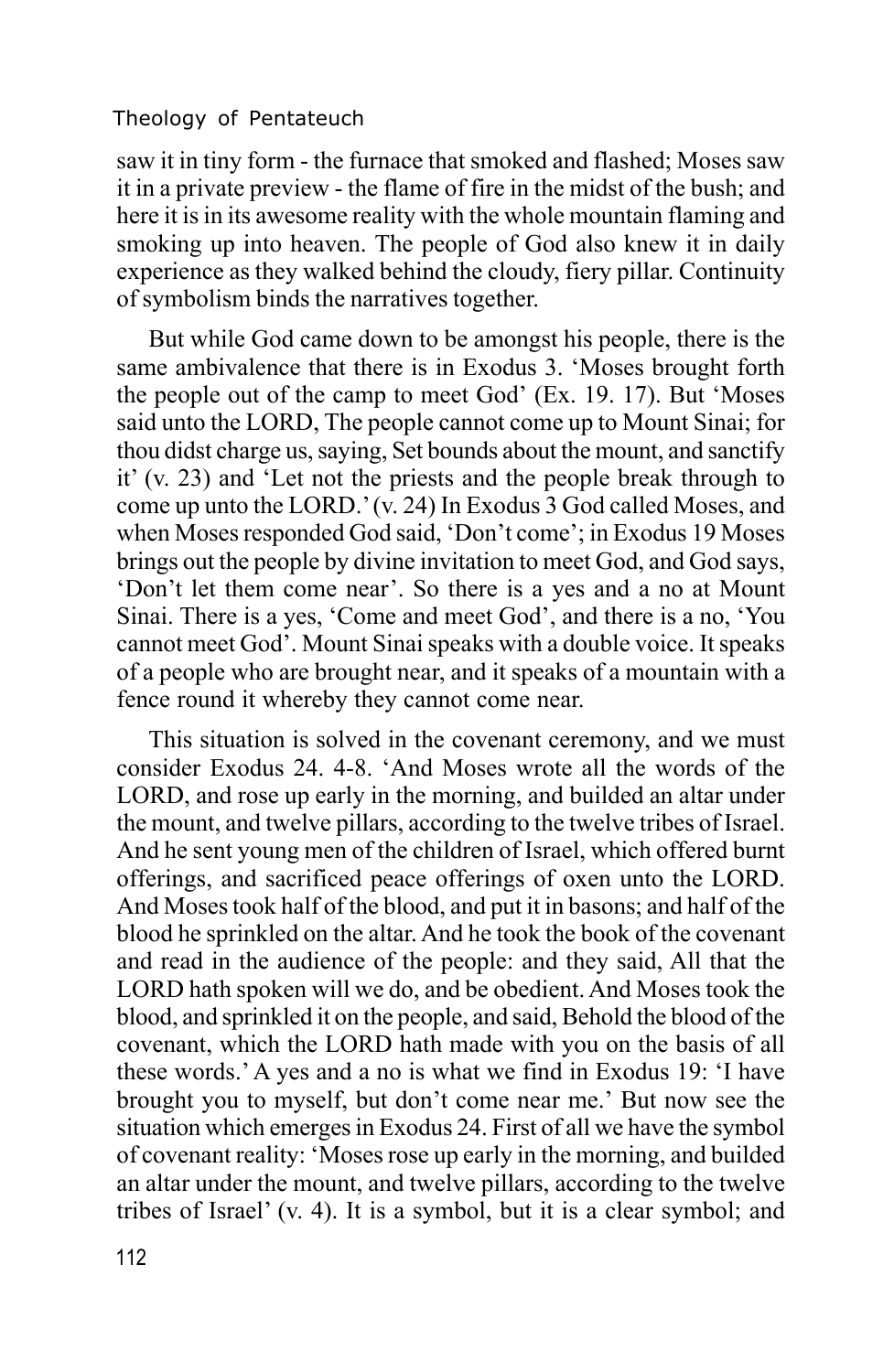Moses goes about to explain it to us. The twelve pillars are the twelve tribes who are gathered round the altar. The covenant promise has been kept; God has brought his people to himself, and there he is in the midst of his gathered people. The covenant has been fulfilled, and there it is in symbolic reality.

But how is this reality to work out, if there is the yes and the no at Mount Sinai? If God is saying 'Yes come to me, no don't come to me', if God in his covenant mercies is drawing people to himself, but in his ineffable holiness is repelling people from himself, how is this covenant symbol to become a reality? Look at what verses 5 and 6 say about the blood of the covenant Godward: 'And he sent young men of the chosen of Israel, which offered burnt offerings, and sacrificed peace offerings of oxen unto the LORD. And Moses took half of the blood, and put it into basons; and half of the blood he sprinkled on the altar.' In the symbol God is present as the altar; he is symbolised as one who is present in the midst of his people in terms of sacrifice and blood. And Moses lives out that symbolism now by taking half of the blood and making it exercise its influence Godward, sprinkling it on the altar, reaching back to the Passover blood. The Passover blood, as we saw in our last study, exercised its primary influence towards God in propitiation; the holy God was turned from the wrath which was proper to him, and there was peace between him and the people who were beneath the sheltering blood. And I guess this is why the sacrifices specified here are burnt offerings and peace offerings, two thirds of the Levitical system. The missing sacrifice was the sin offering, the offering which paramountly made peace between sinners and a holy God; I offer you the suggestion that what Moses is doing here is bringing into full expression that which was first expressed in the Passover sacrifice in the land of Egypt. There peace was established with a holy God; all that is necessary now in order to present the blood of the covenant is to bring that to its fullness by the offering of burnt offerings and peace offerings.

The blood moves first Godward in propitiation, but then, secondly, manward. 'And he took the book of the covenant, and read in the hearing of the people: and they said, 'All that the LORD has spoken will we do, and be obedient. And Moses took the blood, and sprinkled it on the people.' (vs. 7 and 8). On what people did he sprinkle it? At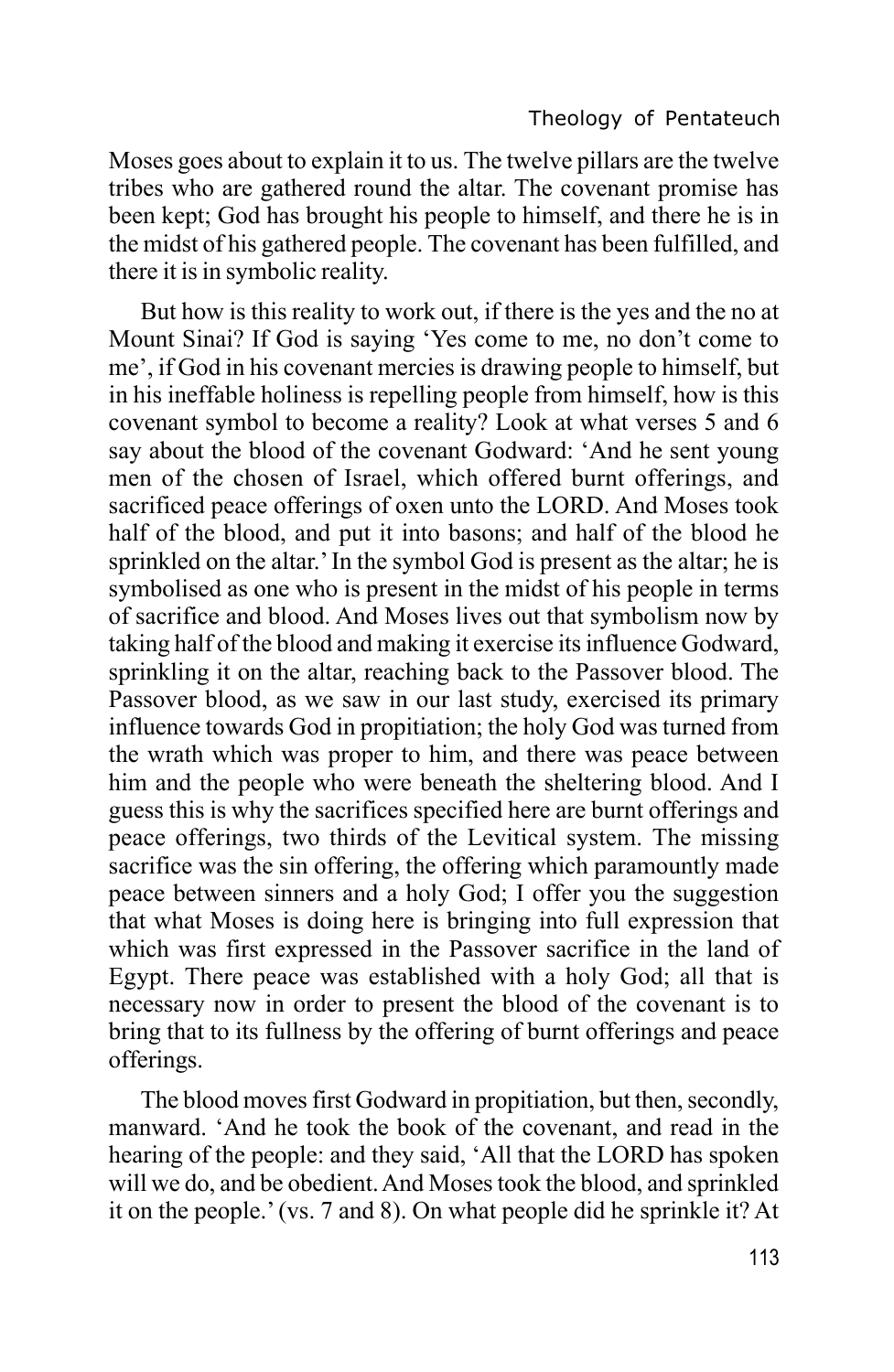what precise moment did that sprinkling of blood occur? At the moment when they committed themselves to a life of obedience. First comes the commitment to obedience according to the Lord God, 'All that the LORD has said we will do, and we will be obedient', then the sprinkling of the blood manward. And what does that mean? It means that just as the blood of the covenant on the one hand establishes the relationship of peace with God by propitiation, so on the other hand the blood of the covenant maintains the relationship of peace with God for a people who are committed to walk in obedience. God knows that the people are professing beyond their strength; 'All that the LORD has spoken we will do, and we will be obedient.' 'They have well said in what they have said. O that there were such an heart in them, that they would… keep all my commandments always.' (Deut. 5. 28ff) But they are professing beyond their ability. 'Very well', says God, 'I will make a provision for them.' The same blood which has made peace with God will keep peace with God. As they walk in the way of obedience, the blood is available for a people committed to obey. As they stumble and fall, so the covenant blood will be available for them. Note two things quickly by way of comment on that situation:

(i) *The nature of Old Testament religion* Old Testament religion is a complex of grace, law and grace. Let your mind go back over what we have seen together in Exodus; we have seen the grace that brought them out of the land of Egypt, the law that was spoken to them because they were redeemed people and the grace that was made available for them as they committed themselves to a life of obedience. Notice how this solves thorny problems which have been raised by Old Testament specialists: e.g., the supposition that there was a battle in Israel between those who thought that religion was purely a matter of the cult and the sacrifices and those who thought that religion was purely a matter of ethical observance. It cannot be so because the Sinaitic Mosaic ground work of Old Testament religion is the binding together of grace, law and grace, the binding together of the commitment to obedience and the blood of sacrifice. Naturally when the prophets found that sacrifices were getting out of place, they countered that by reasserting the priorities for the people of God. The prior call was to holiness and within that context the blood of sacrifice makes provision for the lapses of the people. It is round this point that the totality of Old Testament religion finds its unity.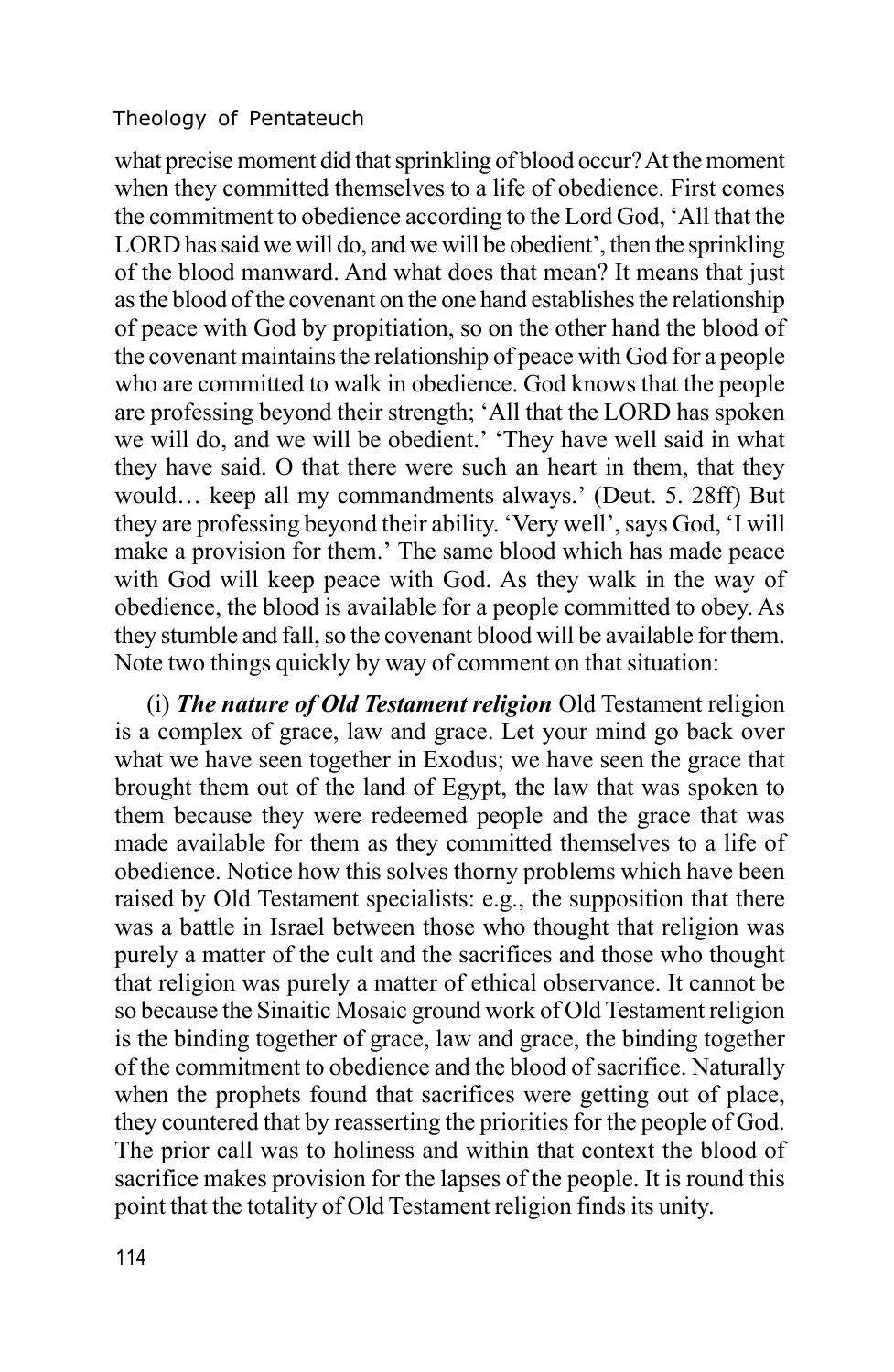(ii) *The unity of the Old Testament and the New Testament* 1 John 2. 1,2 reads 'My little children, these things write I unto you, that ye sin not.' People of God under the new covenant have no permission to sin; they are summoned to a life of holiness; 'All that the LORD has said we will do and be obedient.' 'But if any man sin we have an advocate with the father, Jesus Christ the righteous, and he is the propitiation for our sins'; God has made a provision whereby those who are committed to obedience may, in spite of their disobedience, still be kept at peace with God and maintained in the covenant relationship. Is it not so that the whole of the Bible speaks with one voice?

We have tried to see the place of law in the life of the people of God. The law is not a standard set before unbelievers whereby they may struggle and strive to get to heaven; it is the pattern of life given to those who have been redeemed by the blood of the lamb, given to them that they may be like their God. There is an interesting point to observe in Exodus 19 and 20: when God begins to declare his law to his people, he says 'I am the LORD who brought you… out of the house of bondage.' The law that God gives is not a bondage; it is a life for free men. They are out of bondage, and God's law will keep them out of bondage. They will live the life of free men in the pattern of their God. We saw secondly how Mount Sinai posed a great tension between God's welcome of his people and the impossibility of sinners coming into the presence of a holy God. This tension was solved by blood: the blood moving Godward in propitiation, the blood moving manward in preservation, maintaining the people of God in the fellowship of God.

#### **The efficacy of the blood**

Now we move on to take up the thought of the efficacy of the blood. I would like you to notice first of all the sequence of events which binds the book of Exodus and the book of Leviticus together. The second half of the book of Exodus is concerned with the plans for the tabernacle and the setting up of the tabernacle. Let us look first of all at chapter 29. 44, 'I will sanctify the tent of meeting, and the altar: Aaron also and his sons will I sanctify, to minister to me in the priest's office. And I will dwell among the children of Israel, and I will be their God.' The tabernacle is central to God's covenant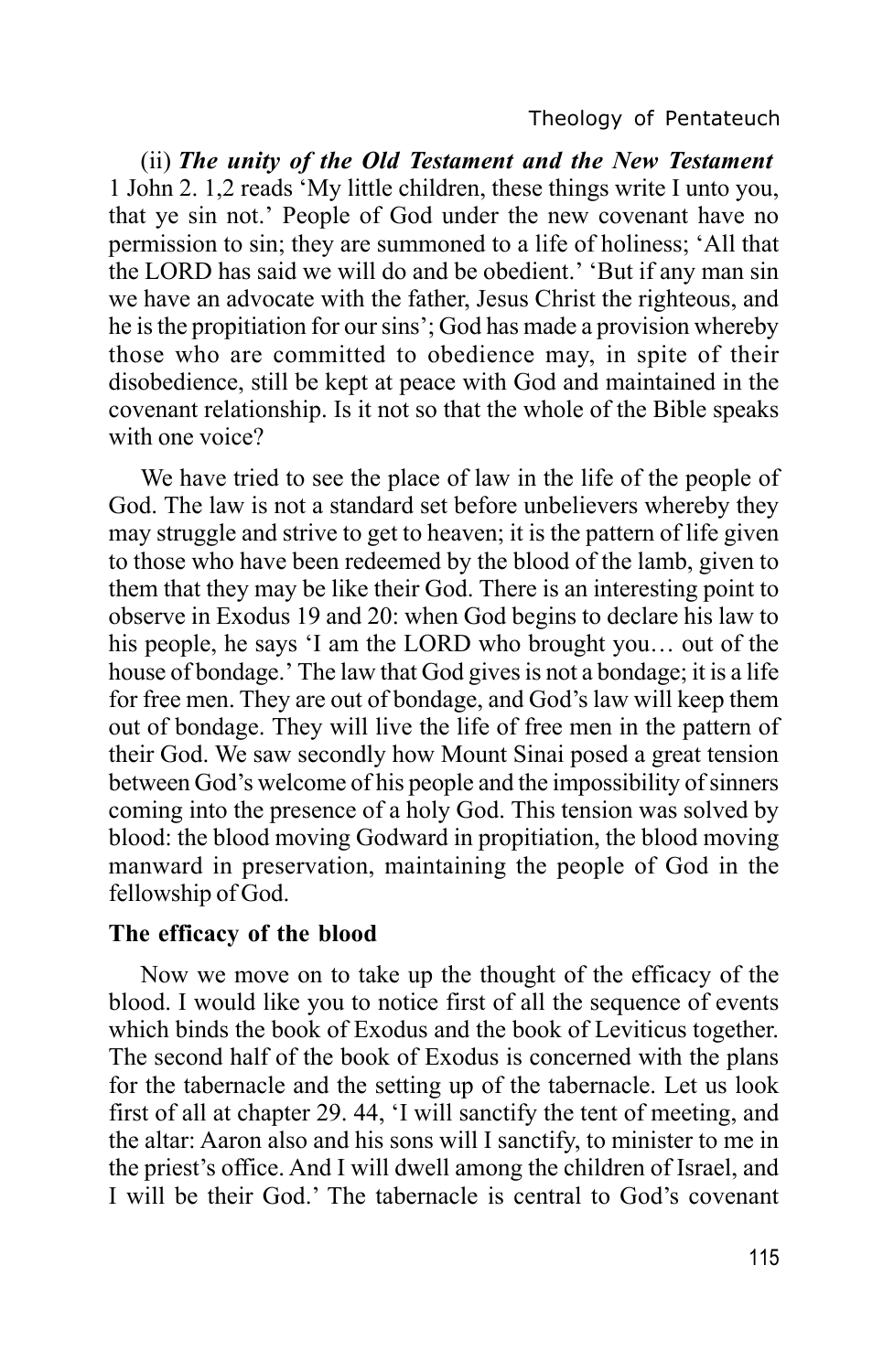dealings with his people. This is the covenant promise - that 'they should be my people and I will be their God' - and the tabernacle is the visible focus of the covenant - 'I will dwell among the children of Israel, and be their God. They shall know that I am the LORD their God, that brought them forth out of the land of Egypt, in order that I might dwell among them.' God's tabernacle is the climax of redemption; he brought them out of Egypt for this very purpose that he might dwell among them. Don't weary over all those tedious details to do with the tabernacle; they are describing to you the climax of God's redemptive covenant programme for his people. The second half of the book of Exodus is integral to the Exodus story and must not be separated from it.

Well then, with what anticipation the people must have looked forward to the setting up of the tabernacle! This was the climax, this was the covenant in operation, God's coming to live at No. 10 - his tent amongst all the other tents, God in the midst of his people. Consider the situation at the end of Exodus: 'Then the cloud covered the tent of meeting and the glory of the LORD filled the tabernacle' (40. 34). God had taken up residence in the midst of his people. But in v. 35 we read: 'And Moses was not able to enter...' So here again is the same tension; God is present but is not available; he is next door but not a neighbour. Moses was not able to enter.

How is this situation resolved? Look at Leviticus 1. 1 'The LORD called unto Moses, and spoke unto him out of the tent of meeting, saying 'Speak unto the children of Israel and say 'When any man offers an oblation unto the LORD...' Now let me put that literally for you: 'Speak unto the children of Israel, and say unto them, when any man brings near that which is brought near'. The glory banishes, but the sacrifices unite; the people cannot enter, but they can come near. This is the place of the sacrificial code in the life of the people of God; the sacrifices are designed to maintain a redeemed people in close knit fellowship with their God.

The sacrifices are not available to the unconverted. If a man joined the people of God under the old covenant, he signalised that joining by circumcision and Passover. He had come in on the ground level of the covenant, and then he could offer the sacrifices. He had to participate in that which is the model of the one sacrifice for sins for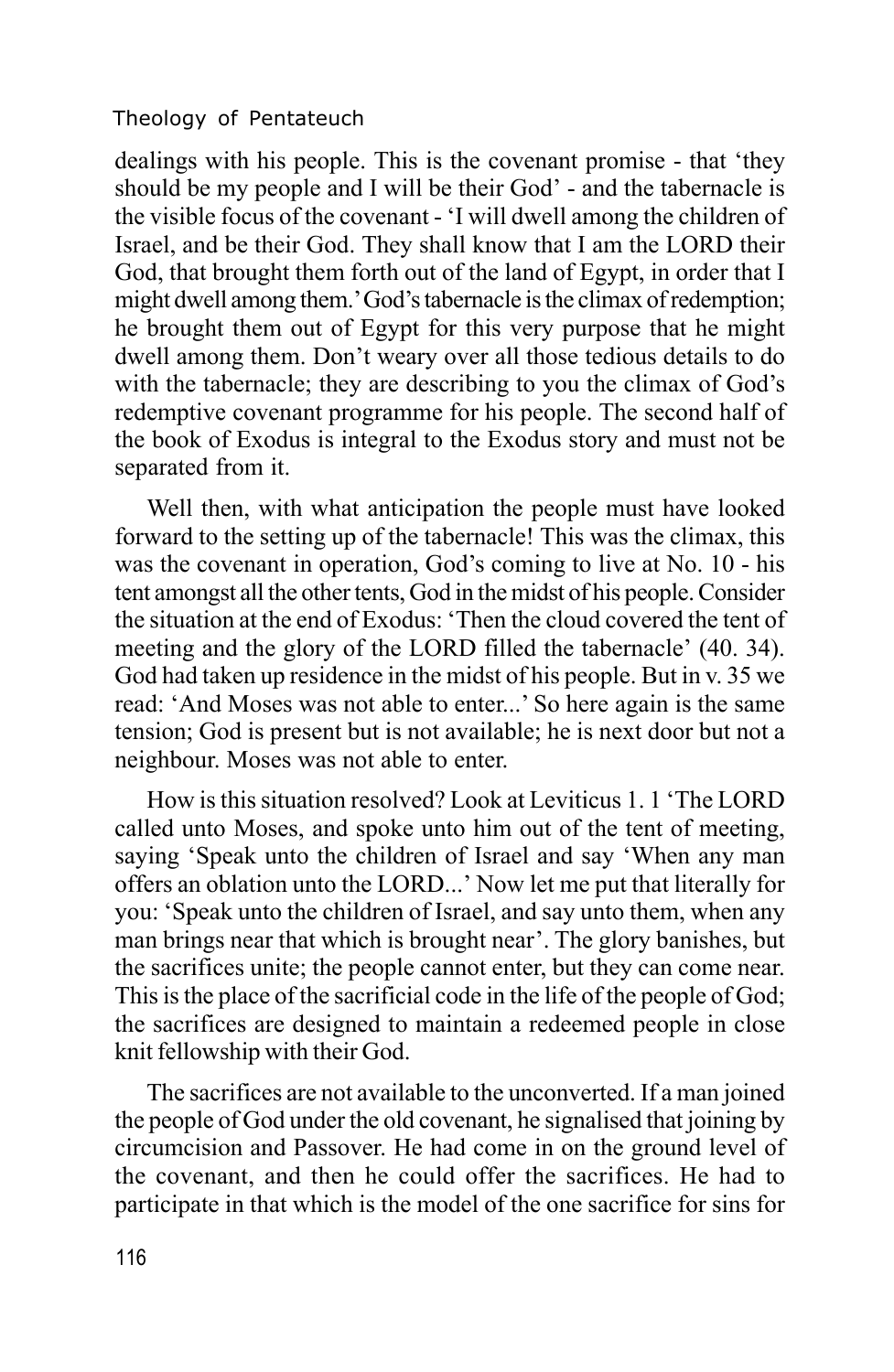ever. The Passover is that model, because it is an Egypt sacrifice. The Passover can only be sacrificed in Egypt, because it is designed to get the people out of Egypt. Once they are out it can only be remembered; it cannot be repeated. Therefore the Passover is the model of the one sacrifice for sins for ever. It is the model of Calvary, and if a man joins himself to the people of God he must come in at that point; then the other sacrifices become available to him. They are to maintain the redeemed in fellowship with God, just as the blood of Jesus Christ his Son keeps on cleansing us from all sin. Just as that one sacrifice at Calvary is endlessly efficacious to maintain us in fellowship with God, so under the old covenant the blood of the covenant which was offered normatively in Egypt is endlessly available in terms of the Levitical sacrifices to maintain the redeemed people in fellowship with God. 'A man brings near that which is brought near.' There in one sentence is the whole meaning of the Levitical sacrificial code in its threefold division of burnt offerings, peace offerings and sin offerings.

We must now concentrate in brief on two features of those sacrifices, though it is beneficial to dwell on them in detail when you have opportunity. The sacrificial system was a complex one with three categories of sacrifice: burnt offerings, peace offerings, sin offerings. But running through its complexity and common to all its categories, there were two features. Every time they happened, no matter what sacrifice was brought, the offerer had to lay his hand upon the head of his offering and there had to be a certain ceremonial to deal with the blood that was shed when the animal was killed. Now let me add a couple of sentences by way of illumination concerning each of those.

## *(a) The laying on of hands*

It is mentioned for example in Leviticus 1. 4, 'He shall lay his hand upon the head of the burnt offering', and you will find a similar reference for each of the other types of offering in Leviticus 3. 2 and 4. 4. Now for an illustration of this, look first of all in the book of Numbers 8. 11-16. Verse 11 reads 'And Aaron shall offer the Levites before the LORD for a wave offering, separating them from among the children of Israel that they may be to do the service of the Lord.' Verse 16 reads: 'For they are wholly given unto me from among the children of Israel, instead of all that openeth the womb, even the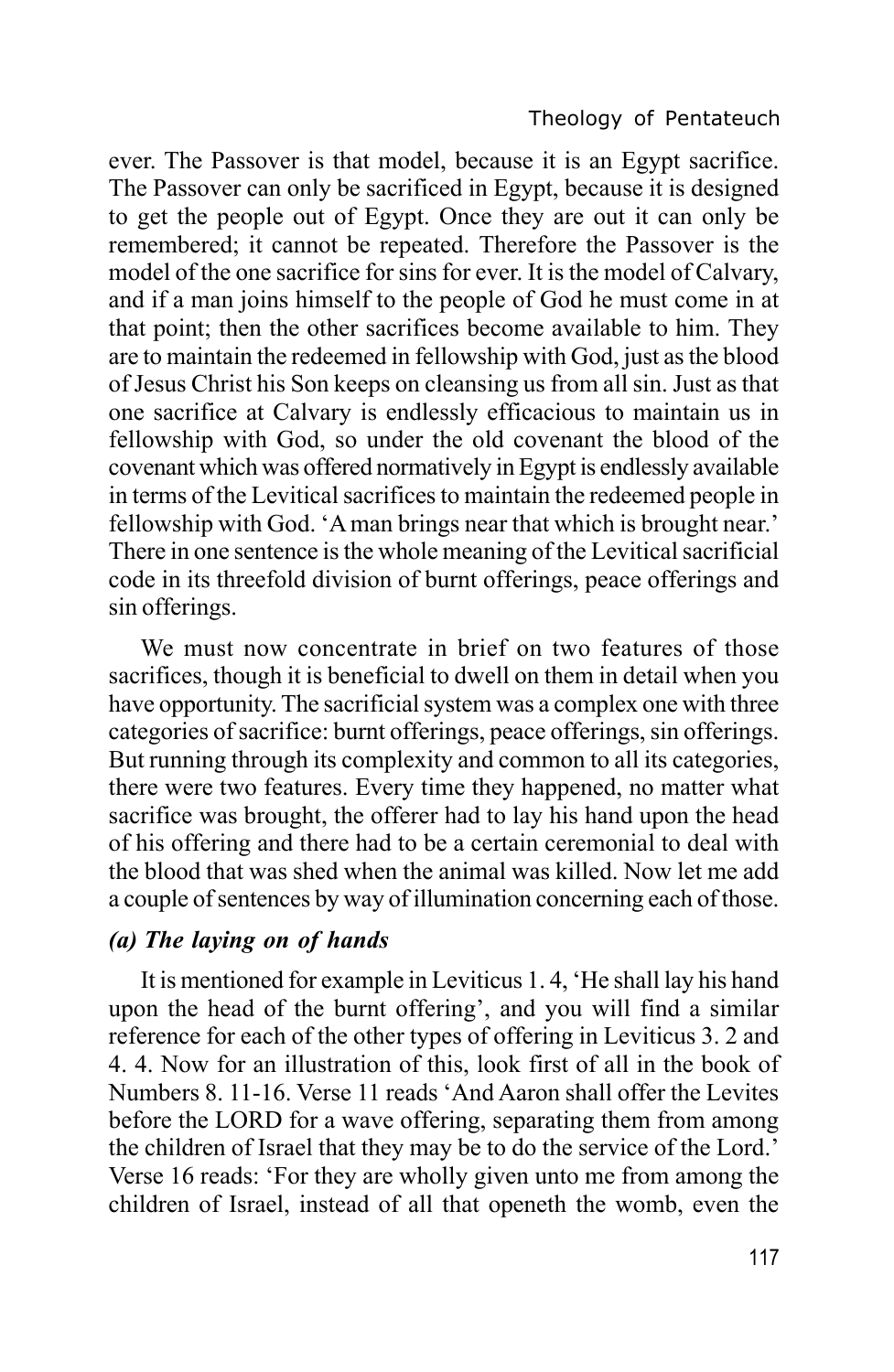firstborn of all the children of Israel...' Notice the phrase 'instead of'. The Levites were taken in substitution for the people to do in their place the service of the Lord. How was the relationship symbolised? 'Thou shalt present the Levites before the LORD; and the children of Israel shall lay their hands upon the Levites' (v. 10). The laying on of hands appointed the Levites to stand in a certain relationship to the people who performed the laying on of hands; they were appointed to stand in their place to fulfil certain functions on their behalf. Look now at Leviticus 16. 21-22: 'Aaron shall lay both his hands upon the head of the live goat, and confess over him all the iniquities of the children of Israel, and all their transgressions, even all their sins; and he shall put them upon the head of the goat.' What does the laying on of hands now signify? It signifies the transference of sin and guilt. Bring these two thoughts back illustratively to the symbolism of the laying on of hands in the Levitical sacrifices. What was the offerer doing when he laid his hands upon the head of the animal? He was appointing one to stand in his place, and where necessary he was offloading on to the animal all his iniquities, transgressions and sins as in the case of the sin offering. The symbolism of the laying on of hands is the symbolism of the appointment of a substitute.

## *(b) The meaning of blood*

The key verse here is Leviticus 17. 11. It is one of the few verses in the Old Testament which set out to explain the efficacy of the sacrifices. 'The life of the flesh is the blood, and I have given it to you upon the altar to make an atonement for your souls: for it is the blood that maketh an atonement by reason of the life.' According to this verse, what is the meaning of the blood? What is the efficacy?

May I say two things: (i) the significance of the blood must be consistent with the function of the blood: it must have a meaning consistent with what it is intended to do. Now the function of the blood is stated here: 'I have given it to you… to make atonement.' The sacrifices are not a human expedient; they are a divine provision. The blood must have a meaning that enables it to fulfil the function of making atonement.

What does the making of atonement mean? If you want the work done for you, you will find it Dr. Leon Morris' book The Apostolic Preaching of the Cross. If you want to do the work for yourself, you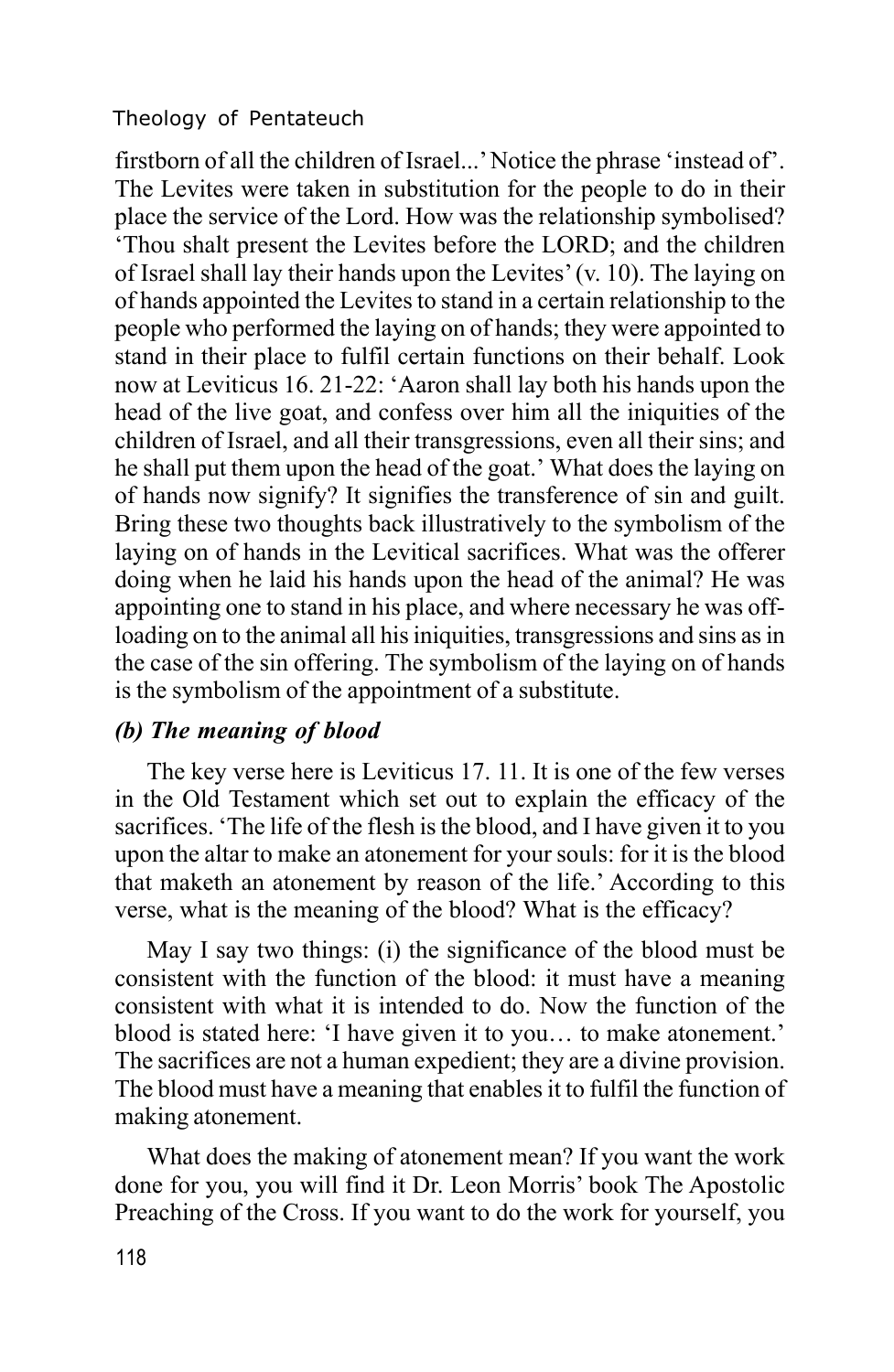can do it by means of Young's Analytical Concordance. Look up the verb 'to make atonement' and the noun 'atonement'. The noun, which is of course the first cousin to the verb - in fact it is more correct to say that the verb in this case is a first cousin to the noun - has the consistent meaning of 'paying a ransom price', 'making a payment that is appropriate to discharge a certain indebtedness'. The verb 'to make atonement' means the making of such a payment. So the blood makes a payment; it envisages indebtedness and it discharges a debt. May I remark that the basic literal meaning of the verb is to hide? Allow the Passover to be your illustration: the people hid beneath the blood. But it is not consistent with the divine nature to sweep sin under the carpet and hide it merely out of sight. That is not a dealing with sin; that is a conniving with sin. And so when God hides his sinful people out of sight, he hides them by means of a payment that is satisfactory to discharge their indebtedness. On Passover night the wages of sin was death; and so the payment which will discharge their indebtedness is the payment of a life laid down in death, exactly as the Passover lamb was the dead one in each Israelite household on Passover night. So the efficacy of that death is prolonged by means of the threefold system of sacrifices. The meaning of the blood must be consistent with the function it is to perform, and if it is to perform the paying of a debt, then the blood can only be significant of a life terminated; it can only mean that death has taken place.

(ii) The life of the flesh is laid down as an equivalent payment for the debt incurred by sin. The life of the flesh is in the blood. The life of the flesh is life as we know it, here and now. It means life as constituted in this bodily existence, life as we possess it in this world, the life that is common to man and beast and all flesh. When the blood is shed, that life is terminated and laid down as a payment for sin. The last phrase of Leviticus 17: 11 fits ideally into that interpretation; literally translated the phrase is: 'For the blood makes atonement by the life'. 'By the life' is exactly the same expression as that found in Deut. 19. 21, when Moses announces the fundamental legal precept for all time? 'Thine eyes shall not pity, life shall go for life'. It is a preposition (in Hebrew) of exact equivalence and one that is used in commercial transactions as well as in legal transactions - the exact equivalent of one thing for another or of its price or its value or its payment. We ought therefore to translate the latter part of Leviticus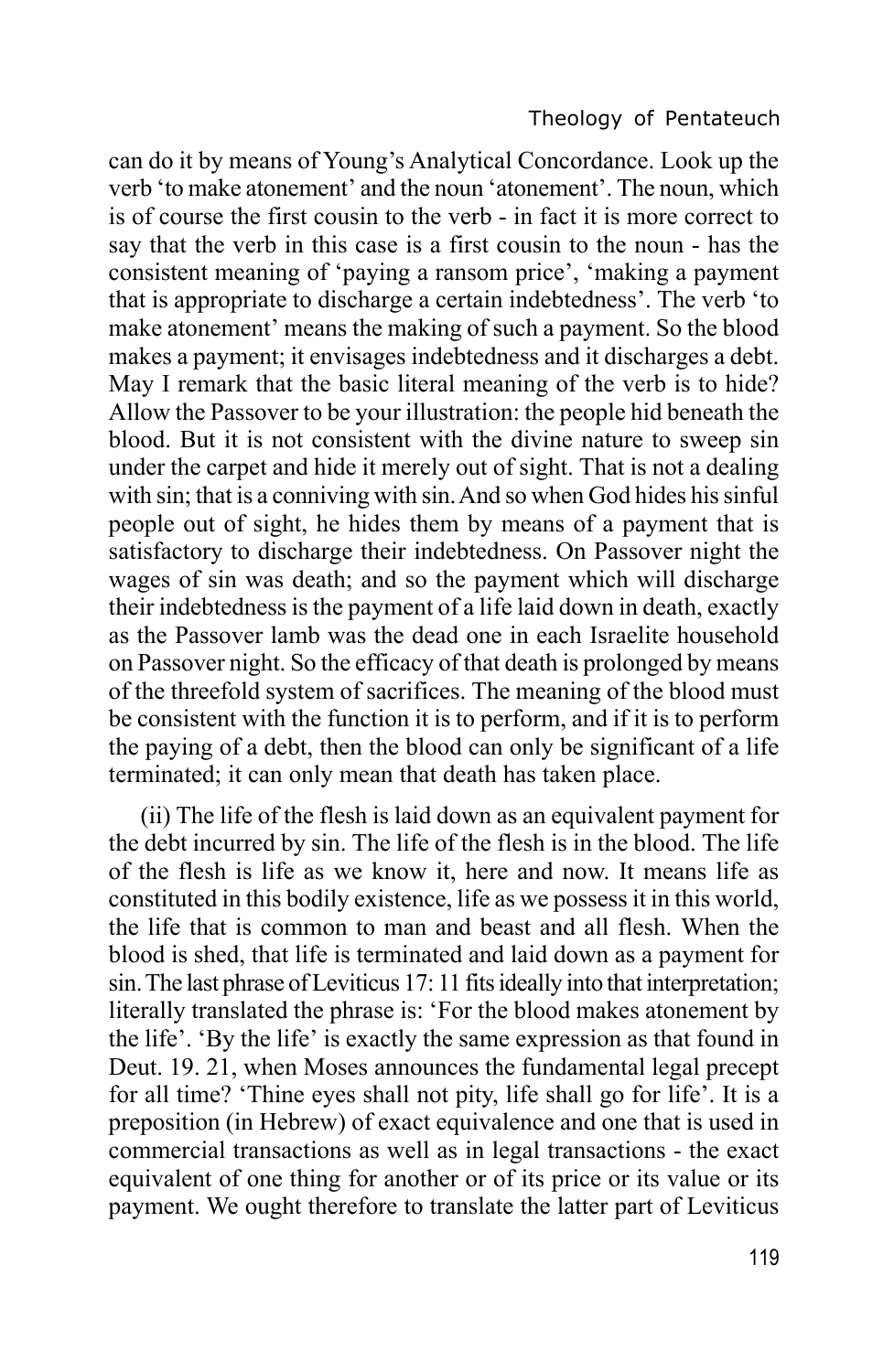17. 11: 'The blood makes atonement at the expense of the life', the life being laid down as the price or debt incurred by the sinner before God. Thus the sacrifices are a divine provision to maintain a redeemed people in fellowship with their God; but they do so by prolonging amongst the people of God the virtues and the meaning of the initial sacrifice, where life went for life and on the basis of substitution God was propitiated and God's people were made secure.

## **Covenant to Come**

Within the Old Testament there is an envisaged perfection of the covenant. Jeremiah was the man who used the expression 'the new covenant' (Jer. 31. 31), but the idea of the new covenant is much more widespread than the expression; and while Jeremiah used the words, he was by no means the only one to speak of the thing. The root of the idea of an envisaged perfection of the covenant was planted by Moses. It is planted in what is, at first sight, very unpromising ground, and you will realise why I say that when I tell you that the first main heading of this study is:

This is spoken of in two main passages in the Pentateuch. The first one is Leviticus 26. The passage begins in verse 14, where Moses alludes to the possibility that at the human end the covenant may be broken. He speaks in verses 14 and 15 of the people failing to do all these commandments, 'rejecting my statutes, abhorring my judgments and breaking my covenant'. Now when that situation arises and the people of God reject the covenant precepts, then this is the situation which emerges: 'I will bring a sword upon you which will execute the vengeance of the covenant' (v. 25). That is to say, on man's side, there is not a repudiation of the covenant, but an act of vengeance within the covenant. The vengeance is not alien to the covenant, nor does it nullify it; rather it belongs to it.

The heart of the problem which brings about this situation is described to us in verse 41: The people have walked contrary to God, and he responds, 'I also walked contrary unto them, and brought them into the land of their enemies: if then their uncircumcised heart be humbled....' There is the problem - their heart is uncircumcised. That is to say, in some way which I don't think the Old Testament or the New Testament specifies at any point, the promises of God have not got through the place that matters.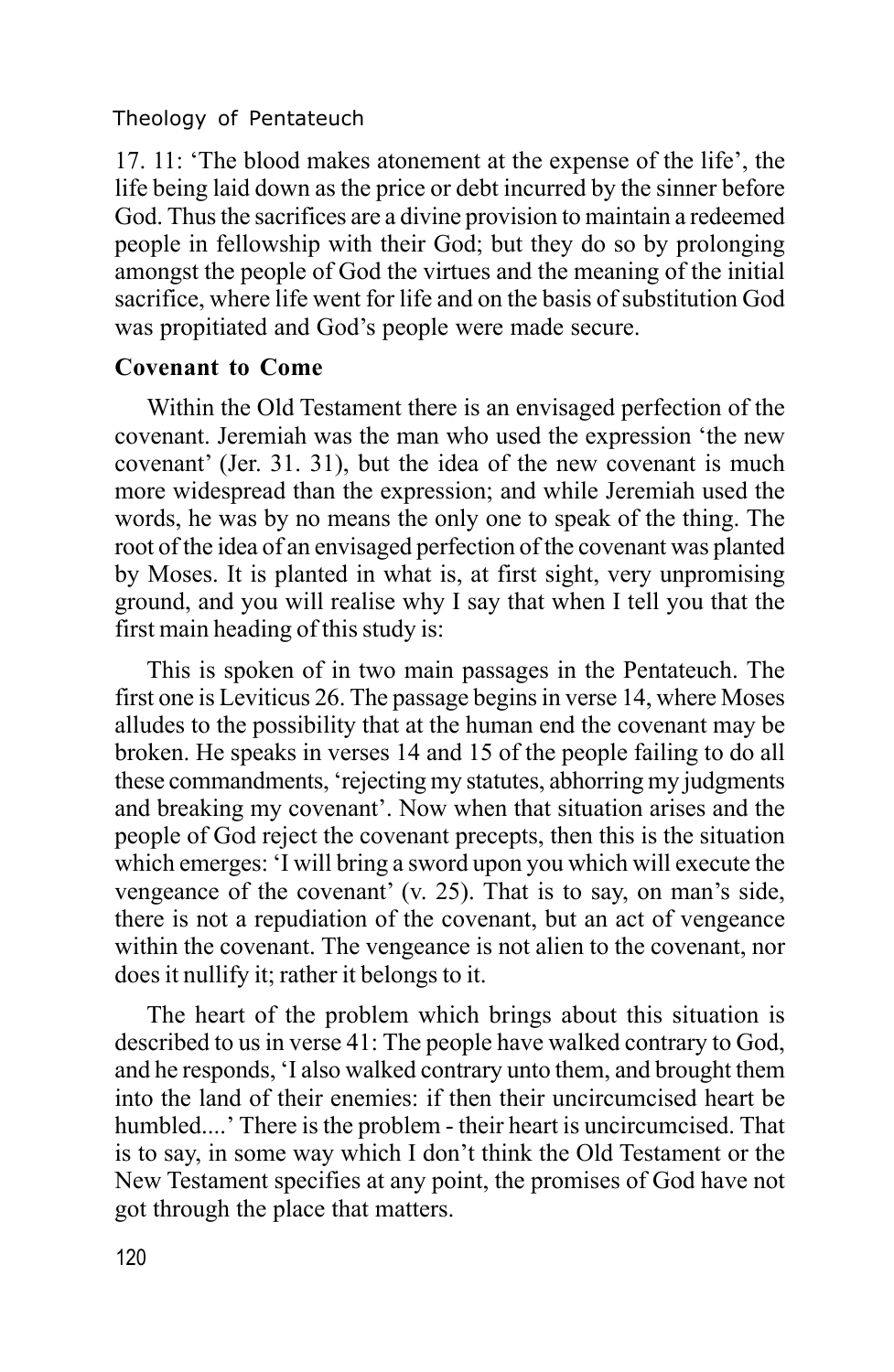But in this situation where the vengeance of the covenant is in operation because of the uncircumcised heart, God has by no means abandoned his purposes or come to the end of his resources. Verse 42 reads: 'Then I will remember my covenant with Jacob; and also my covenant with Isaac, and also my covenant with Abraham will I remember, and I will remember the land.' God remembers his covenant. 'I will not reject them. Neither will I abhor them, to destroy them utterly, and to break my covenant' (vv. 44-45). They may break the covenant; but he won't, 'for I am the LORD their God.' In other words, he meant what he said, when he said 'this is my name for ever, this is how I am to be remembered to all generations' (Ex. 3. 15); Yahweh is the name of the covenant God. That name doesn't change, and therefore the covenant is for ever secure at his end.

Now look at the other passages in which this theme of envisaged future divine covenant action is brought before us. Look at Deuteronomy 29. 12: 'That thou shouldst enter into the covenant of the LORD thy God and into his curse.' The Revised Version says 'into his oath', but the Hebrew says 'into his curse'. The covenant is described as a curse. The expression is very striking, but clearly the implication emerges that it is a curse in the sense that, when at the human end the covenant is violated, a system of cursing goes into operation within the covenant. It is not contrary to it, not in breach of it, to nullify it, but it is within its working organisation, so that the covenant can be called directly in Deuteronomy 29. 12 'his curse', the curse which he utters. Again look in verse 21; 'The LORD shall separate him [that is the disobedient man] unto evil out of all the tribes of Israel, according to all the curses of the covenant' - not the curses which nullify the covenant, not the curses which operate against it, but the curses which are embraced within it. Verse 27 refers to the curse within the covenant document: 'Therefore the anger of the LORD was kindled against this land, to bring upon it all the curse that is written in this book'.

Now what does God do in that situation? Chapter 30 tells us: 'And it shall come to pass, when all these things are come upon thee, the blessing and the curse which I have set before thee, and thou shalt call them to mind among all the nations, whither the LORD thy God hath driven thee, and shalt return unto the LORD thy God, and shalt obey his voice according to all that I command thee this day, that then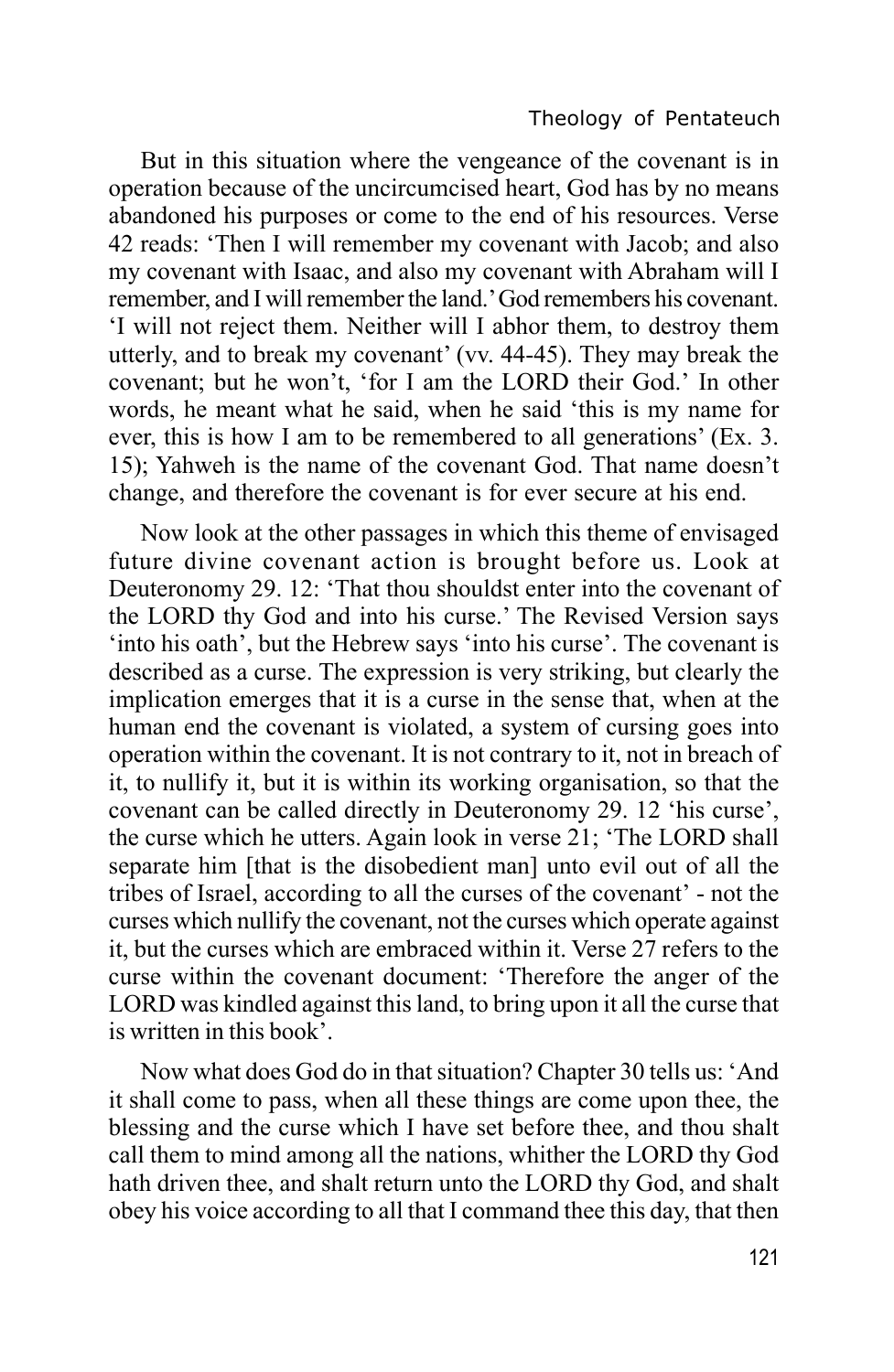the LORD thy God will turn thy captivity'. (vv. 1-3), 'The LORD thy God will gather thee' (v. 4). 'The LORD thy God will bring thee into the land which thy fathers possessed.' (v. 5) 'The LORD thy God will circumcise thy heart.' (v. 6) The defect which was noticed in Leviticus is remedied in Deuteronomy. The Lord envisages a covenant action which will reach into the heart where the failure took place, an action which will remedy that wherein the defect was discerned and bring his people into a new place of covenant blessing.

Let me pass a series of remarks very quickly upon the idea of the vengeance or curse of the covenant.

(i) It is often asserted that Amos achieved notoriety and became the first prophet whose messages were written down because he had the daring to predict the termination of the covenant relationship. Amos did not preach the termination of the covenant relationship; he preached the onset of the vengeance of the covenant. The Old Testament takes itself seriously.

(ii) The point of failure which prompts the onset of the curses of the covenant is the failure in the heart of man, the uncircumcised heart. That is where the remedy needs to be applied.

(iii) The curses of the covenant were built in to the historical life of the people of God. Deuteronomy 27 commands that, when the people enter the land which God promises them, they shall identify two mountains in the land - two established, immovable features of the landscape - with respectively the blessings and the curses of the covenant. They are to identify Mount Gerizim with the blessings and Mount Ebal with the cursings. Notice they do not identify those mountains respectively with obedience and disobedience; they identify them with the rewards of obedience and disobedience, blessings and cursings, so that they live with these perpetual immovable reminders that the covenant God will thus act towards his people. These mountains represent the covenant: it is itself immovable, but it can without changing its nature act towards the people of God to bring blessing or to bring vengeance. It was, of course, of this that Amos was speaking. I want you to notice that there's a most beautiful touch in Deuteronomy 27 and Joshua 8 when the ordinances concerning Mount Ebal and Mount Gerizim are laid down: Mount Ebal is identified with cursing, but is on Mount Ebal that the altar is to be built. That is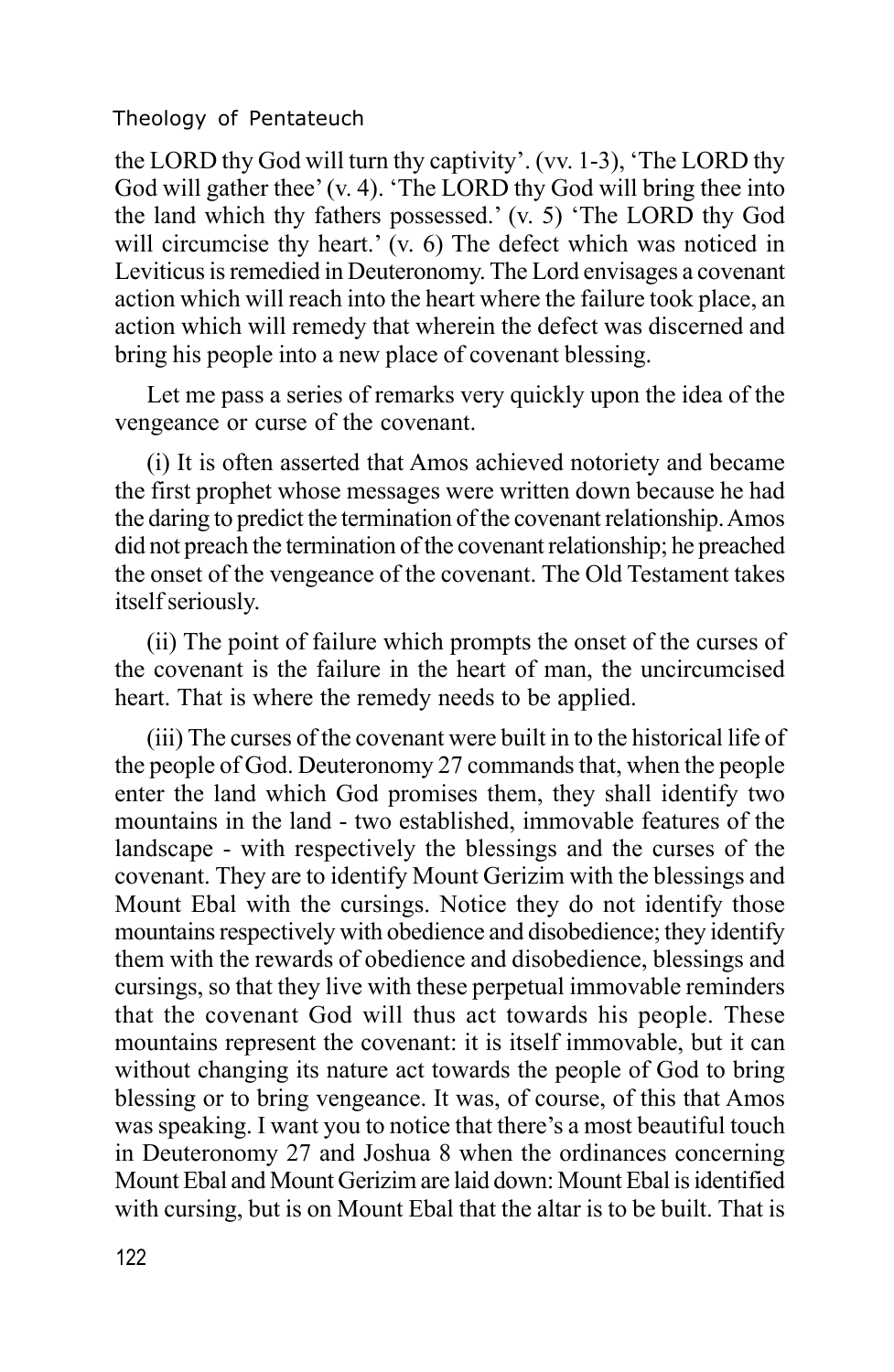to say, God enters into this situation where the curses of the covenant operate; and that reaches right back to the institution of the covenant with Abraham when it was God alone who marched between the severed carcasses and thereby took upon himself the total obligation of the broken covenant. So the altar is built not on Mount Gerizim in the place of blessing, but upon Mount Ebal in the place of cursing, for that is the place into which the covenant God will eventually enter, as Paul tells us in Galatians 3. 13. There was a failure, and when Moses discovered the point of failure he envisaged the future perfection.

## **2. The Failure of the Covenant Institutions**

We may place that clue for a moment and for the second element in our study take up the theme of the failure of the covenant institutions. I would like to suggest that right throughout the story of the covenant it was at the point of failure that hope was prompted. I want to mention two things briefly and dwell in more detail on the third.

*(a) The Covenant Priesthood* Within the main covenant of God, there was a particular covenant which God made with the priesthood. It is mentioned to us in Numbers 25. 10. Because of the courageous action of Phineas, who identified himself with God and who was, as the text says, 'jealous with my jealousy', he received from God a covenant - 'Behold I will give him my covenant of peace; and it shall be unto him, and to his seed after him, the covenant of an everlasting priesthood' (v. 12). Within the main covenant ordinance the priesthood was in receipt of a special covenant.

When you trace this through, you find a history of failure. The priests allowed their priestly privilege to be corrupted into a superstitious ritualism, and therefore they came under the prophetic flail. There are a series of remarkable passages not only in the pre-exilic prophets in which the priesthood comes under the prophetic flail for becoming a superstitious ordinance cultivating a merely ritualistic and ex opere operato approach to God. But that wasn't their only failure. Malachi at the very end of the prophetic movement looks at the priesthood in his day - the priests, incidentally, who are supposed to have been high-minded enough to have produced the 'P' document - and he finds them very far from the priesthood that God intended. See particularly 2. 5-7: 'My covenant with him was of life and peace; and I gave them to him as something to reverence, and he feared me, and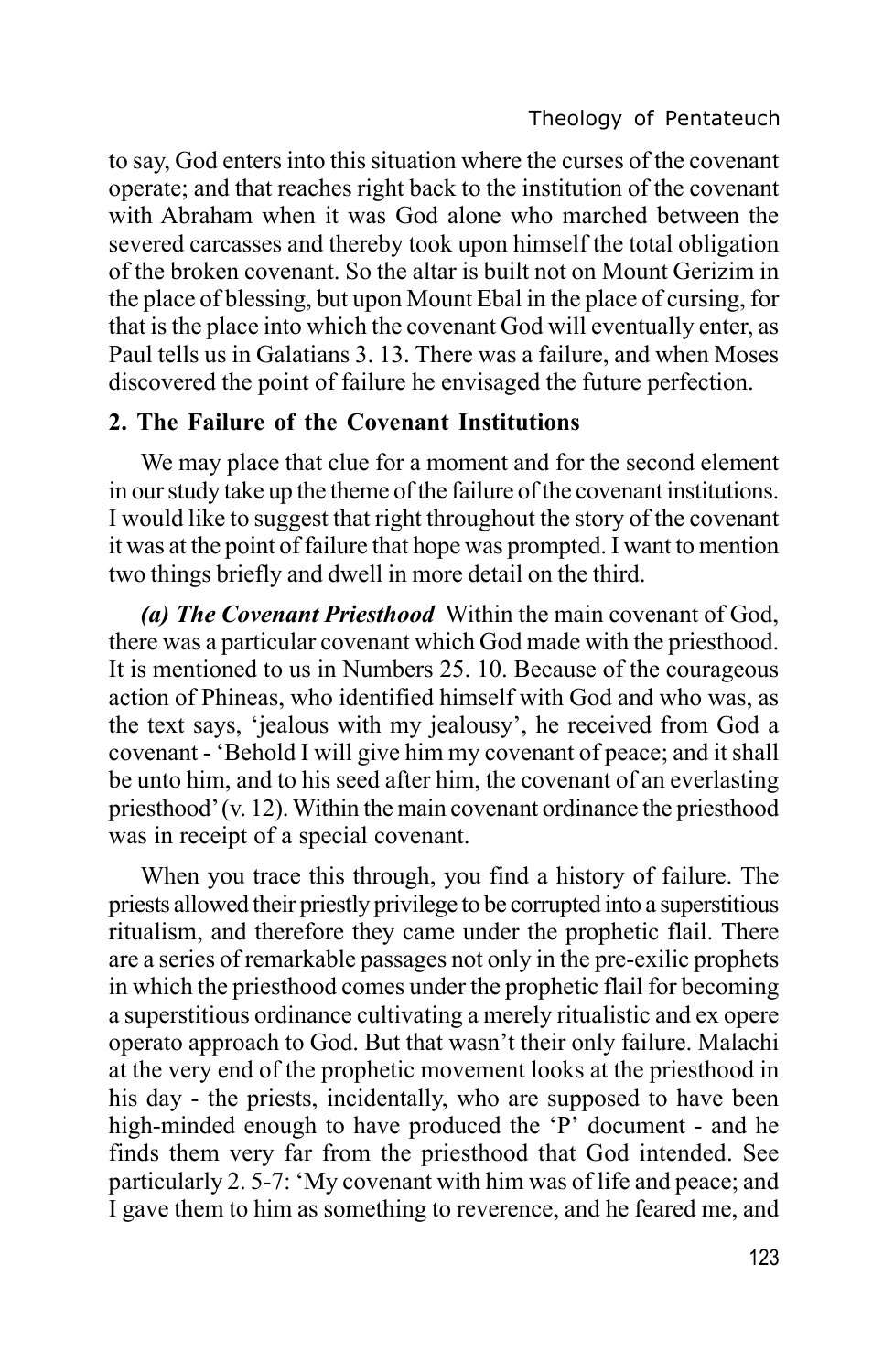stood in awe of my name. The law of truth was in his mouth; deviation was not found on his lips. He walked with me in peace and uprightness, and turned many away from iniquity. For the priest's lips should keep knowledge, and they should seek the law at his mouth.' The priest was to be amongst the people of God as a teacher of the instruction of God, the law - 'for he is the messenger of the LORD of hosts. But ye are turned aside out of the way.'The priests had not only corrupted their God-given ritual into a superstition, but they had abandoned and corrupted their office of teacher. The covenant institution of priesthood was a failure.

*(b) The Covenant Institution of the Tabernacle* (or later as it became, the temple). This symbolised the perfect indwelling of God amongst his people guaranteeing their security. This is the message which Zechariah brings in chapter 2 of his prophecy. A young man runs out with a measuring rod to measure the ruins of Jerusalem. He wants to determine the future by the measurements of the past. He wants to limit the coming Glory to the glory of David and Solomon. He wants the security of a wall around the people of God. And the reply of Zechariah is that there is a coming glory which would outshine and outmeasure anything that has gone before, and that there is no need of a wall, because God himself is dwelling in the midst of his people. In 2: 5 he says, 'I will be the glory in the midst of her'. In verse 10, 'I will dwell in the midst of thee', and in verse 11, 'I will dwell in the midst of thee', and because of that divine indwelling there is no need of a wall. 'Jerusalem shall be inhabited as unwalled villages' (v. 4).

But yet both the tabernacle and the temple were destroyed. There is need of a greater indwelling of God. For somehow or other - here is a topic on which I believe Scripture does not make the thing plain to us - there is a perfection which was yet to be and which was not realised in the old institutions, else they could not have fallen. Of course part of the reason that they fell was that the people corrupted them. Jeremiah tells us in 7. 11 that they had made the house of God into a den of robbers. A den of robbers is a place to which an ungodly, dishonest, immoral person runs for safety and from which he comes utterly unchanged. He goes to a port of reformation and he comes from it unreformed to get on with his nefarious deeds. And they thought that the house of God could be used without reference to moral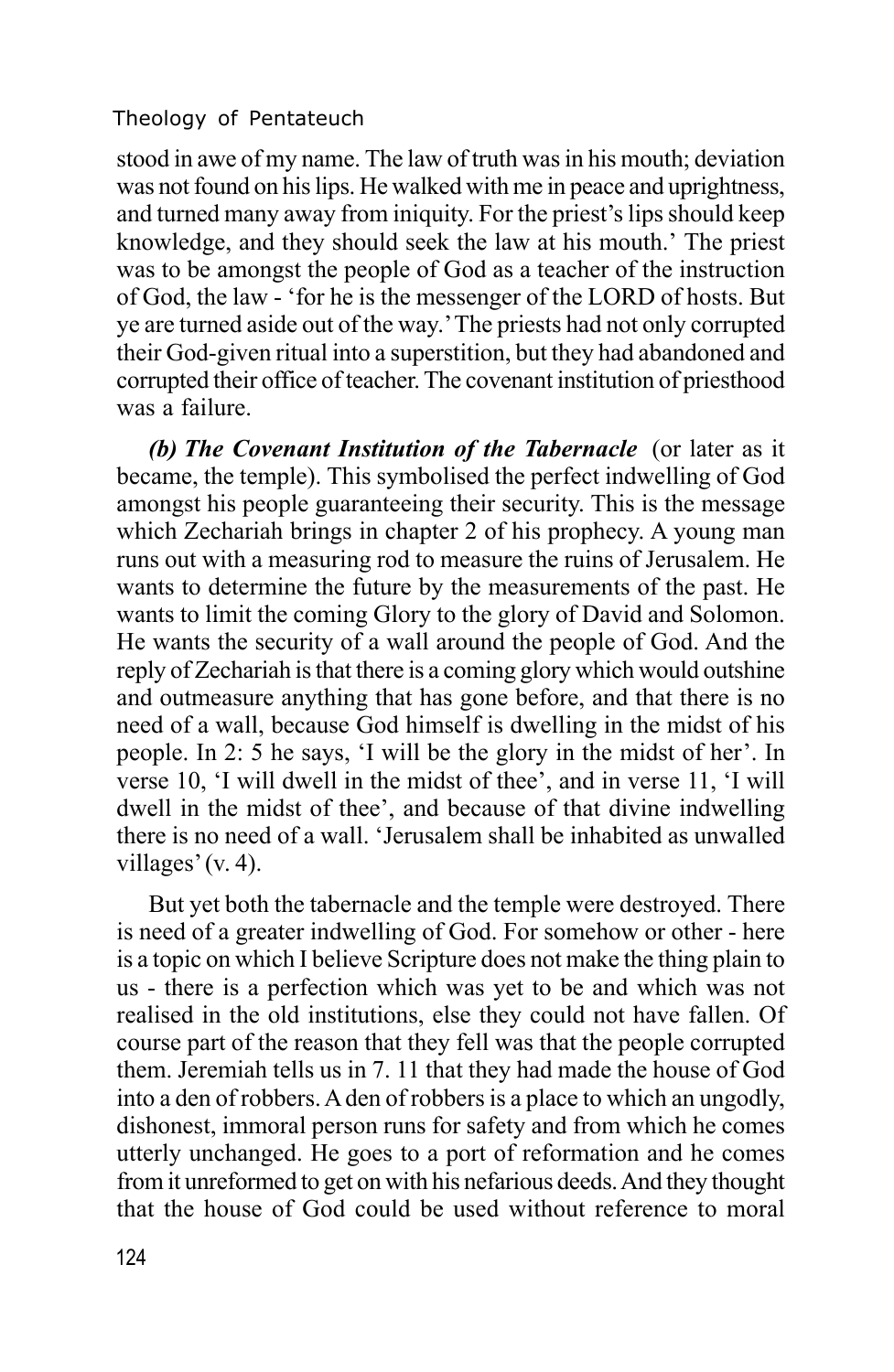reformation. So in the failure of temple and tabernacle we have a dovetailing of two points of failure -failure of the institution and failure in the corruption of the human heart. There is need of a fuller, more complete and more operative indwelling of God; and there is need of a reformation in the heart of man, whereby he will see and respect the holiness of the divine indweller.

Nevertheless, the vision of the perfect tabernacle, of the perfect temple, was never lost, and it shines out so clearly, for example in the teaching of Micah: 'Zion for your sake shall be ploughed as a field, and Jerusalem shall become heaps, and the mountain of the house as the high places of the forest. But in the latter days it shall come to pass, that the mountain of the LORD'S house shall be established' (3:12, 4:1)... The vision was never lost, even though the glory had not yet been fully and properly realised.

## *The Perfection of Monarchy in the Person of the Divine David*

I say to you without any hesitation at all the two words 'divine David'. It seems to me to be a great misunderstanding of the Old Testament which tries to retranslate the crux in Psalm 45, the royal wedding Psalm. That royal wedding Psalm reads in verse 6, 'Thy throne, O God, is for ever and ever.' So the Davidic king was addressed on his wedding day, 'thy throne O God.' It goes on to say in verse 7, 'Thou hast loved righteousness, and hated wickedness; therefore God, who is thy God, has anointed thee.'The Old Testament is taking account of a concept which it cannot wholly organise. If it takes seriously the covenant promise, 'He shall be my son', then it must address its king as God. But since he is manifestly not God, it must safeguard the concept and live in a conscious tension, by making it clear in the immediately following verse that God is his God also. The Old Testament does not and cannot resolve that tension, but it never loses its grip on the divine Messiah. See Isaiah 9. 6-7: the child who is to be born is the prince with the fourfold name; his name shall be called 'Wonderful Counsellor, Mighty God'. In chapter 10 verse 21 Isaiah uses that identical expression of Yahweh himself; the translation 'Mighty God' cannot be resisted at that point, and we ought not under dogmatic pressure of prejudice to alter the translation here. We must learn to take the Bible seriously and to work out its problems in its terms and not ours. The passage that makes it clear that he is to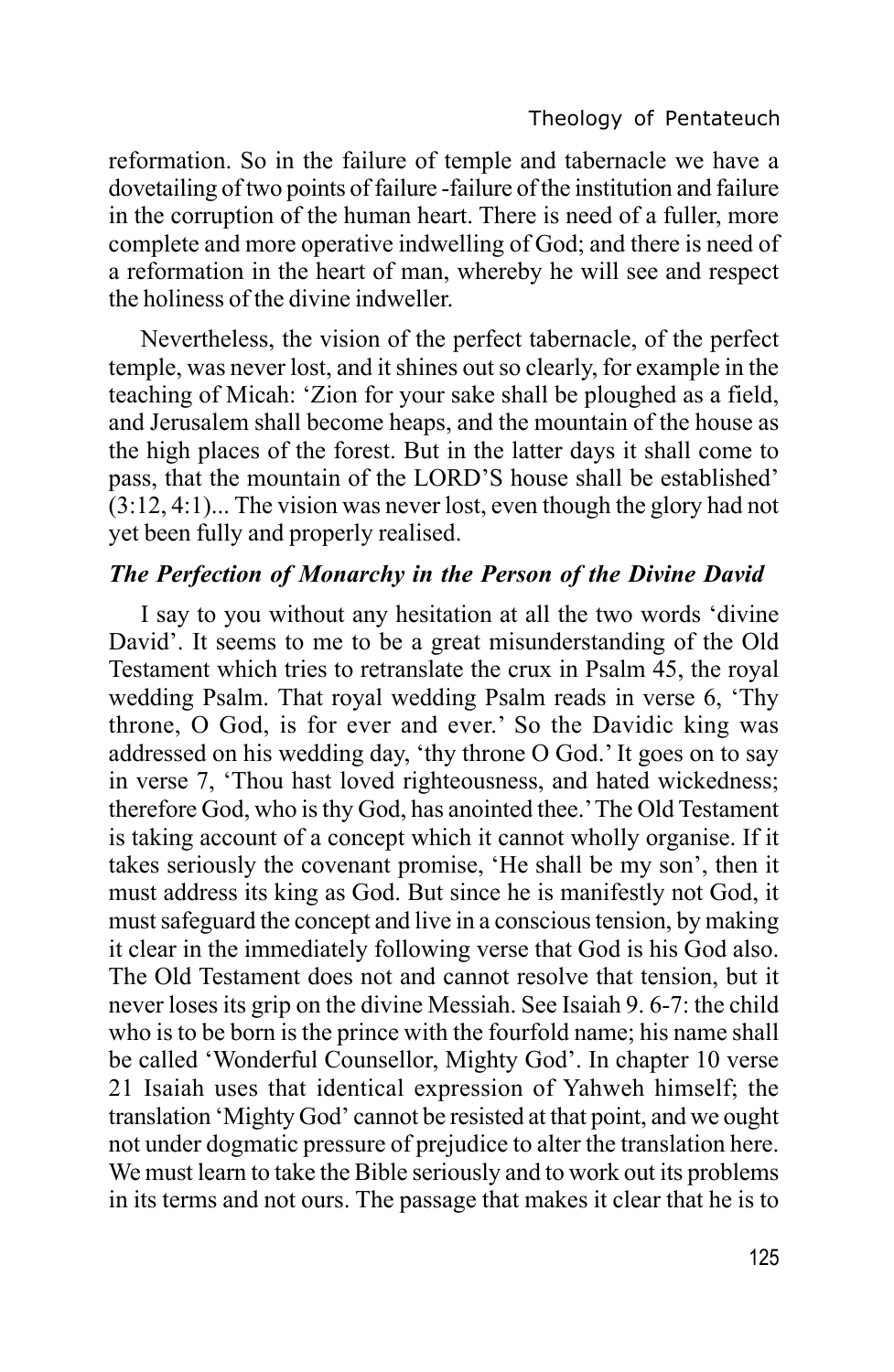sit upon the throne of David and therefore to be the promised son of David asserts that he is the Mighty God.

Look next at Jeremiah 23. 5 and 6 where David is again the subject. 'Behold the days come, saith the LORD, that I will raise unto David a righteous Branch.' The word 'branch' in these contexts has a family tree connotation. We don't think it's odd to speak of a family tree; we ought not therefore to think it odd to call a person a branch. It is a way of saying 'that which springs out from something else', and the branch springs out of David; he has a veritable human Davidic ancestry, 'He will reign as King and deal wisely, and execute judgment… In his days Judah shall be saved, and Israel shall dwell safely: and this is his name by which he shall be called, The Lord is our righteousness.' The same hint comes in Isaiah 11: 'There shall come a shoot out of the stock of Jesse, and a branch out of his roots.' (There's a different Hebrew word for branch here, but the significance is the same. It should have been a different translation.) That is to say, out of the line of David there will come this perfect King on whom the spirit of God will rest in fulness. Notice an odd thing in Isaiah 11: the branch springs out of the stock of Jesse in verse 1, but in verse 10 he is called the root of Jesse. Whereas by the way of family tree he springs out of Jesse's line, in reality Jesse exists for the purposes of the branch. The branch comes before the tree. He is the root from which Jesse comes - the root and offspring of David, the bright and morning star, To follow up this theme, 'the perfection of the monarchy in the divine David', bring in all those great references that there are in the Psalms.

## *(c) The Perfection of Priestly Ministry in the Lord's Servant*

We turn here to Isaiah 53. May I introduce you briefly to the relationship between chapters 53 and 54? Take the topics in chapter 54 as they arise: 'Sing, O barren, thou that didst not bear; break forth into singing, cry aloud, thou that didst not travail with child: for more are the children of the desolate.' (54. 1) The topic is children without travail, children who have been born by some other means than human, How have such children come to birth? The answer is in chapter 53: 'he shall see his seed' (v. 10). 'He shall see of the travail of his soul, and shall be satisfied' (v. 11), Out of the work of the servant there come these children born not by natural agency. Then look at chapter 54. 10: 'Neither shall my covenant of peace totter or shake'; the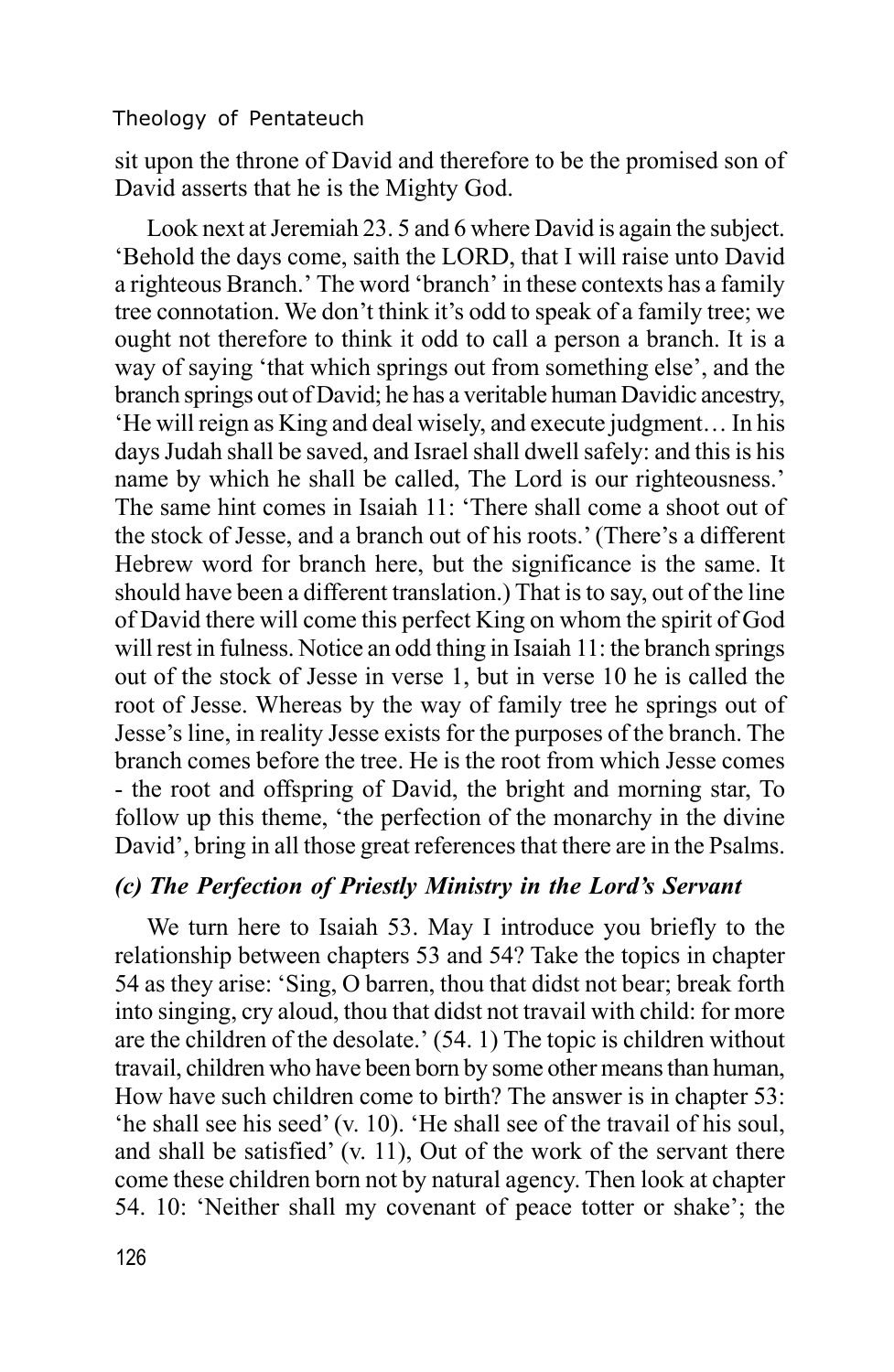covenant of peace is the second theme in chapter 54. Where does it arise from? From the fact that the chastisement which brought peace to us was laid upon him and by his stripes we are healed (53. 5). Once more chapter 54 describes that which emerges out of chapter 53. The third element in chapter 54 is righteousness; it is mentioned in verse 14, 'In righteousness shalt thou be established', and again in verse 17 at the end of the verse, 'This is the heritage of the servants of the LORD, and their righteousness comes from me'. It is not a righteousness of their own; it is a righteousness which comes to them from God. What is the root of that righteousness? See chapter 53. 11; 'He shall see of the travail of his soul, and shall be satisfied; by his knowledge shall my righteous servant provide righteousness for many'. Excuse a little bit of personal translation, but that is what it means. 'By his knowledge shall my servant, the righteous one, provide righteousness for many.' Here is the doctrine of imputed righteousness in the Old Testament coming out of this priestly work of substitution, when he takes upon himself our iniquities, transgressions and sins, when he is wounded for our transgressions. May I tell you that the word 'for' in verse 5 'he was wounded for our transgressions' describes an effect that arises out of a cause? 'He was wounded out of our transgressions', he was wounded because of our transgressions'. All the transgression was on my side and all the penalty was on his side. This is the priestly work of the servant of God doing that which the lamb did in Egypt, standing in for the people of God. And out of that there comes an imputed righteousness, children who are born without human agency, a covenant of peace. Who is this servant? 'He is the arm of Yahweh' (v. 1). That is to say he is Yahweh himself come to take personal action. Compare chapter 52. 10: 'The LORD hath made bare his holy arm in the eyes of all nations.' God has rolled up his sleeve. When the servant comes as the arm of Yahweh, he comes as God with his sleeves rolled up, himself to perform this tremendous work of substitution and priestly offering whereby the people of God supernaturally born inherit a covenant of peace and are established in righteousness. This brings us to our third point.

## *The Perfection of Regeneration by a Final Dealing with Sin*

Moses saw that the covenant failure had to do with the heart of man, and Isaiah in the passage just referred to spoke of people being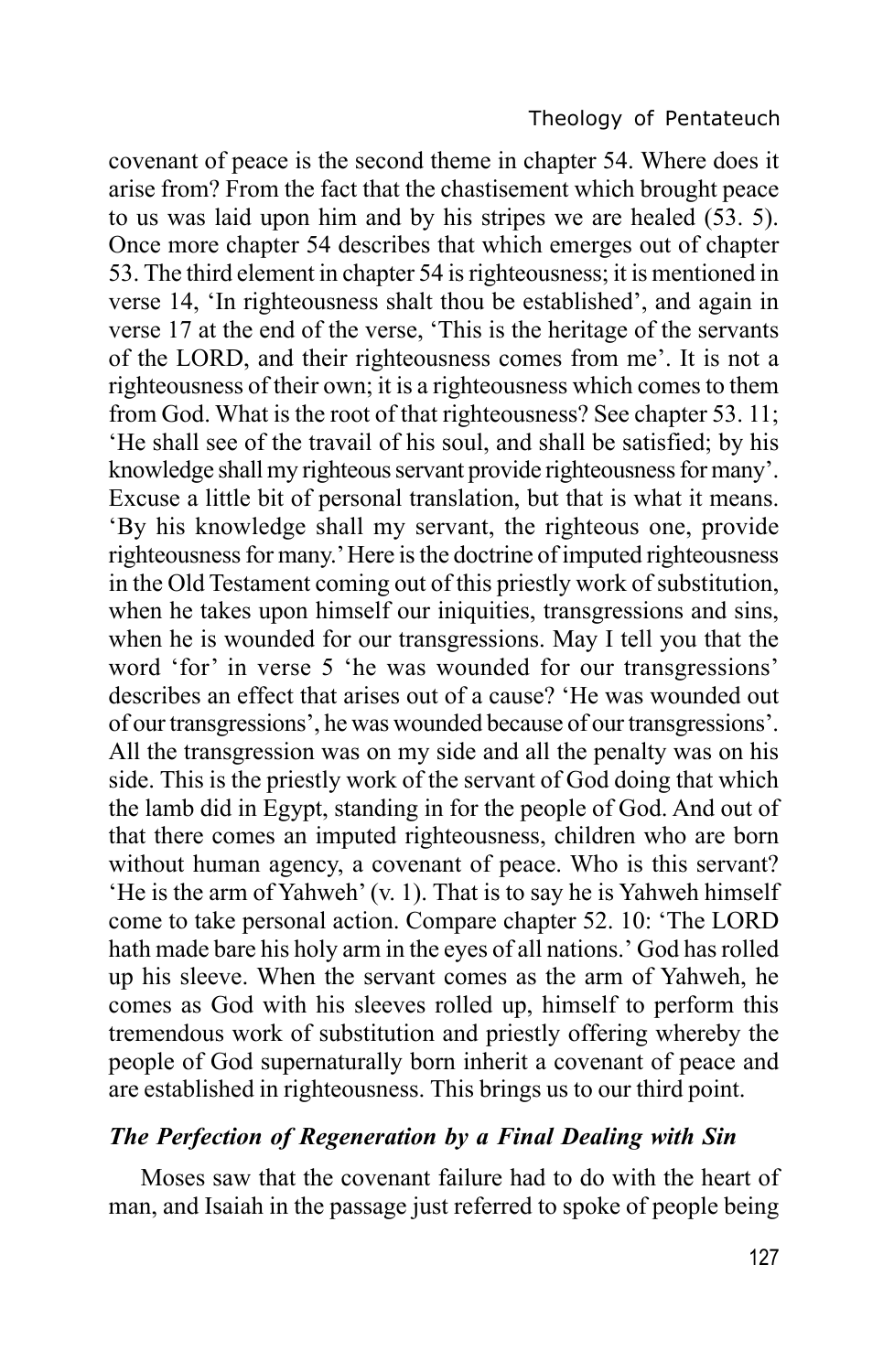established in righteousness. But it fell to Jeremiah to be the one to spell this point out in the fullest Old Testament detail; he does so in his new covenant passage, Jeremiah 31. 31: 'Behold the days come, saith the LORD, that I will make a new covenant with the house of Israel, and with the house of Judah; not according to the covenant that I made with their fathers in the day that I took them by the hand to bring them out of the land of Egypt; which my covenant they broke.' There's the failure, 'they broke'. Though I was a husband to them, the failure was not on my side but on their side. What does God do when man cannot rise to the height of obligation? Does he lower the obligation? No. He lifts up the man, and this is what Jeremiah says: 'But this is the covenant that I will make with the house of Israel after those days… I will put my laws in their inward parts, and on their heart will I write it.' What did Moses say? 'Your heart was uncircumcised.' What did he promise? God will circumcise your heart. What did it mean? God will come and he will so transform that human heart that in its per nature it becomes a replica of the law of God, so that obedience and not disobedience becomes the natural life of God's people. That's regeneration - the gift of a new nature by the work and act of God. Jeremiah knits his great prophecy of the regenerate people in the new covenant into what Isaiah has told, because he makes it all to arise from a final dealing with sin, 'For they shall all know me, from the least of them unto the greatest of them, saith the LORD: because I will forgive their iniquity, and their sin will I remember no more.' (v. 34f) When God forgets it, then it is finished; this is the final dealing with sin.

## *(d) The Perfection of Divine Indwelling Secured by Princely Mediation*

This is the covenant vision of the prophet Ezekiel. Ezekiel takes up the failure of the tabernacle and says that God is going to set that right. 'Moreover I will make a covenant of peace with them.' (Ezk. 37. 26) He latches on to what Isaiah predicted, 'It shall be an everlasting covenant with them; and I will place them, and multiply them, and I will set my sanctuary in the midst of them for evermore. My tabernacle also shall be with them; and I will be their God and they shall be my people'. The covenant promise is fulfilled in terms of an envisaged perfect indwelling of God in the midst of his people.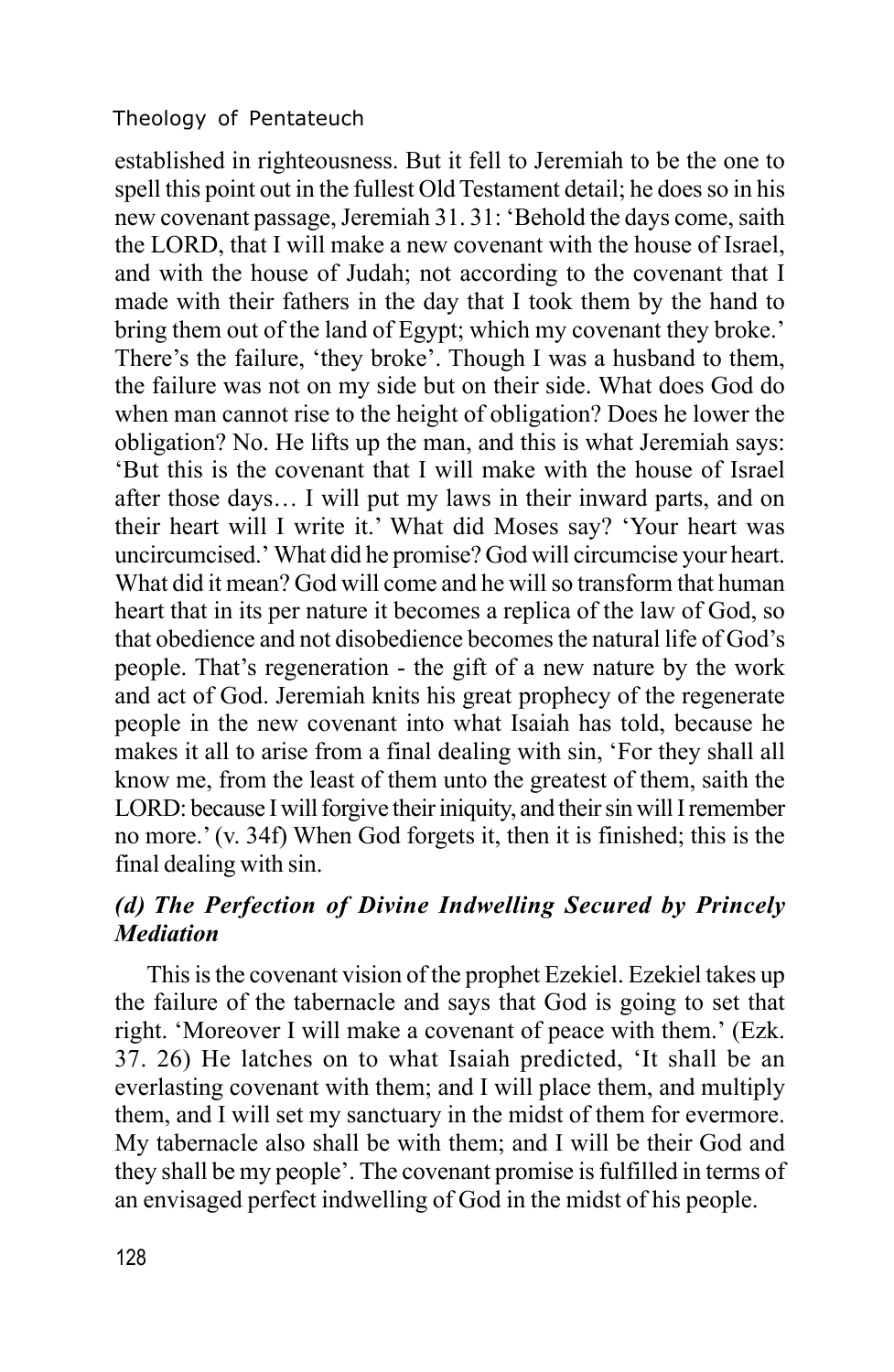The temple passage in Ezekiel chapters 40-48 is a spelling out at length of the reality and the security and the blessings that ensue when God perfectly tabernacles in the midst of his people, 'All the people of the land shall give unto this oblation for the prince in Israel. And it shall be the prince's part to give burnt offerings, and the meat offerings, and the drink offerings, in the feasts and in the new moons, and in the sabbaths, in all the appointed feasts of the house of Israel: he shall prepare the sin offering, and the meat offering, and the burnt offering and the peace offerings, to make atonement for the house of Israel.' (45. 16-17). It all depends upon the activity of this prince who is manifestly also a priest and upon his mediation - the prince's portion surrounds the dwelling place of God and the people's portion surrounds the portion of the prince. As perpetual mediator, he perpetually secures for the people of God the benefits of the burnt offering, the peace offering and the sin offering, the virtues of the blood of the covenant. By the princely mediation the dwelling place of God is with his people, and they inherit the benefits and blessings of that which was long envisaged but not previously accomplished, that the people of God should become the temple of the Holy Ghost.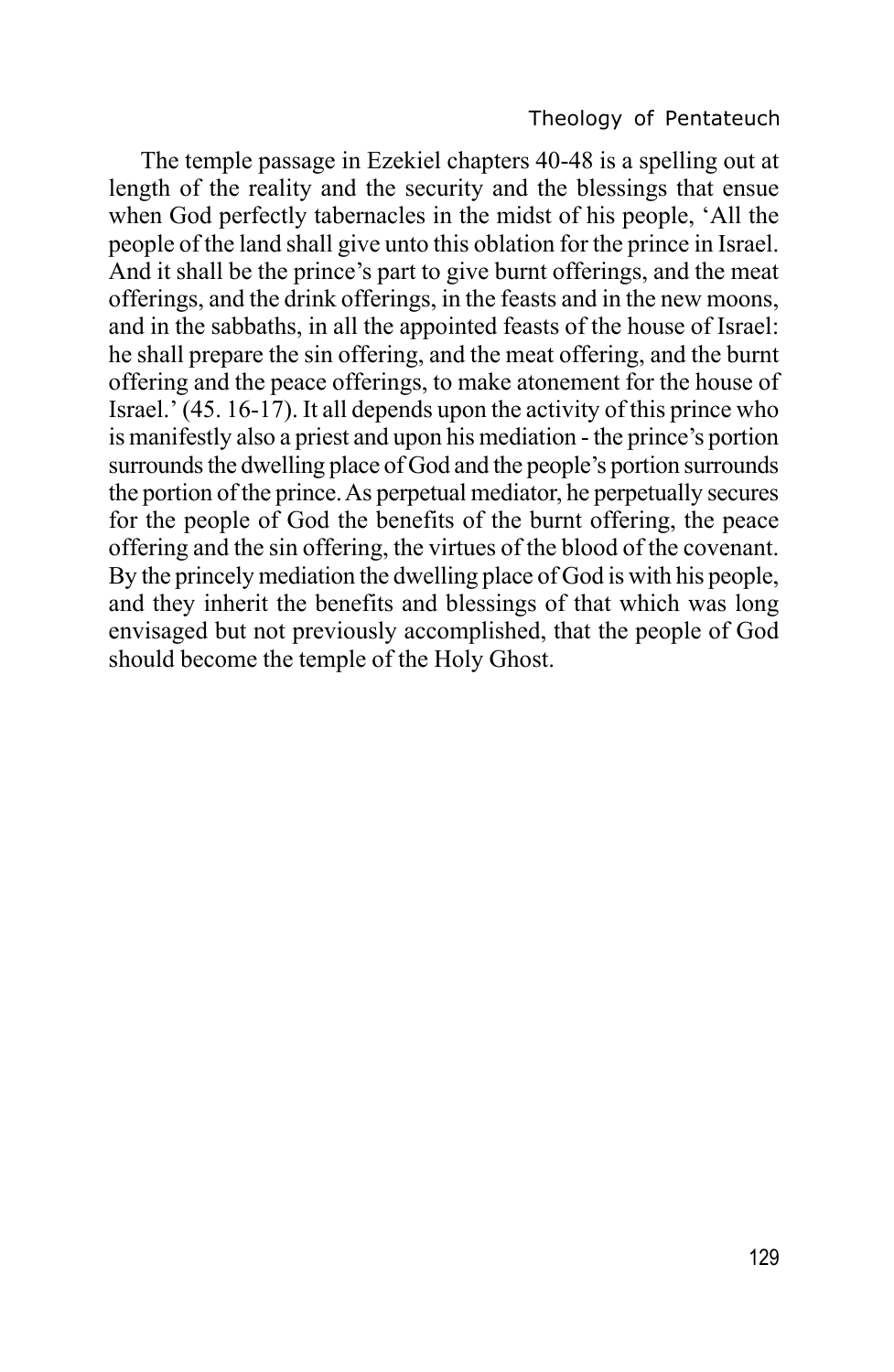## **Chapter 8**

# **Book of Numbers**

The Book of Numbers (from Greek ; Hebrew:, "In the desert [of]") is the fourth book of the Hebrew Bible, and the fourth of five books of the Jewish The Hebrew title is áîãáøý, *BYmidbar* or "In the Wilderness" (of Sinai?). The Greek title in the translation of the OT (LXX) was ñéèìïß, *Arithmoi* emphasizing the lists of numbers recorded in the book (1- 4; 26). The Latin Vulgate picked up on the Greek title and named the book *Numeri* from which the English acquires the name numbers. The Greek and Vulgate titles, are probably derived from the oldest Hebrew title *homesh ha-pekudim* 'the fifth of the Torah the numbered (Mish. Yoma 7:1, Mish. Men. 4:3), i.e., because of the several censuses recorded in the book (chaps. 1-4,26).

#### **Chronological Setting:**

The Passover occurred on the fourteenth day of the first month of the year and the nation departed from Egypt on the fifteenth day of the first month (Num 33:3; Ex 12:2, 6)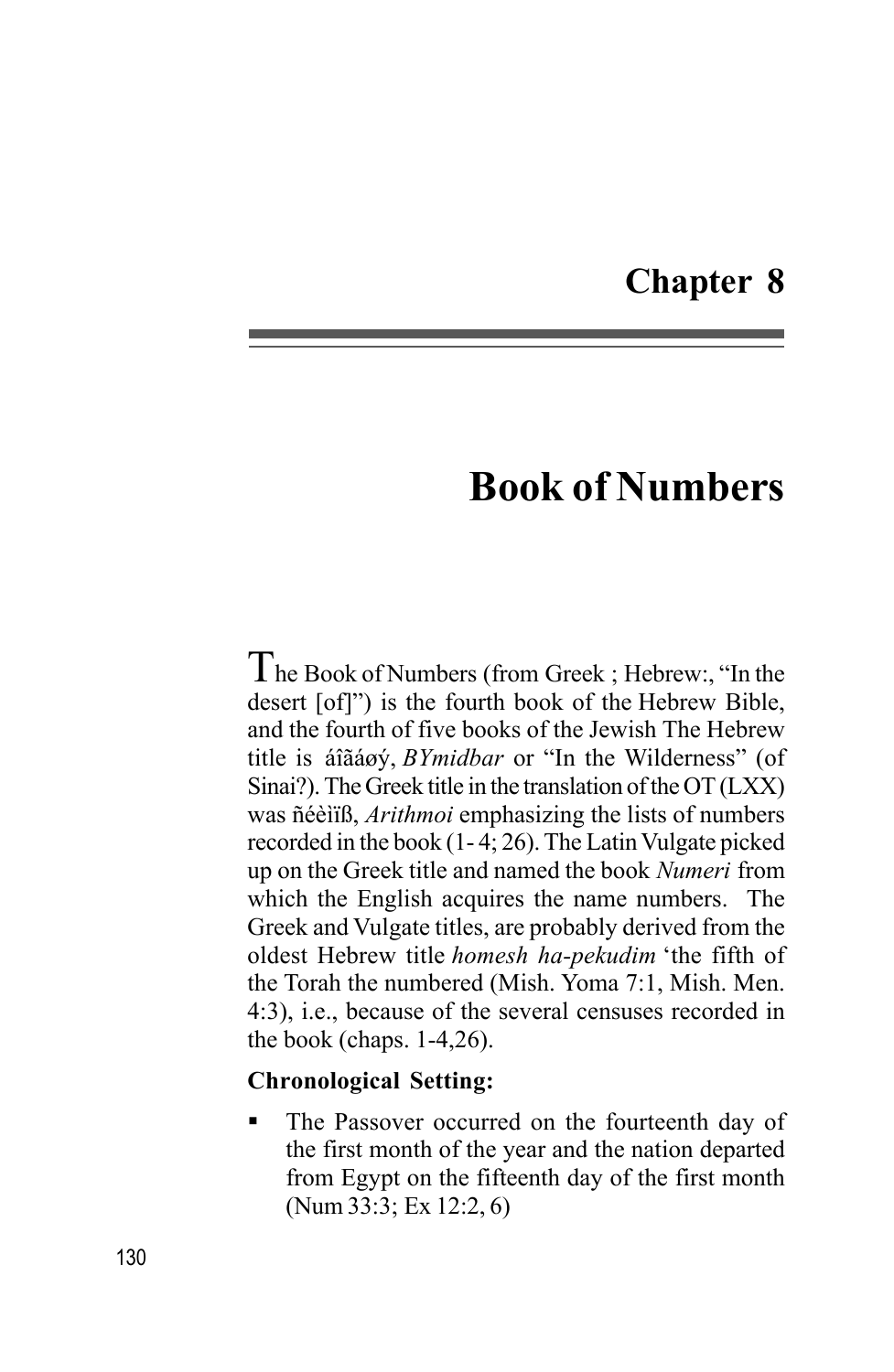- ß The tabernacle was erected at Mount Sinai exactly one year after the Exodus (on the first day of the first month of the second year; Ex 40:2, 17)
- One month later the nation prepared to leave Sinai for the Promised Land (on the first day of the second month of the second year; Num 1:1)
- On the twentieth day of the second month of the second year "the cloud was lifted from over the tabernacle of the testimony and the sons of Israel went out on their journeys from the wilderness of Sinai" (Num 10:11-12).
- **•** Deuteronomy opens with a reference to the first day of the eleventh month of the 40th year. This is 38 years, eight months and ten days after the nation departed from Sinai (Dt 1:3; cf. Num 10:11-12)Therefore, Numbers covers a period of time known as the wilderness wanderings which lasted 38 years, nine months and ten days.

| 15th day of 1st month                          | Exod. 12:2, 5;<br>Num.33:3 |
|------------------------------------------------|----------------------------|
| 1st day of 3d month                            | Exod. 19:1                 |
| 3d day of 3d month                             | Exod. 19:16                |
| 1st day of 1st month<br>of 2d year             | Num. 1:1                   |
| 1st day of 2d month<br>of 2d year              | Num. 10:11                 |
| Num. 1:1<br>20th day of 2d month<br>of 2d year |                            |
| 1st month of 40th<br>year?                     | Num. 20:1                  |
| Command to number                              |                            |

The following timetable for events after the Exodus can be accepted: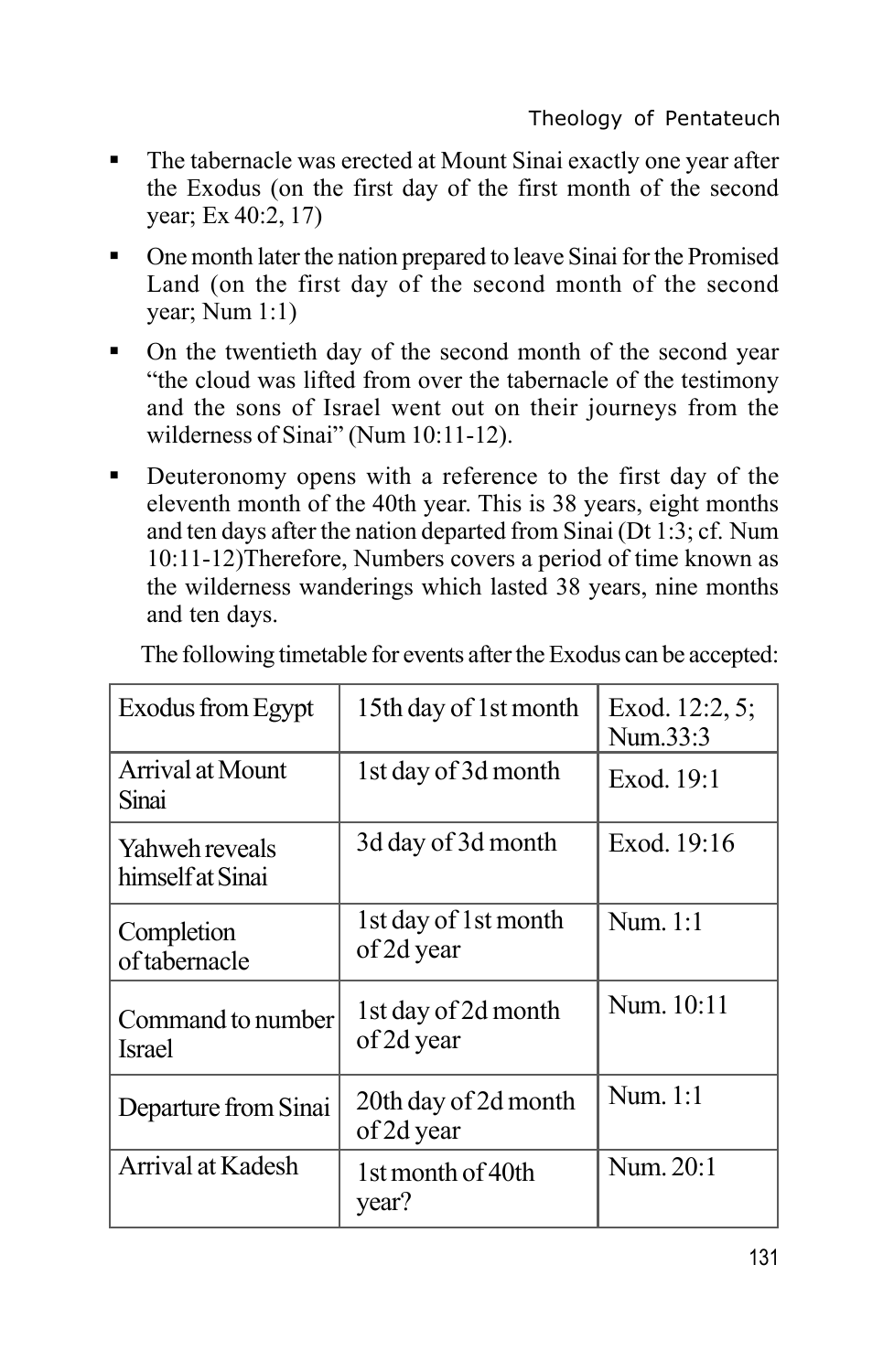| Death of Miriam                               | 1st month of 40th year? Num. 20:1     |                 |
|-----------------------------------------------|---------------------------------------|-----------------|
| Death of Aaron and<br>thirty days of mourning | 1st day of 5th month<br>of 40th year  | Num. 20:29      |
| Departure for Moab                            | 1st day of 6th month<br>of 40th year? | Num 20:22; 21:4 |
| Moses Addresses<br>Israel in Moab             | 1st day of 11th month<br>of 40th year | Deut. 1:2-3     |
| Death of Moses and                            |                                       |                 |
| thirty days of mourning?                      |                                       | Deut. 34:8      |
| Joshua and Israel<br>enter Canaan             | 10th day of 1st month<br>of 41st year | Josh. 1:19      |

## **Critical Concerns:**

## **A. Mosaic Authorship**:

Although many critics questions Mosaic authorship of Numbers because of their view of sources in the book, it is better in view of their underlying assumptions of JEDP and the supporting historical evidence to give the book the benefit of the doubt and assume Mosaic authorship which was then edited at later times into its present canonical form.

## **B. Numbers in Numbers:**

- 1. The design of the census in Numbers:
	- To ascertain and recruit manpower for war (Num 1:3)
	- \* To allot work assignments in the forced labor gangs and the religious cult (Num 3:4)
	- \* To establish a basis for taxation (cf. Ex 30:11-16)
	- \* To order the Hebrew tribes in marching and camping formations (Num 2)
	- \* To contribute to the organization of former slaves into a unified people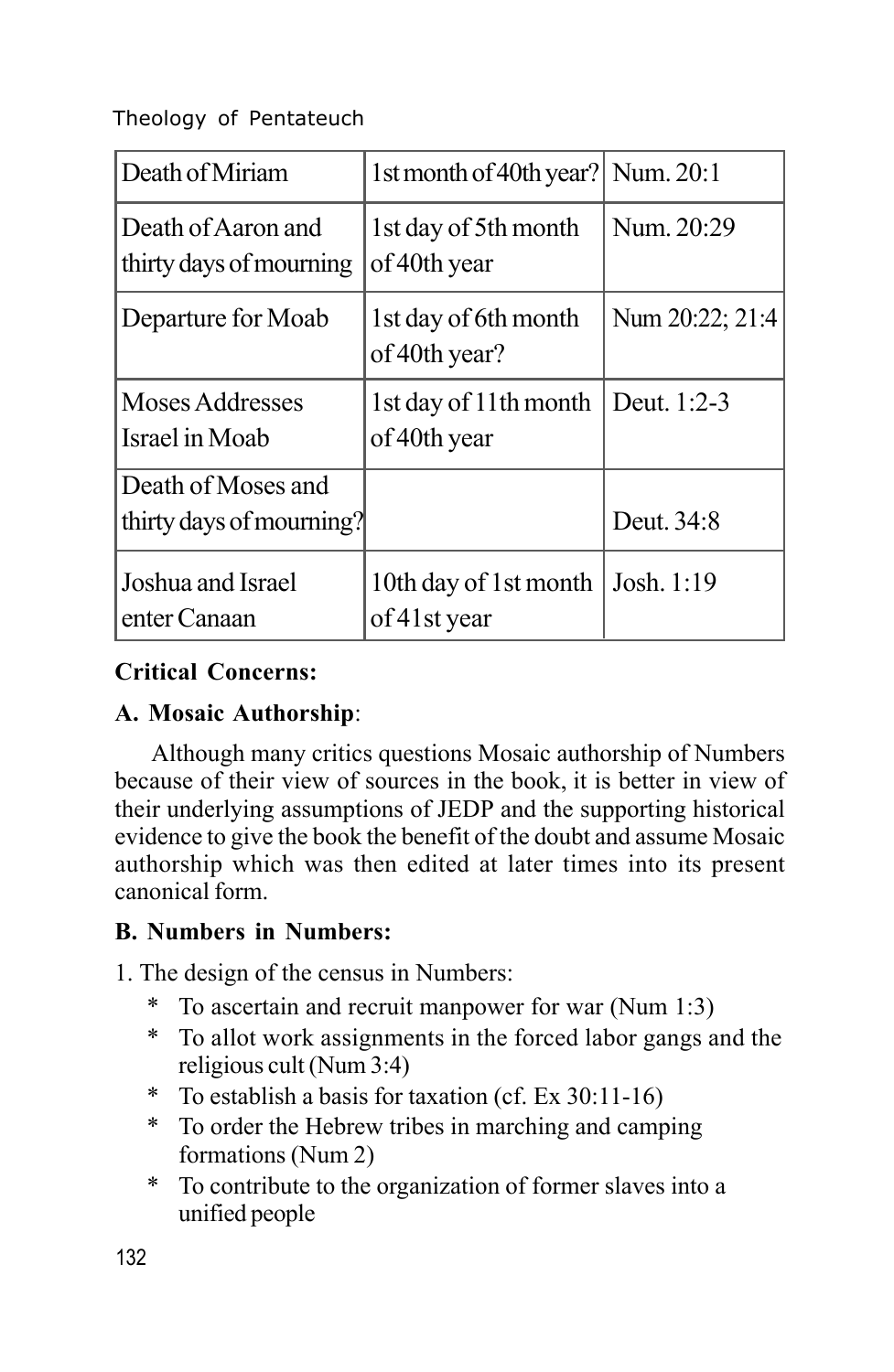- 2. Two census are taken in Numbers (1; 26):
	- \* The first census was taken in the second month of the second year after the Exodus (Num 1:1) numbering the first generation of post-Exodus Israelites
	- \* The second census was taken in the fortieth year after the Exodus numbering the second generation of post-Exodus Israelites (Num 20:1, 22-29; 33:38)

Both census were taken of Israelite men who were of fighting age (twenty years of age and older) Num 1:1-4; 26:1-4.

| Tribe     | Reference | Figures | Reference  | Figures |
|-----------|-----------|---------|------------|---------|
| Reuben    | 1:20-21   | 46,500  | 26:5-11    | 43,730  |
| Simeon    | $1:22-23$ | 59,300  | $26:12-14$ | 22,200  |
| Gad       | $1:24-25$ | 45,650  | $26:15-18$ | 40,500  |
| Judah     | 1:26-27   | 74,600  | 26:19-22   | 76,500  |
| Issachar  | 1:28-29   | 54,400  | 26:23-25   | 64,300  |
| Zebulun   | 1:30-31   | 57,400  | 26:26-27   | 60,500  |
| Ephraim   | 1:32-33   | 40,500  | 26:35-37   | 32,500  |
| Manasseh  | 1:34-35   | 32,200  | 26:28-34   | 52,700  |
| Benjamin  | 1:36-37   | 35,400  | 26:38-41   | 45,600  |
| Dan       | 1:38-39   | 62,700  | 36:42-43   | 64,400  |
| Asher     | 1:40-41   | 41,500  | 36:44-47   | 53,400  |
| Naphatali | 1:42-43   | 53,400  | 26:48-50   | 45,400  |
| Totals    |           | 603,550 |            | 601,730 |
| Average   |           | 50,296  |            | 50,144  |
| High      |           | 74,600  |            | 76,500  |
| Low       |           | 32,200  |            | 22,200  |

Census Figures in Num 1 and 26

| Greatest increase: | Manasseh $(20,500)$ |
|--------------------|---------------------|
| Greatest decrease: | Simeon $(37,100)$   |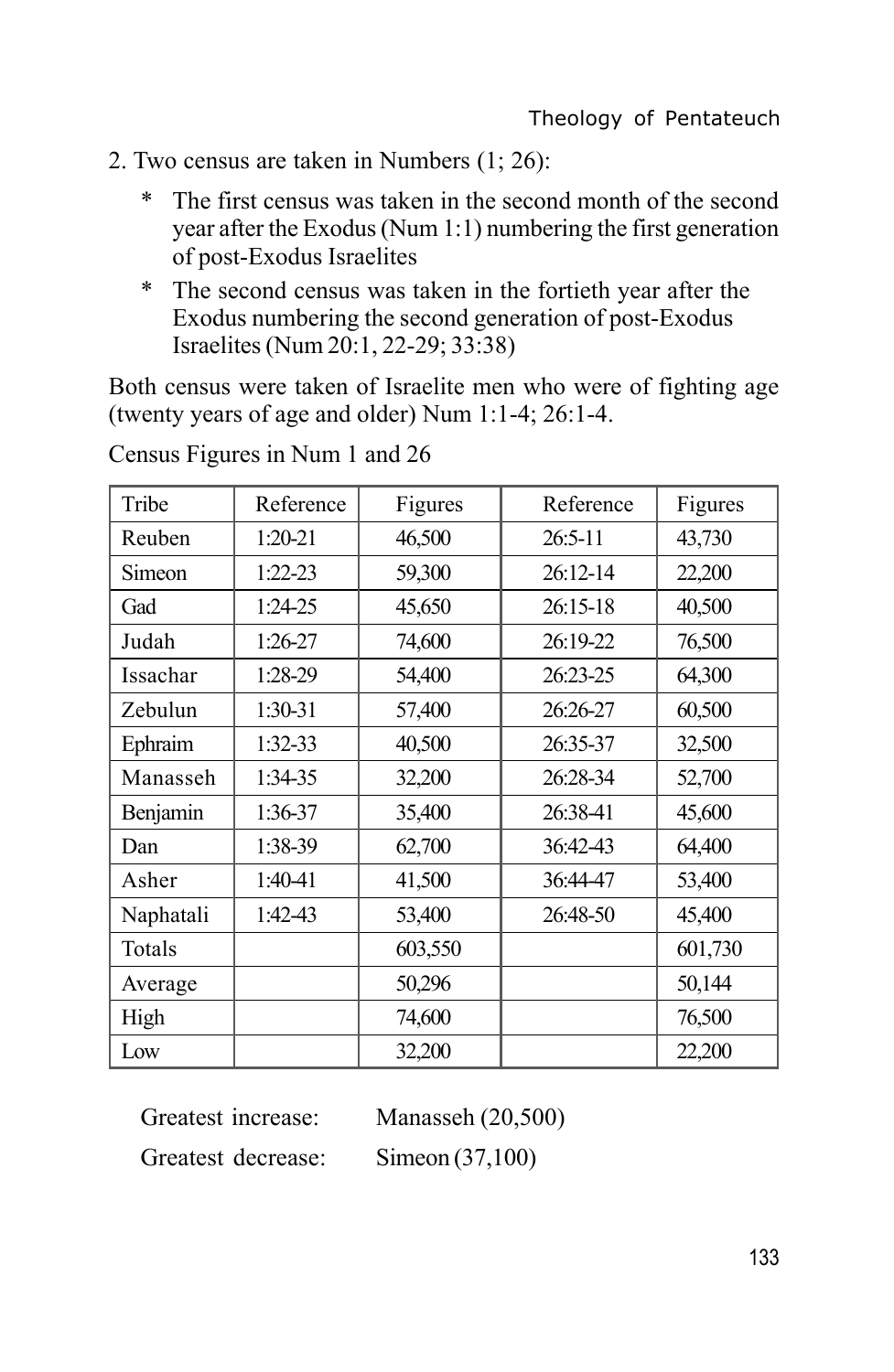## **Significance of the Numbers in the Census:**

1. If one understands the numbers to be literal and the men to represent about one-fourth of the population, then the number of the Israelites ranges from two to three million people.

A literal understanding of the numbers in the census is in congruence with Pharaoh's fear of the rapidly increasing Hebrews overrunning Egypt (Ex 1:7-12), the promises made to Abraham about becoming a great nation (Gen 12:2; 17:5-6), the earlier census taken during the first year in the wilderness (Exod 30:12 - 16; 38:26), and other traditions about the numbers of adult males who left Egypt (Ex 12:37; Num 11:21)

2. Some argue that the numbers cannot be literal for the following reasons:

- $\blacksquare$  The Sinai wilderness did not have the ability to sustain such a large number of people and animals
- ß Israel was unable to subdue and displace the Canaanites
- Other non-literal approaches have been suggested for the reading of the numbers in the census:
- ß The census totals are misplaced census lists from the time of David
- The census totals are part of the writer's "epic prose" style intended to express the wholeness of Israel and the enormity of YHWH's deliverance of the people (e.g., figurative)
- The census totals are literary fiction and/or exaggerations corrupted by centuries of revising the Pentateuch
- The Hebrew word for "thousands" from the lack of vowel markings in the writings and could be read as "clan," "tribe," or even unit" (cf. Judg 6:15; Zech 9:7) or even "chieftain" or "armed warrior" (e.g., Gen 36:15).

The census lists of Numbers record either military 'units" or an unspecified number of warriors or individual (armed) fighting men. Such accounting lowers the Israelites army to a figure somewhere between 18,000 and 100,000 men, with the total Hebrew population numbering between 72,000 and 400,000 people. It is argued that these drastically reduces figures are more consistent with available historical and archaeological data regarding population patterns during the period of the Hebrew Exodus. this approach also corroborates the biblical affirmations about the size of Israel when compared with surrounding nations (cf. Dt 7:1-7; Exod 23:29)12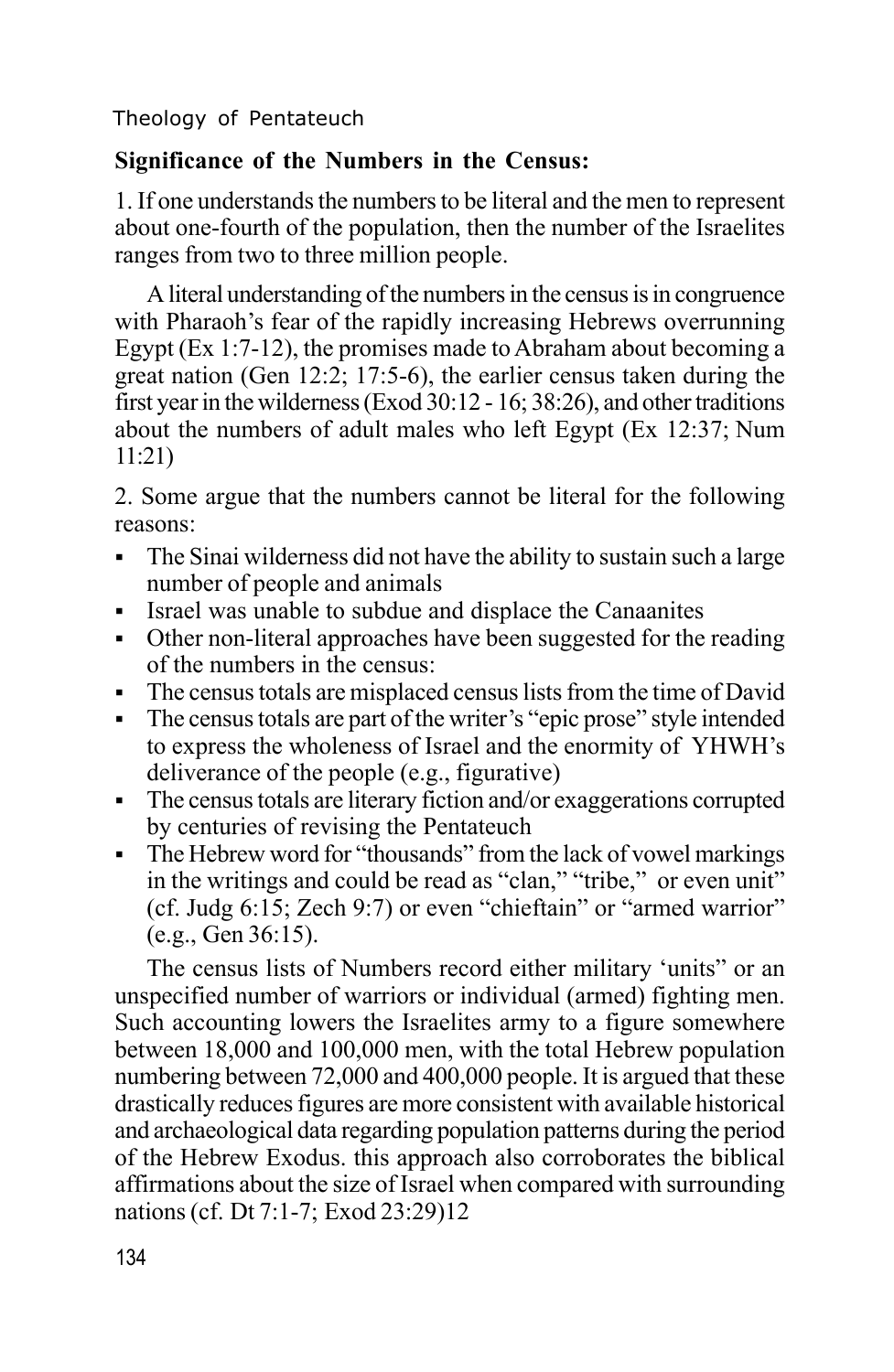## **Structure of the Book:**

The order (or disorder) of Numbers is often considered to be a difficulty for many in interpreting the book. Several suggestions for understanding the literary structure of this book are made by the scholars:

- The mixture of law and narrative is designed to remind the readers that they must do the will of God
- $\blacksquare$  The inclusion of law with narrative is designed to emphasize promise in that Israel can fulfill it.
- The variation, form in Exodus, Leviticus, and Numbers emphasizes large cycles which bring out "the parallels between the three journeys, and between the three occasions of law-giving, at Sinai, Kadesh and the plains of Moab." The following charts emphasize this.

## **Outline of the Book of Numbers:**

- $\checkmark$  Numbers 1:1-10:10 Israel prepares for the journey to the Promised Land.
- $\checkmark$  Numbers 10:11-14:45 The people complain, Miriam and Aaron oppose Moses, and the people refuse to enter Canaan because of the reports of the unfaithful spies.
- $\checkmark$  Numbers 15:1-21:35 For 40 years the people wander in the desert until the faithless generation is consumed
- $\checkmark$  Numbers 22:1-26:1 As the people approach the Promised Land again, a king tries to hire Balaam, a local sorcerer and prophet, to put a curse on Israel. On the way, Balaam's donkey talks to him, saving him from death! An angel of the Lord tells Balaam to speak only what the Lord tells him. Balaam is able only to bless the Israelites, not curse them.
- $\checkmark$  Numbers 26:1-30:16 Moses takes another census of the people, to organize an army. Moses commissions Joshua to succeed him. God gives instructions on offerings and feasts.
- $\checkmark$  Numbers 31:1-36:13 The Israelites take vengeance on the Midianites, then camp on the plains of Moab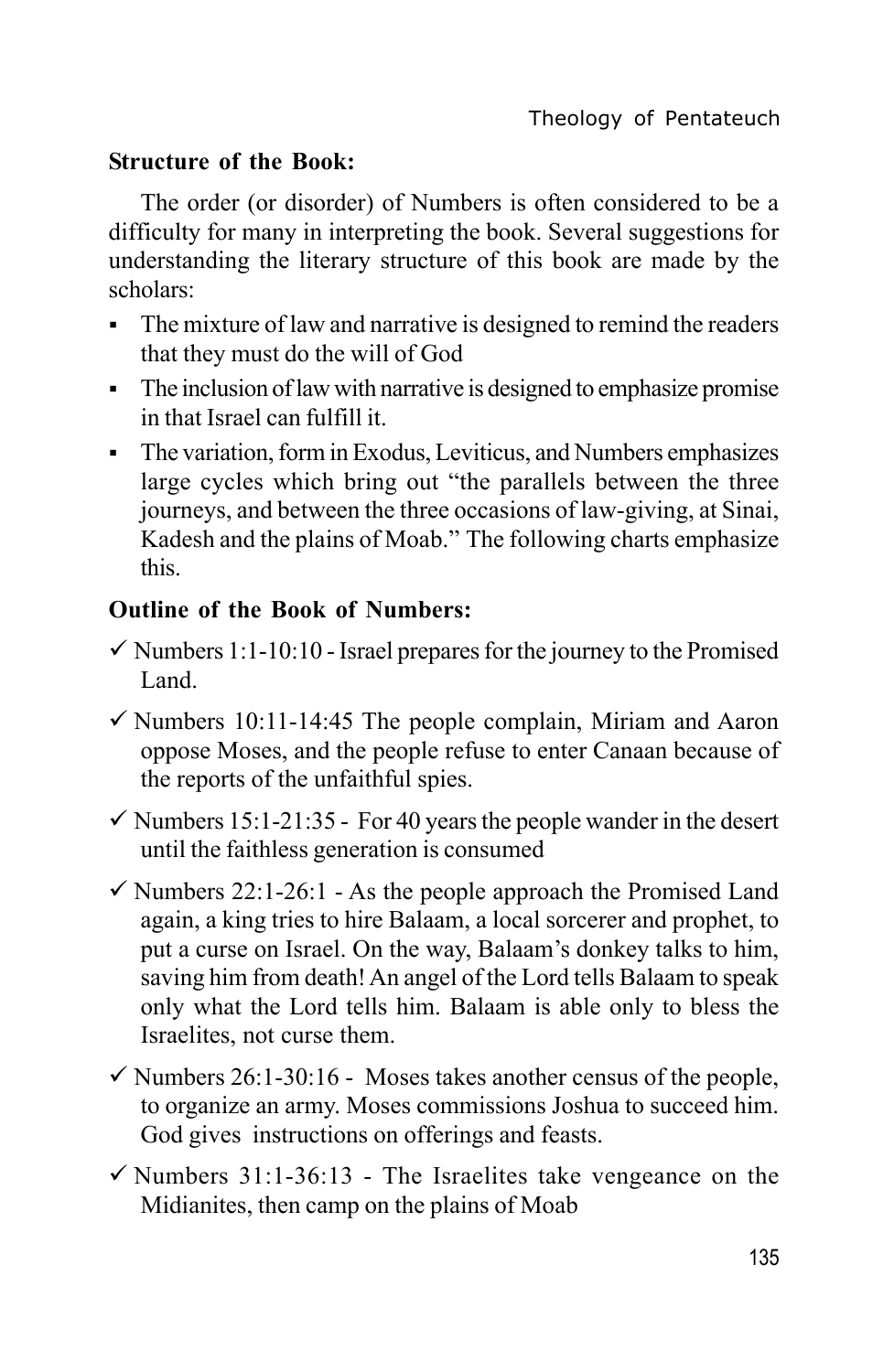## **Goals of the Book:**

- $\div$  To fill-in the historical period from the Exodus and Sinai revelation to the preparations in Moab to enter the Promised Land
- $\div$  To explain that the 38 year period in the wilderness was a consequence for the unbelief of the older generation (Dt 1:35ff)
- v To demonstrate God's faithfulness and forbearance against the backdrop of Israel's unfaithfulness, rebellion, apostasy and frustration
- $\cdot$  To present laws as case studies which do not have a precedent in what has been spoken thus far.
- To narrate the preparation of Israel for entry into the Promise Land by describing the journey from Sinai to the region beyond Jordan, and the legal decisions made in the wilderness

## **What does this book teach us about God?**

This book teaches us some very important things about God.

1. God is with us always, if we are his people. He guides and protects us: God guided the Israelites by means of a cloud (Numbers 9:15-23). They carried the Ark with them wherever they went. The Ark showed them that God was with them always. He protected them from their enemies (Numbers 10:33-36).

2. God wants us to trust him: God had chosen Moses as the Israelites' leader. But they opposed Moses many times. They complained about the food in the desert (Numbers 11:4-6). They refused to enter the Promised Land. They believed that the people there were stronger than them. They did not trust God to help them (Numbers chapters 13 and 14). God loved them. But he had to discipline them (to teach or to control, sometimes by means of a punishment) (Numbers 14:26-35). God disciplines those people whom he loves (Hebrews 12:6).

3. There is only one real God. We must worship him only: God never allowed the Israelites to worship false gods (Num 25).

4. God always keeps his promises: God had promised to give to the Israelites their own land. He rescued them from the Egyptians. He guided them through the desert. They arrived at the Promised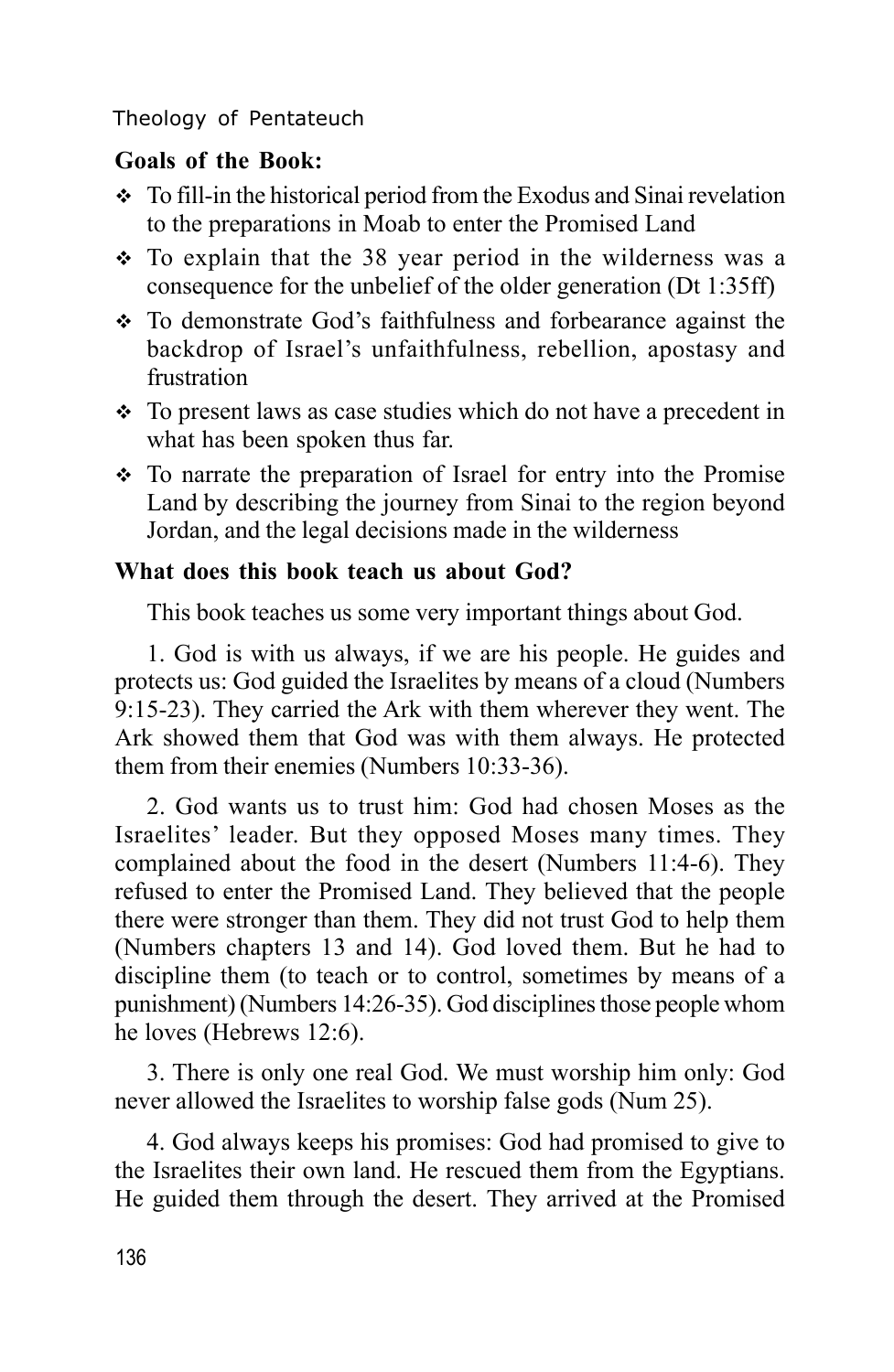Land. But they were afraid to enter it. However, God did not take back his promise. Instead, he gave the Promised Land to their children.

**5. God is holy:** God is different from people, whom he made. He is good completely. But all people are sinful. Sin is like dirt because it spoils our lives. Sin makes us dirty inside, in our hearts and minds. In other words, it ruins our thoughts, our attitudes and our behaviour. The Israelites washed themselves in special ways before they worshipped God. They made their bodies clean. They offered sacrifices. They believed that the blood from these sacrifices washed their sins away. So they felt clean inside their hearts. There were many special rules about how to worship God. All these rules showed that God is holy.

But we do not need to follow these special rules still. We do not need to kill animals as sacrifices. God has given us a new way to come to him. That way is by means of his son, that is, Jesus Christ. When people killed Jesus on a cross, he became the sacrifice for our sins. This sacrifice was for all people, for all time. Jesus' blood washes our sins away. When we believe in Jesus, God forgives our sins. Jesus suffered the punishment for our sins. Jesus is holy. When we believe in Jesus, God considers us holy, too. We can come to God at any time, in any place. God is our friend because of what Jesus did.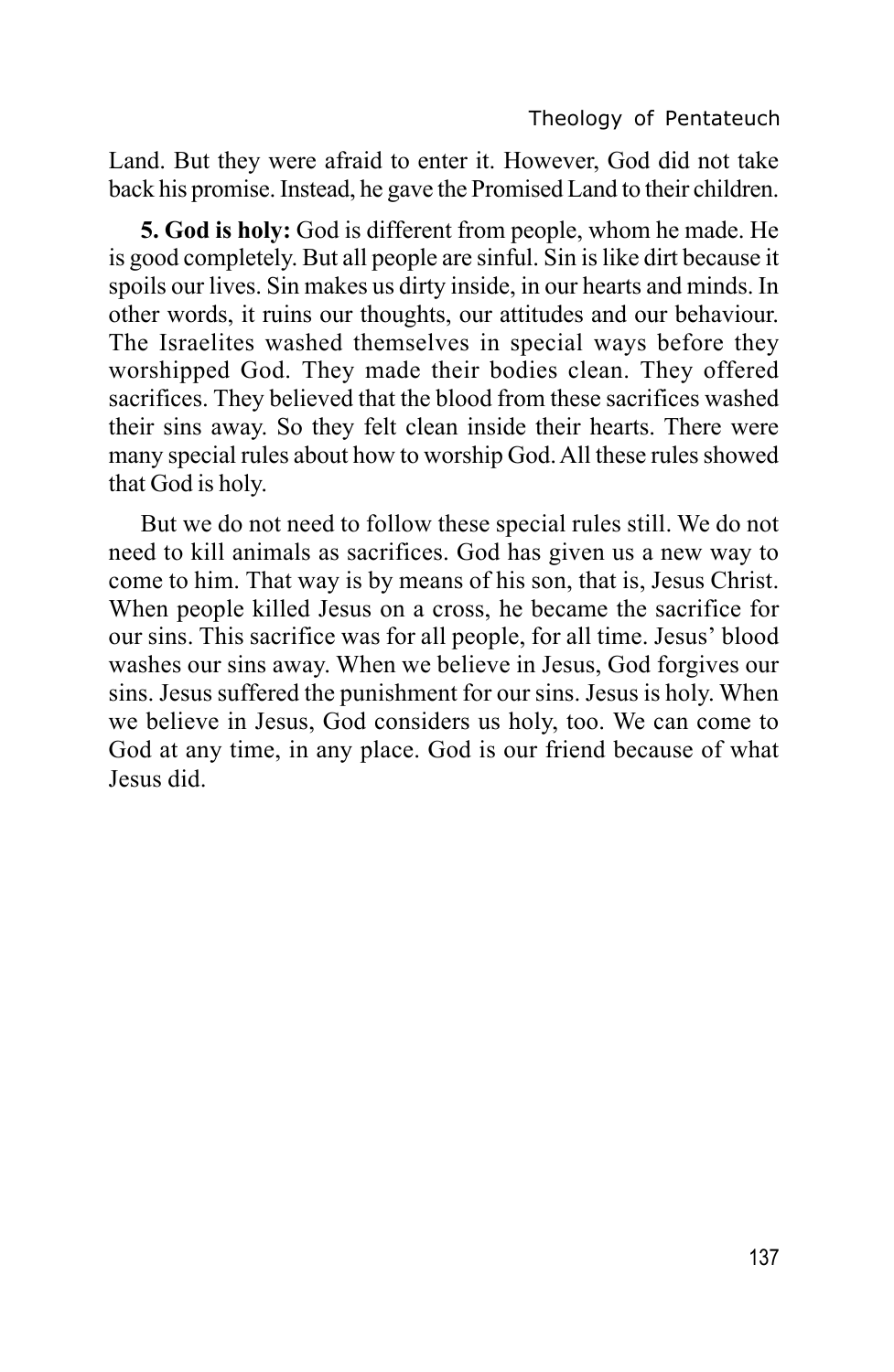## **Chapter 9**

# **The Book of Deuteronomy**

 $T$ he Book of Deuteronomy is the fifth and final Book of the Law of Moses, also known as the Torah or Pentateuch. The Book of Deuteronomy was known as *Hadabarim* in Hebrew Scripture, which means "the Words," namely, the words Moses spoke to the people in the fortieth year following the Exodus, on the other side of the Jordan River from the Promised Land. It is known as Deuteronomy (Second Law) because Moses recaps the Ten Commandments and the Laws governing the Covenant between God and the Israelites. There were also additional Laws in the Deuteronomic Covenant not present in the Sinai Covenant, such as the provision for warfare, to allow the conquest of Canaan; a provision for Kingship; and the Law given for one Sanctuary. The Book is organized into three discourses of Moses:

Historical Review and Exhortation (1:1 - 4:43)

God and His Covenant (4:44 - 11:32)

Exposition of the Law (12:1 - 26:19)

Prolonged Epilogue (27:1-34:12).

Moses emphasizes the Covenant with God and includes the second rendering of the Ten Commandments (5:6-21). Chapters 28 to 30 summarize for the Israelites the consequences of their behavior: he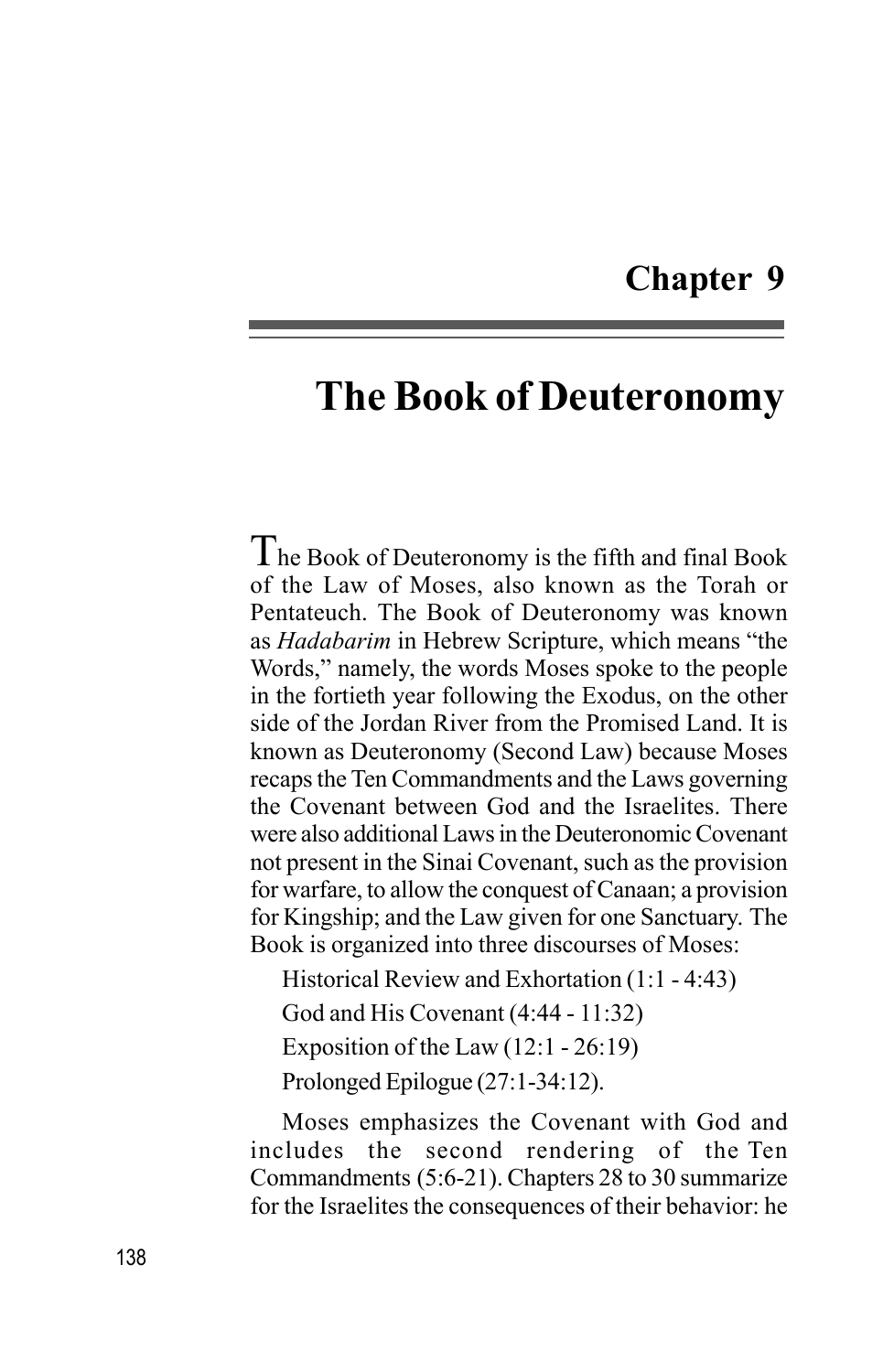calls for the Israelites to be faithful to the Covenant, and promises blessings for obedience, if they listen to the "voice of the Lord" (28:1 and 30:10). The Chapters express the conditional nature of the promise of the Land, as it emphasizes the correlation between faithfulness to the Covenant and settlement in the Land, and between infidelity and Exile. God offers mercy to his people Israel if they are repentant and turn again to the way of the Lord (30:1-10). The final portion of Deuteronomy (Chapters 31-34) relates the last acts of Moses, the commission of Joshua, the Song of Moses, and his death.

Moses offered excellent medical advice on Marine Life (14:9-10), which remains just as relevant today! The prophecy of Moses in Deuteronomy 18:15-19 was appreciated as a Messianic prophecy both by the Israelites (John 6:14) and by the Apostles and early Church (Acts 3:22-23 and 7:37).

The Book of Deuteronomy in a sense provides a bridge, for it serves both as a summary of the Providence of God towards his chosen people in the Pentateuch, and as a prologue to the theological History of the Israelites in the Promised Land as recorded in the Historical Books of the Old Testament. For example, Deuteronomy 12:17 points to one Sanctuary, "the place where he dwells," a place of centralized worship, accomplished with the building of Solomon's Temple (I Kings 5-8); Chapter 17 speaks of the role of a King should the people decide on one and the three provisions of a just king; and Chapters 28-30 prophetically warn of an Exile if the people forsake their Covenant with God.

The Book of Deuteronomy is often alluded to and quoted in the New Testament, as noted in the following three examples. When Jesus Christ named the first of the two greatest commandments (Matthew 22:37, Mark 12:30, Luke 10:27), He referenced Deuteronomy 6:4-5 - "Hear, O Israel! The Lord is our God, the Lord alone. Therefore, you shall love the Lord your God with all your heart, and with all your soul, and with all your strength." Jesus answered the devil in the first temptation (Luke 4:4) by quoting Deuteronomy 8:3, "It is written, 'man does not live by bread alone.'" As noted above, Moses is quoted in Acts when he gave the definition and promise of a prophet in Deuteronomy 18:15-19.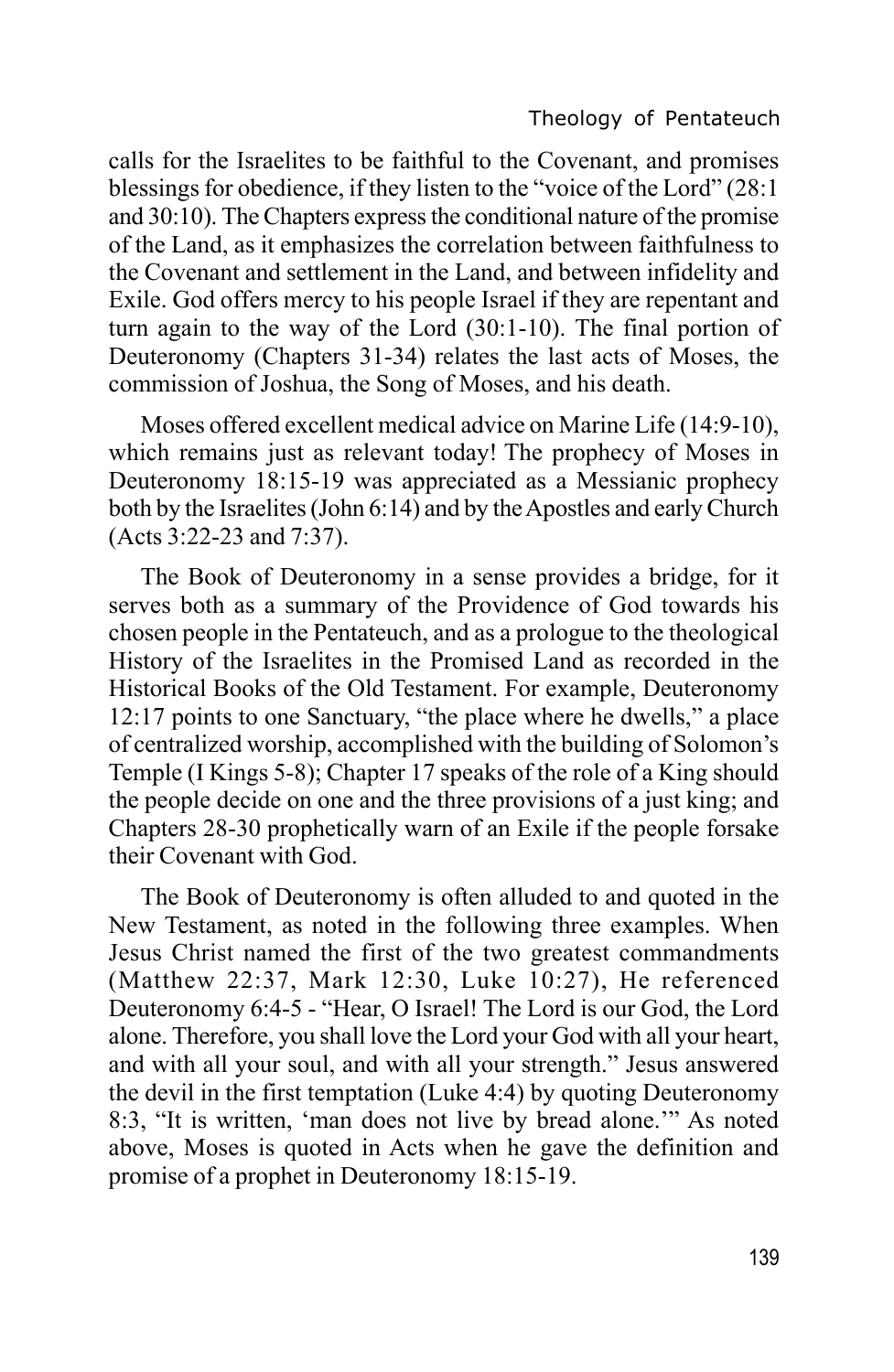#### **Authorship**

The term *Deuteronomy* (second law) is a term mistakenly derived from the Hebrew word *mishneh* in Dt 17:18. In that context, Moses simply commands the king to make a "copy of the law."<sup>1</sup> But Deuteronomy does something more than give a simple copy of the Law. The book offers a restatement of the Law for a new generation, rather than a mere copy of what had gone before. Deuteronomy records this "second law" - namely Moses's series of sermons in which he restated God's commands originally given to the Israelites some forty years earlier in Exodus and Leviticus.

"These are the words which Moses spoke to all Israel," says Dt 1:1. Mosaic authorship of this book finds the usual support from Jewish tradition (with the entire Pentateuch) but also from within the biblical text. Several times, Deuteronomy asserts Moses as author (1:1; 4:44; 29:1). Speaking to Joshua, Moses's successor, the Lord referred to this "book of the law" as that which Moses commanded (Jos 1:8). And when future Old Testament and New Testament writers quoted from Deuteronomy, they often referred to it as originating with Moses (1 Kgs 2:3; 2 Kgs 14:6; Ezra 3:2; Neh 1:7; Mal 4:4; Mt 19:7; Lk 20:28).

Some obvious editorial changes were made to the text sometime after Moses recorded the bulk of it. For instance, he could not have written the final chapter, which dealt with his death. However, these and other small changes do not affect the generally accepted authorship of Moses. Since Moses died before Israel crossed the Jordan, the composition of the basic parts of Deuteronomy could not have taken place any later than 1406 B.C.

## **Context**

140 The events which form the historical context for Deuteronomy take place on the Plains of Moab which is situated on the East Bank of the Jordan opposite the Canaanite city of Jericho. The Exodus generation had finally died off and Moses had led the new generation from wandering in the wilderness to the Plains of Moab. Encamped there, they were waiting for the word from Yahweh to cross the Jordan and enter the Land of Promise. But before that could take place certain other events must happen. The covenant, which had been broken by the Exodus generation, must first be renewed by the new generation. Thus Moses leads the sons of Israel through a covenant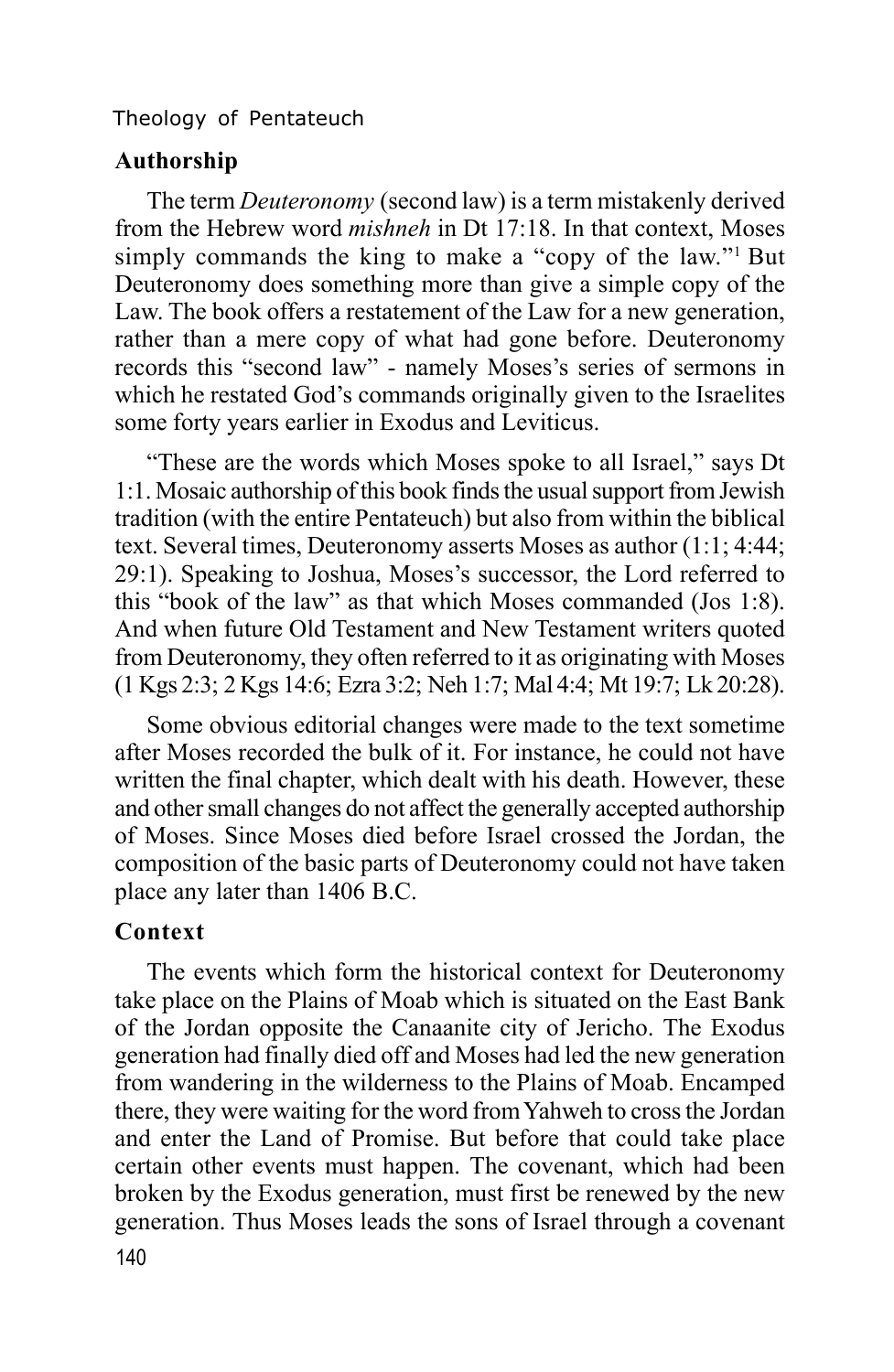renewal ceremony which is not fully realized until Israel crosses the Jordan and declares the covenant curses from atop Mount Ebal (chs. 27-30). Secondly, since God did not permit Moses to enter the Land of Promise with Israel, his death must take place (34:1-7) along with the orderly transfer of leadership from Moses to Joshua (31:1-8,14- 21; 34:9), Yahweh's appointed replacement for Moses. All of this takes place over the course of one month, after which all Israel mourns the death of Moses for 30 days (34:8).

The socio-cultural context in which the events of Deuteronomy are played out has not changed significantly from that of Numbers. In the former book, the Israelites were living a nomadic life for some 38 years while wandering about in the wilderness. Although the covenantrelationship between Yahweh and Israel had been disrupted as a result of Israel's refusal to obey Yahweh's command to enter the land promised to Abraham and take possession of it, the Mosaic Covenant had not been terminated. A fact that is well documents by Moses in Numbers. Israelite society, therefore, is yet bound by the stipulations of the Mosaic Covenant. As significant and complex is the sociocultural context established by this covenant, it has little affect on understanding the theological message developed by Moses in Deuteronomy.

The theological context for Deuteronomy looks back on the previous four books of the Pentateuch and subsumes all of their theological revelations as foundational to its framework. Most significant of this now extensive context is the covenant Yahweh has entered into with the nation as whole at Sinai, and which has been broken by the Exodus generation through their refusal to obey Yahweh and enter the Promised Land. Consequently, as the new generation is poised to enter and take possession of the land of Canaan, Israel's covenantrelationship with Yahweh is disrupted and must be restored through a renewal of the covenant. Yahweh's basis for not terminating the covenant and destroying Israel for their disobedience to the covenant stipulations is his unconditional covenant with Abraham. Yahweh's faithfulness to the conditional Mosaic Covenant is, as noted in Numbers, founded on the unconditional covenant He made with Abraham. This is significant because it demonstrates that God will fulfill all the promises He made with Abraham independent of Israel's faithfulness to Him. Thus the disruption of Israel's covenant-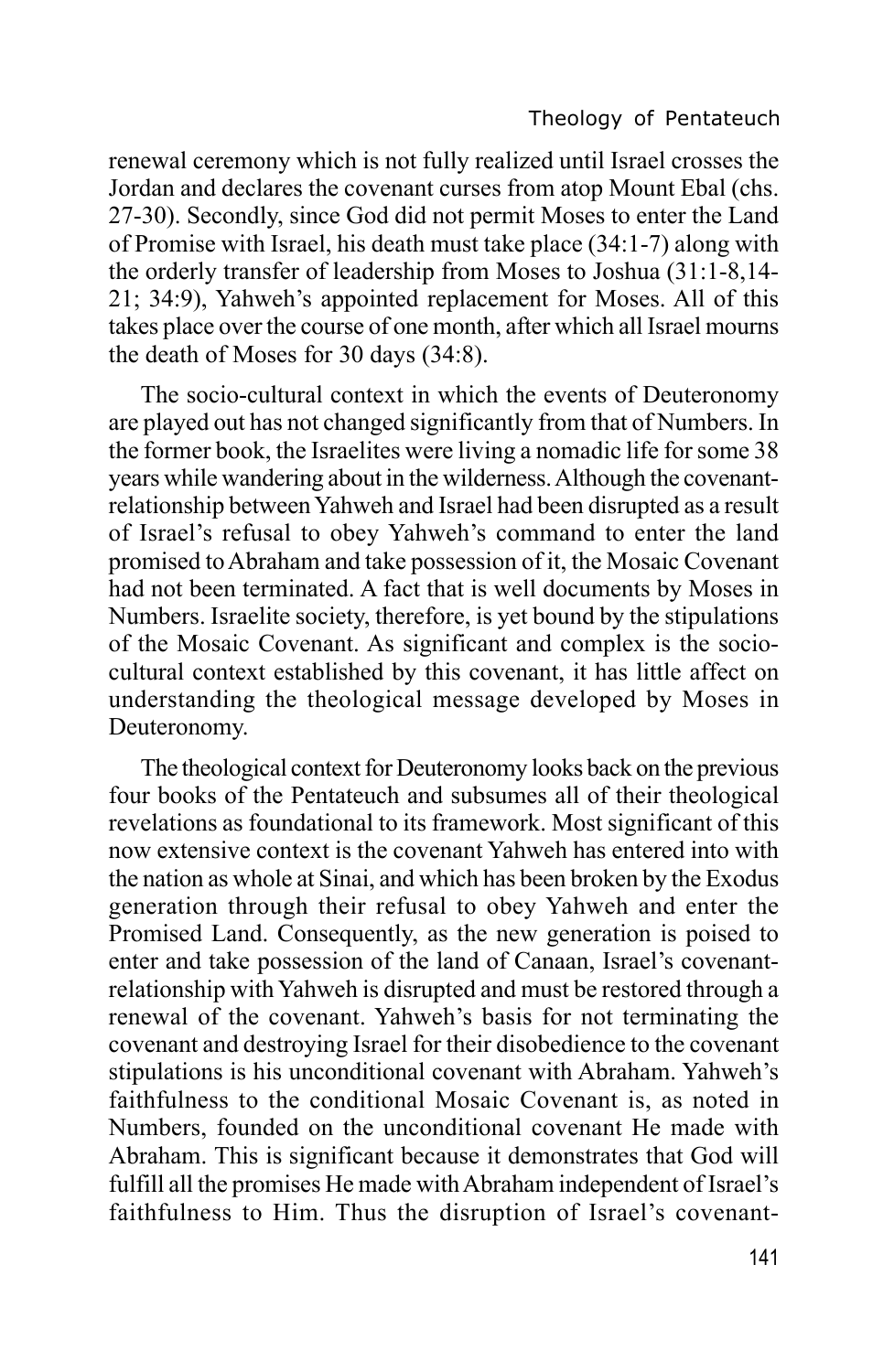relationship with Yahweh sets the theological stage for Deuteronomy in that Israel cannot enter into the Land and take possession of it without Yahweh's blessings which are conditioned on the nation walking in covenant-relationship with him. Thus a major addition to the theological context of Deuteronomy is the concept of covenant renewal.

## **Structure**

The major divisions are made on the basis of the structuring of the speeches of Moses:

Introduction (1:1-5) Moses' First Message (1:6-4:49) Moses' Second Message (5-26) Moses' Third Message ( 27-30) Epilogue (31-34)

## **Deuteronomy as a Covenant**

It becomes clear, however, from a comparison of suzerainty-vassal treaties of the second millennium B.C. with the form and content of Deuteronomy that the whole of this last book of the Pentateuch is in the covenant–treaty form of that age (see the Introduction to the Pentateuch for a discussion of this similarity). The procedure for the establishment and continuity of these treaties, as well as their literary structure, lends itself strikingly to the covenant which defines the relationship between Yahweh and His chosen people.

The main components of the Near Eastern treaties of this era include:

- 1. preamble;
- 2. historical prologue;
- 3. stipulations, laws, and regulations;
- 4. arrangements for depositing treaty copies;
- 5. arrangements for the regular reading of the treaty before the people;
- 6. witnesses to the covenant agreement;
- 7. curses for violating the covenant stipulations, and blessings for obedience to them;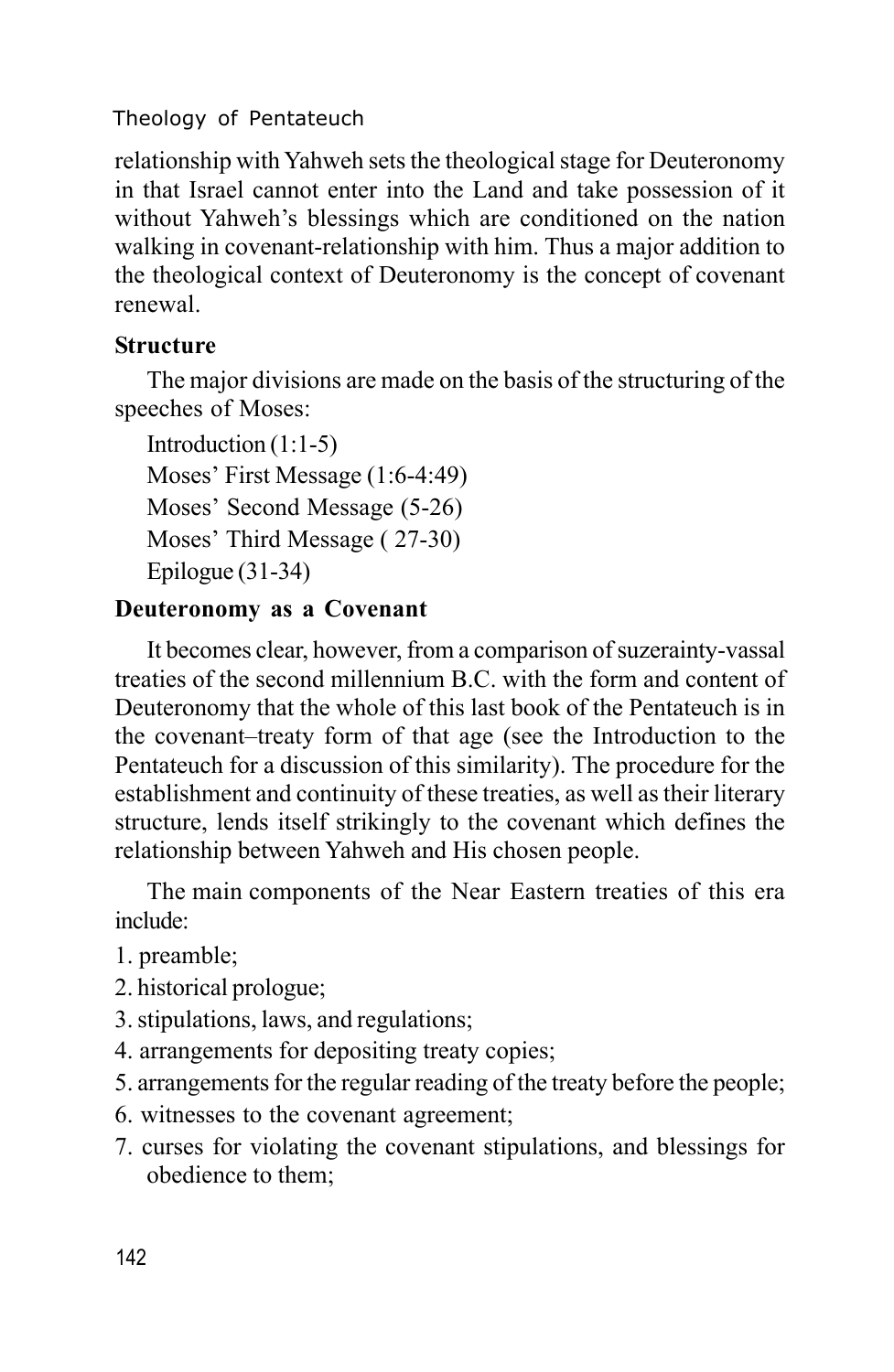Collectively, the Deuteronomic address of Moses follow this order, although in addition to the historical prologue, historical allusions are intermixed along with exhortations to Israel to give heed to Yahweh their God and to obey the covenant–treaty stipulations, which Moses not only states but also expounds on. This structure, which does not strictly follow the development of the Deuteronomy text, is summarized as:

1. preamble - Dt 1:1-5;

2. historical prologue - Dt 1:6-4:43;

3. stipulations, laws, and regulations - Dt 4:44-26:15;

4. arrangements for depositing treaty copies - Dt 31:24-26;

5. arrangements for regular reading of the treaty - Dt 30:9-12;

6. witnesses of the covenant agreement - Dt 4:26; 30:19; 31:28;

7. curses and blessings - Dt 28:1-68

Additionally, the Book of Deuteronomy calls for the renewal of the covenant, first entered into at Mount Sinai with the Exodus generation, as preparation for the new, or second, generation's entrance into Canaan - its conquest and occupation - and presents the way of life that the sons of Israel were to follow in the Land of Promise. Further, Deuteronomy makes provision for the transition of the covenant mediatorship through the commissioning of Joshua to replace Moses at his death.

## **Major Theological Emphases**

The literary shape of Deuteronomy, as discussed below, makes evident the theological emphasis of the Book of Deuteronomy. The Mosaic covenant, which Israel entered into with Yahweh at Mount Sinai, is reiterated, expounded on, and expanded by Moses as he leads the new generation in renewing the covenant prior to their entering the Land of Promise to possess it. The continual rebelling of the Exodus generation, culminating in their defiant refusal to obey Yahweh and enter the land of Canaan and take possession of it, led to their breaking of the covenant. Hence the necessity for renewing the covenant by the new generation is made obvious.

What is significant in Deuteronomy, and different from the presentation of the covenant stipulations recorded in Exodus, Leviticus, and Numbers, is Moses' expounding of the Law and expansion of it,